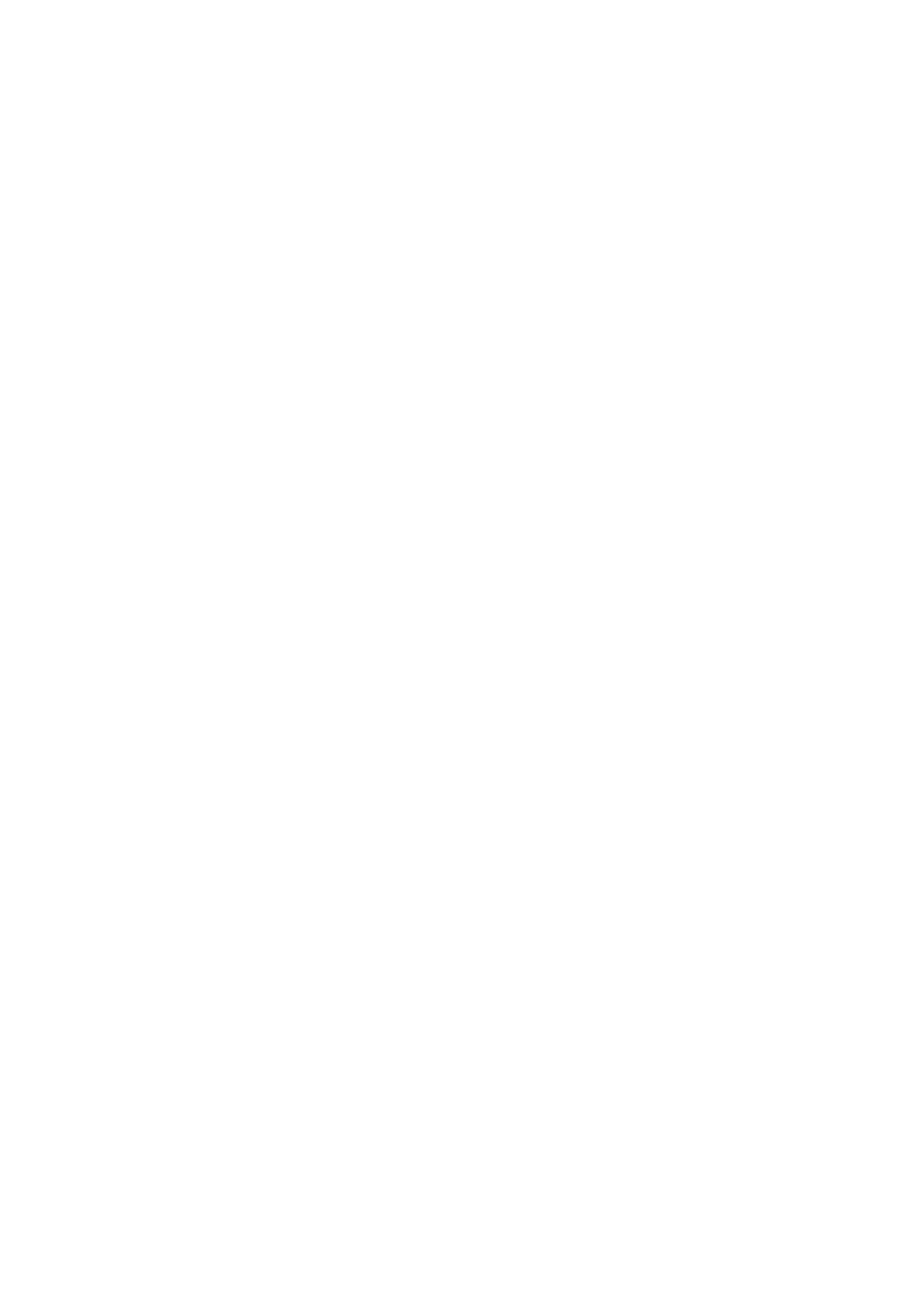## **Atari System Reference manual**

# **Written by Bob DuHamel (c)1987 Hypertext version constructed by Ivo van Poorten (c)1994**

Bob Duhamel 6915 Casselberry Way San Diego, CA 92119

**Atari is a registered trademark of Atari Corp.** 

This manual contains highly technical information. Such information is provided for those who know how to use it. To understand the advanced information you are expected to know 6502 assembly language. If you are new to programming, concentrate on the parts which discuss BASIC commands.

Addresses are usually given in both hexadecimal and decimal numbers. The operating system equate names are given in capital letters with the address following in brackets. The decimal address is in parenthsis within the brackets. For example:

 DOSVEC [\$000A,2 (10)] name hex dec

The ",2" after the hexadecimal number means that this address requires two bytes to hold its' information. Any address called a "vector" uses two bytes whether noted or not.

Control registers and some other bytes of memory are shown in the following format

 Register format 7 6 5 4 3 2 1 0 −−−−−−−−−−−−−−−−− | | −−−−−−−−−−−−−−−−− 1 6 3 1 8 4 2 1 2 4 2 6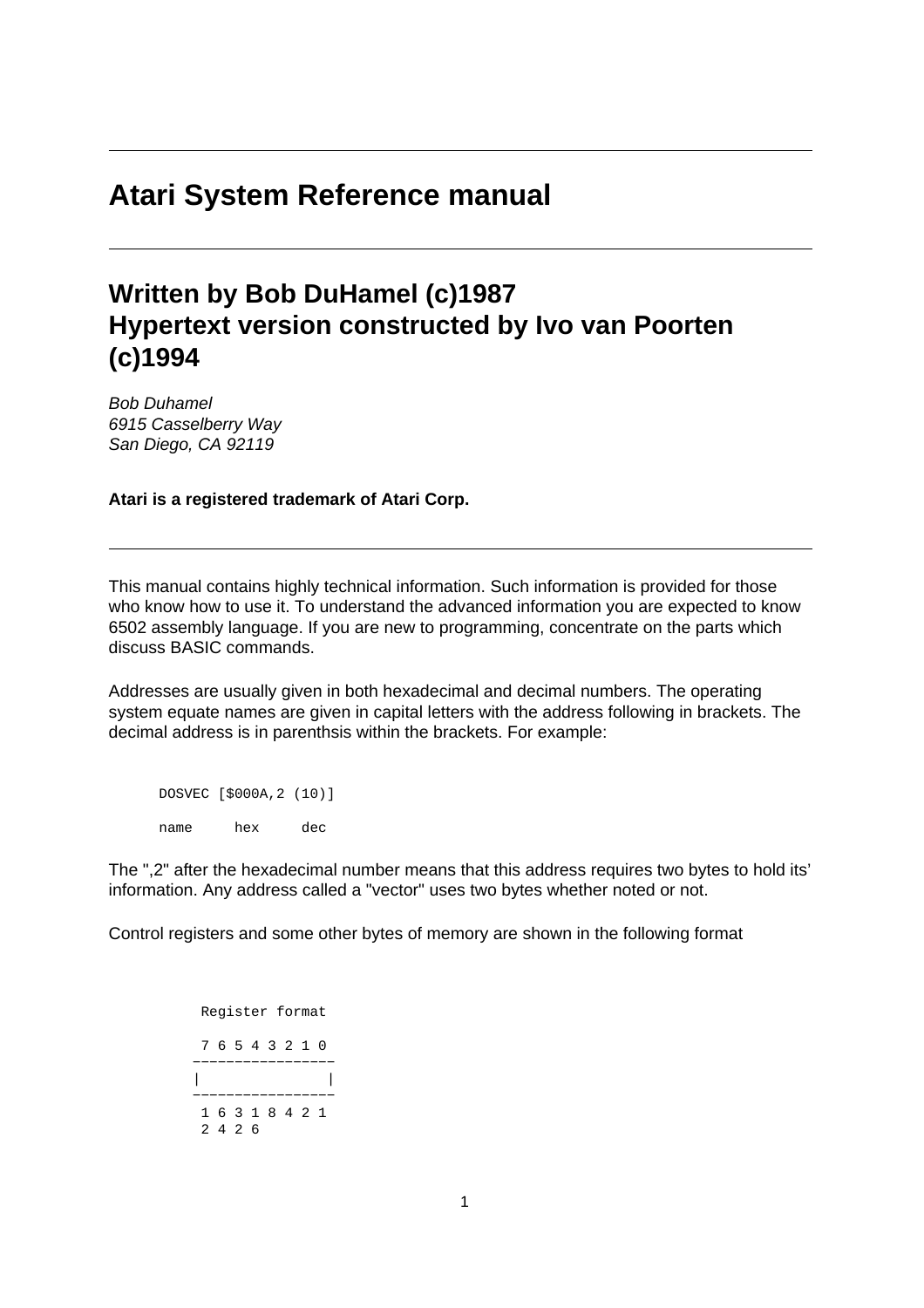The numbers on top are the bit numbers. Bit 7 is the Most Significant Bit (MSB) and bit 0 is the Least Significant bit (LSB). The numbers on the bottom are the bit weights. These are useful when changing memory with decimal numbers, as you would in BASIC. For example, to set bit 4 of a register to 1, without changing any other bits you would add 16 to the decimal number already in the register. To reset the same bit to 0, you would subtract 16 from the number in the register. This is exactly what the command GRAPHICS 8+16 does. It sets bits 3 and 4 of a graphics mode control register.

MSB and LSB may also mean Most Significant Byte or Least Significant Byte, depending on context.

#### **Table of contents**

- 1. The Central Input/Output Utility (CIO) 2. The Disk Operating System (DOS) 3. Using the DOS 2 Utilities (DUP.SYS) 4. The Cassette Handler (C:) 5. The Keyboard Handler (K:) 6. The Printer Handler (P:) 7. The Screen Editor (E:) 8. The Display Handler (S:) 9. The Resident Disk Handler 10. System Interrupts 11. The Floating Point Arithmetic Package 12. Boot Software Formats 13. The Serial Input/Output Interface (SIO) 14. The Hardware Chips 15. Display Lists 16. Player and Missile Graphics 17. Sound 18. The Joystick Ports 19. Misc... 20. The XL and XE Models A. Hardware Registers B. Operating System Equates
- C. Memory Use

Ivo van Poorten (ipoorten@cs.vu.nl)

## **CHAPTER 1**

8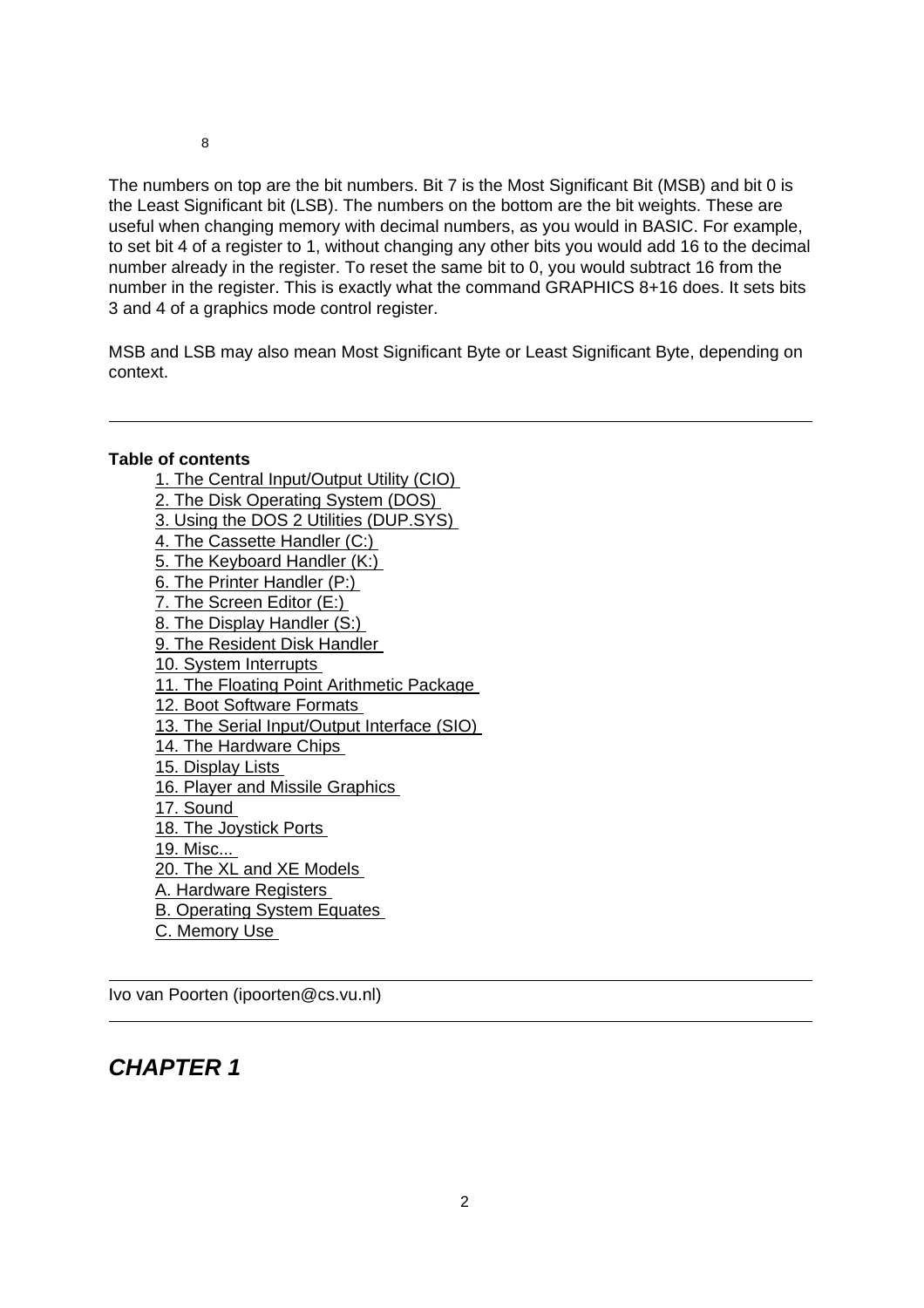# **The central Input/Output utility (CIO)**

The ATARI computer uses a very easy−to−use input and output system called the Central Input/Output utility, or CIO. Nearly all input or output passes through this utility.

CIO uses eight "channels" as paths for I/O. There are not really separate channels for I/O but the computer acts as if there were. Each channel is controlled by a 16 byte block of memory called an Input/Output Control Block or IOCB. The channels are used by putting the proper numbers in the proper IOCB bytes then jumping to the CIO routine. In BASIC, complete I/O operations can be as easy as typing a command such as LPRINT. In this case BASIC does all the work for you.

## **THE CIO CHANNELS**

There are eight CIO channels, numbered from 0 to 7. In BASIC some channels are reserved for BASIC's use.

|        | BASIC CIO channel assignments                                                                                                |
|--------|------------------------------------------------------------------------------------------------------------------------------|
| 6<br>7 | Channel 0 Permanently assigned to the screen editor<br>Used for graphics commands<br>Used for the Cassette, disk and printer |

Channels 6 and 7 are free to use when they are not being used by BASIC. With machine language, all of the channels are available to the programmer.

## **THE IOCB STRUCTURE**

The IOCB for channel zero starts at address \$0340 (decimal 832). This is the only address you need to know. Indexing from this address is used to find all of the other bytes. Below are the names and uses of the IOCB bytes.

 IOCB bytes and uses: ADDRESS NAME EXPLANATION \$0340 ICHID handler Identifier \$0341 ICDNO device number (disk) \$0342 ICCOM command \$0343 ICSTA status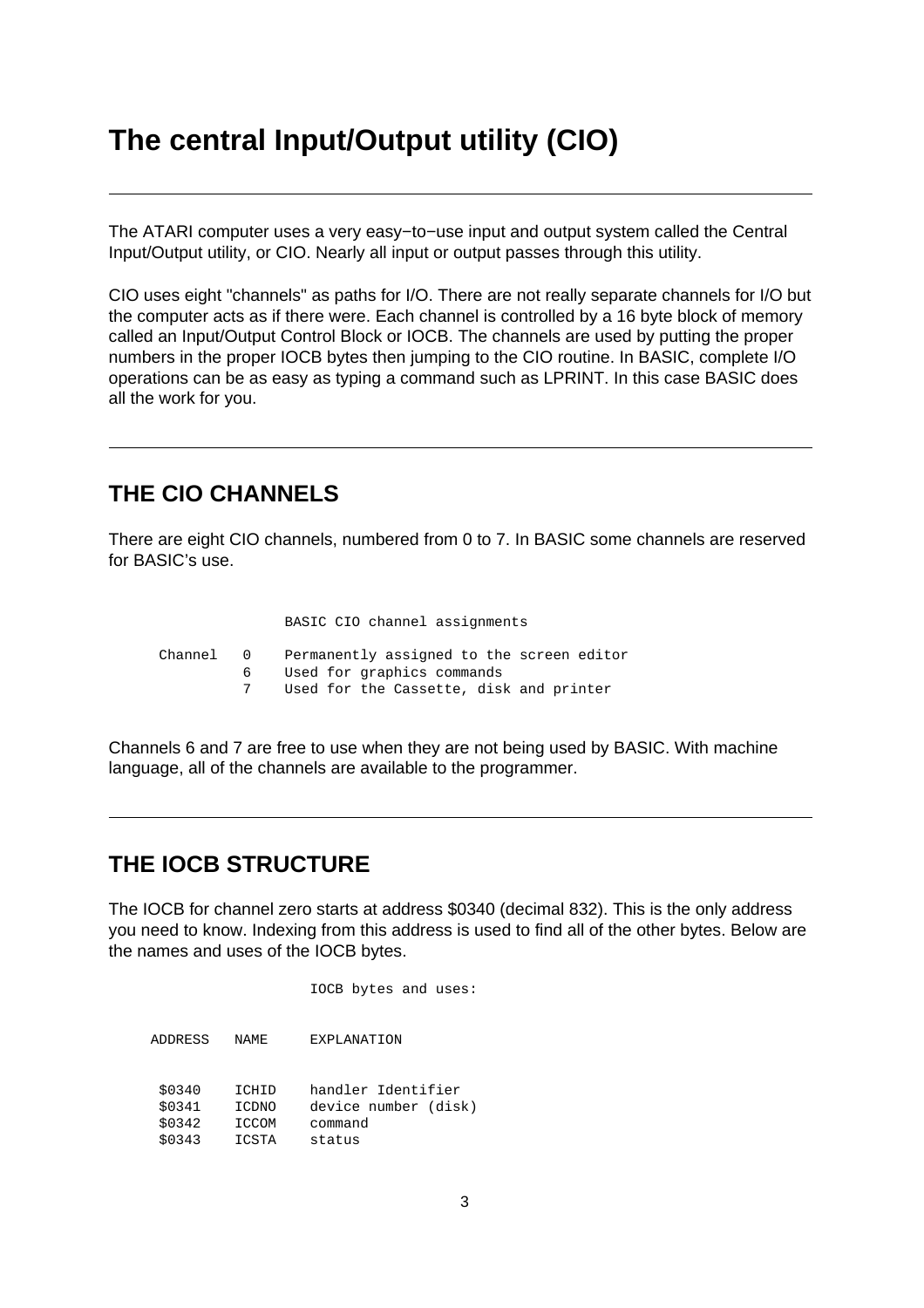| \$0344 | ICBAL        | buffer address (low byte)  |
|--------|--------------|----------------------------|
| \$0345 | ICBAH        | buffer address (high byte) |
| \$0346 | ICPTL        | address of put byte        |
| \$0347 | ICPTH        | routine (used by BASIC)    |
| \$0348 | <b>ICBLL</b> | buffer length (low byte)   |
| \$0349 | ICBLH        | buffer length (high byte)  |
| \$034A | ICAX1        | auxiliary information      |
| \$034B | ICAX2        |                            |
| \$034C | ICAX3        | the remaining auxiliary    |
| \$034D | ICAX4        | bytes are rarely used      |
| \$034E | ICAX5        |                            |
| \$034F | ICAX6        |                            |
|        |              |                            |

#### **ICHID**

When a channel is open, the handler I.D. contains an index to the handler table. The handler table (to be discussed later) holds the address of the device handling routines. When the channel is closed ICHID contains \$FF.

#### **ICDNO**

The device number is used to distinguish between multiple devices with the same name, such as disk drives.

#### **ICCOM**

The command byte tells CIO what operation to perform.

|           |            | CIO command codes |            |
|-----------|------------|-------------------|------------|
|           | <b>HEX</b> |                   | <b>DEC</b> |
| +0pen     | \$03       |                   | 3          |
| +close    | \$0C       |                   | 12         |
| qet       | \$07       |                   | 7          |
| put       | \$09       |                   | 11         |
| input     | \$05       |                   | 5          |
| print     | \$09       |                   | 9          |
| +status   |            |                   |            |
| request   | \$0D       |                   | 13         |
| +*special | $>$ \$0D   |                   | >13        |
|           |            |                   |            |

 + command may be made to a closed channel \* device specific commands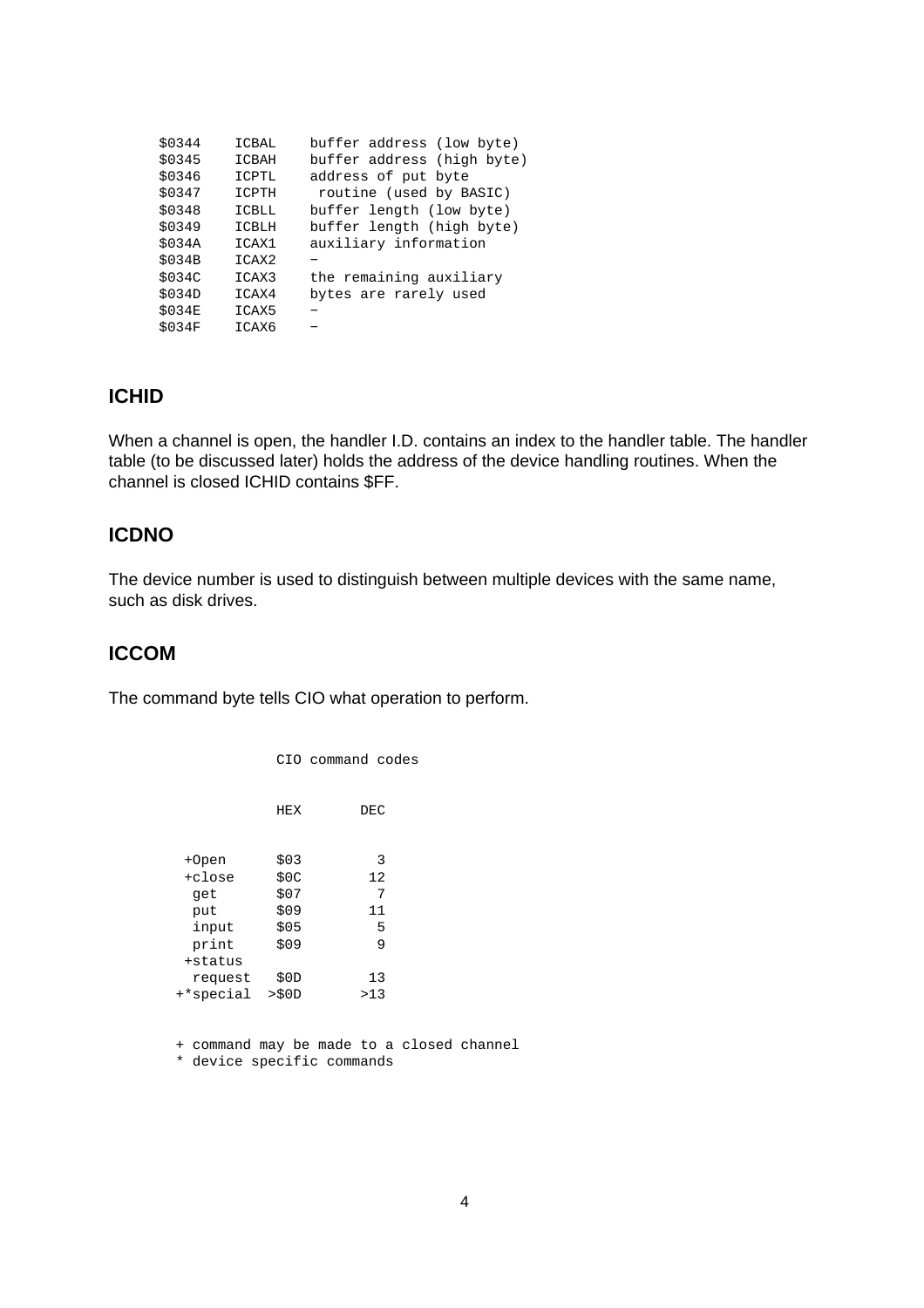## **ICSTA**

The status byte contains an error code if something goes wrong. If bit 7 is 0 there have been no errors.

#### **ICBAL and ICBAH**

Before a channel is opened, the buffer address bytes are set point to the block of memory which contains the name of the device the channel is to be opened to. Before actual input or output these bytes are set to point to the block of memory where the I/O data is stored or is to be stored.

#### **ICPTL and ICPTH**

The put routine pointer is set by CIO to point to the handlers' put−byte routine. When the channel is closed the pointer points to the IOCB−closed routine. This pointer is only used by BASIC.

#### **ICBLL and ICBLH**

The buffer length bytes show the number of bytes in the block of memory used to store the input or output data. (See ICBAL and ICBAH.) If the amount of data read during an input operation is less than the length of the buffer, the number of bytes actually read will be put in ICBLL and ICBLH by CIO.

#### **ICAX1 through ICAX6**

The auxiliary information bytes are used to give CIO or the device any special information needed.

## **OPENNING A CIO CHANNEL**

Before using a CIO channel it must be assigned to an I/O device. In machine language you start by putting the channel number in the four high bits of the 6502 X register ( $X = $30$  for channel three). Next you place the necessary codes (parameters) into IOCB 0 indexed by X. The X register will cause the numbers to be offset in memory by 16 times the channel number. This puts the numbers into the correct IOCB instead of IOCB 0. Below are the parameters used to open a channel.

Channel−open parameters:

ICCOM open code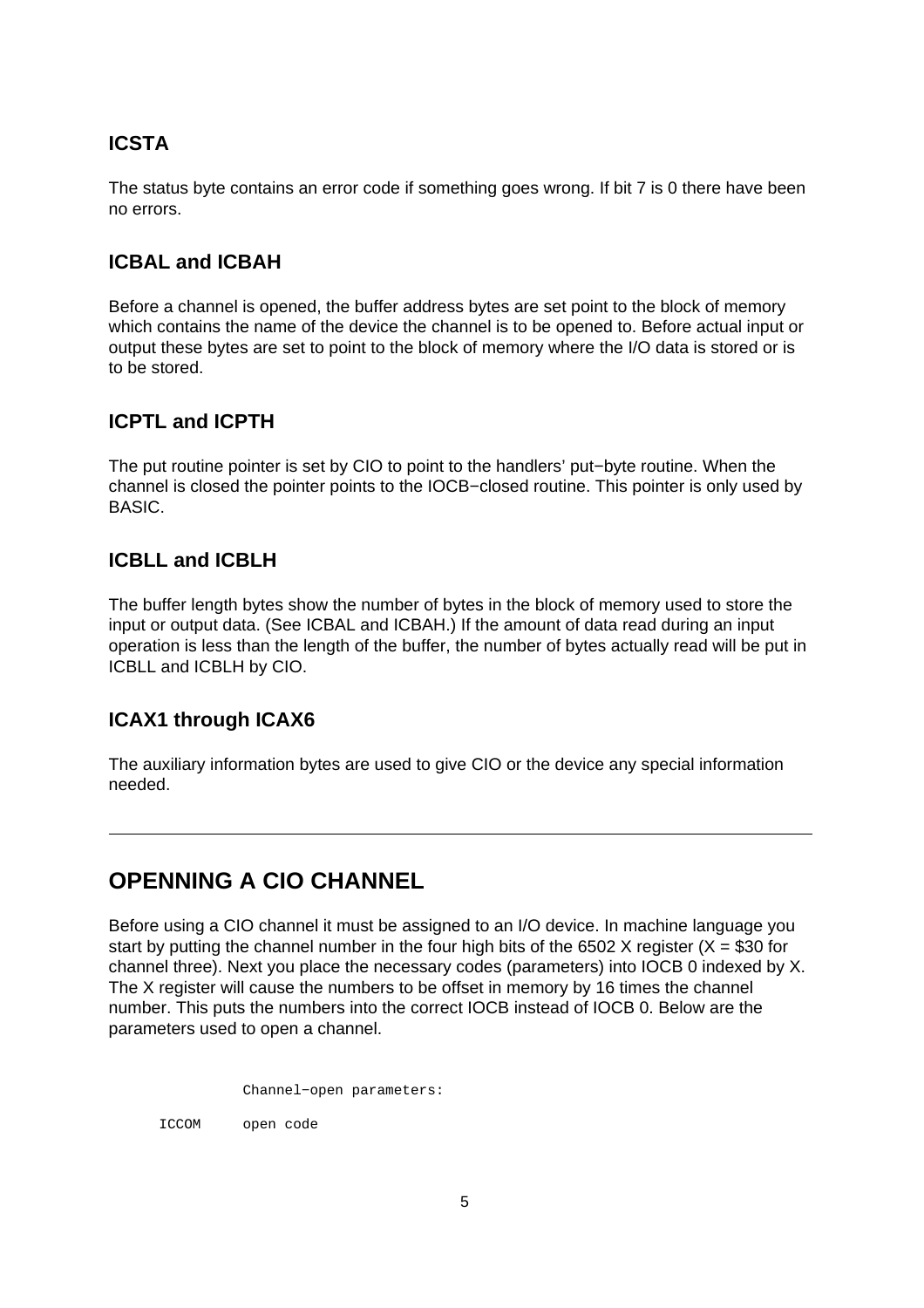ICBAL address of device name ICBAH in memory ICAX1 direction code ICAX2 zero

The direction code byte in ICAX1 takes on the following format:

 ICAX1 format for opening a channel 7 6 5 4 3 2 1 0 −−−−−−−−−−−−−−−−− ICAX1 | W R | −−−−−−−−−−−−−−−−− 8 4 2 1 W 1 = open for output (write)  $R$  1 = open for input (read)

ICAX1 may have the following data

|         |    | CIO direction codes                        |  |
|---------|----|--------------------------------------------|--|
| HEX DEC |    | operation                                  |  |
| $$04$ 4 |    | input                                      |  |
| \$08    | 8  | output                                     |  |
| \$0C    | 12 | input and output (cannot change the length |  |
|         |    | of a disk file)                            |  |

ICBAL and ICBAH point to the device name stored in memory. The device and file name must be followed by 0 or \$9B (decimal 155).

Once the parameters are set, jumping (JSR) to the CIO vector

(CIOV) at address \$E456 (58454) will cause the channel to be opened. In the following example a basic knowledge of assembly language is assumed.

 Routine to open channel 1 to the keyboard:  $ICHID = $0340$  ICCOM = ICHID+2 ICAX1 = ICHID+10 ICAX2 = ICHID+11 IOCB1 = \$10 channel in four high bits  $CIOV = $E456$  $OPEN = $03$  OREAD = \$04 ;open for input ERROR = (address of error handling routine)  $\mathcal{L}$  ; and  $\mathcal{L}$  is the set of  $\mathcal{L}$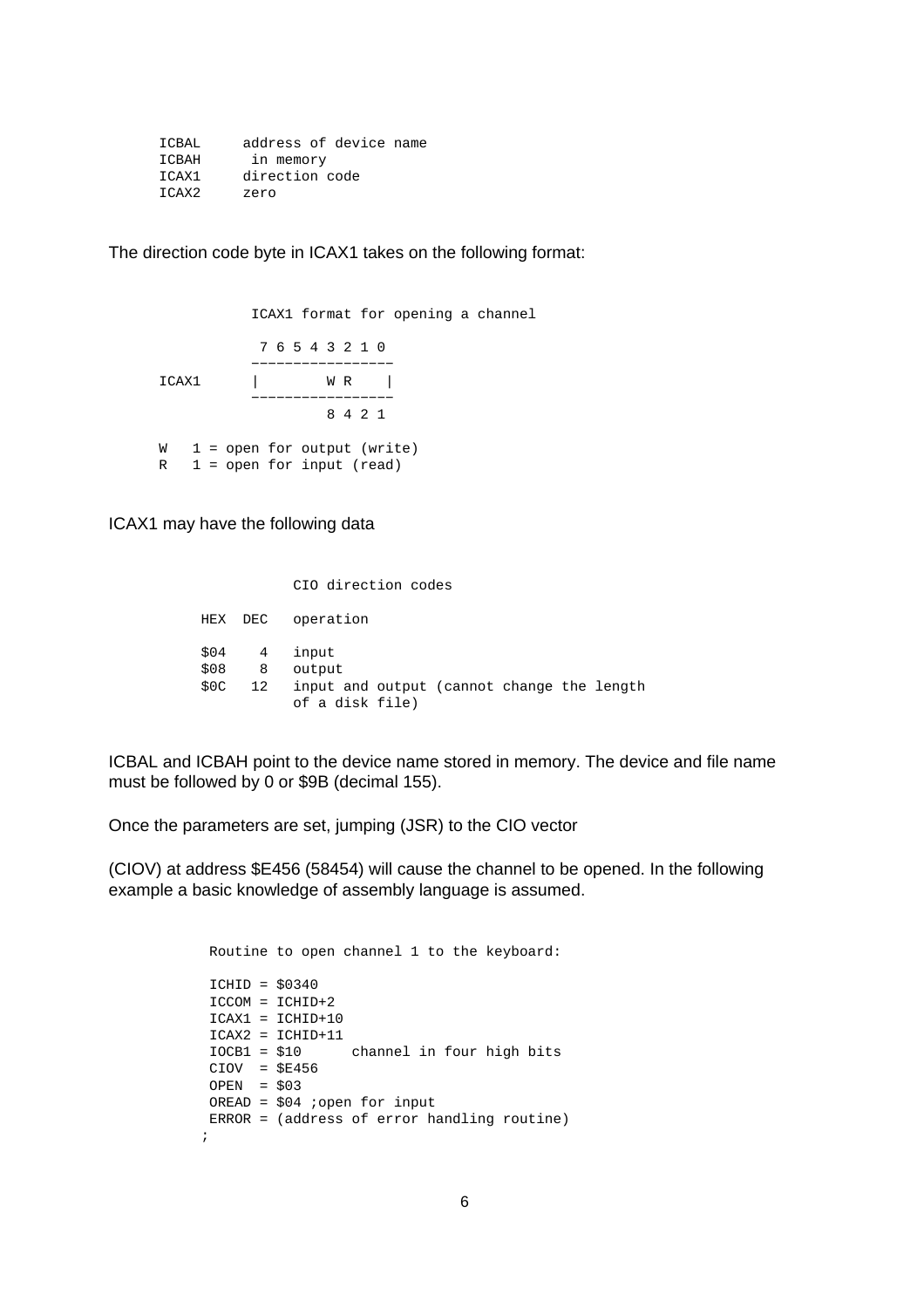```
 START LDX IOCB1
      LDA OPEN
       STA ICCOM,X
       LDA <NAME
       STA ICBAL,X
       LDA >NAME
       STA ICBAH,X
       LDA OREAD
       STA ICAX1,X
       LDA #0
       STA ICAX2,X
       JSR CIOV
      BPL OK
      JMP ERROR
     ;
 NAME .BYTE "K:",$9B
 OK (program continues here)
```
To open a CIO channel in BASIC the OPEN command is used.

```
 BASIC OPEN command format:
 OPEN #channel,aux1,aux2,device:file name
 aux1 = direction code
 aux2 = special code
```
To open channel 1 to the keyboard in BASIC Type:

```
 OPEN #1,4,0,"K:"
```
The third parameter, aux2, is a rarely used special parameter. One use is to keep the screen from erasing when changing graphics modes.

The fourth parameter is the device to open the channel to. It may be either a string in quotes or a string variable.

> CIO device names C cassette recorder \*D disk drive E screen editor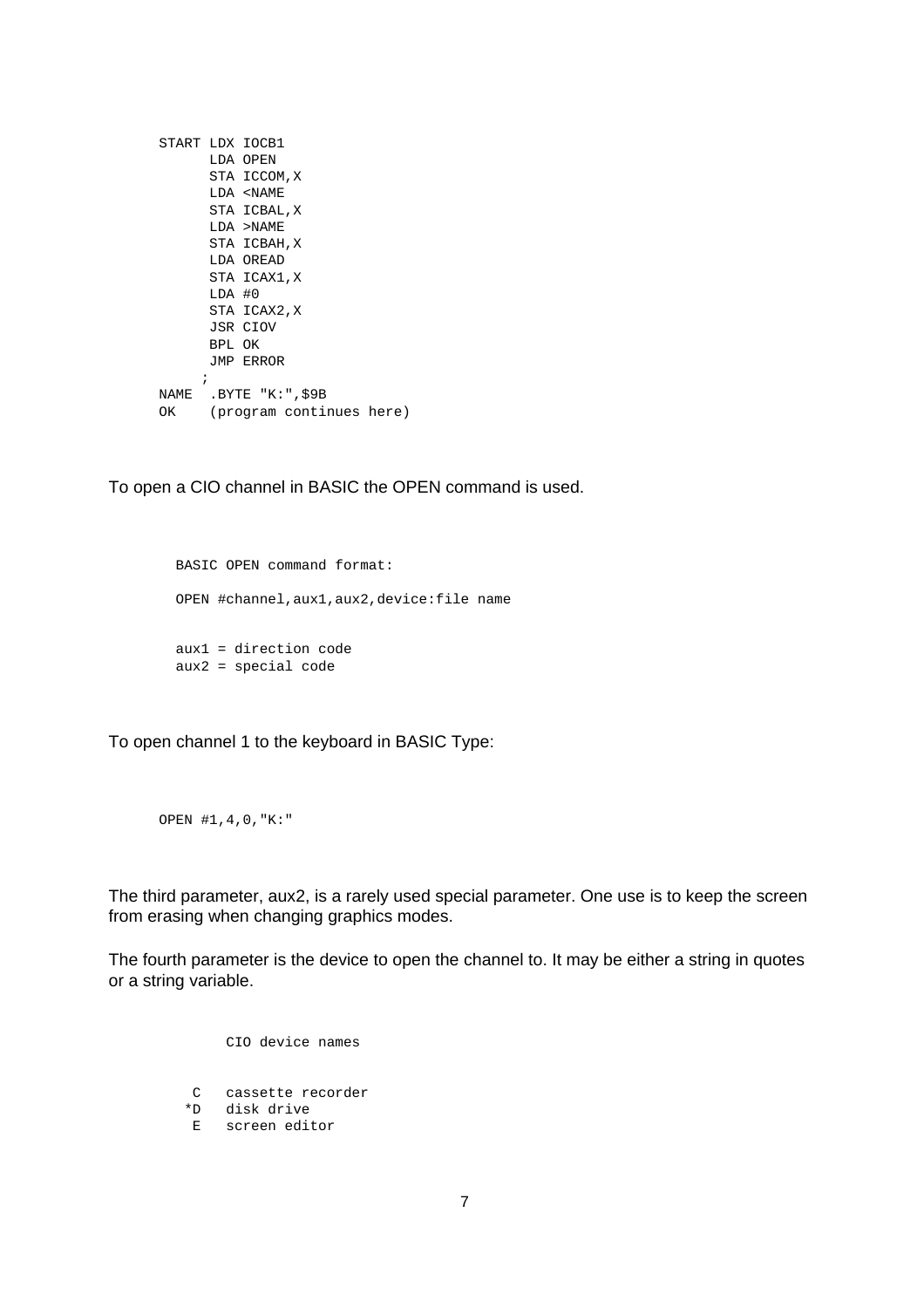```
 K Keyboard
 P printer
 *R RS 232 I/O port
 S screen handler
 * Uses a non−resident handler loaded by the device at
  power−up.
```
The device name must usually be followed by a colon. With the disk drive a file name is expected after the device name. The screen handler is used for graphics. The screen editor uses both the keyboard handler and the screen handler to work between the keyboard and screen.

#### **USING AN OPEN CHANNEL**

Once a channel is opened to a device you have several options:

```
 INPUT: (ICCOM = $05)
```
The computer reads data from the device until a carriage−return is read (decimal number 155, hex \$9B) or the end of the file (EOF) is reached. A carriage return is also known as an End−Of−Line or EOL. The IOCB input parameters are:

 IOCB input parameters: ICCOM get record code ICBAL address of buffer to ICBAH store the data in ICBLL length of the data ICALH buffer

The following routine demonstrates the input command in assembly language. Some of the equates are in the channel openning example above.

 Input routine: GETREC =  $$05$  BUFF = (address to store data at) BUFLEN = (number of bytes available at storage address) : LDX IOCB1 LDA GETREC STA ICCOM,X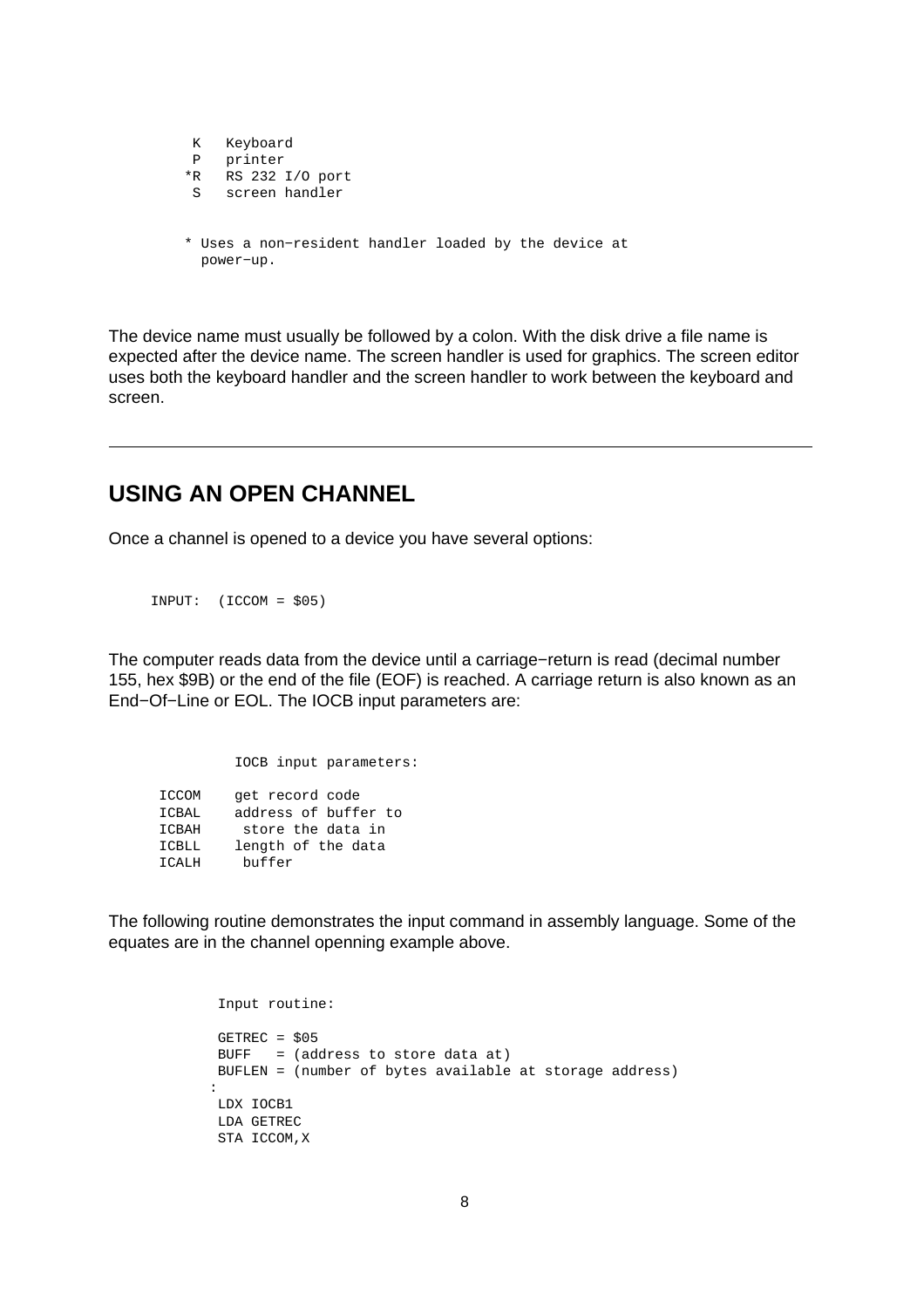LDA < BUFF STA ICBAL,X LDA > BUFF STA ICBAH,X LDA < BUFLEN STA ICBLL,X LDA > BUFLEN STA ICBLH,X JSR CIOV BPL OK<sub>2</sub> JMP ERROR : OK2 (continues if no errors)

If the data retrieved is shorter than the prepared buffer, the number of bytes actually read will be put into ICBLL and ICBLH.

In BASIC, the INPUT command is used.

 BASIC INPUT command format: INPUT #channel,string variable or INPUT #channel,arithmetic variable For example: INPUT #1,IN\$

The above commands will cause the data from the device to be put into the specified buffer (IN\$ in the BASIC example) until an EOL is reached. If the INPUT statement is used again, without closing the channel, the computer will get more data from the device until another EOL is read or the end of the file is reached. The new data will write over the old data in the input string or buffer. If an arithmetic variable is used, only numbers can be input.

PRINT: (ICCOM = \$09)

In assembly language the print command is identical to the input command. The only difference is that the PUTREC code (\$09) is stored in ICCOM. Of course the buffer bytes of the IOCB then specify the block of memory to be output from rather than input to. With the print command, EOLs within the string or buffer are ignored but an EOL is placed at the end of the data when sent to the device.

In BASIC, the PRINT command is used like INPUT except you want to use a semicolon instead of a comma to separate parameters. For example: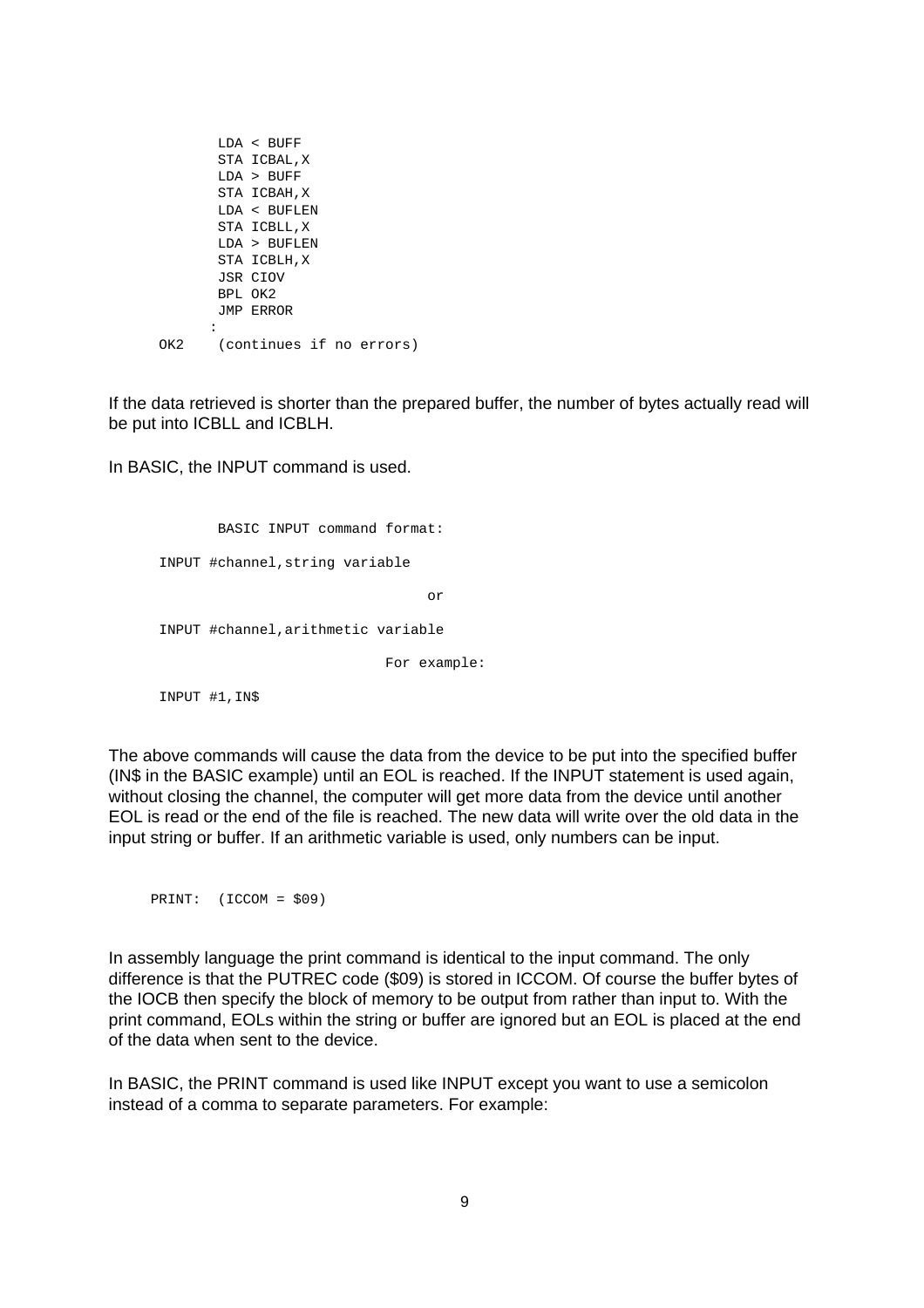```
 PRINT #1;OUT$
 or
   PRINT #1;"HELLO"
```
If you use a comma, ten space characters will be sent before the string.

If the print command is used again, without closing the channel, the new data will be appended to the end of the data previously sent. Old data will not be written over.

GET:  $(ICCOM = $07)$ 

In BASIC this command inputs a single byte of data from the device. EOLs are ignored. In BASIC, GET is used like INPUT except an arithmetic variable must be used. For example:

```
 GET #1,IN
```
If the get command is used again the next byte from the device will be read. If the end of a file is reached an error will occur.

There is no command in BASIC to input an entire file without stopping at each EOL. If you wish to ignore EOLs while reading a file to a string, you must use the GET command. Each byte of data is then put into the string by the program.

EXAMPLE:

```
 10 OPEN #1,4,0,"D:TEST"
 20 TRAP 60:REM GOES TO LINE 60 WHEN END OF FILE ERROR OCCURS
 30 GET #1,IN
 40 IN$(LEN(IN$)+1)=CHR$(IN)
 50 GOTO 30
 60 CLOSE #1
```
In assembly language, the get command can be used to get any number of bytes from the device. It works just as INPUT does except EOLs are ignored.

 IOCB get−byte parameters: ICCOM get−character (single byte) code ICBAL \ ICBAH same as in input  $TCBLL$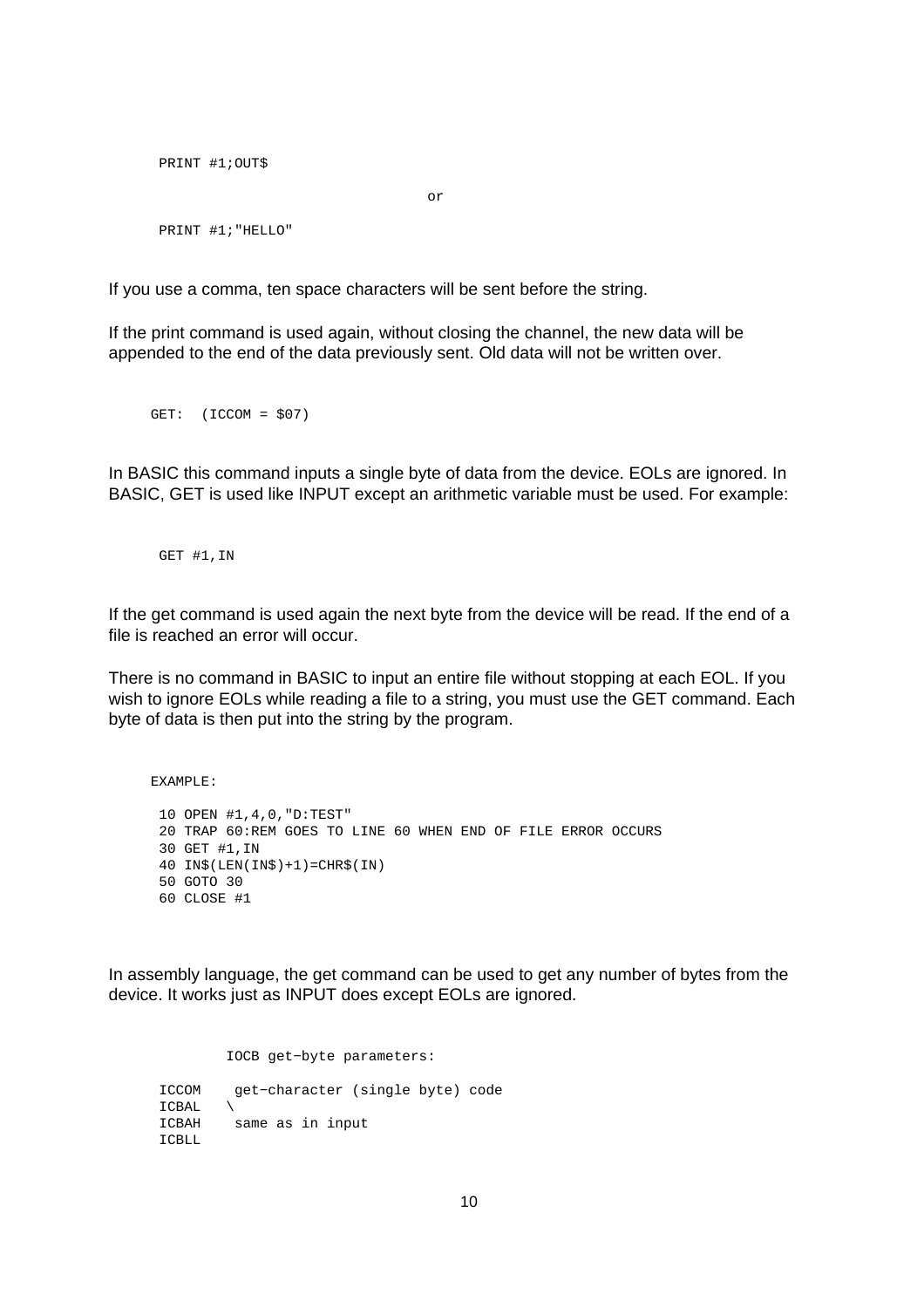ICBAH /

Other than the ICCOM code (GETCHR  $= $07$ ) this command is identical to the input command.

```
 PUT: (ICCOM = $0B)
```
In BASIC, PUT is the opposite of GET. It outputs a single byte from a variable to the device. PUT is used the same as GET. For example:

```
 PUT #1,OUT
```
In assembly language, the command byte of the IOCB is loaded with the put−character code (PUTCHR = \$0B). Otherwise the PUT command is identical to GET.

#### **CLOSING A CHANNEL**

Closing a channel frees it for use by another device or for changing parameters. In assembly language the close code is put into the command byte of the IOCB then the CIOV call is made.

```
 IOCB close command:
              CLOSE = $0C
: 100 million 100 million
              LDX IOCB1
               LDA CLOSE
               STA ICCOM,X
               JSR CIOV
```
In BASIC, use the CLOSE command followed by the channel number.

CLOSE #1

With the disk drive, the file name is not put into the directory until the channel is closed.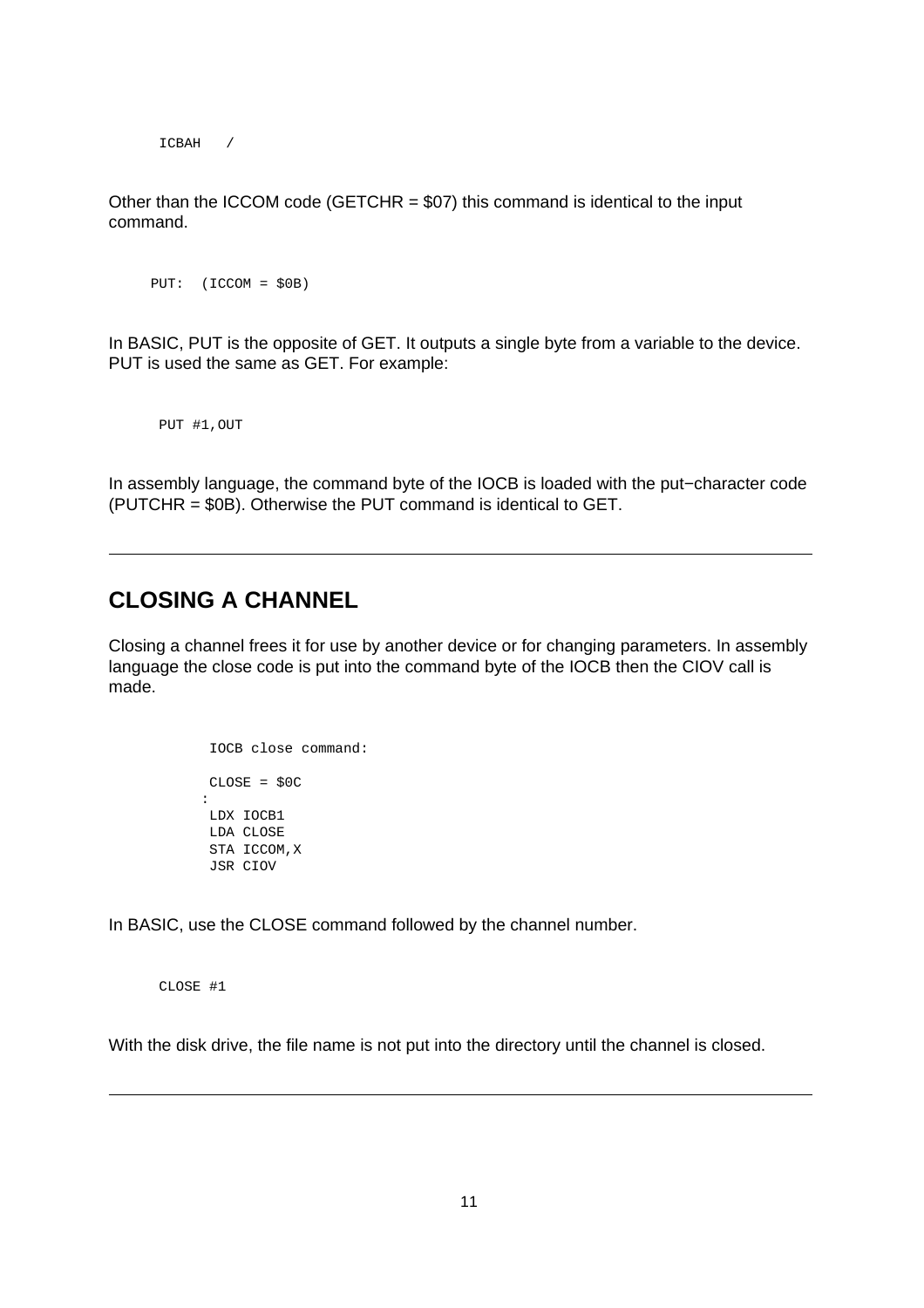## **THE DEVICE TABLE**

CIO uses a jump table located at \$031A (794). When a CIO call is made, CIO searches the table for the one−byte device name. The two bytes following the device name contain the address of the device handler's vector table. CIO searches the device table from the end, \$033D (829) to the beginning. This way, if a custom handler has ben substituted for a resident handler, the custom handler will be found first. (custom handlers cannot be inserted directly in the place of resident handlers in the device table.)

Each handler has its' own vector table. This vector table is 16 bytes long. The two−byte vectors point to the various handler routines. The vectors are stored in the vector table in the following order:

|               |                      | Handler vector table order |  |  |
|---------------|----------------------|----------------------------|--|--|
| open<br>close | get byte<br>put byte |                            |  |  |
|               | get stat<br>special  | JMP init code (3 bytes)    |  |  |

The open routine should validate the ICAX parameters and check for illegal commands.

The close routine should send any remaining data in the buffer to the device, mark the End−Of−File and update any directories, etc.

The get byte routine should get a byte from the device or the handler buffer and put it in the 6502 A register. Handlers with long timouts must monitor the break key flag and put a \$80 in the 6502 Y register if the [BREAK] key is pressed.

The put byte routine should send the byte in the 6502 A register to the device or handler buffer. If the buffer fills, it should be sent to the device. BASIC can call the put byte routine without using CIO.

The get status routine may get 4 bytes of status information from the device and put them in DVSTAT [\$02EA] to DVSTAT+3.

For special commands the handler must examine the command byte and find the proper routine entry point.

In all cases the status (error code) of the operation should be put in the 6502 Y register.

To be compatible with all versions of the operating system, the handler must redirect DOSINI [\$000C,2 (12)] for initialization upon reset. This initialization must restore the vectors in the handler vector table and jump to the origional DOSINI vector.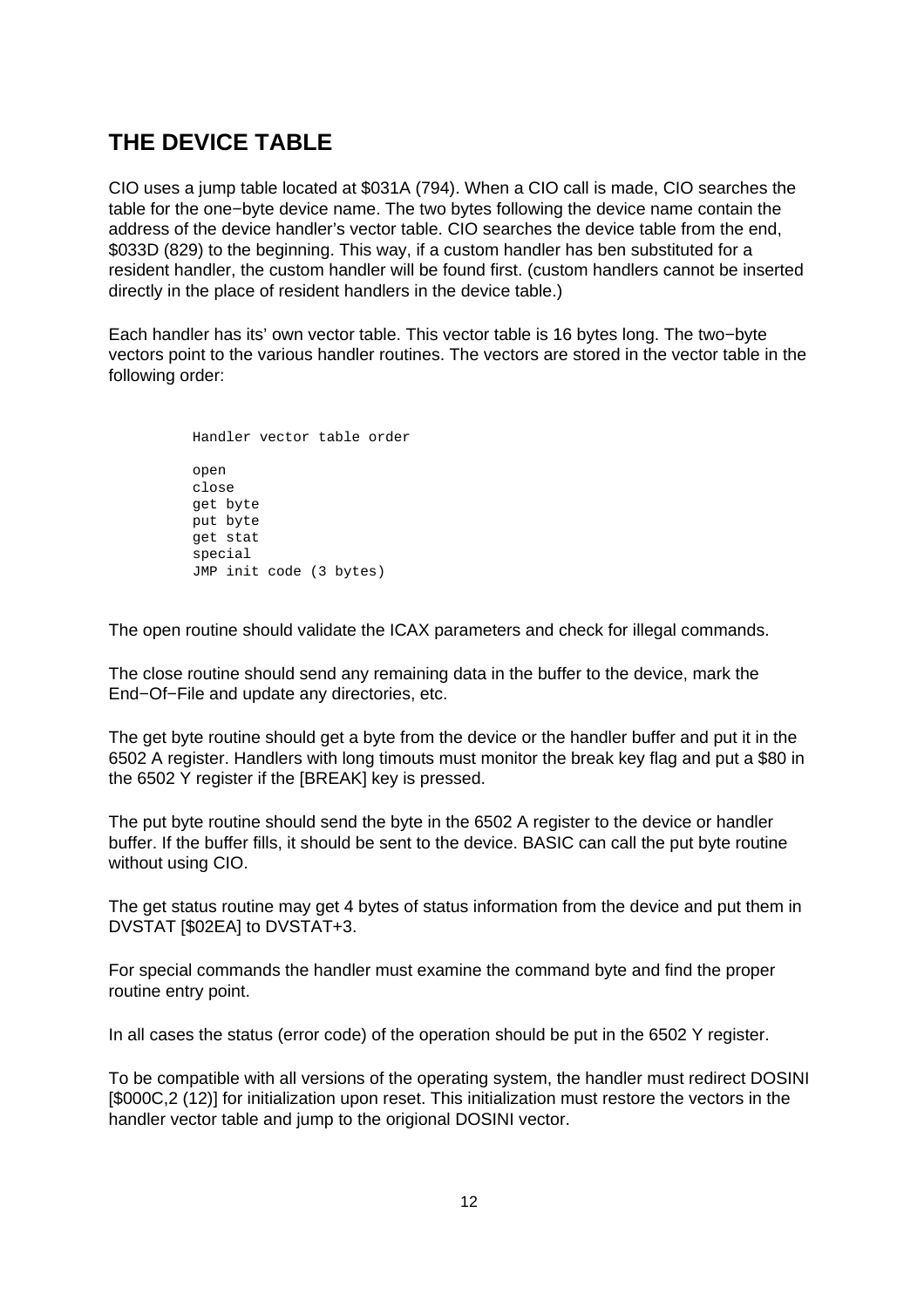## **SPECIAL COMMANDS**

Some devices have special CIO commands. These are known as device specific commands. In assembly language these commands are executed just as any other CIO command is. In BASIC the XIO command is used. An example of the XIO command is:

XIO command code #channel,aux1,aux2,device:file name

To open a channel with the XIO command instead of the OPEN command use:

```
 XIO 3 #1,4,0,"K:"
```
Note that the above command is identical to the OPEN command except "XIO 3" is used instead of "OPEN". Also note that \$03 is the IOCB open code for ICCOM.

|               |                  |        | Useful database variables and<br>OS equates |
|---------------|------------------|--------|---------------------------------------------|
|               |                  |        |                                             |
|               | DOSINI \$000C,2  |        | $(12)$ : initialization vector              |
| BRKKEY \$0011 |                  |        | (17): break key flag                        |
| ICHID         | \$0340           |        | $(832)$ : start of IOCBs                    |
| ICDNO \$0341  |                  | (833): |                                             |
| ICCOM \$0342  |                  | (834): |                                             |
| ICSTA \$0343  |                  | (835): |                                             |
| ICBAL         | \$0344           | (836): |                                             |
| ICBAH         | \$0345           | (837): |                                             |
| ICPTL         | \$0346           | (838): |                                             |
| ICPTH         | \$0347           | (839): |                                             |
| ICBLL         | \$0348           | (840): |                                             |
| ICBLH         | \$0349           | (841): |                                             |
| ICAX1         | \$034A           | (842): |                                             |
| ICAX2         | \$034B           | (843): |                                             |
|               | HATABS \$031A,16 |        | (794): device handler table                 |
| CIOV          | \$E456           |        | $(58454):$ CIO entry vector                 |

Go to Table of contents Go to chapter 2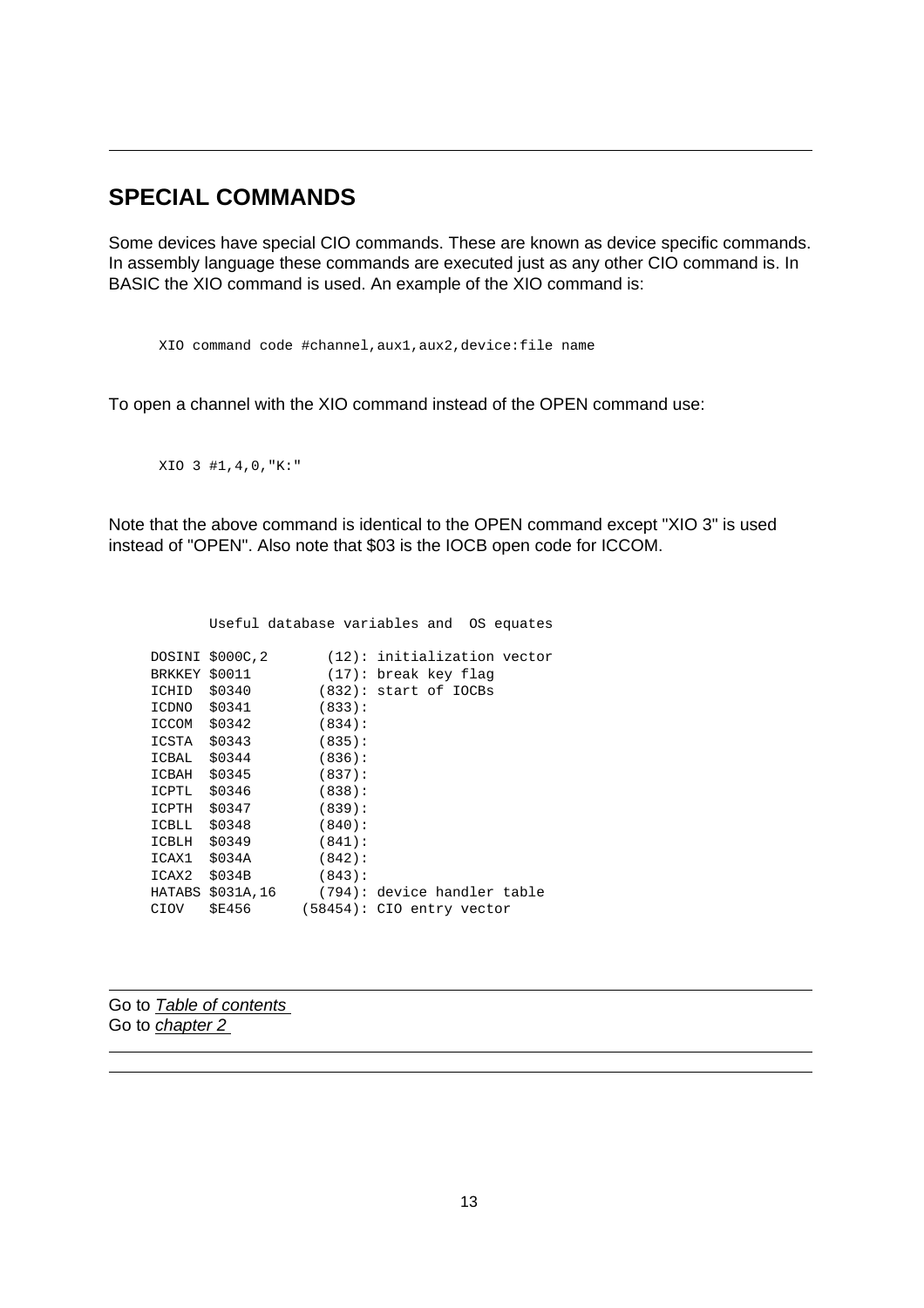## **CHAPTER 2**

# **The Disk operating System (D:)**

The disk operating system program (DOS) is also called the file management system (FMS). DOS is not a permanent part of the computer, it is loaded in upon power−up if a disk drive is attached to the computer.

When the computer is turned on, one of the first things it does is send a request to the disk drive to load DOS into the computer. This startup operation is called booting. The word boot is short for bootstrapping −− the start−up process of early computers. The term comes from "lifting one's self by one's boot straps".

Anytime the disk boots, the computer tries to read a program starting at sector 1 and continuing in sequence. If the disk has DOS on it, the first three sectors, called the boot record, have a program which loads the DOS.SYS file. If there is no DOS.SYS file on the disk the computer will display:

| BOOT ERROR        |
|-------------------|
| BOOT ERROR        |
| BOOT ERROR        |
| BOOT ERROR        |
| BOOT ERROR        |
| BOOT ERROR        |
| $(\texttt{etc.})$ |
|                   |
|                   |
|                   |

When a disk is formatted, the drive read/write head passes over the entire disk and puts magnetic marks on it. These marks divide the disk into 32 concentric tracks. With DOS 2.0 each track is divided into 18 sectors, each holding 128 bytes of data. With DOS 2.5 there are 32 sectors per track giving a total of 1,024 sectors.

Each sector on the disk is marked with a reference number from 1 to 720. Unfortunately, the writers of DOS 2.0 didn't know this so they wrote the DOS to use sectors numbered from 0 to 719. As a result, DOS 2.0 cannot access sector 720. The designers of the disk drive were the guilty party in this case. It is normal to number from 0 in computers. With DOS 2.5, sectors 720 – 1,024 can be accessed normally.

Sector 720 can be accessed using the computer's resident disk handler. Some software writers use sector 720 to hide special information to make their programs difficult to copy.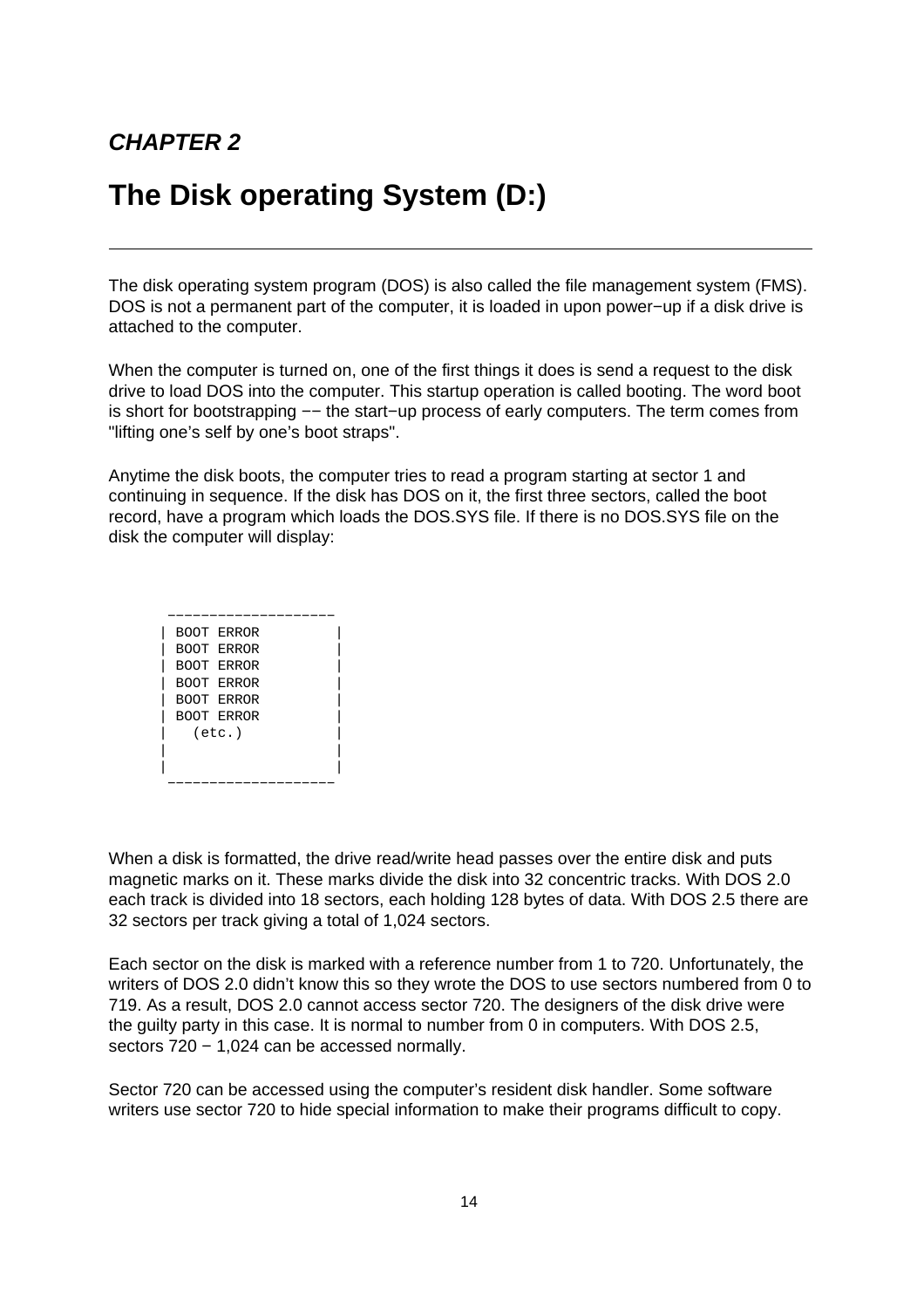## **DOS 2 SECTOR ASSIGNMENTS**

Sectors 1 through 3 are called the boot record. They contain a program which loads the DOS.SYS file into memory.

Sector 360 is called the Volume Table of Contents or VTOC. The main purpose of the VTOC is to keep track of what sectors are occupied. Bytes 3 and 4 of the VTOC tell how many sectors are available. Starting at byte 10 is the Volume Bit Map. Each byte in the VBM tells the status of eight sectors. If a bit is a 1 the sector is available. If a bit is a 0 the sector is occupied.

Sectors 361 through 368 contain the disk directory. Each directory sector holds eight file names. The first byte of a file name is called the flag byte. It tells the status of that file.

 Directory flag byte. 7 6 5 4 3 2 1 0 −−−−−−−−−−−−−−−−− | flag byte | −−−−−−−−−−−−−−−−− Bits: 7 1 = file deleted  $6$   $1$  = file in use 5 1 = file locked 0 1 = open for output

The next two bytes tell how many sectors are in the file. The two bytes after them tell the starting sector of the file. The last 11 bytes contain the file name.

Sector 720 cannot be accessed with DOS 2.0.

The boot record, VTOC, directory and sector 720 use 13 sectors. This leaves 707 sectors for storing files with DOS 2.0.

Each file sector has 125 bytes of data. The last three bytes tell how many bytes of the sector are used, what directory entry the sector belongs to and which sector is next in the file.

 File sector structure 7 6 5 4 3 2 1 0 −−−−−−−−−−−−−−−−− | data | byte 0 − − − − − − − − − − | bytes | byte 124 −−−−−−−−−−−−−−−−−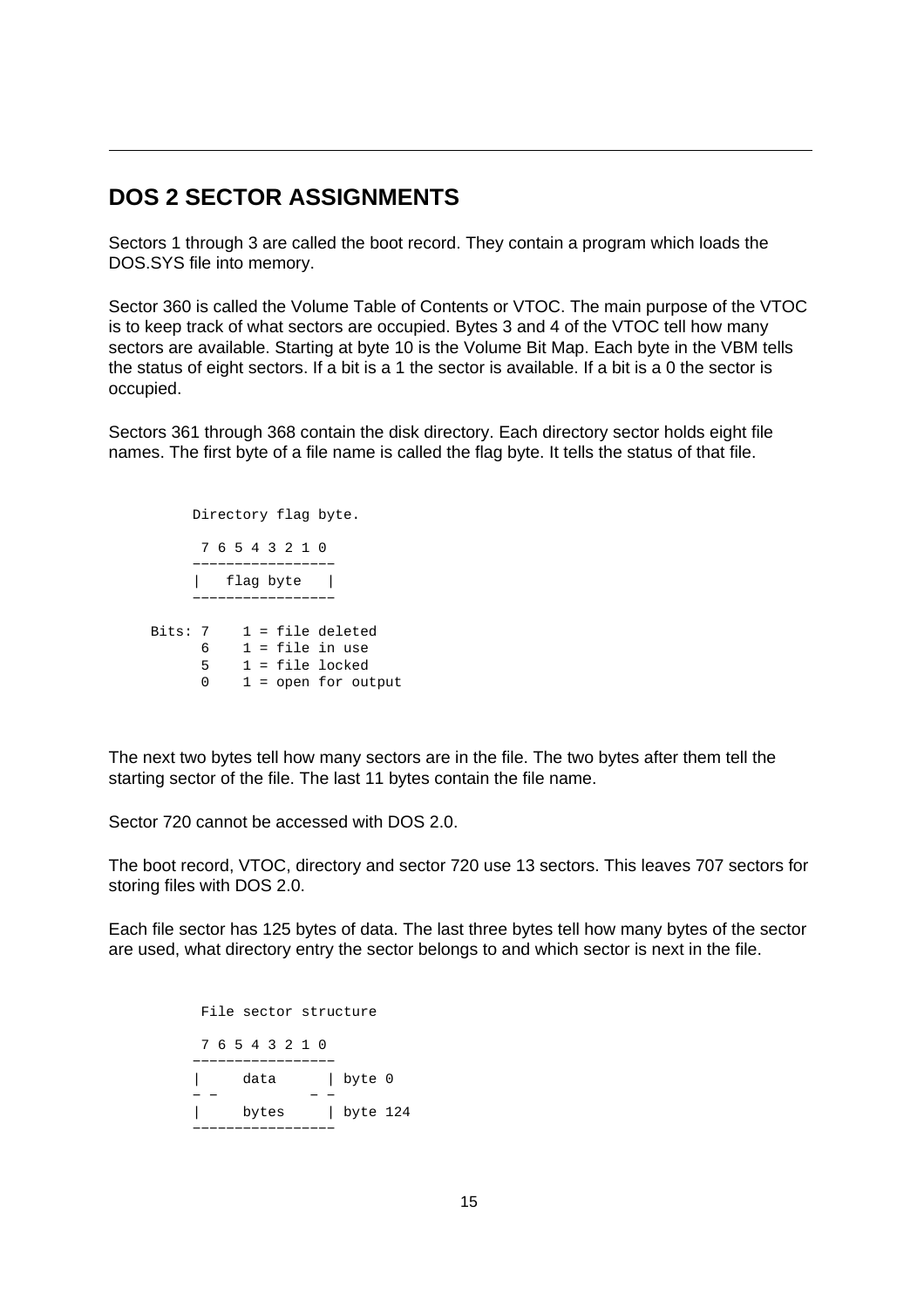```
 | Dir. No. |hi | byte 125
 −−−−−−−−−−−−−−−−−
          |forward pointer| byte 126
             −−−−−−−−−−−−−−−−−
          |S| byte count | byte 127
             −−−−−−−−−−−−−−−−−
          hi = high 2 bits of forward pointer
           S = Short sector flag. 1 = short sector (End Of File)
```
If the directory number does not match the order of the file name in the directory, an error 167 (file number mismatch) will occur.

As a file is written to an empty disk it is put in consecutive sectors, 125 bytes at a time. After the file is written, the VTOC and directory are updated. When new files are written they also use consecutive sectors.

When a file is deleted the status bit of the directory is changed to show that the file has been deleted. DOS then tracks the file, sector by sector, to find what sectors are used. Finally the VTOC is updated to show that the deleted file's sectors are available for new files. The file is not erased from the disk; only the VTOC and directory are changed.

When a file is deleted, an "island" of free sectors may be left on the disk. When a new file is then written to the disk it will first use these new free sectors. When the island is used up, DOS will skip over the occupied sectors to the next free sector. This is the reason for the sector link. A file can end up with it's sectors scattered all over a disk. It can be complicated but it's efficient.

#### **DISK FILE STRUCTURE**

The first few bytes of a file may tell DOS or another program what kind of file it is. These information bytes are called a header.

A text file is any file which has no header. A listed BASIC program is a type of text file. A letter from a word processor is another.

A binary load file is a file intended to load to a specific address in memory. The first two bytes of a binary load file are decimal 255. The next two bytes hold the address at which the file is to load. The last two header bytes tell the ending address for the file. If the file is a program and is to run automatically, the initialization and run address are appended to the end of the file.

binary load file header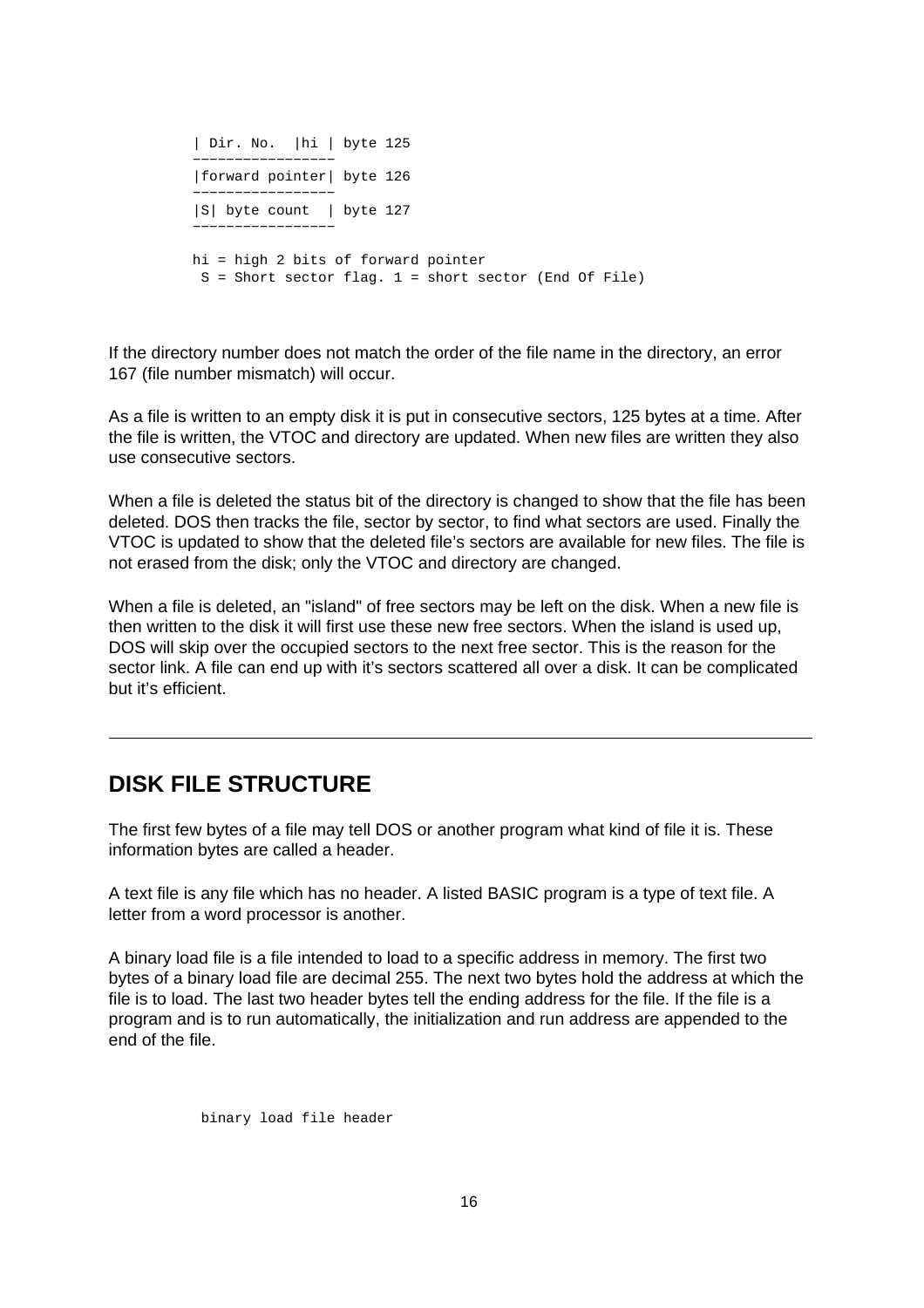| Decimal |                | Hexadecimal |    |  |
|---------|----------------|-------------|----|--|
|         | 255 identifier |             | FF |  |
| 255     |                |             | FF |  |
| Ω       | start          |             | 00 |  |
| 7       |                |             | 07 |  |
| 15      | end            |             | FF |  |
| 8       |                |             | 08 |  |

The above file would load at address \$0700 (1792 decimal) and end at address \$08FF (2063). If a binary load file has initialization and run address appended to it they take on the following format:

 init and run tailer CHR Decimal Hexadecimal init address format [b] 226 identifier E2 | 2 02 [c] 227 E3 | 2 02 n address nn n nn run address format [diamond] 224 identifier E0 | 2 02  $\begin{bmatrix} a \\ 1 \\ 2 \end{bmatrix}$  225 E1 | 2 02 n address nn n nn

[ ]=inverse video

A program which doesn't need special initialization can be run at the init address. Otherwise, an RTS instruction is expected at the end of the initialization section. The computer will then jump to the run address if specified.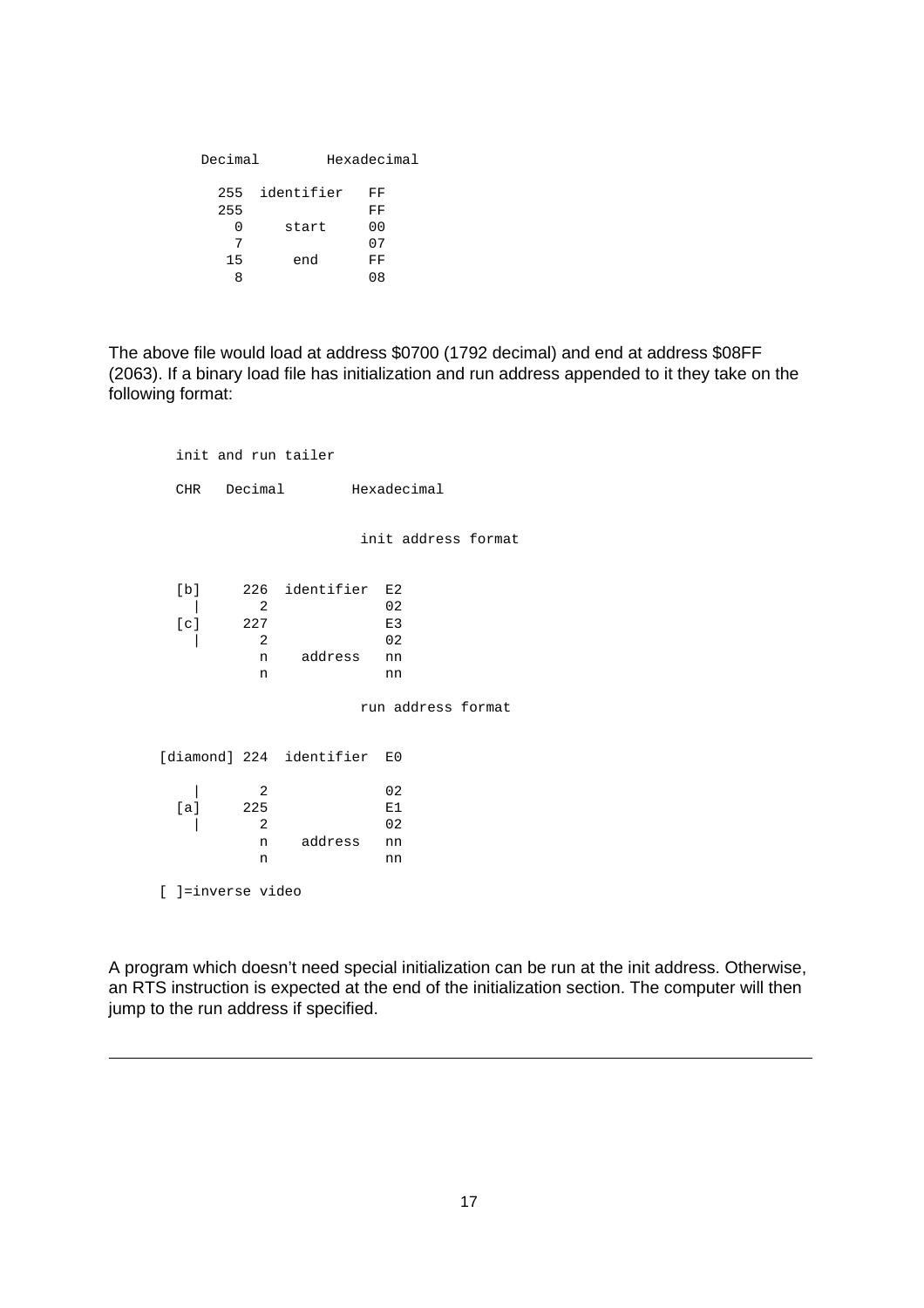#### **INSIDE THE COMPUTER**

DOS uses the computer's CIO utility. When a DOS disk is booted a non−resident handler is loaded into memory. A new handler name, D, is then added to the handler table. When CIO is called with a device name of D: or Dn:, CIO will search the handler table for that device name. If the 'D' is found, the next two bytes in the table point to the DOS entry address.

## **DOS FILE NAME CONVENTIONS**

DOS is unique among CIO handlers in that it requires an eight character file name to follow the device name. This file name may be followed by a period and then a three character extender.

EXAMPLES: D:TEST, D2:FIREMAN, D:VENTURE.EXE, D:CHAPTER.001

The D2: is used for drive number two if present.

The file name must use upper−case letters or numbers. The first character must always be a letter.

#### **WILD CARDS**

The characters \* and ? may be used as wild cards. \* means any combination of characters and ? means any single character.

| EXAMPLES: D:P* |            | any file beginning with P and   |
|----------------|------------|---------------------------------|
|                |            | without an extender             |
|                | $D:*,$ EXE | any file with the extender .EXE |
|                | $D:*,$     | any file.                       |
|                | D:F?REMAN  | one unknown character,          |
|                |            | FIREMAN or FOREMAN will match   |

Wild cards can only be used to load, delete, lock and unlock files.

When loading a file using wild cards, only the first matching file will be loaded.

When renaming a file, both the new and old names are expected after the device name.

EXAMPLE:  $D:OLDNAME.BAS,NEWNAME.BAS$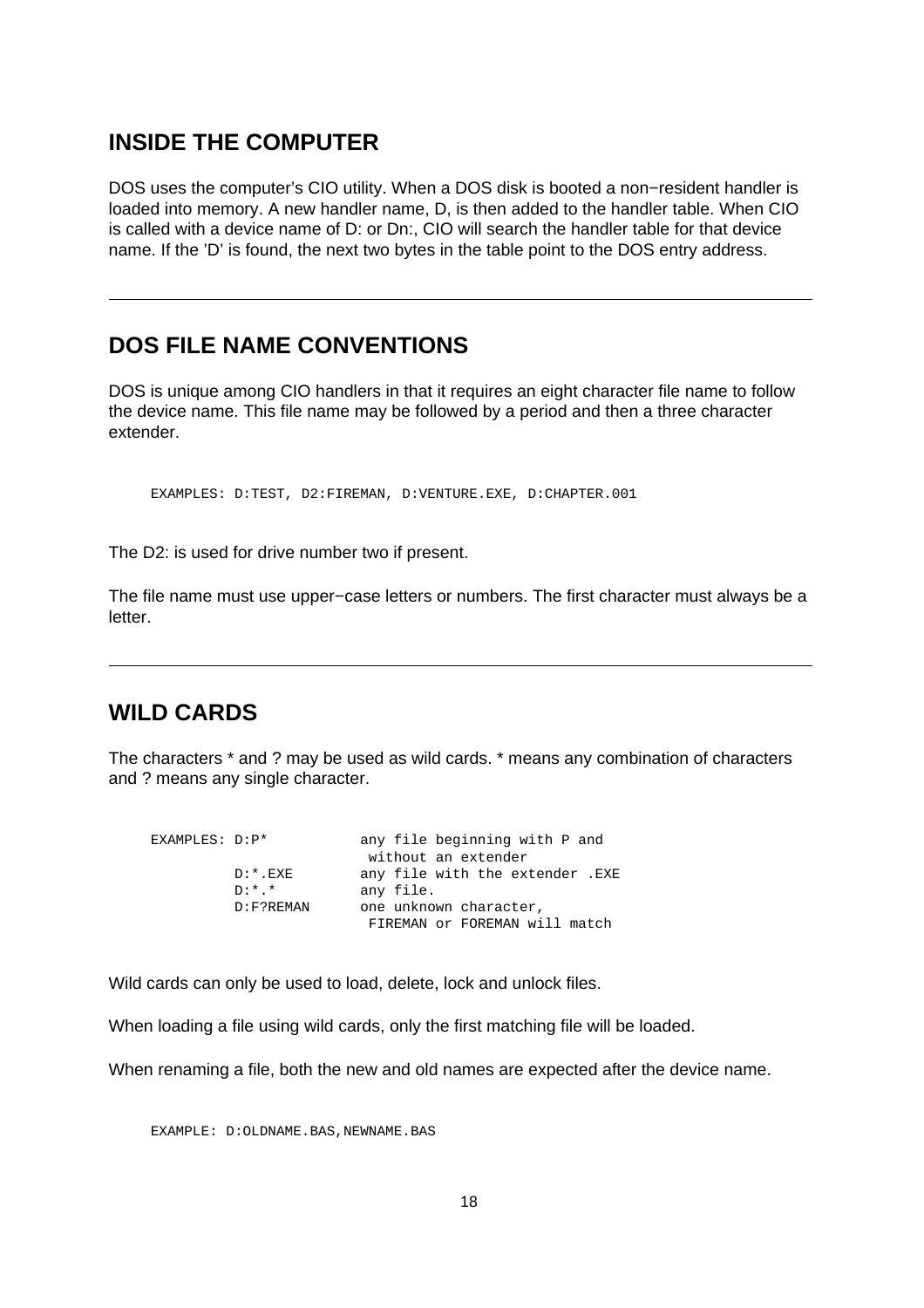To format a disk, only the device name (D: or Dn:) is needed.

## **USING DOS**

When a CIO channel is opened to the disk drive it must actually be opened to a specific file on the disk. The device name in the open command must be followed by a file name.

When a channel is opened to the disk, two special parameters may be used in ICAX1.

 ICAX1 for disk open: 7 6 5 4 3 2 1 0 −−−−−−−−−−−−−−−−− | W R D A| −−−−−−−−−−−−−−−−− D 1 = open to read the directory instead of a file  $A = 1$  = append data to the end of the file

This gives the following extra ICAX1 options.

 Disk specific ICAX1 options: HEX DEC \$06 6 open to read directory<br>\$09 9 output, append to the 9 output, append to the end of an existing file

#### **READING THE DIRECTORY**

When the directory is read, each file name is treated as if it were followed by an EOL. A loop must be used to read all of the file names in the directory. The last entry read is the free sector count. After it is read, another read operation will result in an End−Of−File error.

The disk drive has a number of device specific commands other than the regular CIO commands. From BASIC the XIO command is used to access these commands. The XIO command allows you to directly load the IOCBs from BASIC. Each parameter of the XIO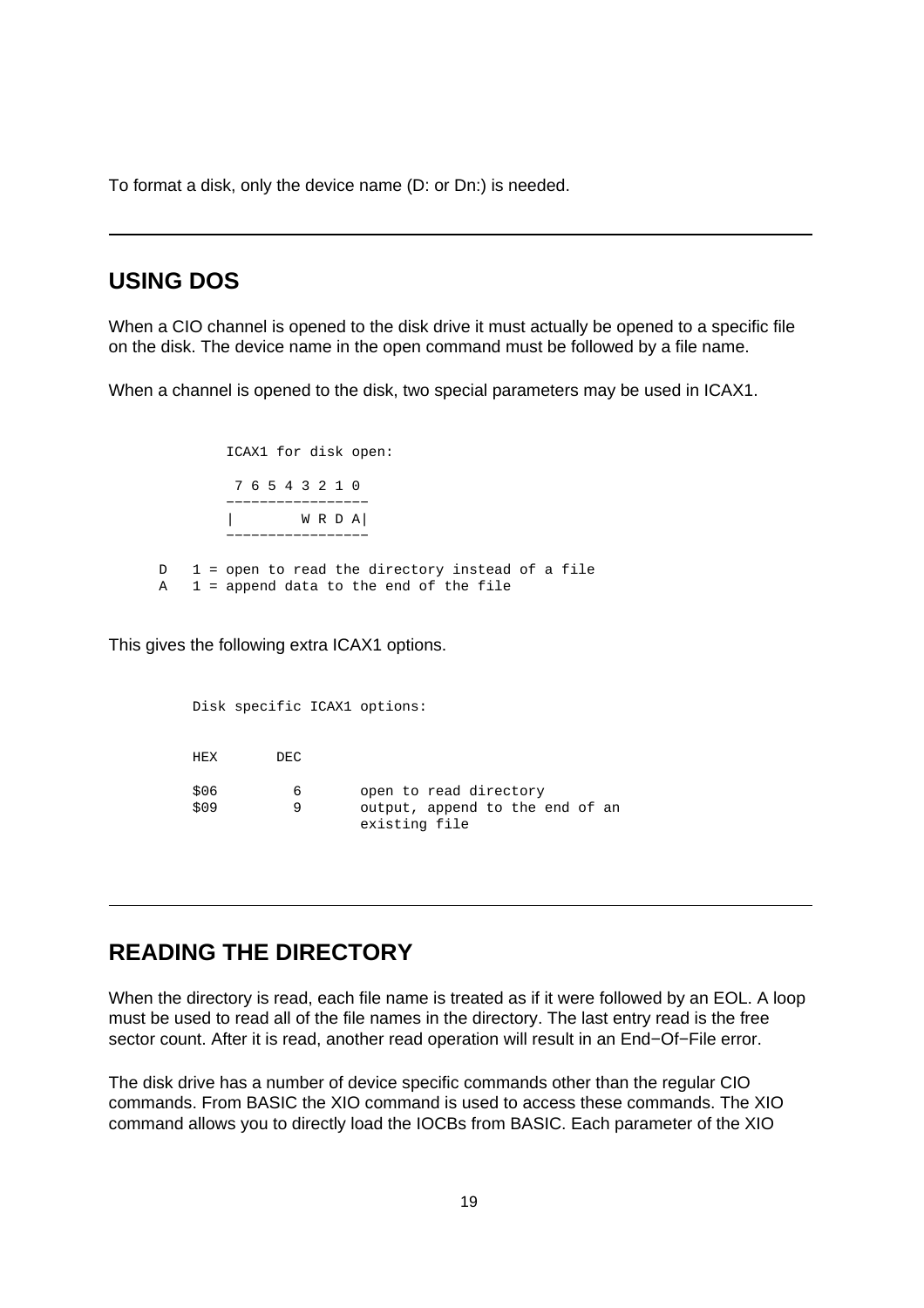command places values in certain bytes of an IOCB.

XIO command format:

XIO command channel,aux1,aux2,device:file name

Note that the parameters resemble the BASIC OPEN command. The BASIC OPEN command is identical to it's equivalent XIO command.

XIO commands specific to the disk drive.

RENAME XIO \$20 (32) DELETE XIO \$21 (33) LOCK XIO \$23 (35) UNLOCK XIO \$24 (36) POINT XIO \$25 (37) NOTE XIO \$26 (38) FORMAT XIO \$FE (254)

EXAMPLES:

 XIO 33 #1,0,0,"D:JUNK" = delete file named D:JUNK XIO 32 #1,0,0,"D:OLD,NEW" = change name of D:OLD to D:NEW

NOTE and POINT can also be used directly from BASIC. NOTE finds the current position of the read/write head on the disk. POINT moves the read/write head to the desired position.

## **USING NOTE AND POINT**

The command format for NOTE and POINT is as follows:

```
 NOTE \
        channel,sector,byte
 POINT/
 EXAMPLE:
NOTE #1, SECT, BYTE
```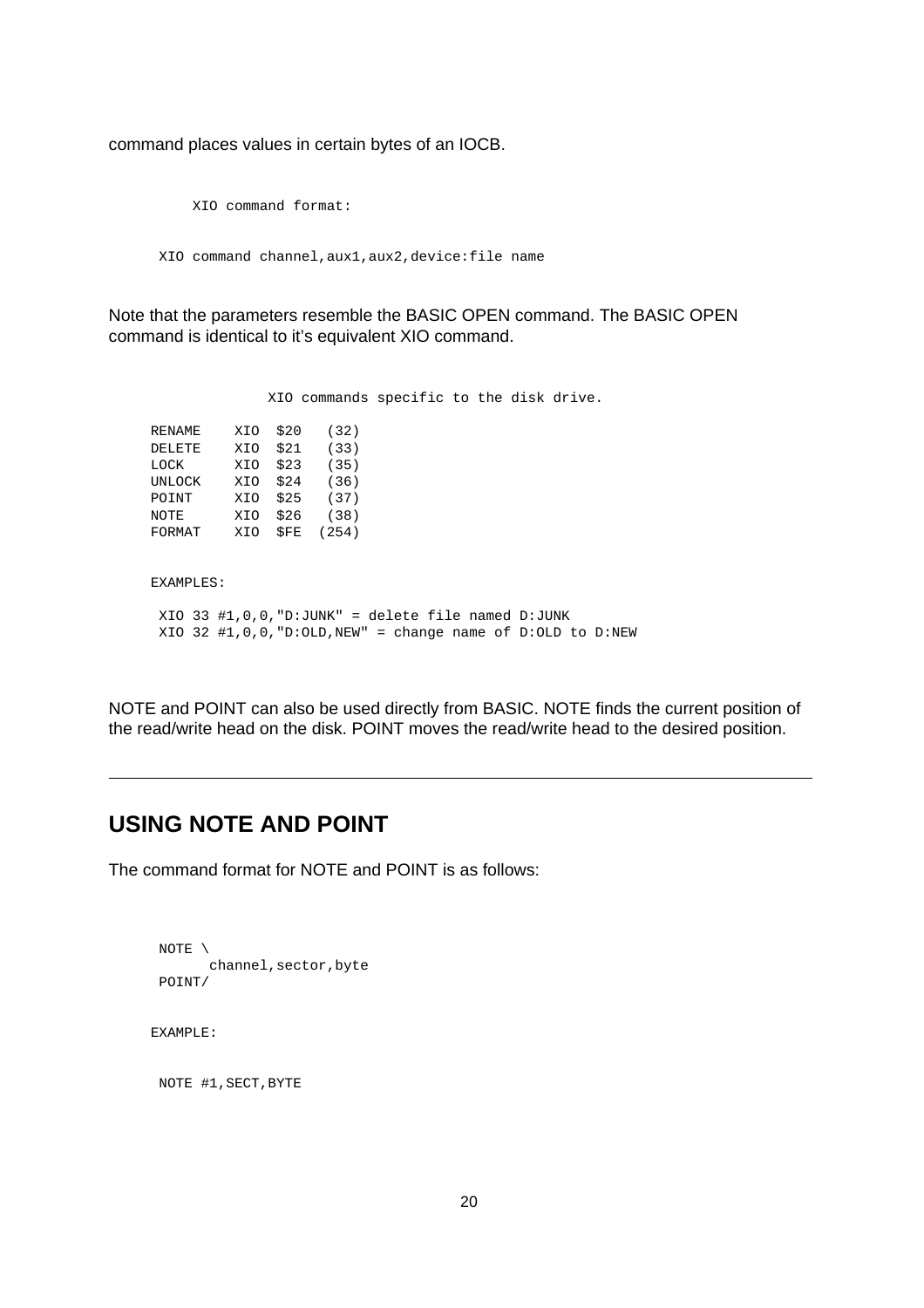BASIC requires the sector and byte parameters in both commands to be variables. Fixed numbers cannot be used. If you try to do a POINT to a sector outside the file the channel is open to, a point error will occur. Care may need to be taken to be sure the file being accessed is in contiguous sectors on the disk. If it is not, it will be difficult to know where to do points to.

One use of NOTE is to use the command immediately after opening a channel to a disk file. After the NOTE command, the parameter variables contain the coordinates of the first byte of the file. They can then be used as a reference for the POINT command.

In assembly language, ICAX3 and ICAX4 are used for the sector number (Isb, msb). ICAX5 is used for the byte number.

## **STATUS REQUEST**

If the status request command is used, one of the following values will be found in ICSTA and the 6502 Y register.

| HEX  | DEC. |                |
|------|------|----------------|
| \$01 |      | OK.            |
| SA7  | 167  | file locked    |
| SAA  | 170  | file not found |

Go to chapter 1 Go to chapter 3

## **CHAPTER 3**

# **Using the DOS 2 utilities (DUP.SYS)**

If you boot a DOS disk with no cartridge in the slot or with BASIC disabled (by holding the OPTION key), DOS will try to load the file named DUP.SYS. This is the disk utility file. When using BASIC, typing DOS [RETURN] will load the DUP.SYS file. When the utilities are loaded the menu will appear on the screen.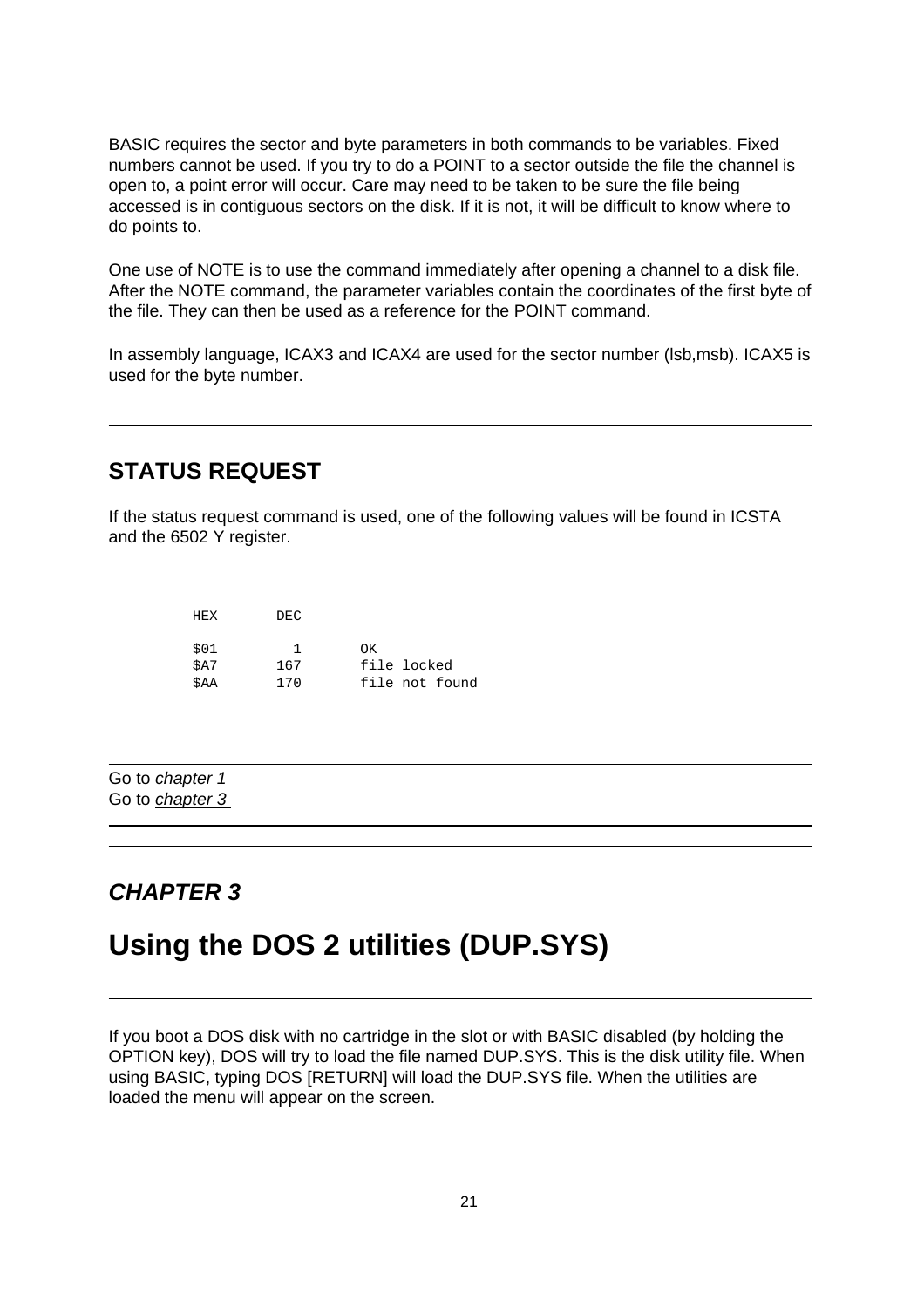## **THE DOS UTILITIES MENU**

```
 DISK OPERATING SYSTEM II VERSION 2.0S
     COPYRIGHT 1980 ATARI
     A. DISK DIRECTORY I. FORMAT DISK
    B. RUN CARTRIDGE J. DUPLICATE DISK
    C. COPY FILE K. BINARY SAVE
     D. DELETE FILE(S) L. BINARY LOAD
    E. RENAME FILE M. RUN AT ADDRESS
F. LOCK FILE N. CREATE MEM. SAV
 G. UNLOCK FILE O. DUPLICATE DISK
     H. WRITE DOS FILES 
     SELECT ITEM OR [RETURN] FOR MENU
```
## **[A] DIRECTORY**

After pressing [A] [RETURN] you will get the prompt:

```
DIRECTORY−−SEARCH SPEC,LIST FILE?
```
If you want to see the entire directory just press [RETURN] again. If you wish, you may type in a specific file name (D: is optional) or wild cards to search for. If you specify a search spec only matching files will be displayed.

If you want, you can have the directory sent to another device. To do this type a comma and the device name. For example, if you type ,P: the directory will be sent to the printer.

## **[B] RUN CARTRIDGE**

If a cartridge was inserted or BASIC was not disabled when the computer was turned on, [B] [RETURN] will run that cartridge or BASIC.

## **[C] COPY FILE**

This option will copy a file to another part of the same disk (with a different file name) or copy from one disk drive to another. When you press [C] [RETURN] you will be given the prompt: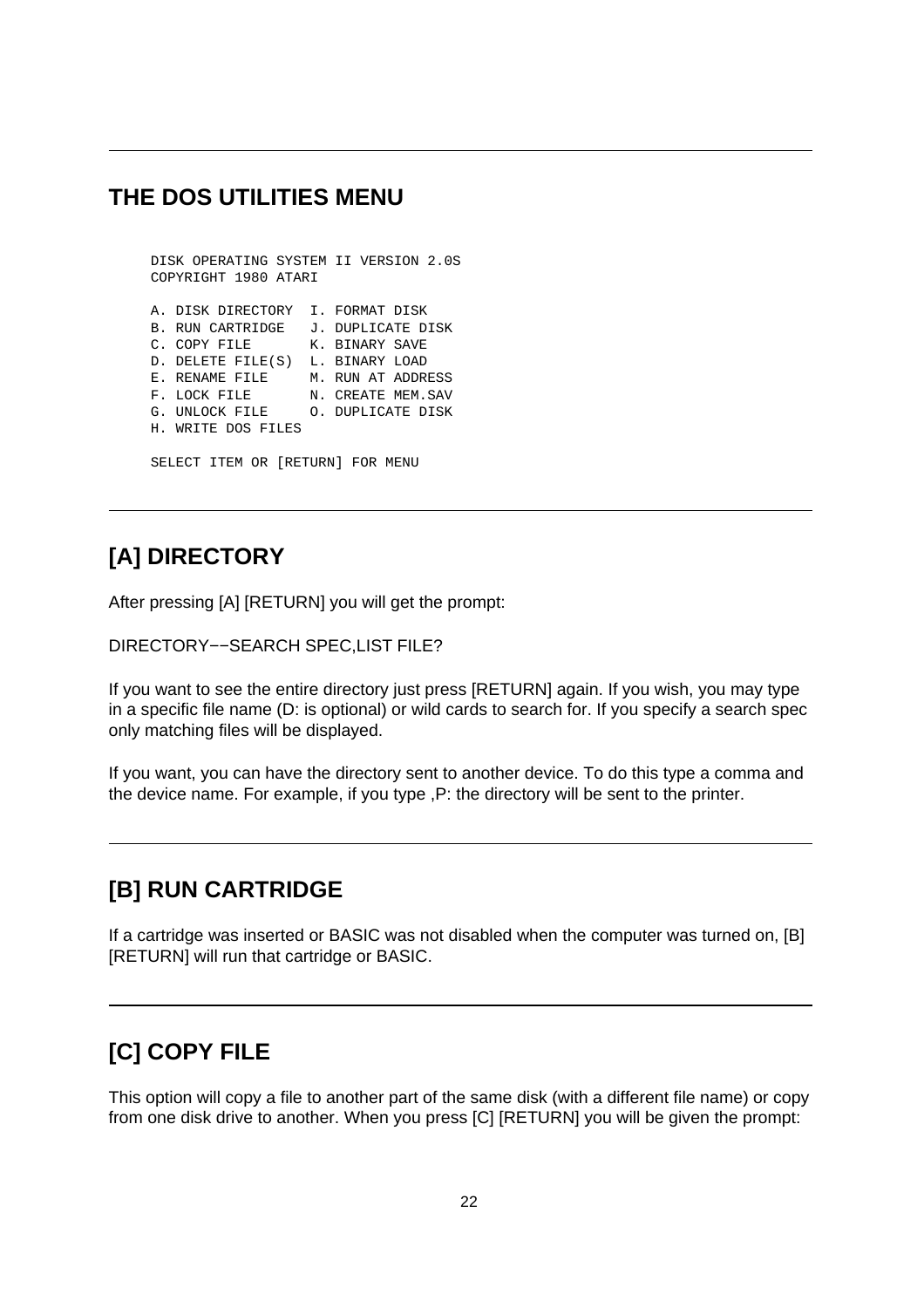COPY−−FROM,TO

Type the devices and file names separated by a comma.

EXAMPLES:

FOREMAN,FIREMAN

or

D1:TEST,D2:TEST

The first example will copy to the same disk. The second example will copy from disk drive one to disk drive two.

If you want to have the first file appended to the end of the second file type /A after the file names.

 $FXAMPIF$ 

RUNMENU.EXE,AUTORUN.SYS/A

If the files are binary load files, this will cause both files to be saved as one file. When the load command is used they will both be loaded and run.

## **[D] DELETE FILE(S)**

After pressing [D] [RETURN] you will get the prompt:

DELETE FILE SPEC

After typing the file name you will be asked to confirm the file to delete.

DELETE FILE SPEC DELETE−D1:JUNK ARE YOU SURE?

Press [Y] if the correct file is displayed. If you use wild cards you will be asked to confirm each matching file.

## **[E] RENAME**

Upon typing [E] [RETURN] you will be given the prompt: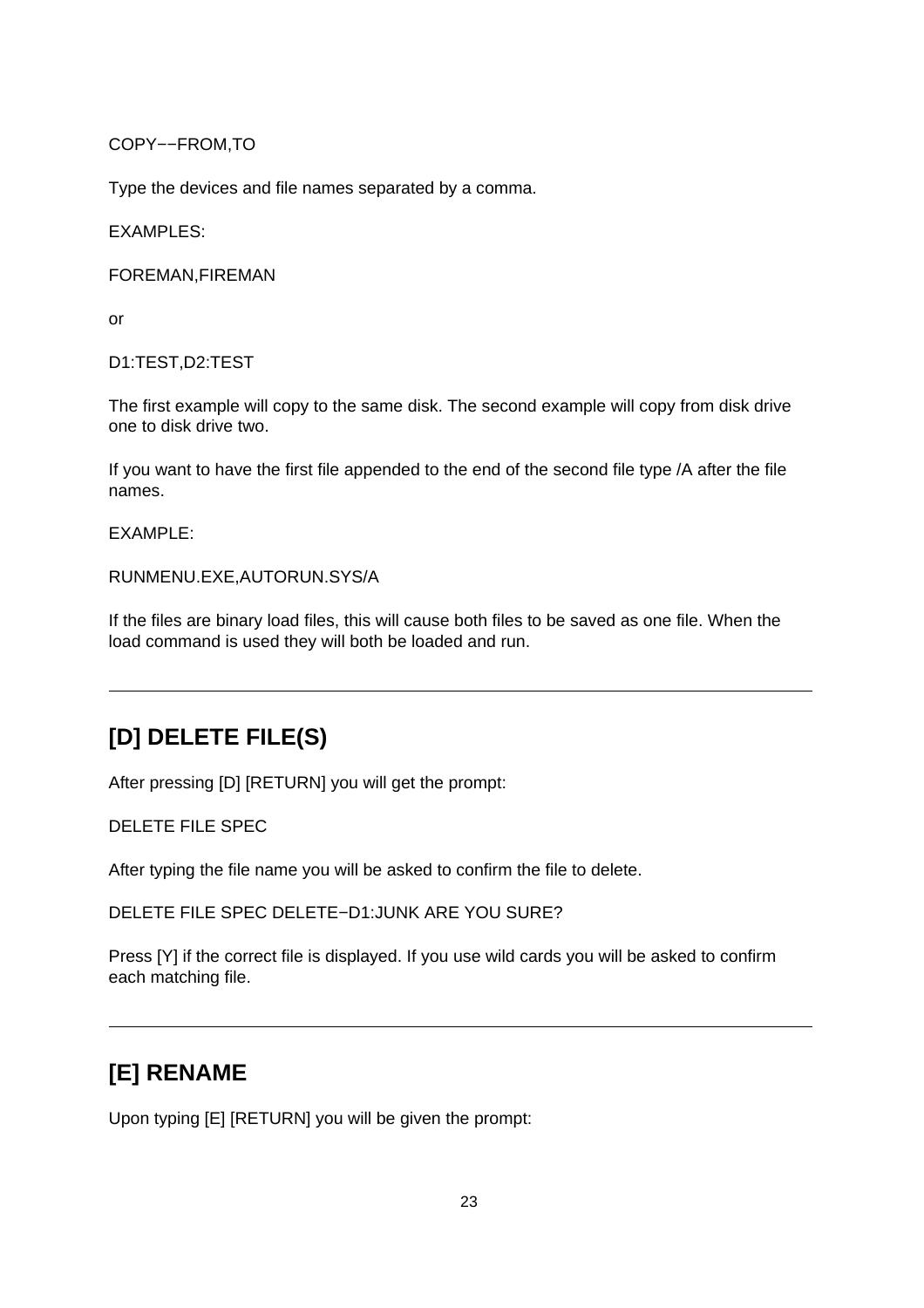RENAME−GIVE OLD NAME,NEW

Type the file name you want to change and the new name separated by a comma.

EXAMPLE:

COLT,HORSE

WARNING! Do not rename a file to a name which already exists on the disk. You will end up with a duplicate file name and will not be able to access one of them. Attempting to rename or delete one of them will rename or delete both. The only way to fix a duplicate file name is with a sector editor or other special utility.

## **[F] LOCK FILE**

A locked file cannot be written to, renamed or deleted. To lock a file type [F] [RETURN]. You will get the prompt:

WHAT FILE TO LOCK?

Type the file name you want to lock. Wild cards will cause all matching files to be locked.

## **[G] UNLOCK FILE**

Used the same as lock.

## **[H] WRITE DOS FILES**

This option will write the DOS.SYS and DUP.SYS files to a formatted disk. When you type [H] [RETURN] you will receive the prompt:

DRIVE TO WRITE DOS FILES TO?

Type the number of the drive. If the drive contains a formatted disk the dos files will be written to it.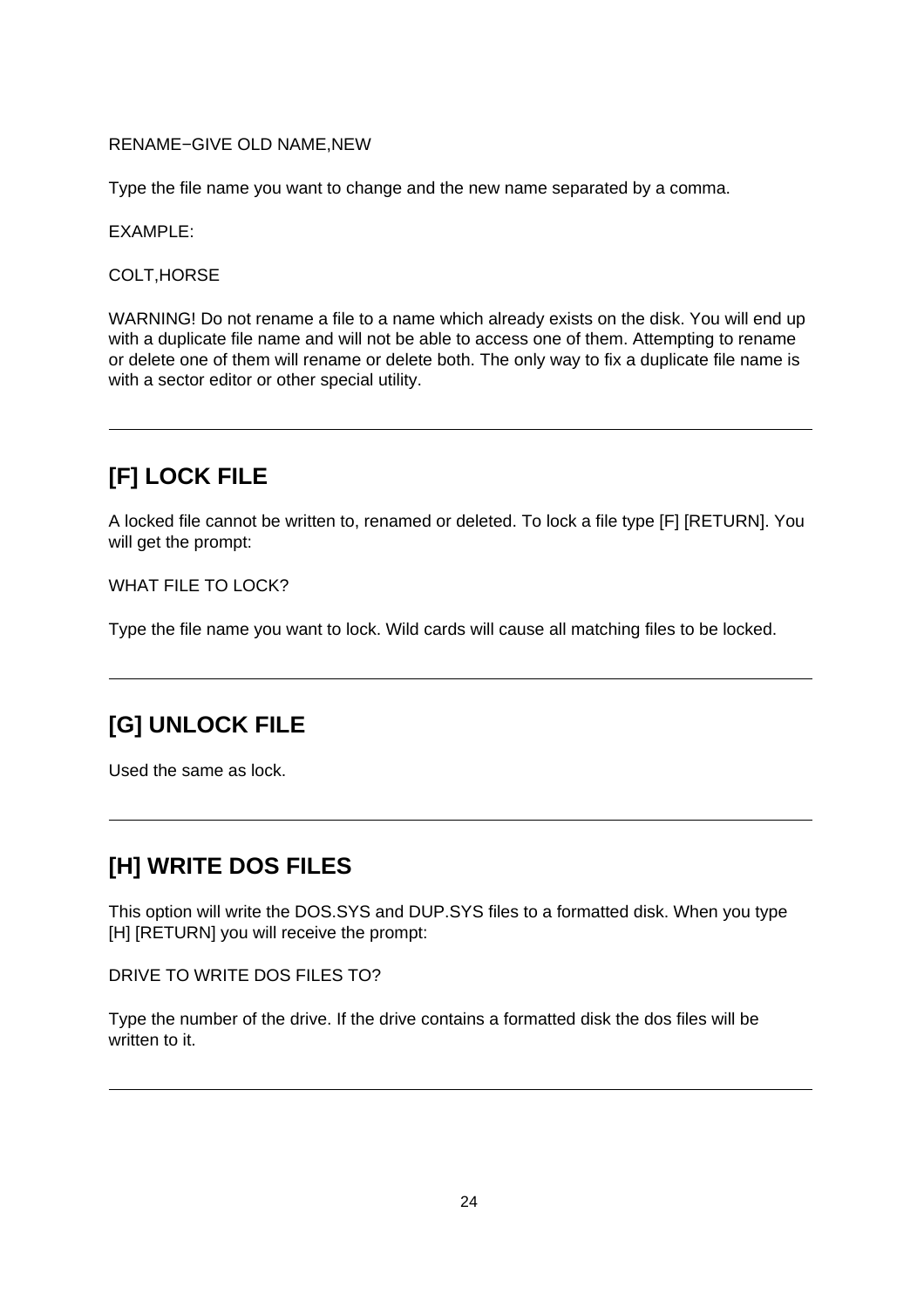# **[I] FORMAT DISK**

This option formats a new disk or erases a disk with files on it. Typing [I] [RETURN] will get you the prompt:

#### WHICH DRIVE TO FORMAT

Be sure you have the correct disk in the proper drive then type the drive number. It is impossible to recover files on a disk formatted by accident.

While the disk is being formatted the drive will check to be sure the disk is formatted correctly. If not, the drive attempt to format the disk again. If the disk is defective the drive will not finish the formatting process.

## **[J] DUPLICATE DISK**

This option will copy an entire disk except for sectors listed as free in the VTOC. Some programs are copy−proofed by changing the VTOC to show that some occupied sectors are empty. For such disks, a program which copies the entire disk is needed.

When you press [J] [RETURN] you will be given the prompt:

DUP DISK−−SOURCE,DEST DRIVES?

If you are using only one disk drive, type 1,1. If you have only one drive you will be told when to swap disks.

## **[K] BINARY SAVE**

This option saves a block of memory as a binary load file. When you type [K] [RETURN] you will be given the prompt:

SAVE−GIVE FILE,START,END(,INIT,RUN)

Type the desired file name and a comma. Now type the start and end addresses of the memory block to be saved, in hexadecimal numbers, separated by commas. If the file is a program which is to automatically run when loaded, give the initialization address, if needed, then the run address.

 $FXAMPIF$ 

CHASE.EXE,0700,09FF,,0700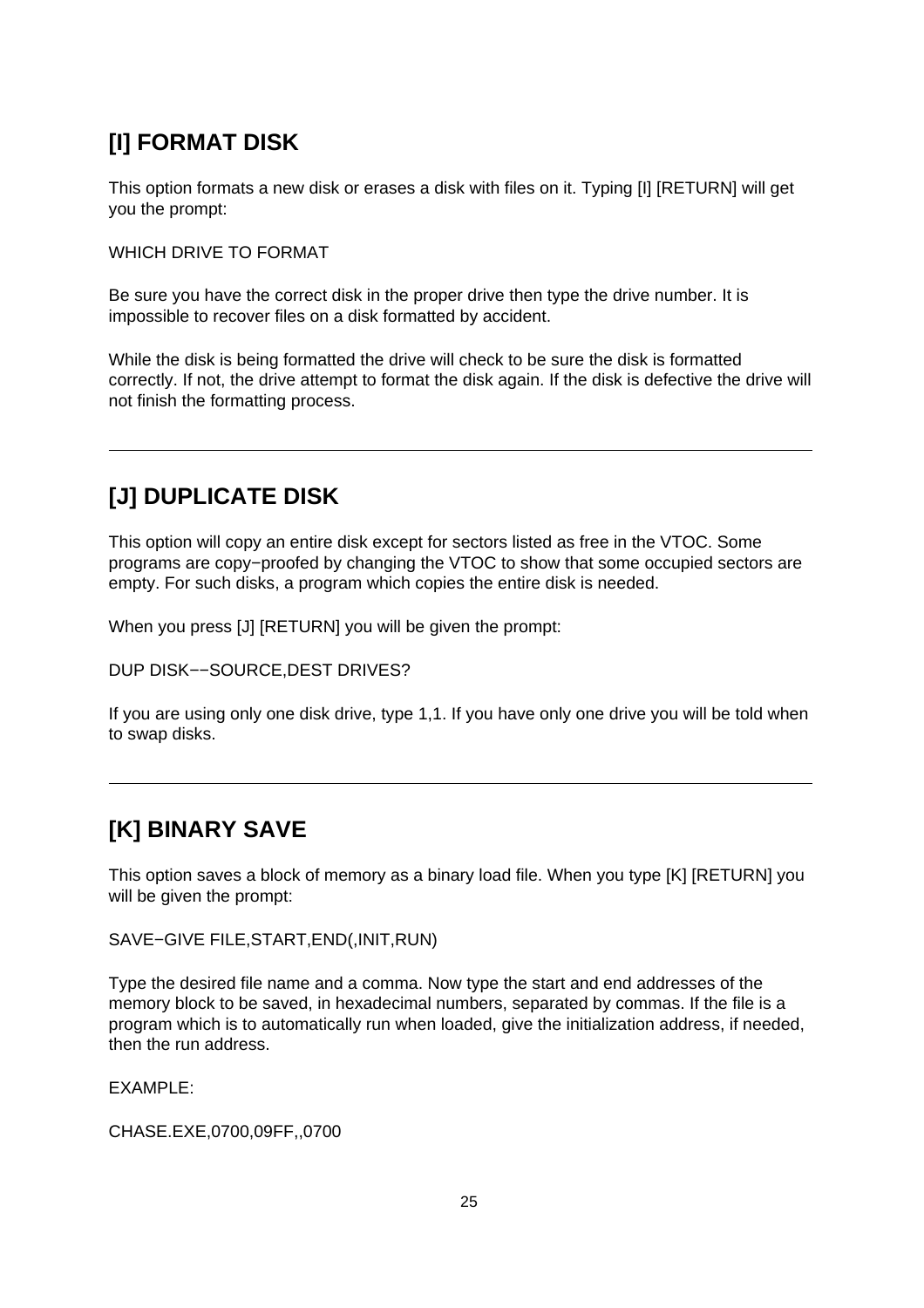This will save the block of memory from address 0700 to 09FF. The program is not initialized before running so there is no address typed after the third comma. When the program is loaded the computer will jump to address 0700, as specified in the last parameter, to run the program.

## **[L] BINARY LOAD**

To load a binary file type [L] [RETURN]. You will get the Prompt:

LOAD FROM WHAT FILE?

Type the file name and the file will be loaded. If wild cards are used, only the first matching file will be loaded.

## **[M] RUN AT ADDRESS**

Typing [M] [RETURN] will get the prompt:

RUN FROM WHAT ADDRESS?

Type the hexadecimal address of the program you want to run.

## **[N] CREATE MEM.SAV**

A MEM.SAV file is used by BASIC and some other programs to save the part of memory which the DUP.SYS file loads into. If there is no MEM.SAV file on the disk when you go to the DOS utilities, you will loose that part of memory. With BASIC you will loose your program.

When you type [N] [RETURN] you will get the prompt:

TYPE Y TO CREATE MEM.SAV

Typing [Y] [RETURN] will create a MEM.SAV file on the disk in drive one.

## **[O] DUPLICATE FILE**

This option is used to copy a file from one disk to another, using only one disk drive. When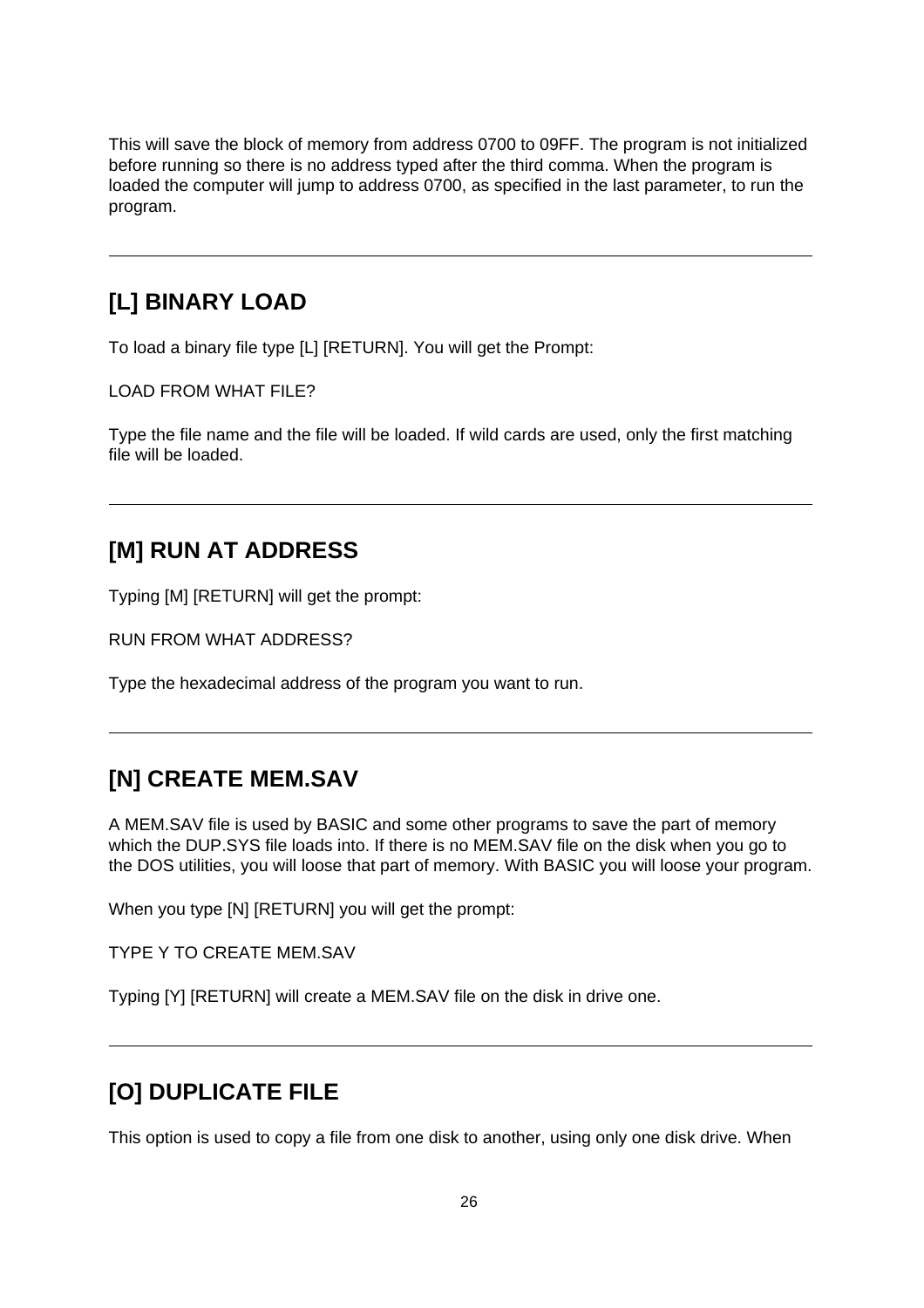you type [O] [RETURN] you will get the prompt:

NAME OF FILE TO MOVE?

If you use wild cards you will be asked to swap disks for each matching file.

DOS 2.5 also has option:

## **[P] FORMAT SINGLE**

DOS 2.5 normally formats disks to use "enhanced" density. This option will format a disk in single density for use with the 810 drive.

DOS 2.5 also has some special utilities on the master disk. Use the binary load option to run them.

RAMDISK.SYS

This program will cause the extra bank of memory in the 130XE to act like a disk drive (called D8:). If this program is on the disk it will automatically run. It need not be renamed to AUTORUN.SYS.

COPY32.COM

Copies DOS 3 files to DOS 2.

DISKFIX.COM

Can make certain "repairs" to a disk, such as restoring deleted files.

SETUP.COM

Used to change the default configuration of DOS.

AUTORUN.SYS (DOS 2.0 and 2.5)

This program is needed to operate the RS−232 ports on the 850 interface. If you don't want this program to automatically load when you boot with the master disk, rename the file to RS232.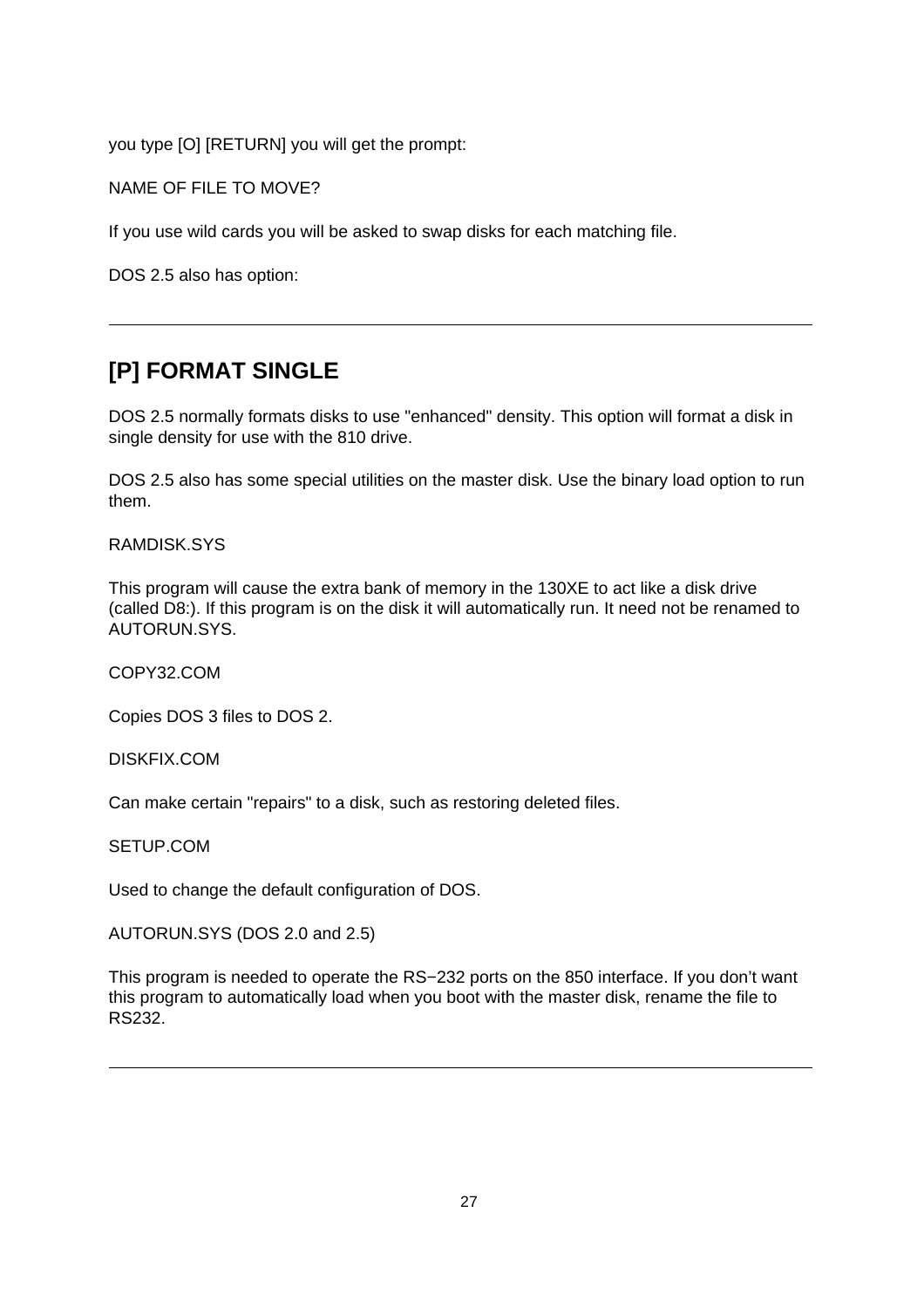## **SPECIAL DOS INFORMATION**

When DOS is in memory, changes can be made to the DOS program. These changes can be made by poking the changes into memory. If you want to make the changes permanent, you can type DOS [RETURN] to load the utilities. From the utilities menu you can use the write DOS files option to save the changes on disk. Some of the useful changes you can make follow.

POKE 1913,80

This turns off the write verify and speeds up disk writing.

POKE 1913,87

This turns write verify on

POKE 5903,42 POKE 5904,46 POKE 5905,82 POKE 5906,85 POKE 5907,78 POKE 5908,155

This causes any binary file with the extender .RUN to be loaded automatically when the computer is turned on.

POKE 5903,65 POKE 5904,85 POKE 5905,84 POKE 5906,79 POKE 5907,82 POKE 5908,85

This returns the DOS to normal, Automatically loading files named AUTORUN.SYS.

| DOS 2.0                        | DOS 2.5                                        |
|--------------------------------|------------------------------------------------|
| POKE 3818,64<br>POKE 3822, 123 | POKE 3772,255<br>POKE 3774,64<br>POKE 3778,123 |

This will cause DOS to accept lower−case as well as upper−case letters in file names. It will also now accept  $\mathcal{Q},$  [, \, ],  $\wedge$  and  $\overline{\phantom{a}}$ .

|              | POKE 3772,223 |
|--------------|---------------|
| POKE 3818,65 | POKE 3774,65  |
| POKE 3822,91 | POKE 3778.91  |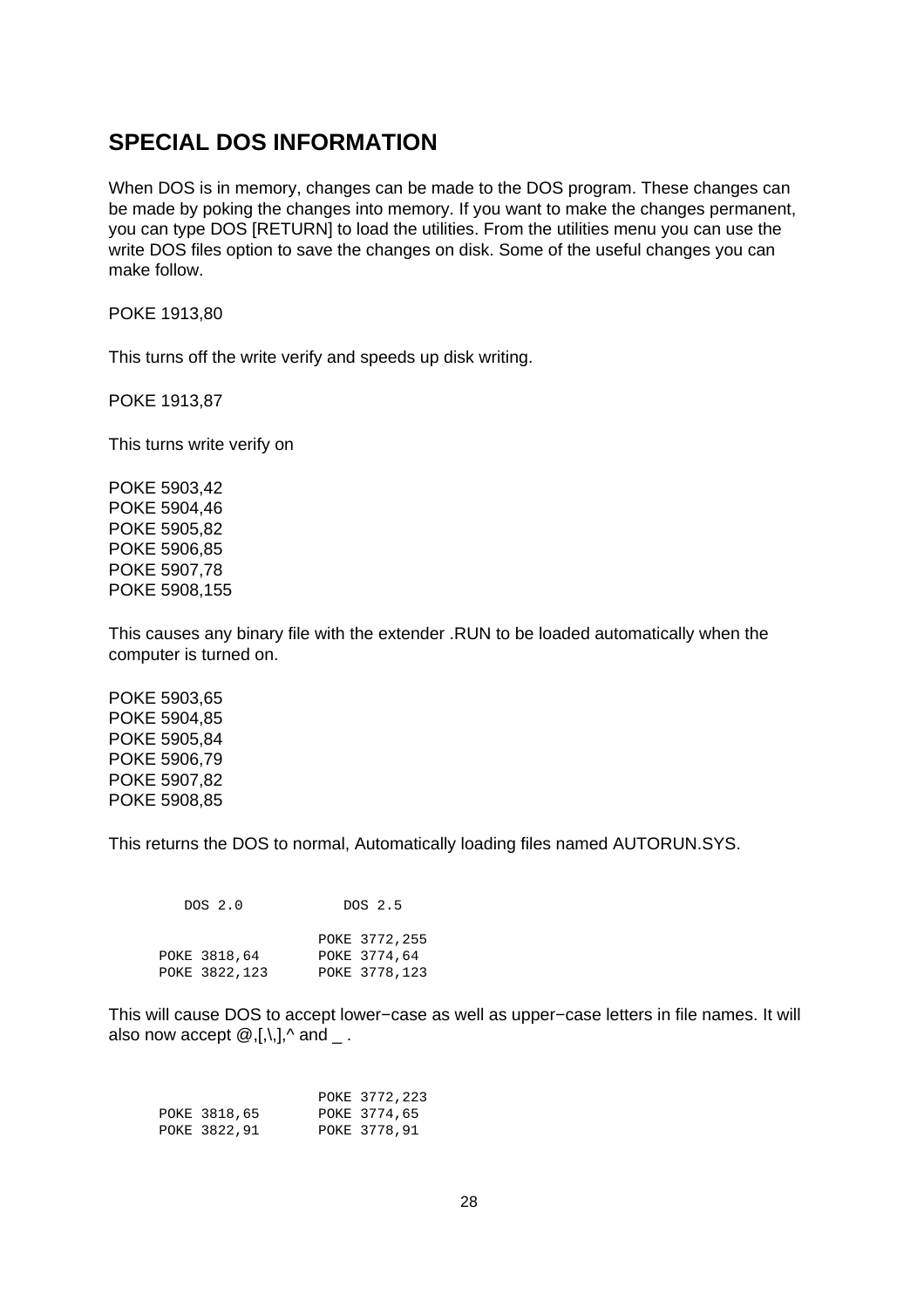This will change DOS back to normal, accepting only upper−case letters and numbers.

Go to chapter 2 Go to chapter 4

## **CHAPTER 4**

# **The cassette handler (C:)**

The cassette handler sends data to the cassette recorder in blocks of 128 bytes each. The blocks are sent in the following format:

```
 Cassette record format
            −−−−−−−−−−−−−−−−−
            |0 1 0 1 0 1 0 1| speed measurement bytes
             −−−−−−−−−−−−−−−−−
            |0 1 0 1 0 1 0 1|
−−−−−−−−−−−−−−−−−−−−−−−−
            | control byte |
              −−−−−−−−−−−−−−−−−
 | 128 |
= data = | bytes |
            −−−−−−−−−−−−−−−−−
           | checksum | handled by SIO
−−−−−−−−−−−−−−−−−−−−−−−−
```
The control byte may have one of the following values.

 \$FC (252) record is full. \$FA (250) partly full, next record is EOF. \$FE (254) EOF record, data section is all zeroes.

The cassette handler has two modes of operation. The first mode uses only a short gap between records. It is called the no IRG (interrecord gaps) mode. The second mode uses longer gaps between records and is called the IRG mode. In the IRG mode the computer may stop the cassette recorder between records for processing data.

When a channel is opened to the cassette recorder, bit 7 of ICAUX2 may be set to 1 (ICAX2 = \$80 (128)). This will cause the cassette to use the no IRG mode.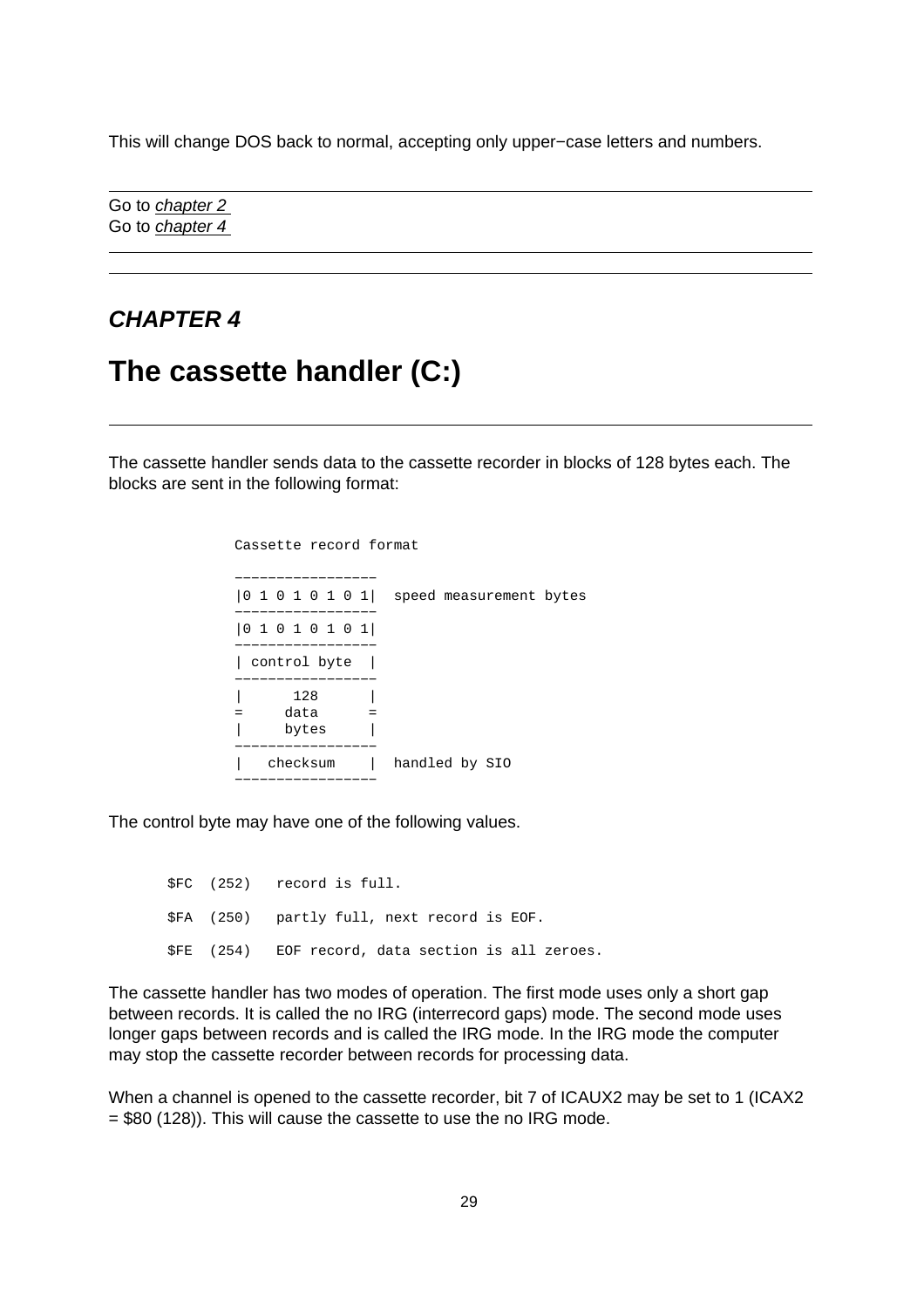A cassette file starts with a 20 second mark tone. This tone is followed by the file records with 128 data bytes each. The final record is an End−Of−File record.

The cassette is a straight–forward read/write device. There are no special functions other than those common to other CIO devices.

The cassette motor is controlled by one of the controller port control registers. If bit 3 of PACTL [\$D302 (54018)] is 0 then the cassette motor is on. The following BASIC commands will turn the cassette motor on and off.

 Cassette motor control. POKE 54018,PEEK(54018)−8 motor on POKE 54018,PEEK(54018)+8 motor off Useful data base variables and OS equates PACTL \$D302 (54018): port A control register, bit 4 controls cassette motor

## **CHAPTER 5**

# **The keyboard handler (K:)**

The keyboard is a read only device and therefore the keyboard handler has no output functions.

The keyboard handler reads the keys as ATASCII codes. Each key is represented by one byte of data. Therefore, each time a key is pressed the data is treated as a byte of data just as data from any other device is. The only difference is that the computer must wait for the operator to press the keys as it reads the data.

Whenever a key is pressed an IRQ interrupt is generated by the keyboard reading hardware. The internal code (not ATASCII) for the key just pressed is then stored in CH [\$02FC (764)]. The code is then compared with the prior key code in CH1 [\$02F2 (754)]. If the code in CH1 is different from the code in CH, the key is accepted. The code is then converted to ATASCII, and placed in the database variable ATACHR [\$02FB (763)]. On XL and XE models, KEYDEF [\$0079,2 (121)] points to the key−code−to−ATASCII conversion table. (This address is used by the the screen handler in 400/800 models).

If the code in CH1 is the same as the code in CH, the new key code will not be accepted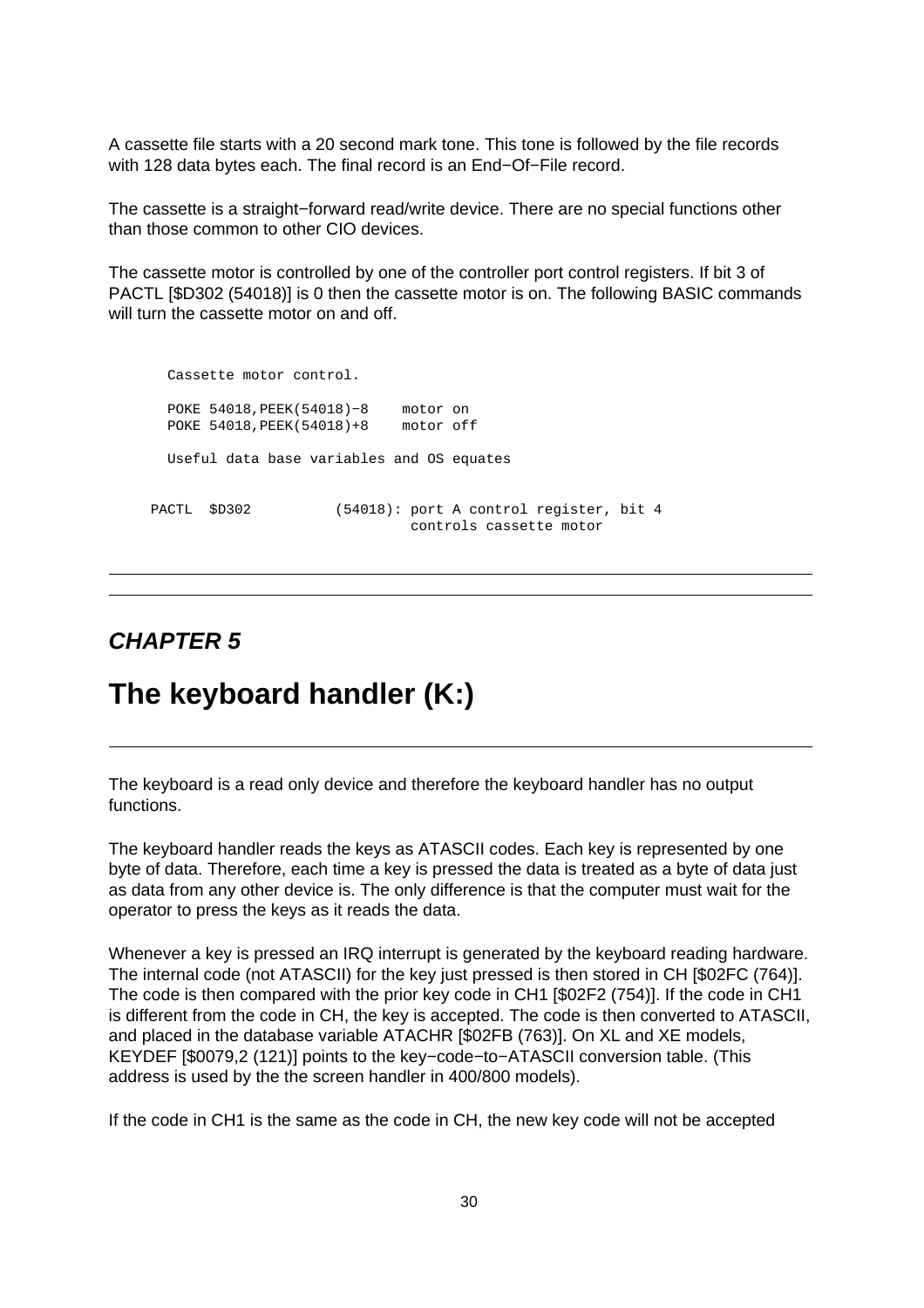unless the key debounce timer, KEYDEL [\$02F1 (753)] is 0.

When CIO is told to do an input operation from the keyboard, CH is checked to see if a key has been pressed. If CIO finds \$FF (255) in CH, it waits until a key is pressed. If CH is not \$FF, a key has been pressed and the ATASCII code for that key is taken from ATACHR. CH is then set to \$FF.

The data in CH is in the following format.

 Key code format: 7 6 5 4 3 2 1 0 −−−−−−−−−−−−−−−−− |C|S| key code | −−−−−−−−−−−−−−−−− C 1 = [CTRL] key is pressed S 1 = [SHIFT] key is pressed

Anytime a key is pressed, CH is loaded with the key code. CH will hold the code until the computer is commanded to read the keyboard. Sometimes the computer will read a key which was pressed long ago. If you want to prevent this, load CH with \$FF before reading the keyboard. (In BASIC use POKE 764,255.) This will clear out any old key pressings.

Special function keys

[CTRL][1] screen output start/stop<br>[CTRL][2] BELL [ CTRL ] [ 2 ]<br>[ CTRL ] [ 3 ] Generates End-Of-File status  $[$   $/$   $]$   $\setminus$   $]$  or [/] inverse video toggle [CAPS LOWER] sets lower case [CTRL][CAPS] sets CTRL lock [SHIFT][CAPS] sets caps lock

#### **KEYBOARD REPEAT DELAY AND RATE CONTROL**

On the XL and XE, KRPDEL [\$02D9 (729)] determines the delay before the key repeat begins. The value of this byte is the number of vertical blanks (1/60th second each) to delay. KEYREP [\$02DA (730)] determines the repeat rate in vertical blanks.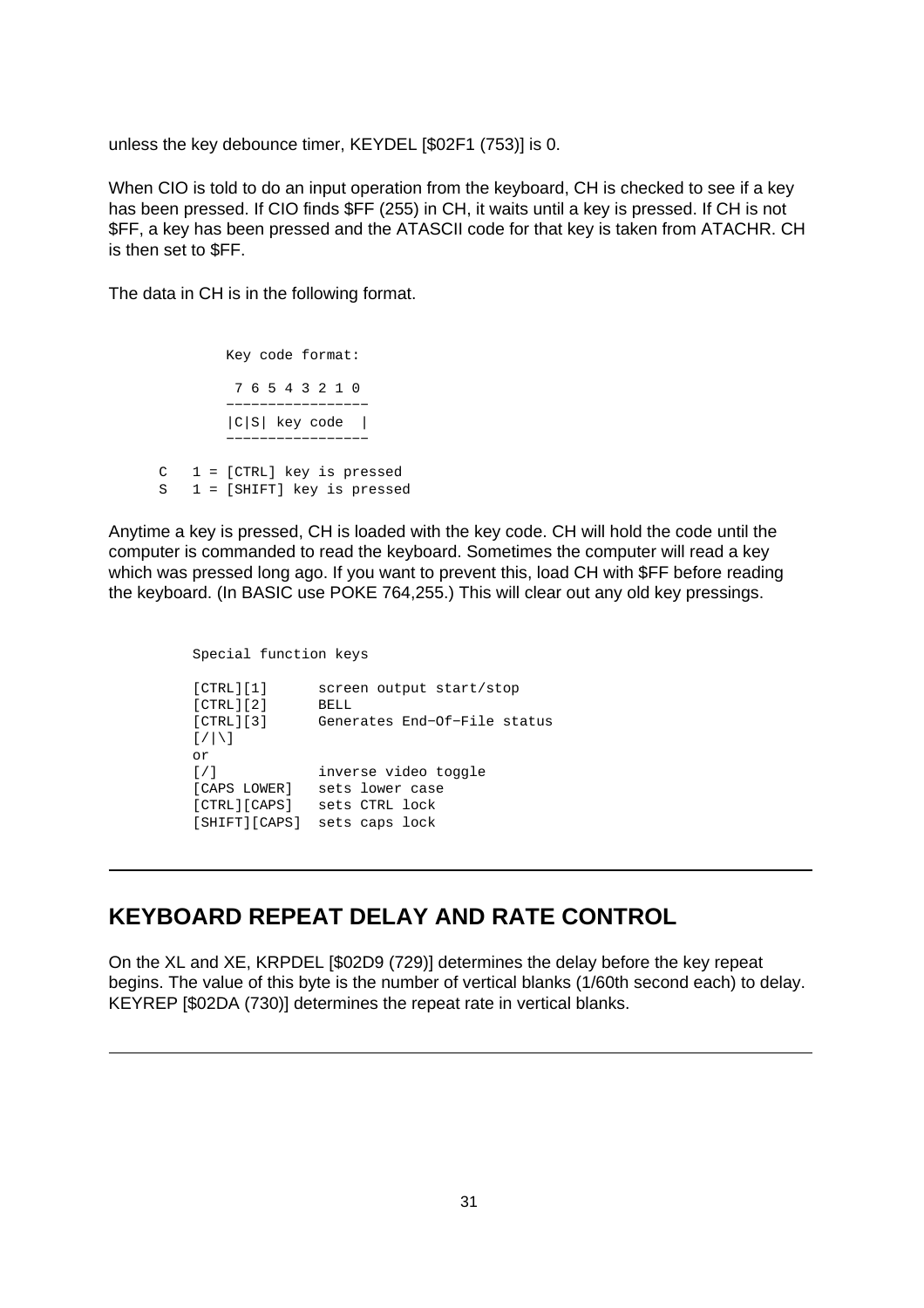#### **KEYBOARD CLICK**

The keyboard click of the XL/XE is heard through the TV speaker. The click may be turned off by putting \$FF in NOCLIK [\$02DB (731)].

## **NON−HANDLER, NON−CIO KEYS**

The [OPTION], [SELECT] and [START] keys are read from the console switch register, CONSOL [\$D01F (53279)].

 The console switch register 7 6 5 4 3 2 1 0 −−−−−−−−−−−−−−−−−−−−−−−−−−− CONSOL |0 |0 |0 |0 |SP|OP|SE|ST| −−−−−−−−−−−−−−−−−−−−−−−−−−− 8 4 2 1 ST 0 = [START] SE 0 = [SELECT] OP 0 = [OPTION] SP Console speaker. set to 1 during vertical blank. toggleing this bit operates the speaker (which is heard through the TV on XL/XE models). This bit always reads 0

The [HELP] key on XL and XE models is read from HELPFG, [\$02DC (732)]. This address is latched and must be reset to zero after being read.

 The [HELP] key register 7 6 5 4 3 2 1 0 −−−−−−−−−−−−−−−−−− HELPFG | C S 0 H 0 0 0 H −−−−−−−−−−−−−−−−− 1 6 3 1 8 4 2 1 2 4 2 6 8  $H$  1 = [HELP] (bits 0 and 4) S 1 = [SHIFT]  $C \quad 1 = [CONTROL]$ 

Useful database variables and OS equates

```
KEYDEF $0079,2 (121): key code coversion table vector (XL/XE)<br>KRPDEL $02D9 (729): delay before key repeat (XL/XE)
 KRPDEL $02D9 (729): delay before key repeat (XL/XE)
 KEYREP $02DA (730): key repeat rate (XL/XE)
```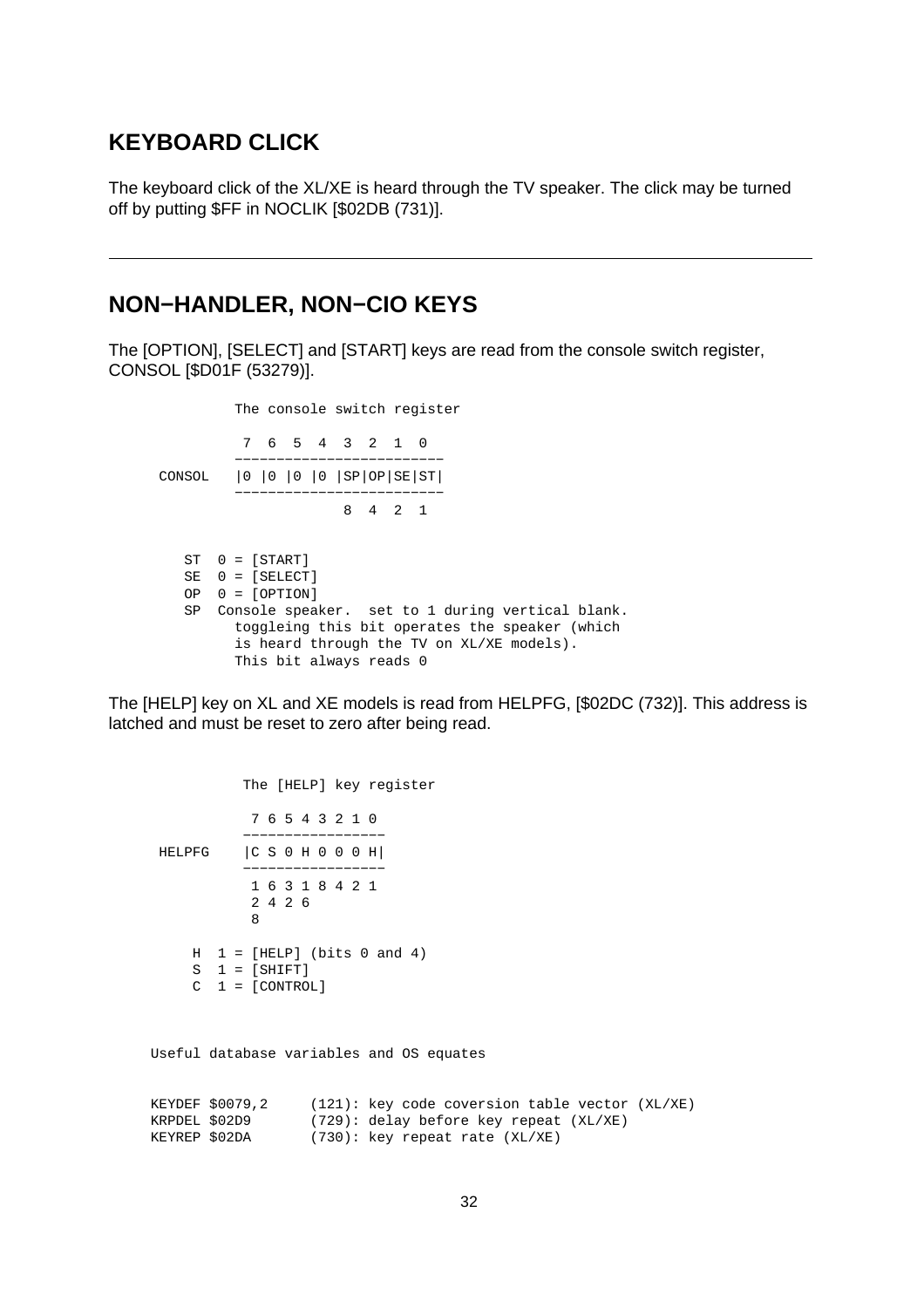```
 NOCLIK $02DB (731): $FF turns off key click (XL/XE)
 HELPFG $02DC (732): [HELP] key (XL/XE)
    ATACHR $02FB (763): ATASCII Code for last key<br>CH $02FC (764): keycode, $FF if no key has
    CH $02FC (764): keycode, $FF if no key has been pressed<br>BRKKEY $0011 (17): break key flag, 0 = break key pressed
                        (17): break key flag, 0 = break key pressed
     SRTIMR $022B (555): Key delay and repeat timer
     SHFLOK $02BE (702): SHIFT/CTRL lock flag
    $00 = lower case
     $40 (64) = upper case lock $80 (128) = CTRL lock
     INVFLG $02B6 (694): inverse video flag, non−zero = inverse
 CONSOL $D01F (53279): start, select and option keys
 IRQEN $D20E (53774): IRQ interrupt enable
     bit 7 enables [BREAK]
     bit 6 enables other keys
     shadow registers
    POKMSK $0010 (16): IRQEN shadow
```
Go to chapter 4 Go to chapter 6

## **CHAPTER 6**

# **The printer handler (P:)**

The printer is a write only device so the printer handler has no input functions. The printer handler has no special functions other than the CIO functions common to all other devices.

Although many printers have special functions, the printer handler has no control over them. See your printer manual for information on special functions.

Go to chapter 5 Go to chapter 7

#### **CHAPTER 7**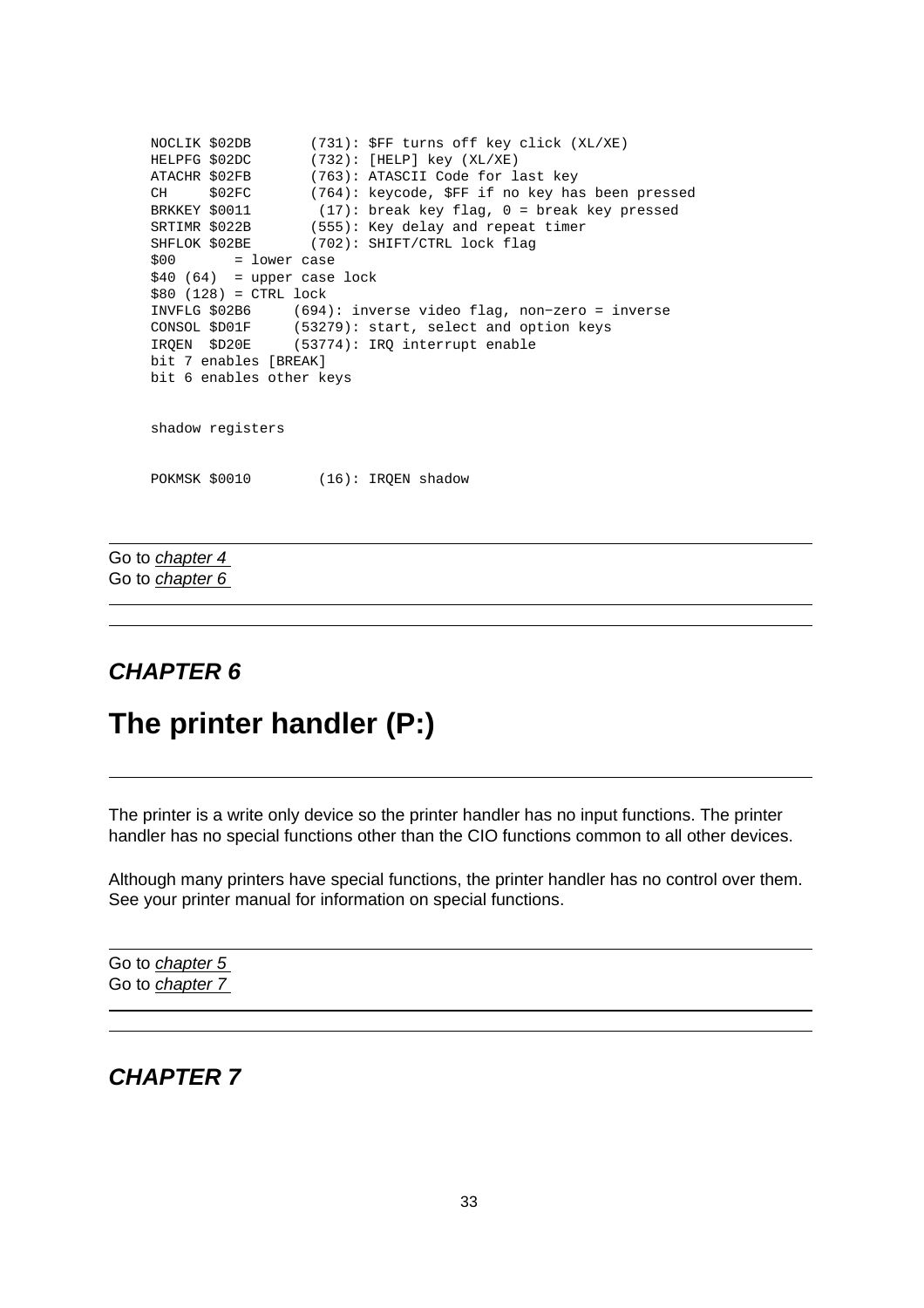# **The screen editor (E:)**

The screen editor uses both the keyboard handler and the screen handler to provide interactive control of the computer. In fact, the keyboard handler, the screen handler and the screen editor are contained in a single section of code and are therefore very closely related.

The editor works with one line of characters at a time. The lines it works with are called logical lines and are up to three screen lines long.

The screen editor inputs data from the keyboard and then prints the data on the screen. When the [RETURN] key is pressed, the editor inputs all of the data on the present logical line for processing by CIO.

If characters are typed on the screen, and then the cursor is moved off the line, then back on the line, and new characters are typed, only the characters to the right of the reentry point of the cursor are input when [RETURN] is pressed. However, if the cursor is moved off the line again, then moved back on, all characters on that logical line are input.

If bit 0 of ICAX1 is 1, the editor will act as if the [RETURN] key is being held down. This bit may be changed at any time.

Editor control codes

The screen editor treats certain ATASCII codes as special control codes.

|                              | Screen editor control codes |     |                                        |
|------------------------------|-----------------------------|-----|----------------------------------------|
| KEY                          | HEX                         | DEC | FUNCTION                               |
| [RETURN] \$9B                |                             | 155 | carriage return or EOL                 |
| $[CLEAR]$ \$7D               |                             | 125 | Clear screen, put cursor in upper left |
| [UP ARROW] \$1C              |                             | 28  | Move cursor up one screen line         |
| [DOWN]                       | \$1D                        | 29  | down one line                          |
| $[LEFT]$ \$1E                |                             | 30  | left one character                     |
| $[RIGHT]$ \$1F               |                             | 31  | right one character                    |
| $[BACK S]$ \$7E              |                             | 126 | Back-space operation                   |
| [SET TAB] \$9F               |                             | 159 | sets tab stop at cursor                |
| <b>CLEAR</b>                 |                             |     |                                        |
| TAB I                        | \$9E                        | 158 | Clear tab stop at cursor               |
| $\lceil \text{TABLE} \rceil$ | \$7F                        | 127 | move to next tab stop                  |
| [SHIFT]                      |                             |     |                                        |
| [INSERT] \$9D                |                             | 157 | Make space for a new line              |
| [SHIFT]                      |                             |     |                                        |
| [DELETE]                     | \$9C                        | 156 | delete the logical line at the cursor  |
| [CTRL]                       |                             |     |                                        |
| [INSERT]                     | \$FF.                       | 255 | make room for a character              |
| [CTRL]                       |                             |     |                                        |
| [DELETE]                     | SFE                         | 254 | delete character at cursor             |
| [ESCAPE]                     | \$1B                        | 27  | causes next non-EOL code to be         |
|                              |                             |     |                                        |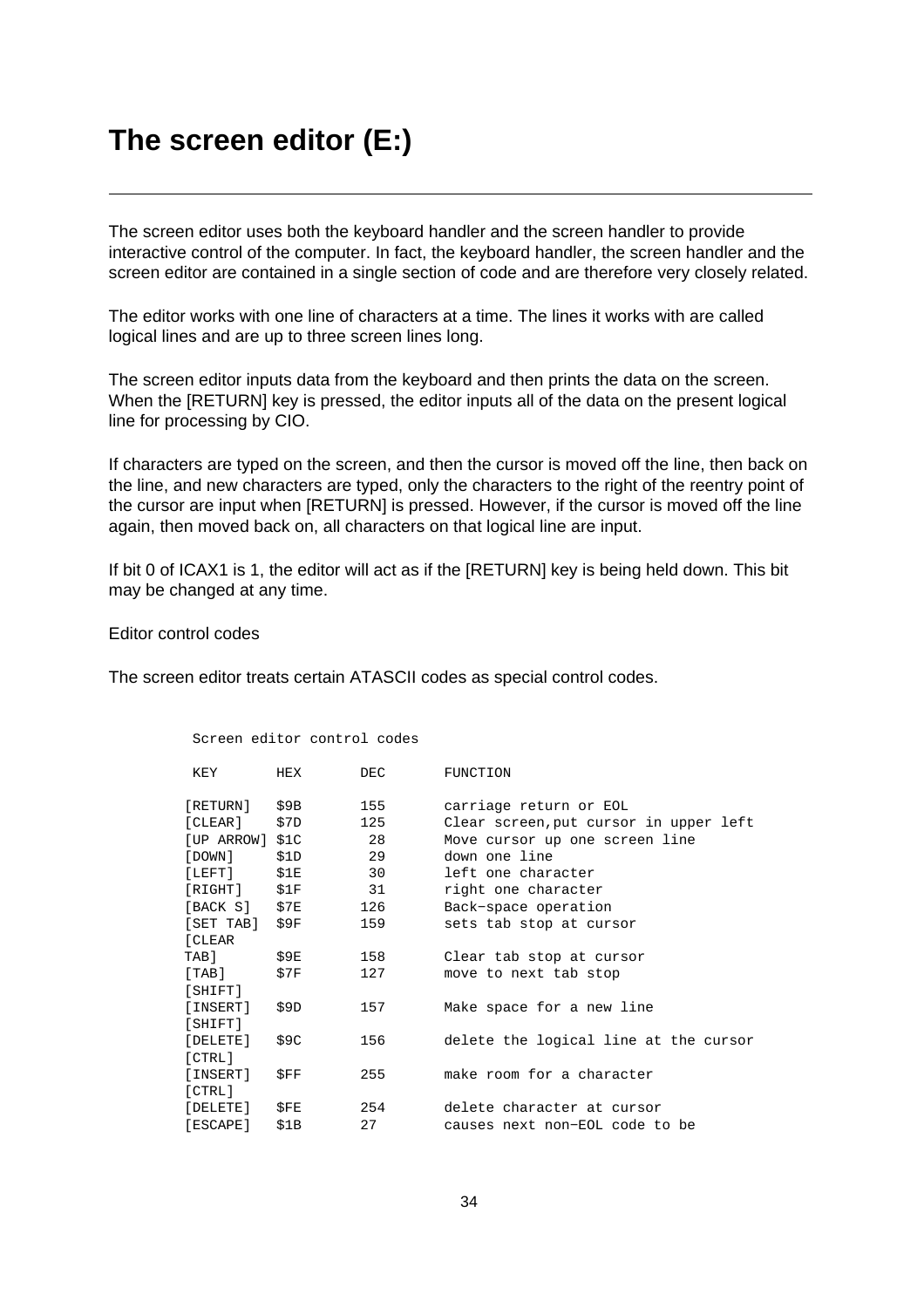```
 displayed as an ATASCII character, even if it is an editor
   control code
[CTRL][1] screen print start/stop<br>[CTRL] $FD
[ CTRL]
```
Go to chapter 6 Go to chapter 8

#### **CHAPTER 8**

# **The display handler (S:)**

The display handler manages the computer's video display. Although no data ever leaves the computer through it, the display is treated like any other CIO device. Data sent to the screen may be displayed as either characters or point by point graphics. Although it is only visible in the 40 column text mode, mode 0, there is a cursor on the screen in all of the text or graphics modes. Whenever a character or graphics point is put on the screen, the cursor moves just as in mode 0.

The display is capable of both input and output. Information can be put on the screen with any of the CIO output commands. An input command will find whatever is on the screen at the position of the cursor.

When text or graphics is sent to the screen it is actually stored in an area of memory called the display buffer. What you see on the screen is the computer's interpretation of the data stored there. This will be explained further as each mode is covered.

 DISPLAY HANDLER SPECIAL FUNCTIONS: DRAW FILL SPECIAL ERROR STATUSES: \$84 (132) Invalid special command. \$8D (141) Cursor out of range. \$91 (145) Nonexistant screen mode. \$93 (147) Insufficient ram for screen mode.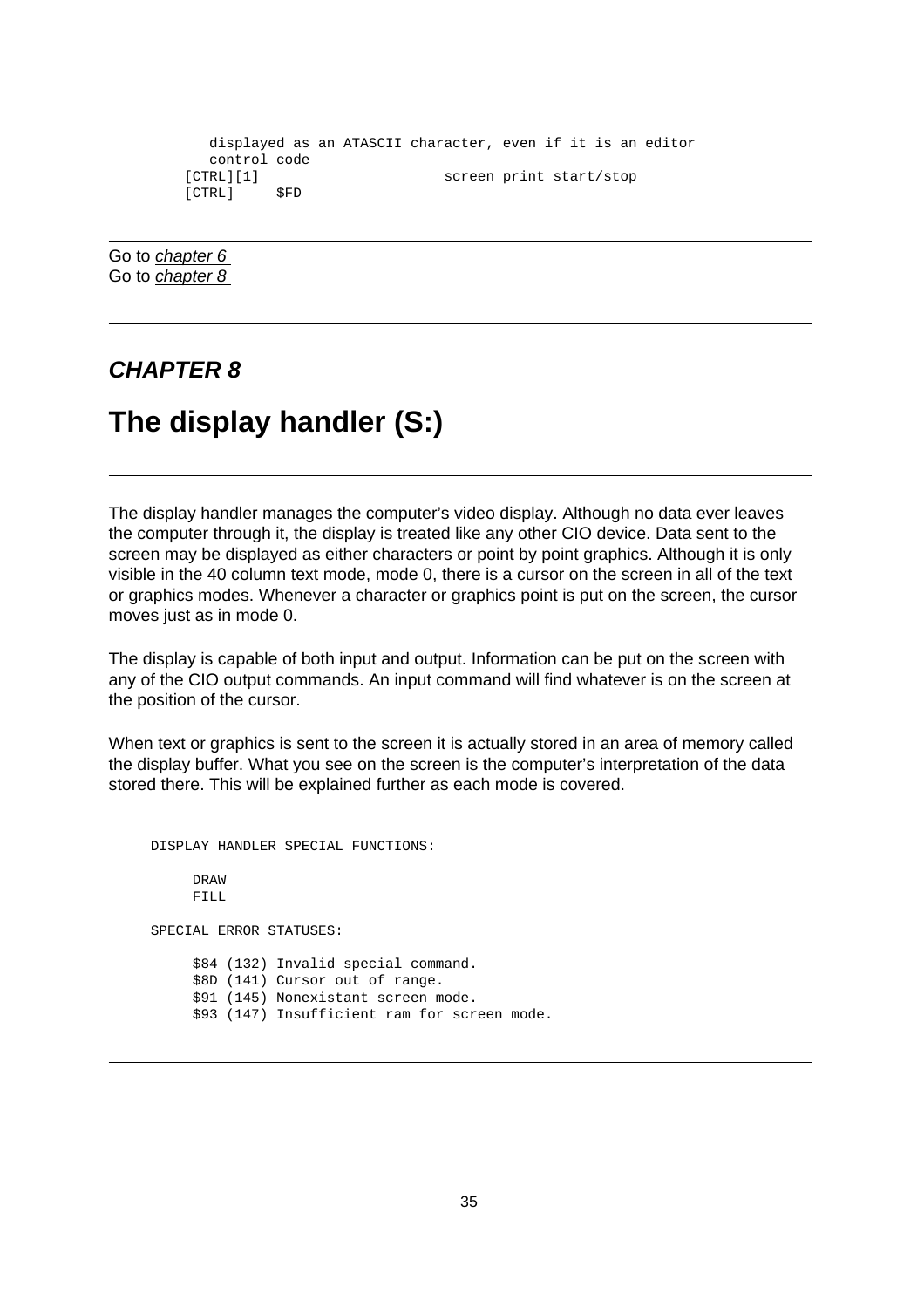## **TEXT MODE 0**

In graphics mode 0, data passes through CIO, and is stored in the display buffer in the following format.

 7 6 5 4 3 2 1 0 −−−−−−−−−−−−−−−−− |I| Data | −−−−−−−−−−−−−−−−−

I 1 = displays character in inverse video.

Bits 0 through 6 select one of the 128 characters in the ATASCII set.

If bit seven = 1, the character is displayed in inverse video. Converting the above byte to decimal will give the BASIC ASC(x) equivalent.

The characters displayed in the text modes are determined by tHE ATASCII character set. This is a bit by bit representation of how the characters appear on the screen. The character set starts \$E000 (57344) in the operating system ROM. From there, for 1K of memory, each eight bytes holds a "bit map" of a particular character. Below is how the letter A is stored in the character set.

```
 Letter A as represented in the C−set
             7 6 5 4 3 2 1 0
−−−−−−−−−−−−−−−−−−−−−−
      $E208 |0 0 0 0 0 0 0 0|
               −−−−−−−−−−−−−−−−−
             |0 0 0 1 1 0 0 0| * *
             −−−−−−−−−−−−−−−−−
            |0 0 1 1 1 1 0 0| * * * *
             −−−−−−−−−−−−−−−−−
            |0 1 1 0 0 1 1 0| * * * *
             −−−−−−−−−−−−−−−−−
            |0 1 1 0 0 1 1 0| * * * *
             −−−−−−−−−−−−−−−−−
            |0 1 1 1 1 1 1 0| * * * * * *
             −−−−−−−−−−−−−−−−−
            |0 1 1 0 0 1 1 0| * * * *
              −−−−−−−−−−−−−−−−−
      $E20F |0 0 0 0 0 0 0 0|
             −−−−−−−−−−−−−−−−−
```
XL and XE models have an international character set starting at \$CC00 (55224). In this character set the graphics characters are replaced by international characters.

Custom characters sets may be loaded at any free address which is a multiple of 1,024 (\$0400, or 1K). The database variable CHBAS [\$02F4 (756)] stores the most significant byte (MSB) of the address of the active C−set. Since the LSB of the C−set address is always \$00, no LSB is needed to find it.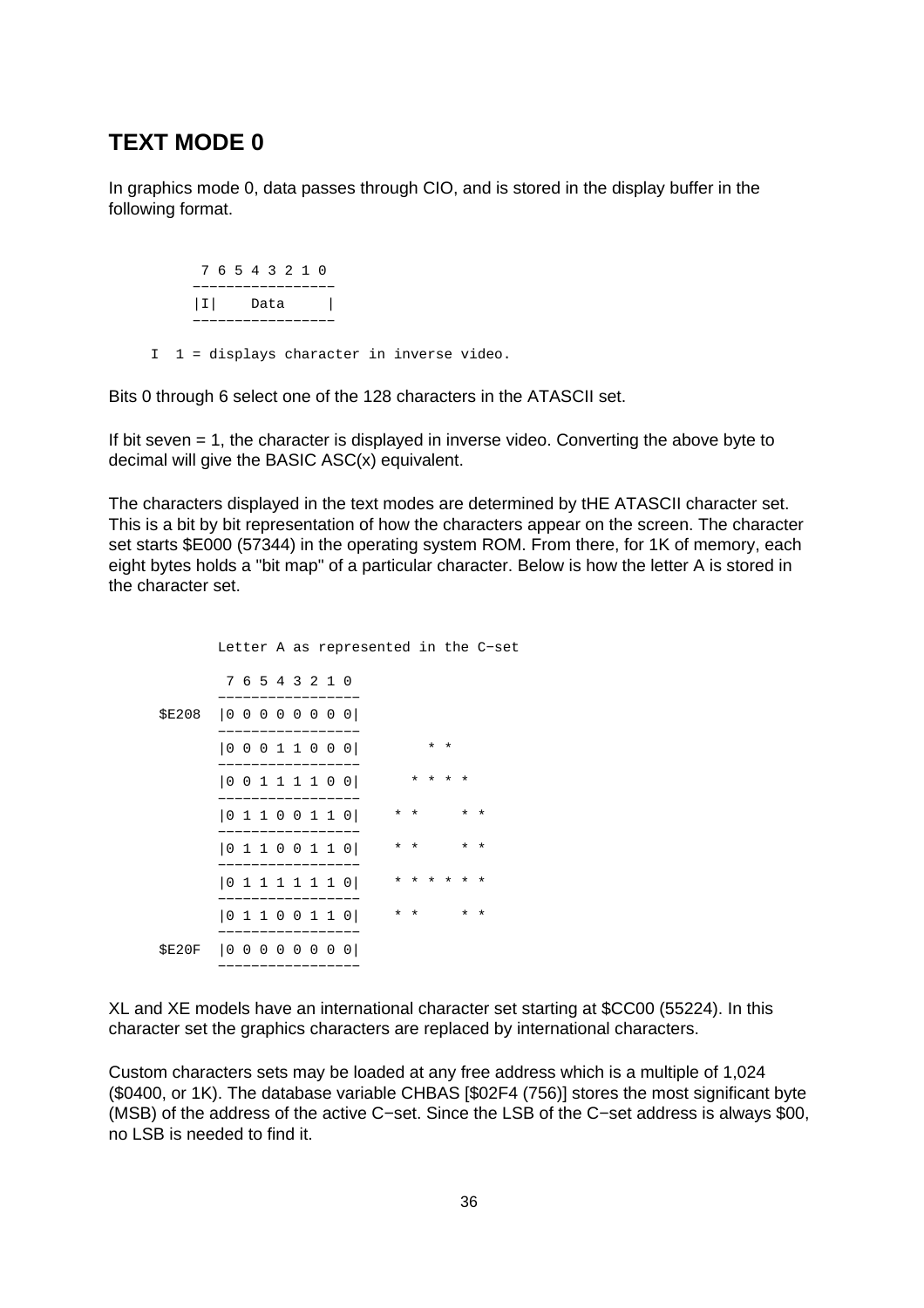The data stored in the display buffer does not use the ATASCII code. A special code needed by the ANTIC chip is used.

 DISPLAY CODE / ATASCII CODE CONVERSION: ATASCII display \$00 − \$1F ( 0 − 31) = \$40 − \$5F (64 − 95) \$20 − \$5F (32 − 95) = \$00 − \$3F ( 0 − 63) \$60 − \$7F (96 − 127) = unchanged

The codes for inverse video (the above codes with bit 7 set  $(= 1)$  or the above codes  $+ 128$  in decimal) are treated likewise.

When you first turn on the computer, BASIC opens channel 0 to the screen editor (E:). The screen editor uses both the keyboard handler and the screen handler, in mode 0, to display characters when they are typed in.

#### **TEXT MODES 1 AND 2**

Graphics modes 1 and 2 offer a split screen configuration if desired. The split screen has four lines of mode 0 at the bottom of the screen.

In mode 1 the screen holds 20 characters horizontally and 24 characters vertically. In mode 2 the characters are twice as tall so the screen holds 12 vertically.

In BASIC, characters are sent to the screen with the PRINT command. Since BASIC uses channel 6 for graphics you must specify channel 6 in the command. For example:

```
 ? #6;"HELLO"
```
If you use a comma in place of the semicolon, ten spaces will print before the "HELLO"

You can also use the PLOT and DRAWTO commands. In this case the COLOR command determines the character, as well as the color to be displayed.

Data passes through CIO in the following form:

 7 6 5 4 3 2 1 0 −−−−−−−−−−−−−−−−− | C | D | −−−−−−−−−−−−−−−−−

C determines the color.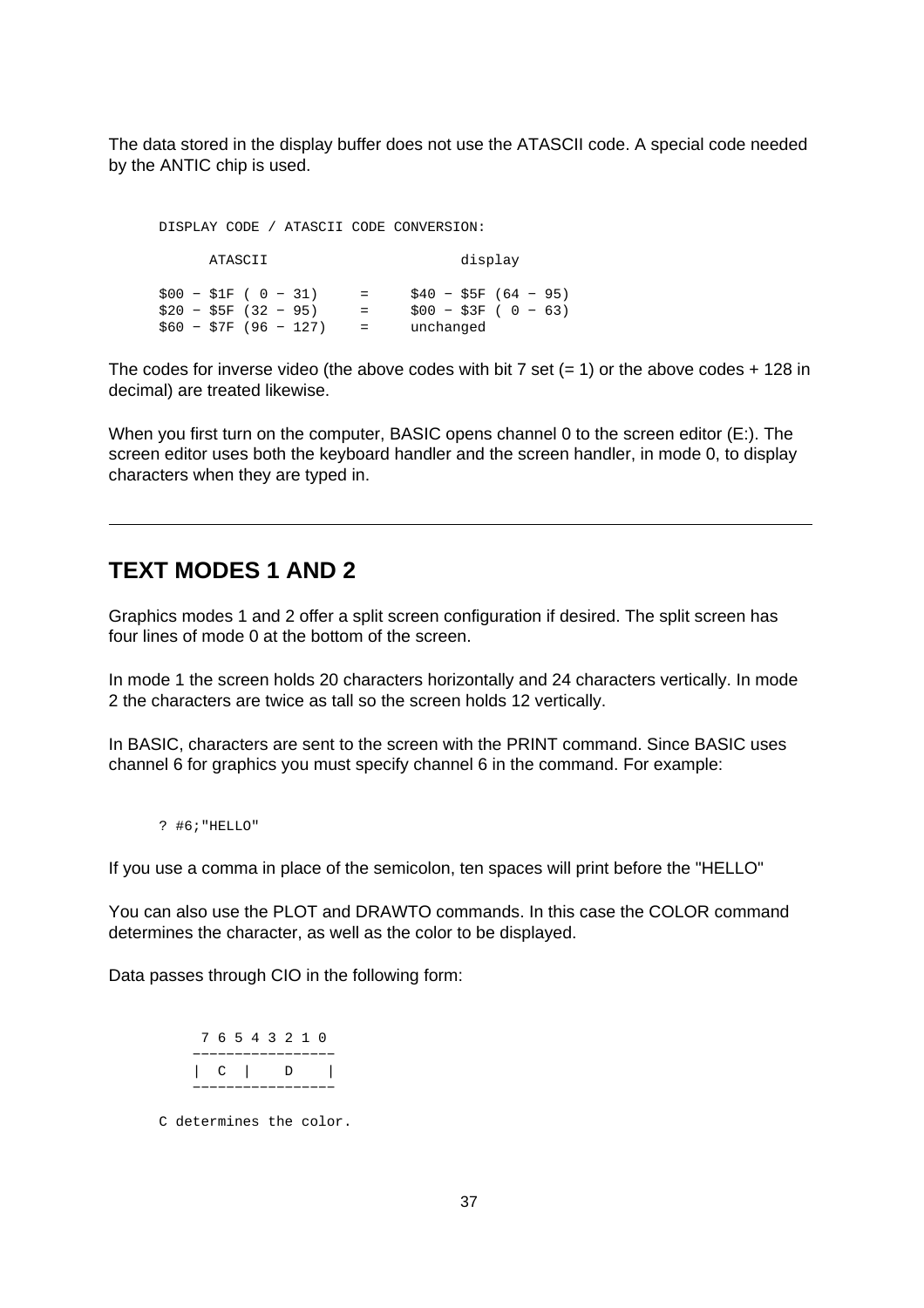| C | Default<br>Color | Color<br>Register | Shadow<br>Register |
|---|------------------|-------------------|--------------------|
| 0 | green            | COLPF1            | COLOR1             |
| 1 | qold             | COLPF0            | COLOR <sub>0</sub> |
| 2 | qold             | COLPF0            | COLOR <sub>0</sub> |
| 3 | green            | COLPF1            | COLOR1             |
| 4 | red              | COLPF3            | COLOR3             |
| 5 | blue             | COLPF2            | COLOR2             |
| 6 | blue             | COLPF2            | COLOR2             |
| 7 | red              | COLPF3            | COLOR3             |

D is a 5 bit ATASCII code which selects the character to be displayed. The database variable CHBAS selects between upper case (CHBAS=\$E0 (224)) and lower case (CHBAS=\$E2 (226)).

#### **GRAPHICS MODES 3 THROUGH 11**

Modes 3 through 8 offer a split screen mode. In modes 9 through 11 special programming is required for split screens.

These modes use dot by dot (pixel by pixel) graphics instead of character sets. Before explaining how graphics are sent to the screen through CIO, I will describe how the data in the display buffer is interpreted by the ANTIC chip.

Mode 8 is the simplest of the graphics modes. Each byte of the display buffer controls eight pixels horizontally. The first 40 bytes of the display buffer control the first horizontal line of graphics. This makes a total of 320 pixels horizontally. If one of the eight bits of a byte is a 1 then the pixel it controls is on. If a bit is a 0 then it's pixel is off. For example, if a particular byte is equal to \$9B (binary 10011011) then its' part of the screen would look like...

 \* \*\* \*\* (10011011)

In reality the pixels are assigned to different color registers. A color register is a byte of memory which controls the color of all pixels assigned to it. In mode 8, if a bit is  $= 0$  it's pixel is assigned to the register called COLBK. If a bit is one, it's pixel is assigned to COLPF0. See COLORS below for more information on the color registers.

You may notice a close similarity between mode 0 and mode 8. The major difference between these modes is where the dot by dot information comes from. In mode 8 this information comes from the display buffer. In mode 0 the display buffer contains codes telling what characters to display. The actual dot by dot information comes for the character set at \$E000.

In mode 7 each pixel is controlled by two bits. Therefore each byte only controls four pixels.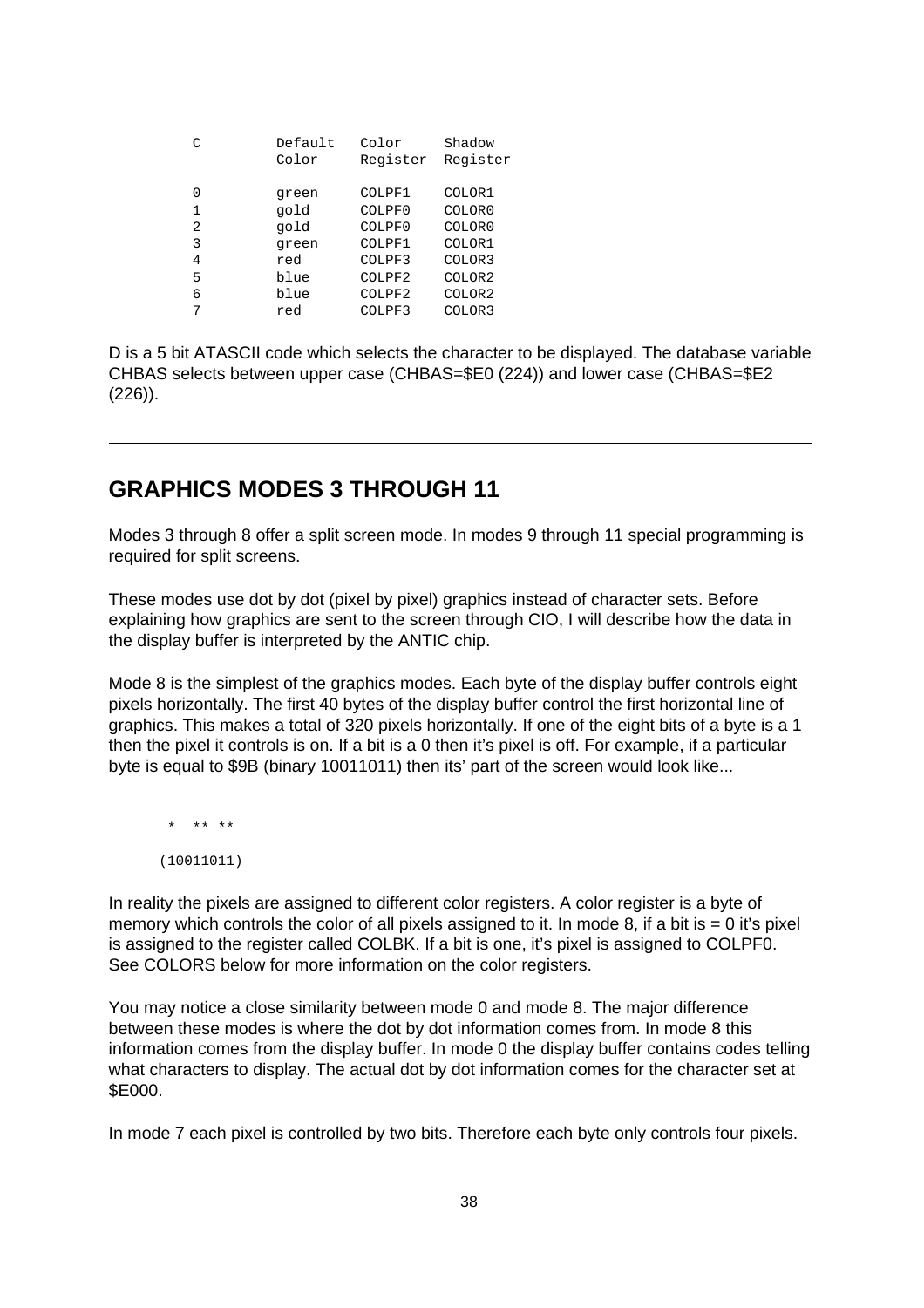There are also only 1/4 as many pixels on the screen as in mode 8. See mode 3 below for an explanation of how the each byte affects the pixels.

In a graphics mode, when CIO sends a byte of data to the screen handler, that byte has information for only one pixel. Do not confuse a byte which CIO sends to the screen handler with the bytes in the display buffer.

CIO sends data to or retrieves data from the screen in the following forms.

 7 6 5 4 3 2 1 0 −−−−−−−−−−−−−−−−− |0 0 0 0 0 0| D | Modes 3,5,7 −− D = color −−−−−−−−−−−−−−−−− −−−−−−−−−−−−−−−−− |0 0 0 0 0 0 0|D| Modes 4,6,8 −− D = Color −−−−−−−−−−−−−−−−− −−−−−−−−−−−−−−−−− |0 0 0 0| D | Modes 9,10,11 −− D = data −−−−−−−−−−−−−−−−−

Mode 3 uses a screen which is 40 pixels horizontally and 24 vertically. Each pixel is a square the size of a mode 0 character. It requires 273 bytes of RAM where each byte controls 4 pixels. Each pair of bits controls which of the four color registers their pixel is assigned to.

```
 display buffer byte for mode 3
          7 6 5 4 3 2 1 0
         −−−−−−−−−−−−−−−−−
          | D | D | D | D |
 −−−−−−−−−−−−−−−−−
          P1 P2 P3 P4
      Pixel/color register assignments:
     D = 00 COLBK (COLOR4)
         01 COLPF0 (COLOR0)
         10 COLPF1 (COLOR1)
         11 COLPF2 (COLOR2)
```
Mode 4 uses a screen of 80 columns by 48 rows. Each pixel is half the size of those in mode 3. Mode 4 requires 537 bytes of RAM where each byte controls 8 pixels. This mode is very similar to mode 8 except there are fewer but larger pixels.

Mode 5 uses a screen of 80 columns by 48 rows. The pixels are the same size as in mode 4. Mode 5 requires 1,017 bytes of RAM where each byte controls 4 pixels in the same manner as in mode 3.

Mode 6 uses a screen of 160 columns by 96 rows. It requires 2,025 bytes of RAM where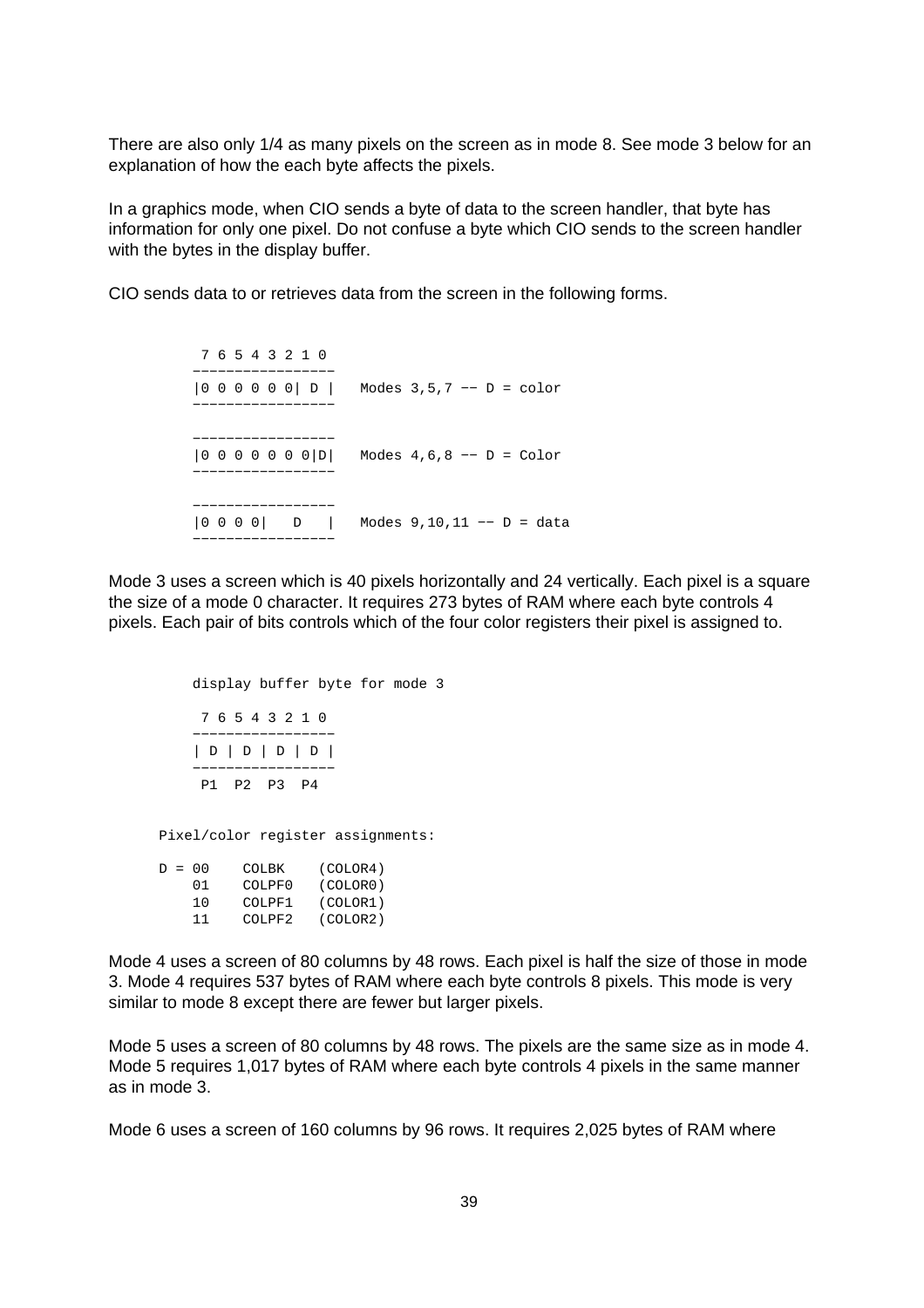each byte controls 8 pixels as in mode 4.

Mode 7 uses a screen of 160 columns by 96 rows. It requires 3,945 bytes of RAM where each byte controls 4 pixels as in modes 3 and 5.

Modes 8 through 11 (and 15 on XL and XE models) each require 7,900 bytes of RAM and are very similar in display set up. The main differences between these modes is the interpretation of data in the display buffer.

Mode 15 (sometimes called mode 7.5) uses a screen of 160 columns by 192 rows. Each byte controls 4 pixels as in mode 7. The main difference between mode 15 and its related modes is bit 0 of each instruction byte in the display list (the program which the ANTIC chip uses). If this bit is 0 the screen is interpreted as mode 15. If the bit is 1 the screen is interpreted as modes 8 through 11.

Modes 8 through 11 are set up identically in memory, including the display list. The only difference is the data in the PRIOR register of the GTIA chip. The shadow register for PRIOR is GPRIOR [\$026F (623)].

Mode 8 (PRIOR =  $$00 - $3F (0 - 63)$ ), uses a screen of 320 columns by 192 rows. Each byte controls 8 pixels as in modes 4 and 6.

Mode 9 (PRIOR =  $$40 - $7F (64 - 127)$ ) uses a screen of 80 columns by 192 rows. Each byte controls 2 pixels. The pixels are all of the same color, controlled by COLBK. Each half of a byte in the display buffer controls the luminance of the assigned pixel. The format of each byte is as follows.

 7 6 5 4 3 2 1 0 −−−−−−−−−−−−−−−−− | data | data | −−−−−−−−−−−−−−−−− pixel 1|pixel 2

Mode 10 (PRIOR =  $$80 - $BF (128 - 191)$ , is the same as mode 9 except 9 color luminance combinations are available. The data in each half byte chooses one of the 9 color registers for the assigned pixel.

Mode 11 (PRIOR =  $$CO - FF$  (192 – 255), is the same as mode 9 except there is one brightness but 16 colors. The pixel data chooses one of the 16 available colors. The luminance is that of the background (COLBK).

## **USING THE SCREEN HANDLER**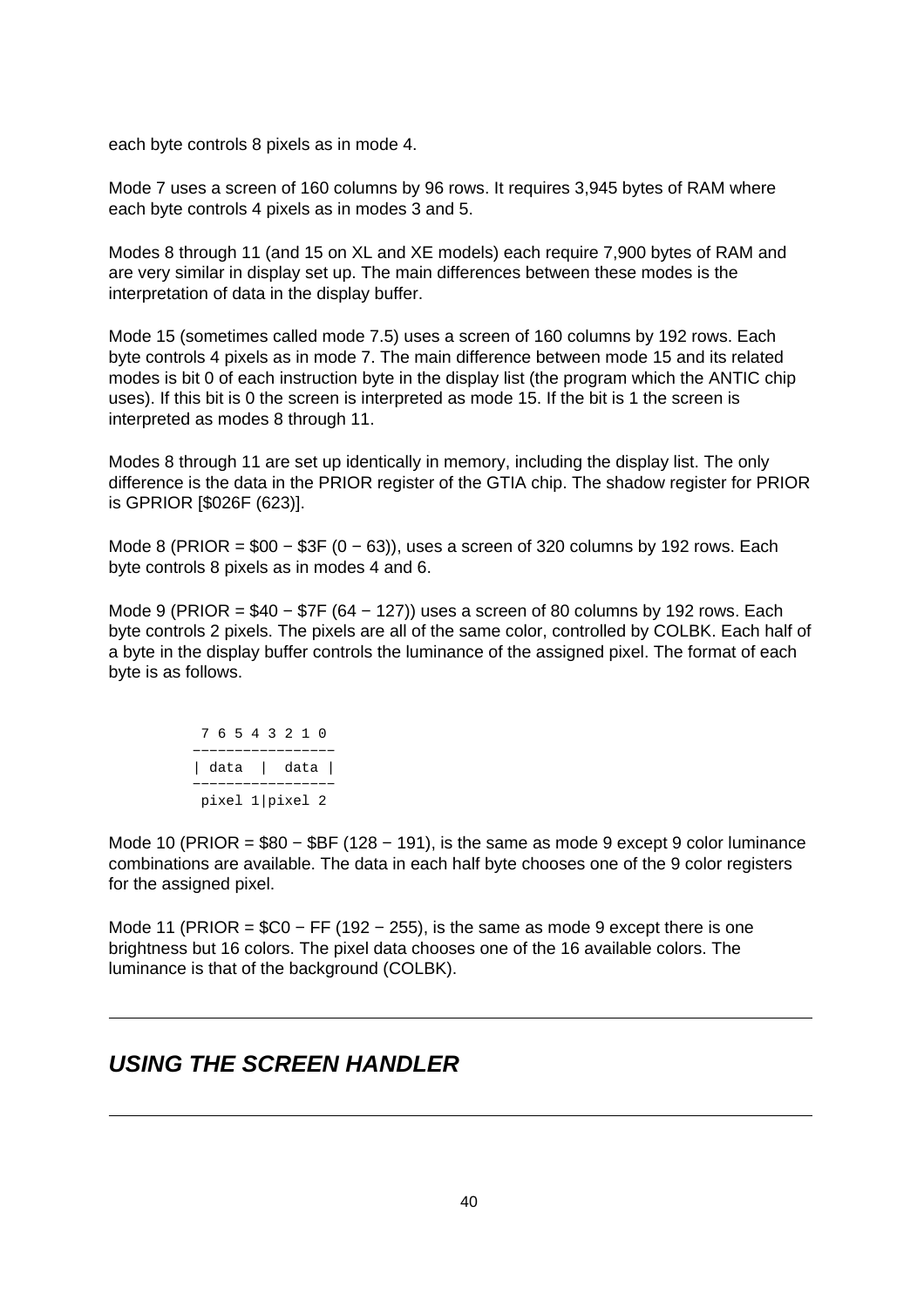## **OPENING A CHANNEL TO THE SCREEN HANDLER**

When a channel is opened to the screen handler the following actions take place:

The area of memory to be used for the screen data is cleared.

A display list (program for the ANTIC chip) is set up for the proper graphics mode.

The top−of−free−memory pointer, MEMTOP [\$02E5,2 (741)], is set to point to the last free byte before the display list.

Before opening a channel to the screen handler, the pointer to the highest memory address needed by the program, APPMHI [\$000E,2 (14)], should be properly set. This will prevent the screen handler from erasing part of the program when it sets−up the screen data region.

When the channel is opened, two special options can be sent with the direction parameter (ICAX1).

 ICAX1 for screen open 7 6 5 4 3 2 1 0 −−−−−−−−−−−−−−−−− | C S W R | −−−−−−−−−−−−−−−−− 1 6 3 1 8 4 2 1 2 4 2 6 e a construction de la propieta de la propieta de la propieta de la propieta de la propieta de la propieta de<br>En 1888, en 1888, en 1888, en 1888, en 1888, en 1888, en 1888, en 1888, en 1888, en 1888, en 1888, en 1888, en C 1 = don't clear the screen S 1 = split screen  $R$  1 = input  $W = 1 =$  output

Before the open command, the graphics mode number is placed into ICAX2.

 ICAX2 for screen open 7 6 5 4 3 2 1 0 −−−−−−−−−−−−−−−−− | : mode | −−−−−−−−−−−−−−−−− mode = \$00 through \$0B (0 − 11 (0 − 15 on XL/XE))

To open a channel to the screen in BASIC use the GRAPHICS command.

 BASIC screen open format GRAPHICS mode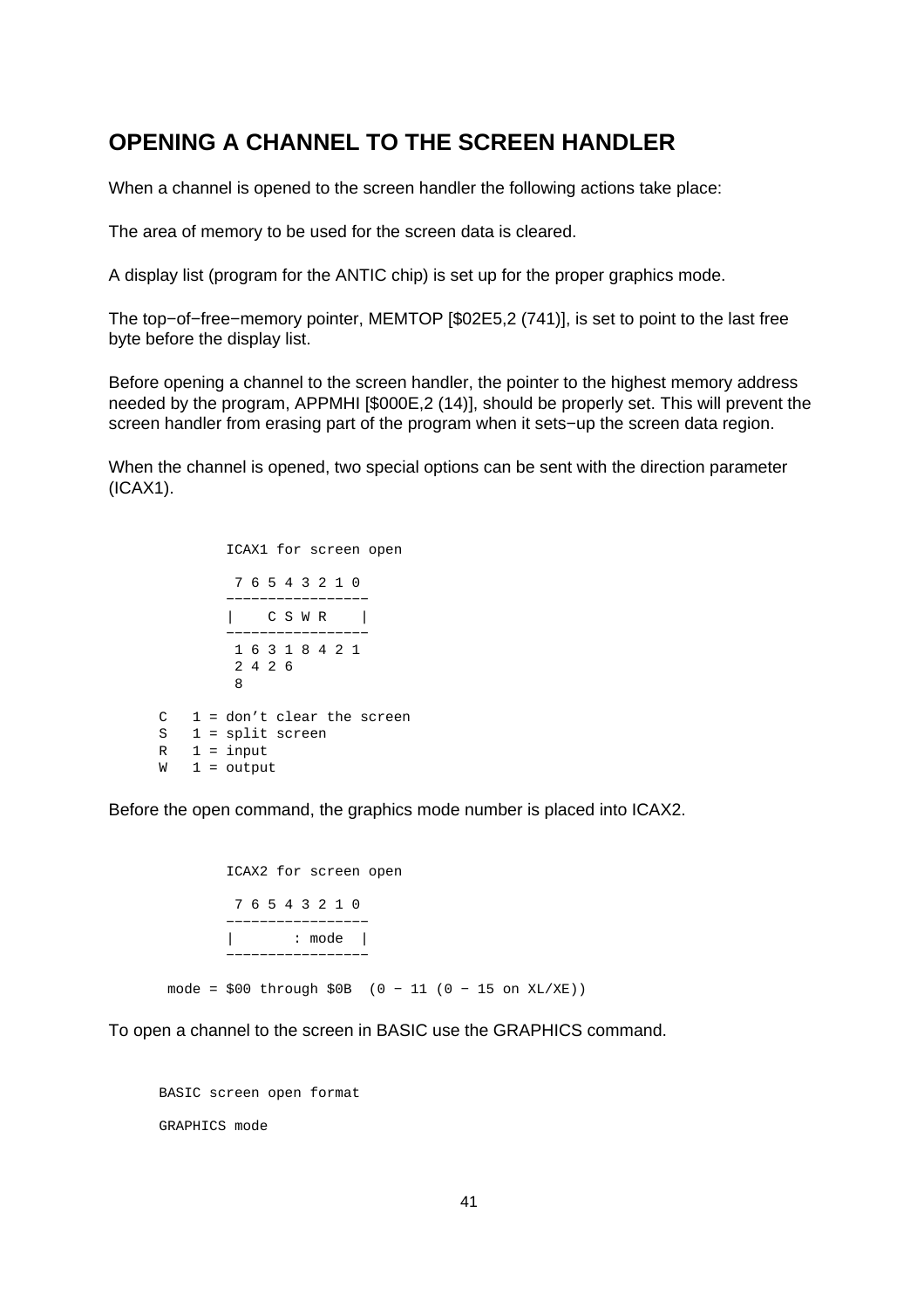#### For Example:

GRAPHICS 8

This will set up a mode 8 graphics screen and open channel 6 to it. If the graphics mode is 1 − 8, a split screen will be set up. For example, GRAPHICS 8 will set up a mode 8 screen with a four line text window at the bottom.

If 16 is added to the mode number, a full screen will be set−up. For example, GRAPHICS 8+16 or GRAPHICS 24 will set up a mode 8 screen, with no text window, a full 192 pixels high. If the number 32 is added to the mode number, the screen will not clear when the channel opens.

If you want to use a channel other than #6, you will have to use the open command. It is used in the following format.

```
 screen open without GRAPHICS command
 OPEN #channel,direction/special,mode,S:
                            For example:
 OPEN #1,8,7,S:
```
This will open channel 1 to a mode 7 screen for output only. For use of special parameters, see ICAX1 above.

## **USING AN OPEN CHANNEL TO THE SCREEN**

Once a channel is opened to the screen it is used like any other input or output device. In other words, data is placed on the screen by the PRINT and PUT commands. Data is retrieved from the screen with the INPUT and GET commands. The part of the screen which the data will be put in or taken from is determined by the X,Y coordinants in the database variables COLCRS [\$0055,2 (85)] and ROWCRS [\$0054 (84)]. What appears on the screen depends on what graphics mode the computer is in.

Before sending data to the screen in BASIC, a color register must be assigned to the data. Once a point is plotted on the screen, it's color will be determined by the color register it was assigned to.

To assign a color to a ploted point, the COLOR command us used as follows.

 COLOR command format COLOR register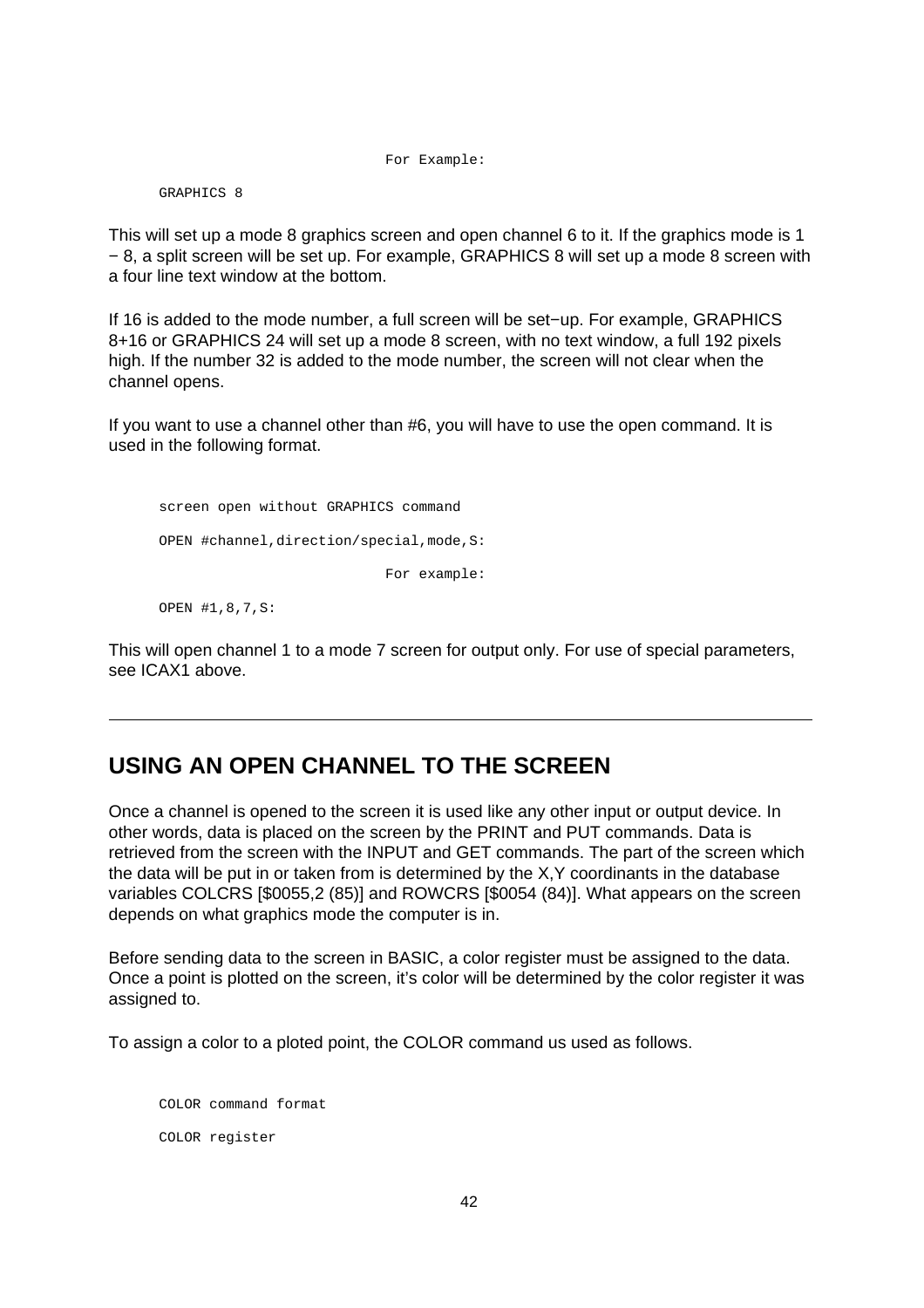```
 For example,
```
COLOR 1

After using the above command, all points plotted will be controlled by color register 1. To change color registers, use the COLOR command again.

In assembly language, the color is determined by the data sent to the screen. See the above section on graphics modes for color information.

In BASIC the PLOT command is used to put data on the screen. The PLOT command is used as follows.

```
 The BASIC PLOT command
 PLOT x,y
```
x and y are the horizontal and vertical coordinates for the plotted point.

In modes 3 through 11 a single point will be plotted. In modes 1 and 2 a text character will be printed on the screen by the PLOT command.

The PRINT and PUT commands can also be used in basic. What appears on the screen depends on the graphics mode.

In modes 1 and 2 the ATASCII characters sent to the screen will be printed just as in mode 0. See the paragraph on modes 1 and 2 above for more information. In the other modes what appears depends on how the ANTIC chip interprets the data bytes sent to the screen. For example, in mode 8, even numbered characters will be single pixels in color 1. Odd numbered characters will be in color 0 (background).

There are two special commands for the screen handler, DRAW and FILL

 $DRAW (ICCOM = $11 (17))$ 

The draw command works exactly like the plot command except a straight line is drawn from the previous pixel to the new one. In BASIC it is used in the following format.

```
 the BASIC DRAW command
 DRAWTO x,y
```
 $FILL (ICCOM = $12 (18))$ 

Fill works like draw except the area to the right of the drawn line will be filled with the color in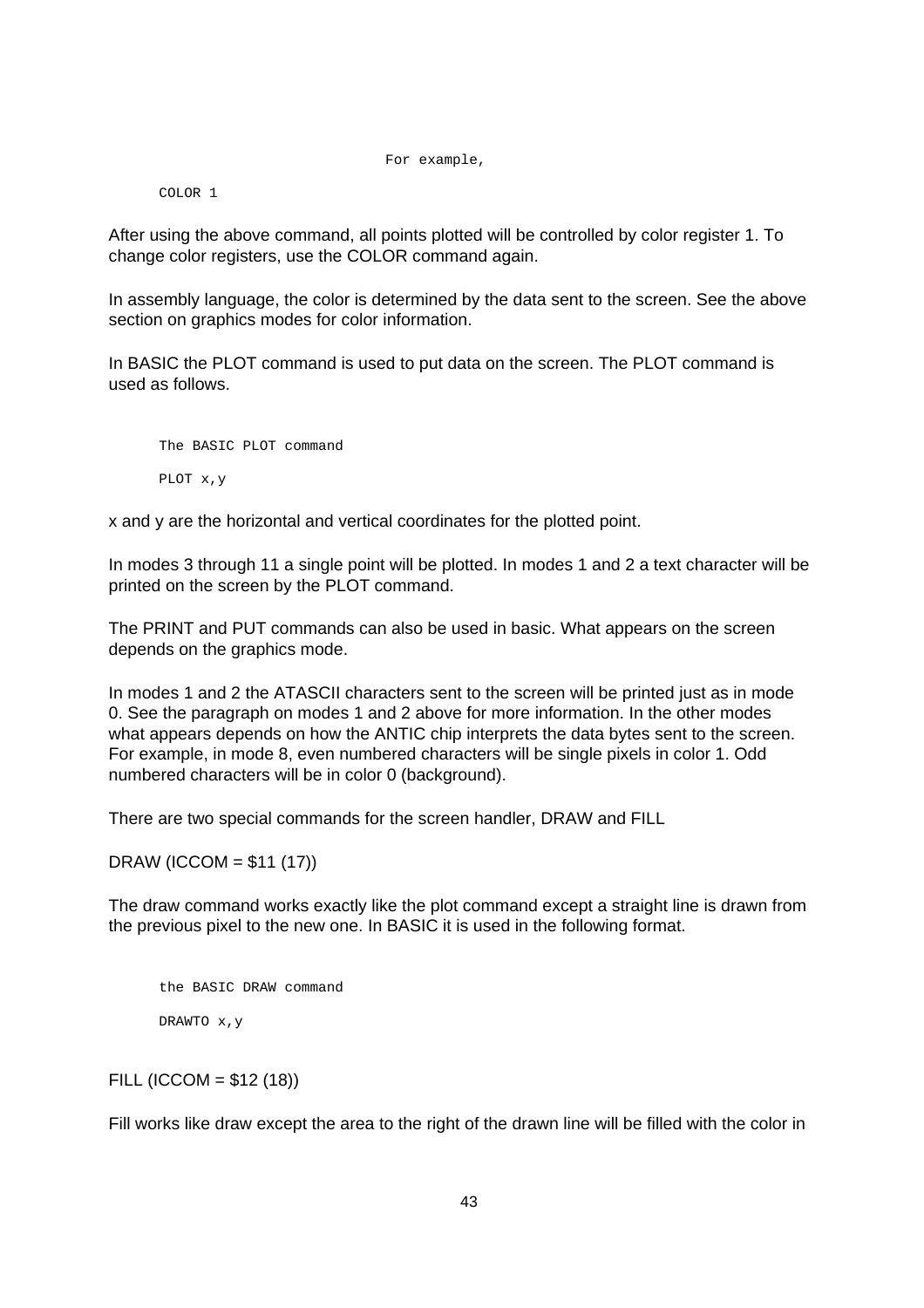FILDAT [\$02FD (765)]. The fill command expects to find a boundary to the right. If no boundary is found, the entire horizontal screen between the ends of the line is filled.

To use the fill command in BASIC the XIO command must be used in the following format.

```
 POSITION x,y
 XIO 18 #6,0,0,"E:"
```
Note that the cursor is first moved by the POSITION command. Below is an example of how to prepare for and use the fill command.

```
 using the fill command
     2nd DRAWTO .____. DRAWTO here
 | |
 | |
 | |
fill to here !! PLOT here
```
This will draw and fill a box on the screen.

## **THE COLOR REGISTERS**

There are nine bytes of memory which control the colors on the screen. These bytes are called color registers. The color registers have the following names and relationships.

|                         | Register Register |         | modes         |                          |                |       |        |
|-------------------------|-------------------|---------|---------------|--------------------------|----------------|-------|--------|
| name                    | address           |         | 0 & 8         | $1 \& 2$                 | 3 5 7          | 4 & 6 | 9 & 11 |
| 10                      |                   |         |               |                          |                |       |        |
|                         | HEX               | decimal | COLOR numbers |                          |                |       |        |
| PCOLR0<br>$\Omega$      | \$02C0            | 704     |               |                          |                |       |        |
| PCOLR1<br>$\mathbf{1}$  | \$02C1            | 705     |               |                          |                |       |        |
| PCOLR2<br>2             | \$02C2            | 706     |               |                          |                |       |        |
| PCOLR3<br>3             | \$02C3            | 707     |               |                          |                |       |        |
| COLOR <sub>0</sub><br>4 | \$02C4            | 708     |               | 63<br>$\Omega$<br>$\sim$ | 1              | 1     |        |
| COLOR1<br>5             | \$02C5            | 709     | $1 - 255$     | $64 - 127$               | $\overline{a}$ |       |        |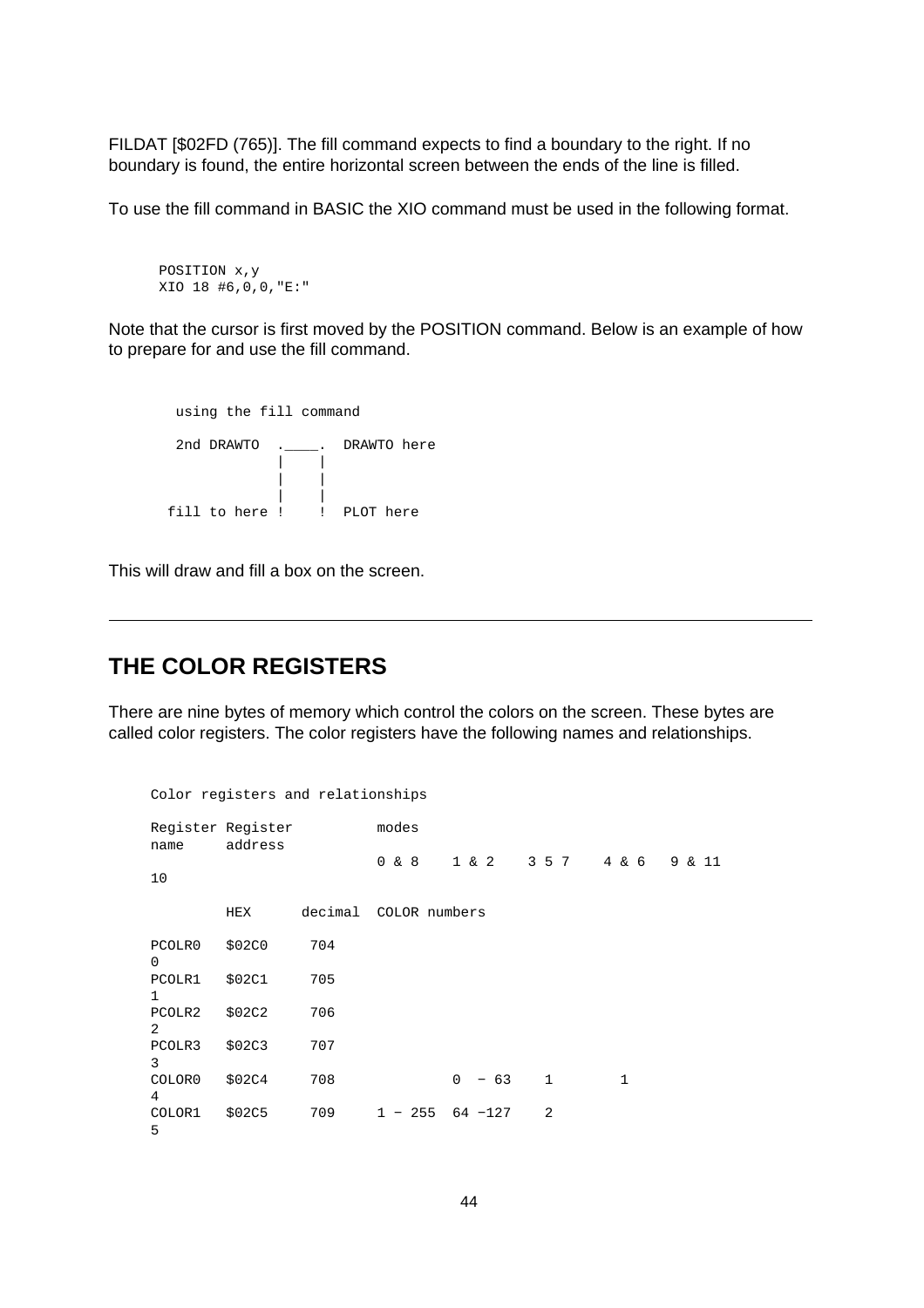| COLOR2<br>6 | \$02C6 | 710 |        | 128-191     | ર |                 |  |
|-------------|--------|-----|--------|-------------|---|-----------------|--|
| COLOR3<br>7 | \$02C7 | 711 |        | $192 - 255$ |   |                 |  |
| COLOR4<br>8 | \$02C8 | 712 | border | backgnd     | 0 | backgnd backgnd |  |

The color numbers are in decimal. These are actually shadow registers. See the O.S. equates below for relationships. In modes 0 − 3 the COLOR number actually determines the character printed

The register to which a pixel/character is assigned to is determined by the data byte sent to the screen through CIO.

The data in the color registers in in the following format.

```
 Color register data format
                7 6 5 4 3 2 1 0
               −−−−−−−−−−−−−−−−−
               | color |bright |
−−−−−−−−−−−−−−−−−−−−−−−
          color = one of 16 possible colors
          bright = one of 8 possible brightnesses 
                 (even numbers, 0 − E)
```
In basic, the COLOR command is used to assign color registers. The corresponding registers depends on the graphics mode. For example, COLOR 0 is COLOR2 in mode 8. In most other modes COLOR 0 is COLOR4. See the above chart for the register relationships.

To change the contents of the color registers in BASIC, the SETCOLOR command is used. In all modes except mode 10, the SETCOLOR command refers to the registers COLOR0 to COLOR4.

#### SETCOLOR/register relationships

| SETCOLOR <sub>0</sub> | COLPF0 | (COLORO) |
|-----------------------|--------|----------|
| SETCOLOR 1            | COLPF1 | (CODOR1) |
| SETCOLOR <sub>2</sub> | COLPF2 | (COLOR2) |
| SETCOLOR <sub>3</sub> | COLPF3 | (COLOR3) |
| SETCOLOR 4            | COLBK  | (CODOR4) |

The format for the SETCOLOR command is...

 SETCOLOR command format SETCOLOR register, hue, brightness  $register = 0 - 4 (0 - 8 in mode 10)$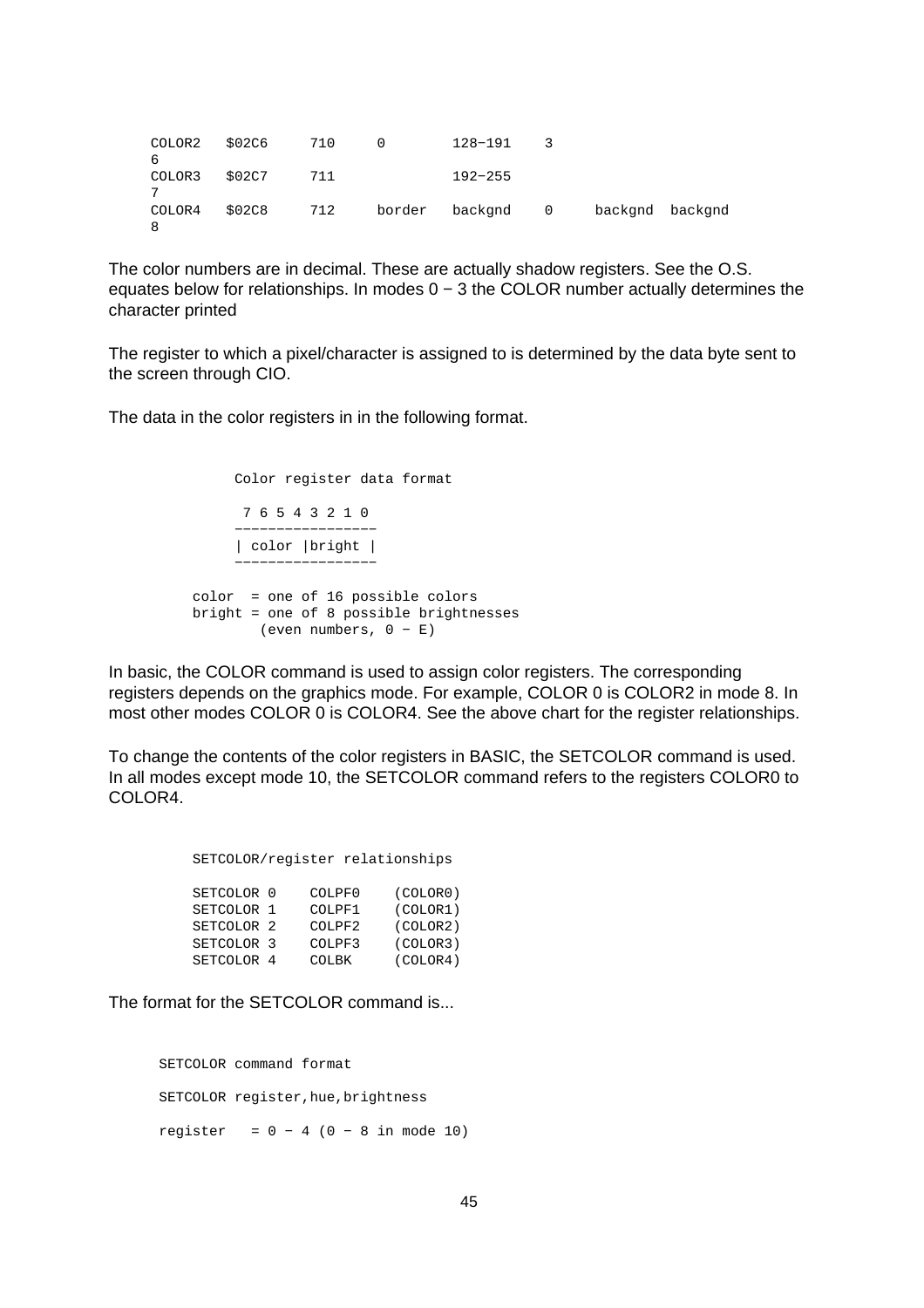```
hue = 0 - 15 (16 colors)
 brightness = 0 − 16 (even numbers only (8 brightnesses)
```
The following chart gives the colors represented by the hue number.

| O | qrey        | 8  | blue         |
|---|-------------|----|--------------|
|   | qold        | 9  | cyan         |
| 2 | qold-orange | 10 | blue-green   |
| 3 | red-orange  | 11 | blue-green   |
| 4 | orange      | 12 | green        |
| 5 | magenta     | 13 | yellow-green |
| 6 | purple-blue | 14 | yellow       |
| 7 | blue        | 15 | yellow-red   |

Useful database variables and OS equates

colors represented by hue numbers

#### **The attract mode**

If a key is not pressed for more than 9 minutes the computer will enter the attract mode. This mode is used to prevent burning of the TV phosphors by lowering the brightness and constantly changing the colors. The attract mode timer, ATRACT [\$004D (77)], is set to 254 (\$FE) when the the attract mode is entered. To force the computer out of the attract mode, poke a number less than 127 into ATRACT.

```
 APPMHI $000E,2 (14): lower limit for screen region
 ATRACT $004D (77): attract mode timer and flag
    ATRACT $004D (77): attract mode<br>
LMARGN $0052 (82): left margin<br>
RMARGN $0053 (83): right margin<br>
ROWCRS $0054 (84): horizontal
 RMARGN $0053 (83): right margin
 ROWCRS $0054 (84): horizontal cursor position
 COLCRS $0055,2 (85): vertical cursor position
 DINDEX $0057 (87): current graphics mode
 SAVMSC $0058,2 (88): starting address of display buffer
 OLDROW $005A (90): previous cursor position
 OLDCOL $005B,2 (91): " " "
 OLDCHR $005D (93): character currently at the text cursor
 OLDADR $005E,2 (94): memory address of cursor
 RAMTOP $006A (106): end−of−RAM + 1 (MSB only)
 SDLSTL $0230,2 (560): shadow register of display list address
 TXTROW $0290 (656): text window cursor position
 TXTCOL $0291,2 (657): " " " "
    TXTMSC $0294,2 (660): starting address of text window data buffer<br>RAMSIZ $02E4 (740): permanent end-of-RAM + 1 (MSB only)
                     (740): permanent end-of-RAM + 1 (MSB only)
 CRSINH $02F0 (752): cursor inhibit, 1 = no cursor
 FILDAT $02FD (765): color data for fill
                     (766): if >0 screen control codes are displayed as
                              ATASCII characters (EOL is uneffected)
    SSFLAG $02FF (767): > 0 = stop screen print
 COLPM0 $D012 (53266): actual color registers
 COLPM1 $D013 (53267): loaded from shadow
     COLPM2 $D014 (53268): registers during
 COLPM3 $D015 (53269): vertical blank
 COLPF0 $D016 (53270):
```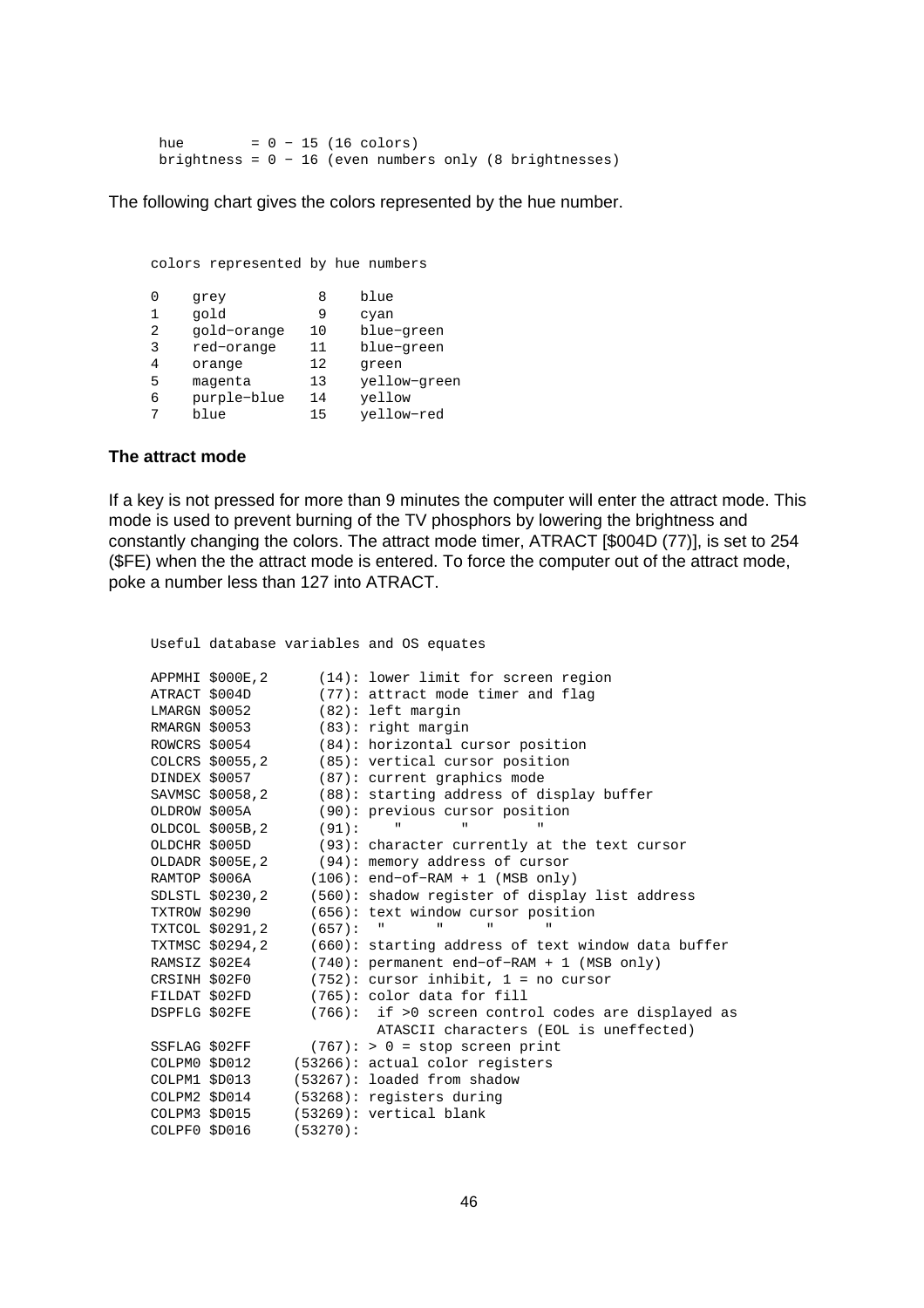|  | COLPF1 \$D017                       |              | $(53271):$ see above |  |
|--|-------------------------------------|--------------|----------------------|--|
|  | $COLPF2$ \$D018 $(53272)$ : for use |              |                      |  |
|  | COLPF3 \$D019 (53273):              |              |                      |  |
|  | COLBK \$D020 (53274):               |              |                      |  |
|  |                                     |              |                      |  |
|  |                                     |              |                      |  |
|  |                                     |              |                      |  |
|  |                                     |              | OS shadow registers  |  |
|  |                                     |              |                      |  |
|  | PCOLRO \$02C0 (704): COLPMO         |              |                      |  |
|  | PCOLR1 \$02C1 (705): COLPM1         |              |                      |  |
|  | PCOLR2 \$02C2 (706): COLPM2         |              |                      |  |
|  | PCOLR3 \$02C3 (707): COLPM3         |              |                      |  |
|  | COLORO \$02C4 (708): COLPFO         |              |                      |  |
|  | COLOR1 \$02C5 (709): COLPF1         |              |                      |  |
|  | COLOR2 \$02C6 (710): COLPF2         |              |                      |  |
|  | $COLOR3 $02C7$ (711): $COLPF3$      |              |                      |  |
|  | COLOR4 \$02C8                       | (712): COLBK |                      |  |
|  |                                     |              |                      |  |
|  |                                     |              |                      |  |
|  |                                     |              |                      |  |

Go to chapter 7 Go to chapter 9

## **CHAPTER 9**

# **The resident disk handler**

The resident disk handler is separate from DOS and is part of the permanent operating system ROM. The disk handler does not use CIO.

The resident disk handler works with one sector at a time. It is used by setting the drive number, sector number, and operation code in the device control block. The program then jumps (JSR) to the handler entry vector, DSKINV [\$E453 (58451)].

 Device control block (for resident disk handler) DDEVIC [\$0300 (768)] Serial bus I.D. Set by handler DUNIT [\$0301 (769)] Drive number DCOMND [\$0302 (770)] Command byte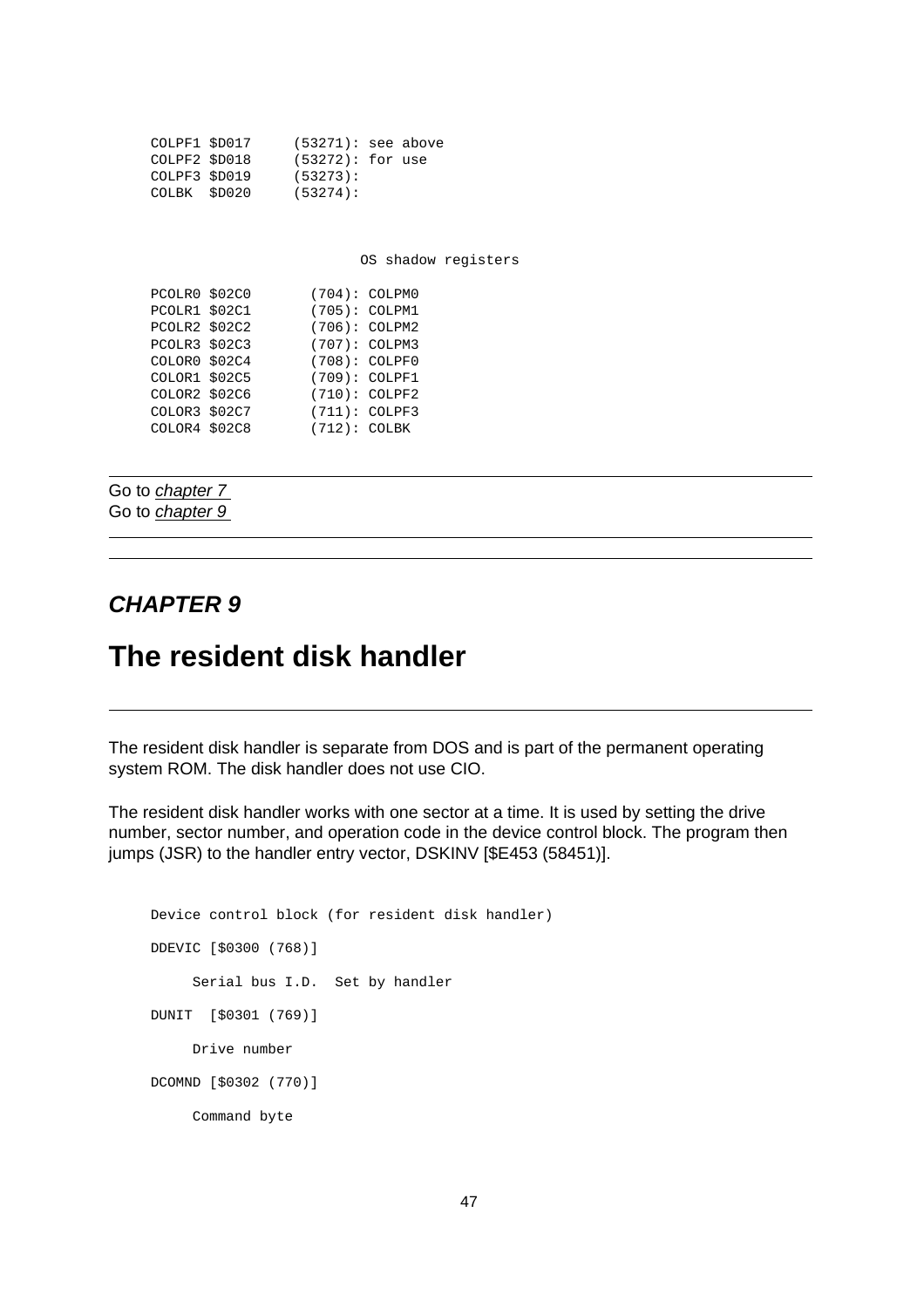```
 DSTATS [$0303 (771)]
          status byte
     DBUFLO [$0304 (772)]
     DBUFHI [$0305 (773)]
     Pointer to 128 byte memory block for data storage.
     DTIMLO [$0306 (774)]
          Timeout value (response time limit) in seconds
     DBYTLO [$0308 (776)]
     DBYTHI [$0309 (777)]
          number of bytes transferred, set by handler
 DAUX1 [$030A (778)]
 DAUX2 [$030B (779)]
          sector number
```
## **DISK HANDLER COMMANDS**

#### **GET SECTOR**

Before the JSR to DSKINV is made the following parameters are set.

```
 GET SECTOR parameters
DCOMND = $52 (82)DUNIT = (1 - 4) DBUFHI
 and
 DBUFLO = address of 128 byte buffer
 DAUX1
 and
 DAUX2 = Sector number (LSB,MSB)
```
This operation will read the specified sector and put the data into the specified buffer.

## **PUT SECTOR**

PUT SECTOR is used the same as GET SECTOR except for DCOMND.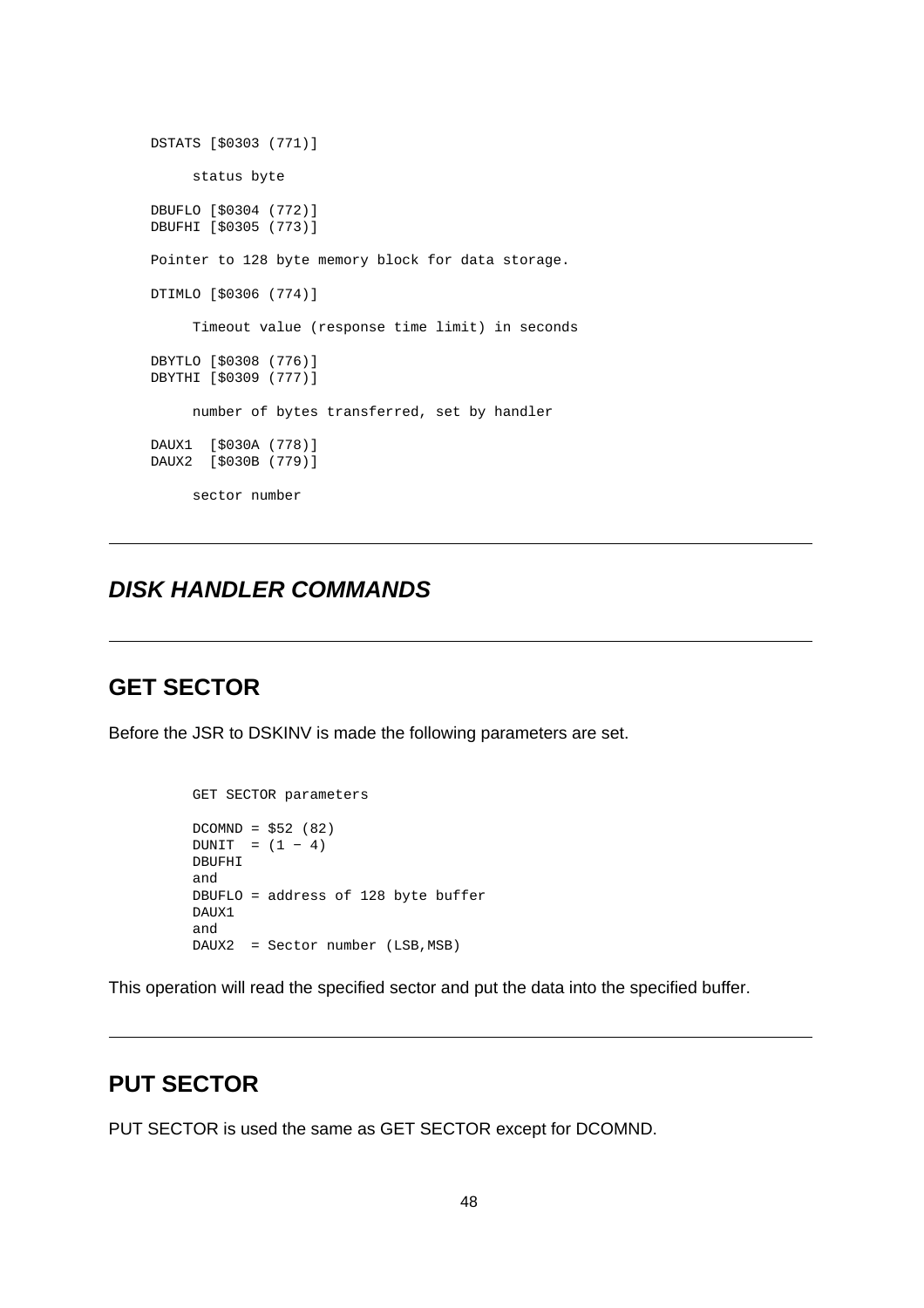PUT SECTOR parameters  $DCOMND = $50 (80)$ 

This operation sends the data in the specified buffer to the specified disk sector.

## **PUT SECTOR WITH VERIFY**

PUT SECTOR WITH VERIFY is used the same as PUT SECTOR except for DCOMND.

```
 PUT SECTOR WITH VERIFY parameters
DCOMND = $57 (87)
```
This operation sends the data in the specified buffer to the specified disk sector then checks for errors.

## **GET STATUS**

Only the DUNIT and DCOMND need to be set

```
 GET STATUS parameters
DCOMND = $53 (83)DUNIT = (1 - 4)
```
The status information will be put in three bytes starting at DVSTAT [\$02EA (746)].

```
 Status format
                7 6 5 4 3 2 1 0
                −−−−−−−−−−−−−−−−−
DVSTAT + 0 | command stat |
               −−−−−−−−−−−−−−−−−
        + 1 | hardware stat |
                −−−−−−−−−−−−−−−−−
        + 2 | timeout value |
                −−−−−−−−−−−−−−−−−
```
The command status byte gives the following information.

Bit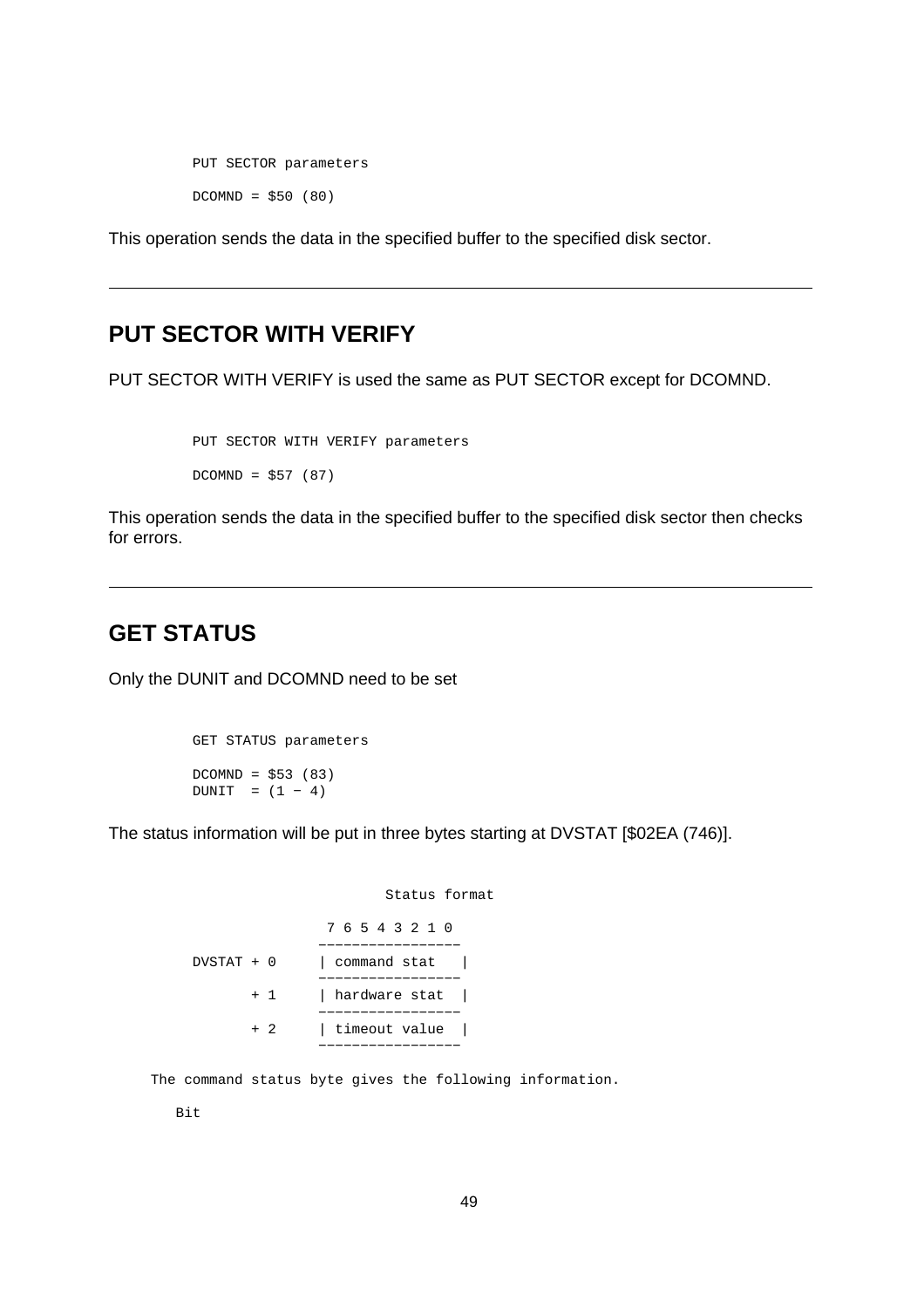```
 0 1 = invalid command frame received
 1 1 = invalid data frame received
 2 1 = unsuccessful PUT operation
 3 1 = disk is write protected
4 \t1 = \text{active/standby}
```
The hardware status byte contains the status register of the ISN1771−1 disk controller chip.

The timeout byte contains the maximum allowable response time for the drive in seconds.

## **FORMAT DISK**

The handler will format then verify the the disk. The numbers of all bad sectors (up to 63) will be put into the specified buffer followed by two bytes of \$FF.

The following parameters are set before the call.

```
 FORMAT parameters
 DCOMND = $21 (33)
DUNIT = (1 - 4) DBUFLO
 and
 DBUFHI = address of bad sector list (buffer)
```
After the operation the status byte is set. Also, DBYTLO and DBYTHI will contain the number of bytes of bad sector information (not including the two \$FF bytes).

Useful data base variables and OS equates

|               | DVSTAT \$02EA,3 |           | $(746)$ : device status block, 3 bytes |
|---------------|-----------------|-----------|----------------------------------------|
| DDEVIC \$0300 |                 |           | $(768)$ : serial bus I.D.              |
|               | DUNIT \$0301    |           | $(769)$ : device number                |
|               | DCOMND \$0302   |           | $(770):$ command byte                  |
|               | DSTATS \$0303   |           | $(771)$ : status byte                  |
|               | DBUFLO \$0304   |           | (772): data buffer                     |
|               | DBUFHI \$0305   |           | $(773)$ : pointer                      |
| DTIMLO \$0306 |                 |           | (774): timeout value                   |
| DBYTLO \$0308 |                 |           | (776): number of bytes transfered      |
| DBYTHI \$0309 |                 | $(777)$ : |                                        |
| DAUX1 \$030A  |                 |           | $(778):$ sector                        |
| DAUX2 \$030B  |                 |           | $(779):$ number                        |
|               | DSKINV \$E453   |           | (58451): disk handler entry vector     |

Go to chapter 8 Go to chapter 10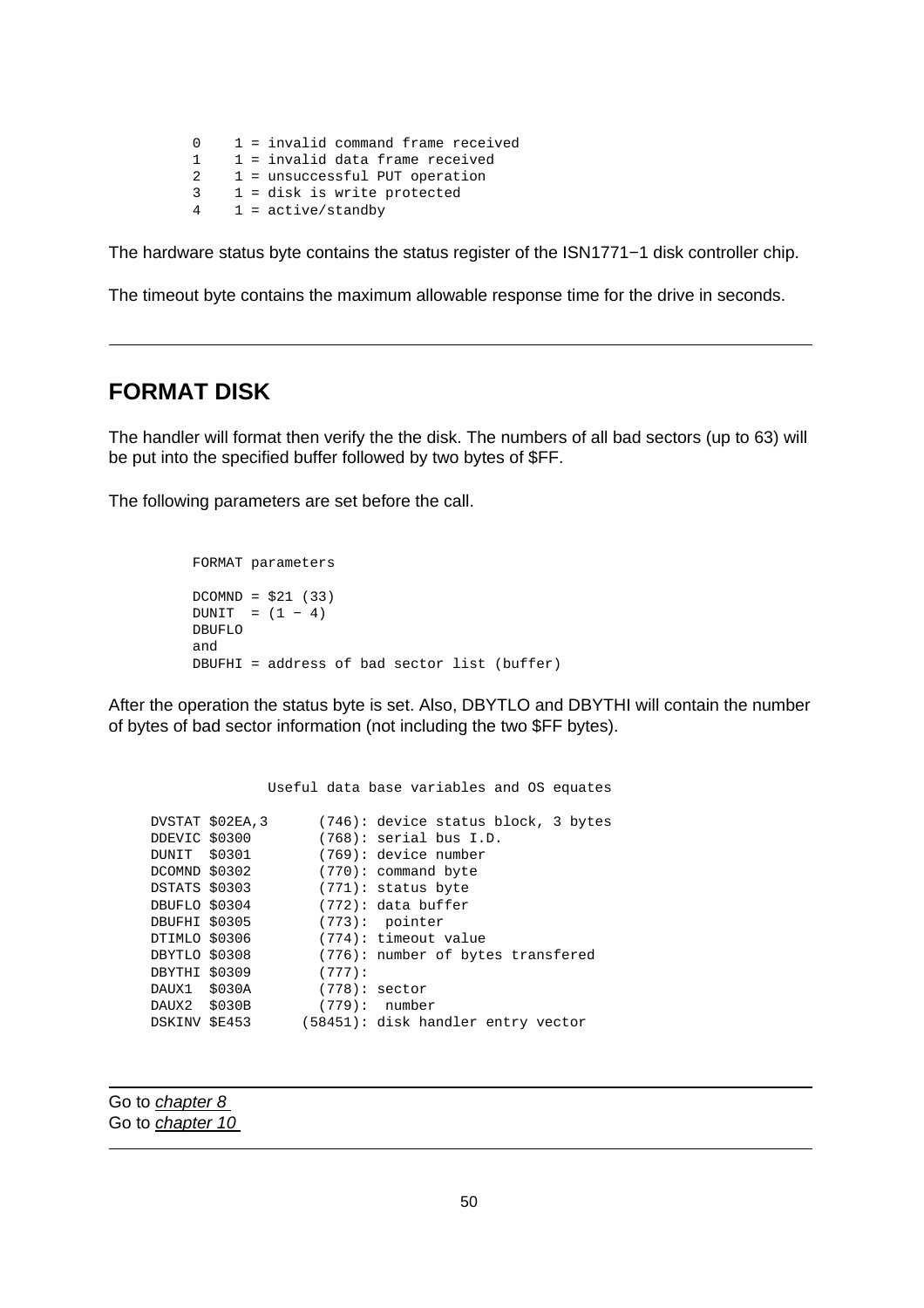## **CHAPTER 10**

# **System interrupts**

There are four types of interrupts which can occur with the 6502 microprocessor:

6502 interrupts

- 1. chip reset
- 2. IRQ, interrupt request (maskable)
- 3. MNI (non−maskable interrupt)
- 4. software interrupt (BRK instruction)

## **CHIP RESET**

On the 400/800 the chip reset occurs only upon power−up and causes the computer to do a cold start. On later models, pressing [SYSTEM RESET] will cause a chip reset but the computer then does a warm start. On the 400/800, the [SYSTEM RESET] key generates a NMI interrupt.

## **COLD START**

This is a synopsis of the cold start routine.

- 1. The warm start flag [\$0008] is set to 0 (false)
- 2. If a cartridge slot contains a diagnostic cartridge, control is handed to the cartridge.
- 3. The end of RAM is determined by trying to complement the first byte of each 4K block of memory.
- 4. Hardware registers at \$D000 − \$D4FF (except \$D100 − \$D1FF) are cleared.
- 5. RAM is cleared from \$0008 to the top of ram.
- 6. The user program jump vector, DOSVEC [\$000A] is set to point to the black board mode (Atari logo display mode in XL/XE models).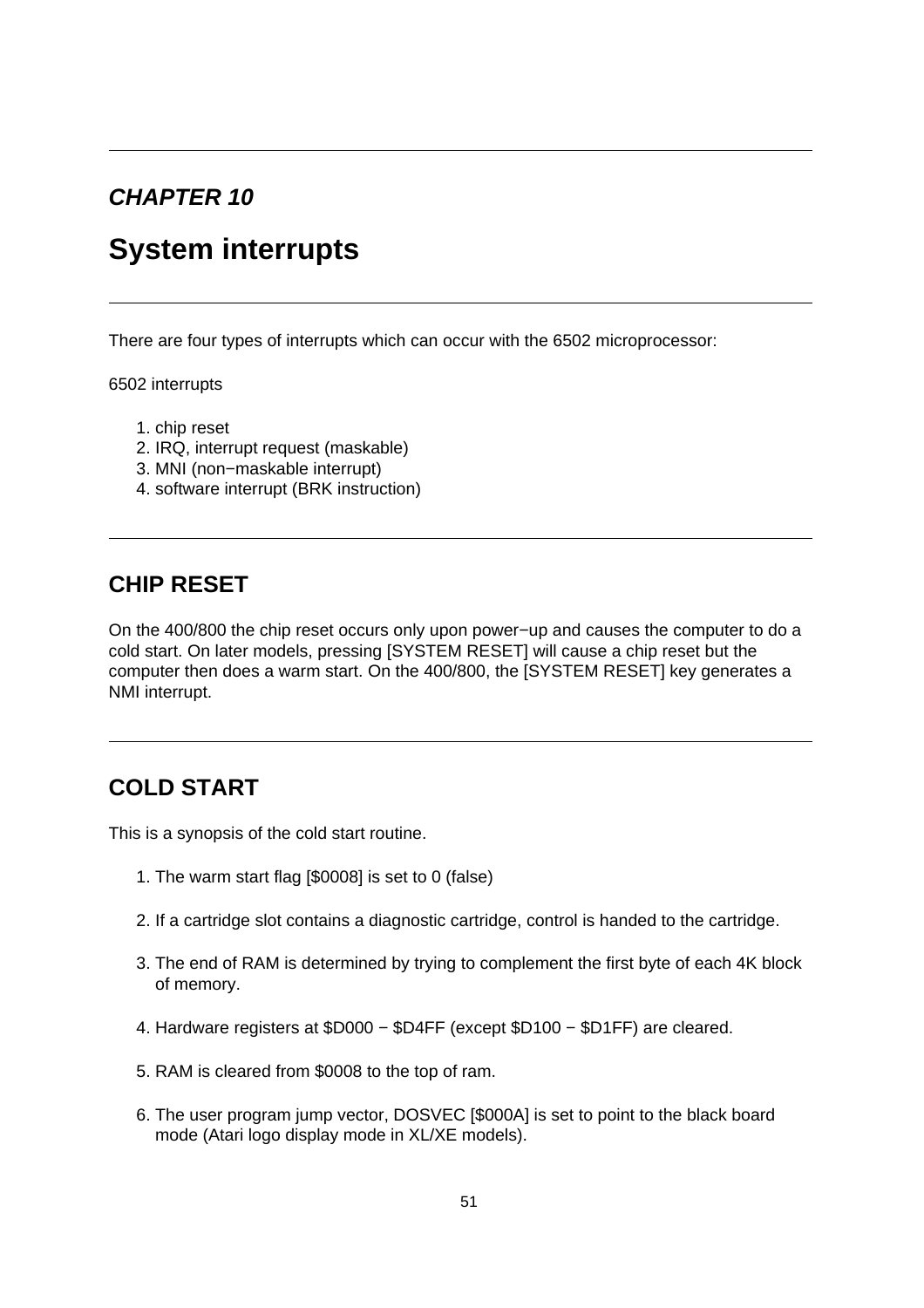- 7. The screen margins are set to 2 and 39
- 8. Interrupt vectors are initialized.
- 9. Bottom of free RAM pointer, MEMLO [\$02E7], is set to point to \$0700.
- 10. Resident CIO handlers are initialized.
- 11. If the [START] key is pressed the cassette boot request flag, CKEY [\$004A], is set.
- 12. The CIO device table is initialized.
- 13. If a cartridge is present it is initialized.
- 14. Channel 0 is opened to the screen editor. The top−of−free−RAM pointer, MEMTOP [\$02E5], is set to point below the screen region. The computer then waits for the screen to be established before continuing.
- 15. If the cassette boot flag is set the cassette is booted.
- 16. If there is no cartridge present or a cartridge doesn't prevent it, the disk is booted.
- 17. The cold start flag is reset.
- 18. If there is a cartridge present, the computer jumps to the cartridge's run vector.
- 19. If there is no cartridge present the computer jumps through the vector DOSVEC [\$000A (10)]. DOSVEC will point to either a booted program, the memo pad routine (400/800) or the logo display routine (XL/XE).

## **WARM START**

- 1. The warm start flag is set to \$7F (true).
- 2. cold start steps 2 − 4 are executed.
- 3. RAM is cleared from \$0010 − \$007F and \$0200 − \$03FF.
- 4. Cold start steps 7 − 14 are executed.
- 5. If cassette booted software is present the computer JSRs through CASINI [\$0002].
- 6. If disk booted software is present the computer JSRs through DOSINI [\$000C (12)].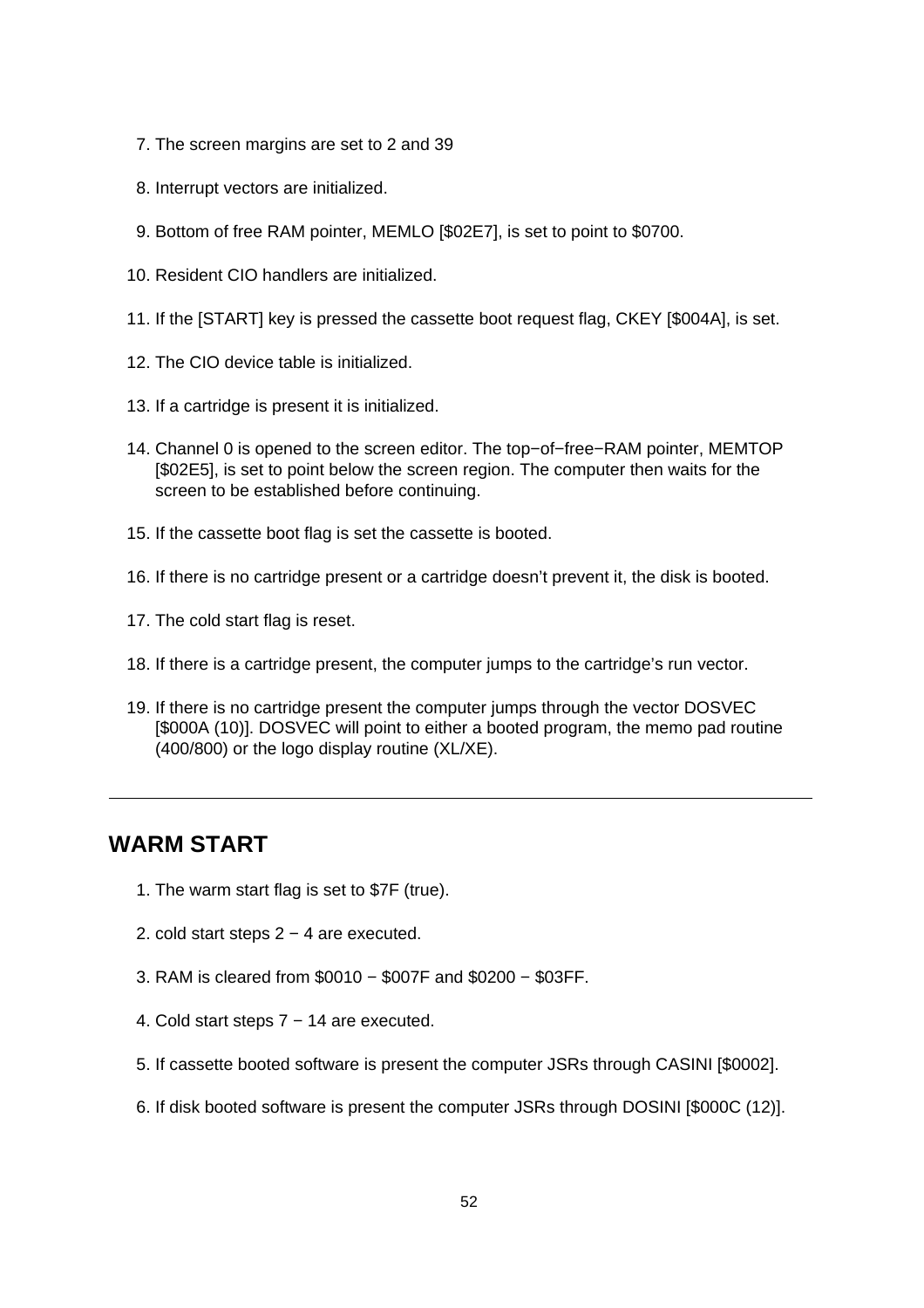The difference between cold start and warm start is the condition of the warm start flag, WARMST, [\$0008]. If this flag is 0 a complete cold start is executed. If the flag is anything other than 0 then only the warm start part of the warm start/cold start code is executed.

## **NON−MASKABLE INTERRUPTS (NMI)**

NMI interrupts are generated by the following conditions:

- 1. Display list interrupt, generated by the ANTIC chip.
- 2. TV vertical blank interrupt, generated by the ANTIC chip.
- 3. [SYSTEM RESET] key (400/800).

When an NMI interrupt occurs, the hardware register NMIST [\$D40F] is examined to determine what type of interrupt occurred. The computer is then directed through the proper ram vector to service the interrupt.

## **DISPLAY LIST INTERRUPTS (DLIs)**

The computer makes no use of DLIs. The ram vector points to an RTI instruction.

## **VERTICAL BLANK INTERRUPTS (VBIs)**

There are two stages to the VBI service routine. The second stage is only done if a critical function was not interrupted.

Stage 1 (VBI)

The real time clock, RTCLOK [\$0012 − \$0014], is incremented.

The attract mode variables are processed.

System timer 1 is decremented. If it goes to zero the computer JSRs through system time−out vector 1.

Stage 2 (VBI)

The hardware registers are loaded with the data in their shadow registers.

System timer 2 is decremented. If it goes to zero the computer JSRs through the system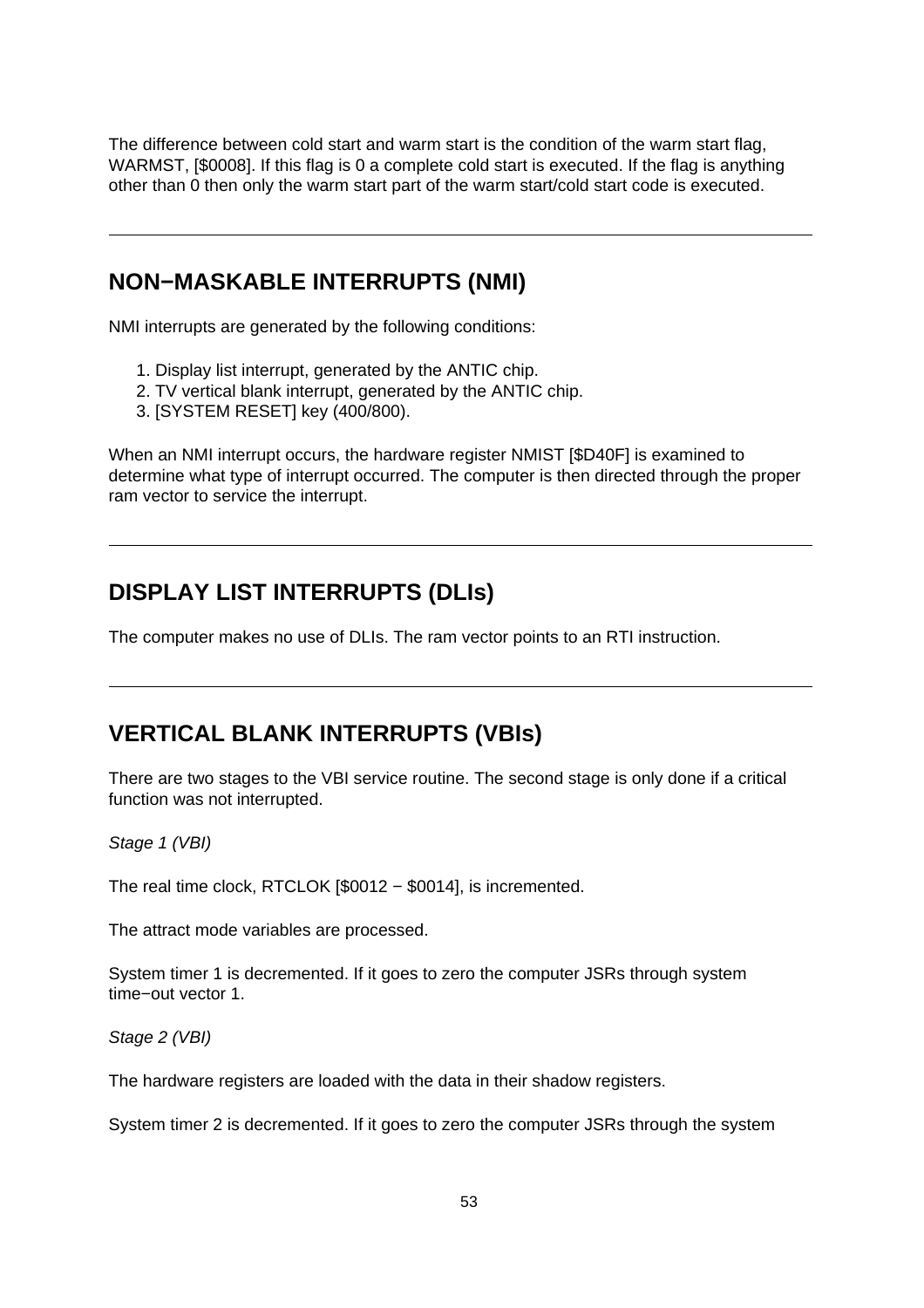time−out vector 2.

System timers 3, 4, and 5 are decremented. If a timer goes to zero the computer sets system timer flags 3, 4, and/or 5.

If auto−repeat is active, the auto−repeat process is done.

The keyboard debounce timer is decremented if not 0.

Information at the controller port registers is read, processed and placed in the proper shadow registers.

**ISYSTEM RESETI INTERRUPT** 

If a [SYSTEM RESET] interrupt is generated on the 400/800 the computer jumps to the warm start routine.

## **INTERRUPT REQUESTS (maskable interrupts (IRQs))**

When an IRQ interrupt occurs the hardware register IRQST [\$D20E], the PIA status registers, PACTL [\$D302] and PBCTL [\$D303] are examined to determine what caused the interrupt.

For each interrupt, the 6502 accumulator is pushed to the stack. The computer is then directed to the proper ram vector to service the interrupt.

#### **SOFTWARE INTERRUPT (BRK instruction)**

The operating system doesn't use software interrupts. The software interrupt vector points to a PLA followed by an RTI.

```
 Interrupt vectors
     Label address type function
     VDSLST $0200 NMI DLI Points to an RTI
     VVBLKI $0222 NMI stage 1 VBI
 VVBLKD $0224 NMI return−from−interrupt routine
 CDTMA1 $0226 NMI time−out 1 (used by SIO)
     CDTMA2 $0228 NMI time−out 2 (not used by OS)
     VPRCED $0202 IRQ not used (points to PLA,RTI)
     VINTER $0204 IRQ not used (PLA,RTI)
     VKEYBD $0208 IRQ keyboard interrupt
     VSERIN $020A IRQ used by Serial I/O routine
```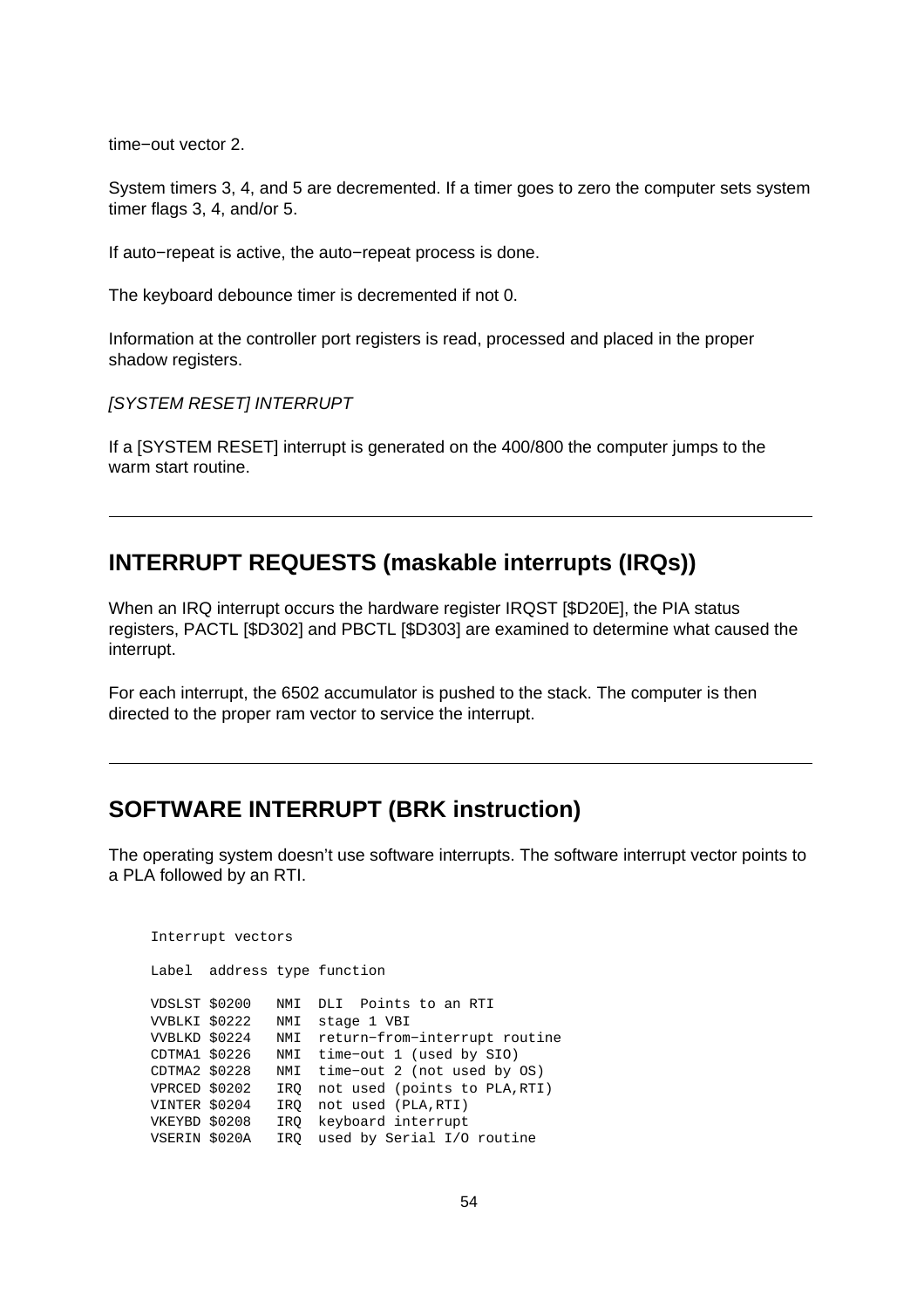```
 VSEROR $020C IRQ used by SIO
     VSEROC $020E IRQ used by SIO
     VTIMR1 $0210 IRQ not used by OS (PLA,RTI)
     VTIMR2 $0212 IRQ not used by OS (PLA,RTI)
     VTIMR4 $0214 IRQ ?
 VIMIRQ $0216 IRQ main IRQ code
 VBREAK $0206 BRK unused by OS (PLA,RTI)
```
#### **SYSTEM TIMERS**

The following timers are updated during vertical blank (VBI) as noted above. If a timer is decremented to 0 the computer jumps through it's associated vector or sets it's associated flag.

```
 Label address flag/vector
 RTCLOK $0012 3 byte clock ($0012 = MSB)
 CDTMV1 $0218 CDTMA1 $0226 vector (SIO time−out)
 CDTMV2 $021A CDTMA2 $0228 vector
 CDTMV3 $021C CDTMF3 $022A flag
 CDTMV4 $021E CDTMF4 $022C flag
 CDTMV5 $0220 CDTMF5 $022E flag
```
#### **HARDWARE INTERRUPT CONTROL**

There are two registers on the antic chip which control interrupts. These registers can be used to disable interrupts if necessary. There are also two associated interrupt status registers.

The IRQ enable and status registers use the same address. The result is that reading the register does not reveal the enabled interrupts but the interrupts pending. IRQ interrupt enable data should usually be written to the OS shadow first. Reading the OS shadow tells which interrupts are enabled.

```
 Non maskable interrupt enable
 NMIEN $D40E
             7 6 5 4 3 2 1 0
            −−−−−−−−−−−−−−−−−
            | | | not used |
            −−−−−−−−−−−−−−−−−
 bit 7 \quad 1 = \text{DLI} enabled
      6 1 = VBI enabled
```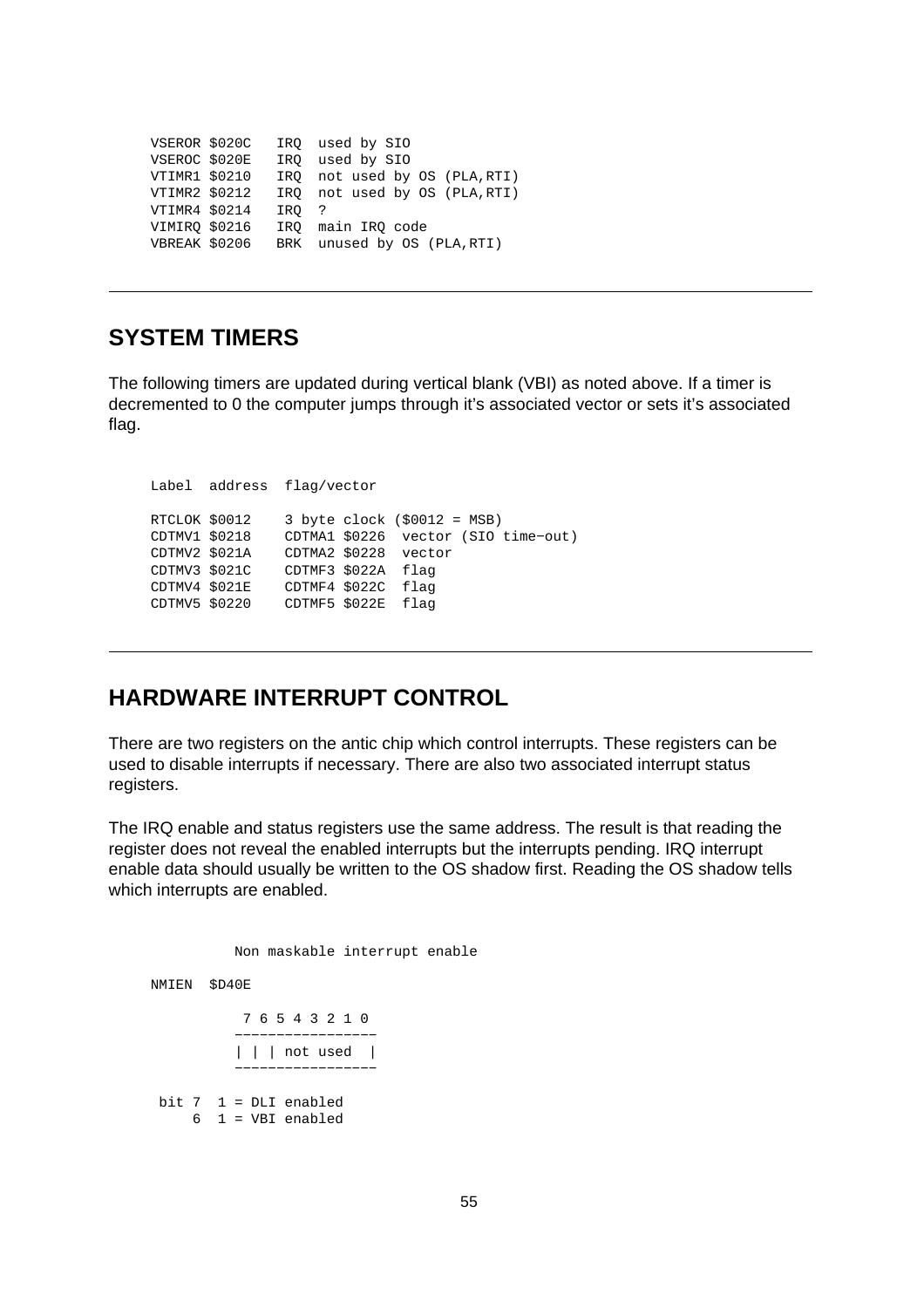Non maskable interrupt status

 NMIST \$D40F 7 6 5 4 3 2 1 0 −−−−−−−−−−−−−−−−− | | | | not used −−−−−−−−−−−−−−−−− bit 7 1 = DLI pending 6 1 = VBI pending 5 1 = [SYSTEM RESET] key pending Interrupt request enable IRQEN \$D20E 7 6 5 4 3 2 1 0 −−−−−−−−−−−−−−−−−−−−−−− | | | | | | | | | −−−−−−−−−−−−−−−−−−−−−−− bit 7 1 = [BREAK] key interrupt enable 6 1 = keyboard interrupt enable 5 1 = serial input interrupt enable 4 1 = serial output interrupt enable 3 1 = serial output−finished interrupt enable 2 1 = timer 4 interrupt enable 1 1 = timer 2 interrupt enable 0 1 = timer 1 interrupt enable IRQEN has a shadow register, POKMSK [\$0010 (A)]. Interrupt request status IRQST \$D20E 7 6 5 4 3 2 1 0 −−−−−−−−−−−−−−−−− | | | | | | | | | −−−−−−−−−−−−−−−−−−−−−−− bit 7 1 = [BREAK] key interrupt pending 6 1 = keyboard interrupt pending 5 1 = serial input interrupt pending 4 1 = serial output interrupt pending 3 1 = serial output−finished interrupt pending 2 1 = timer 4 interrupt pending 1 1 = timer 2 interrupt pending 0 1 = timer 1 interrupt pending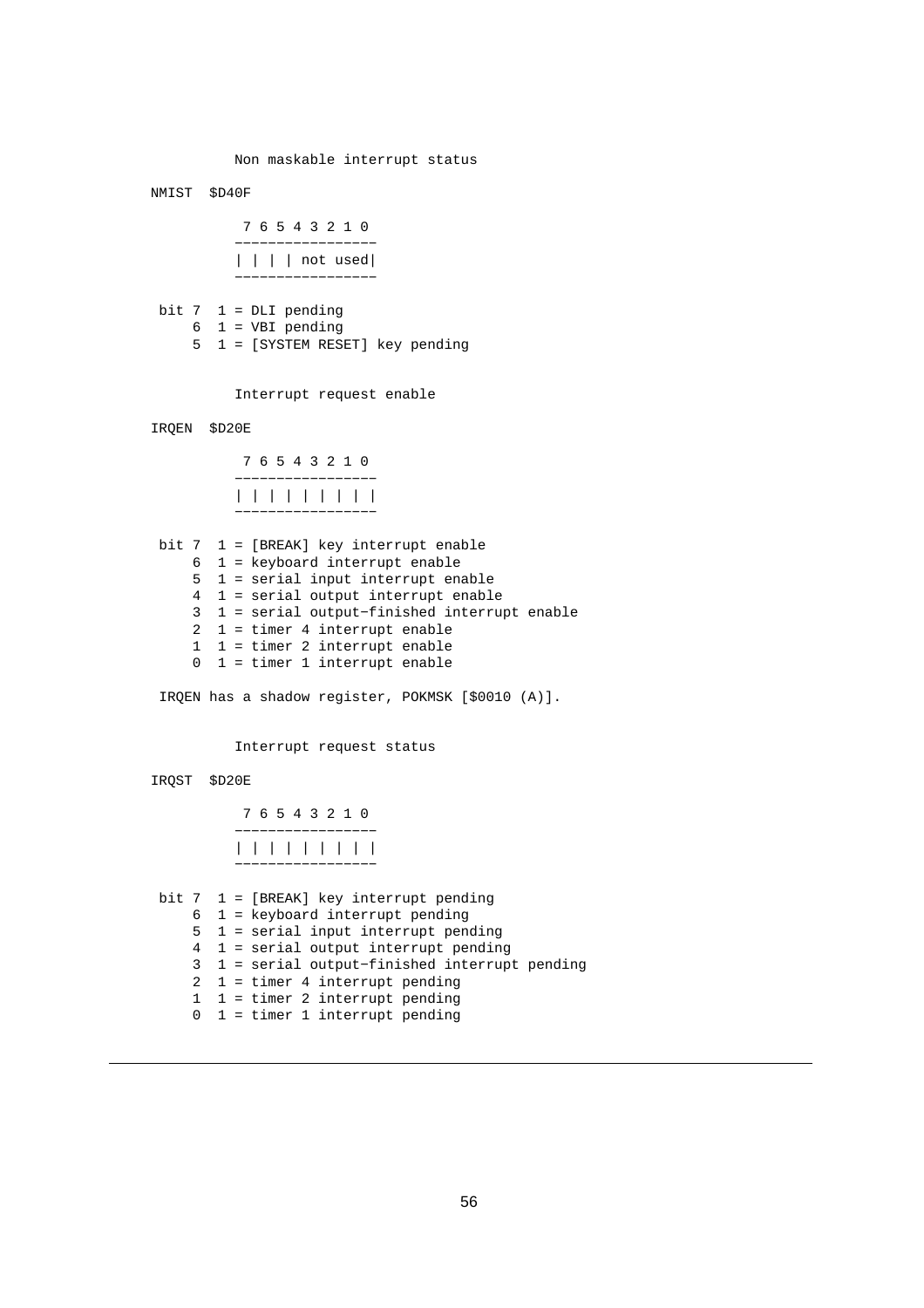## **WAIT FOR HORIZONTAL SYNC**

Writing any number to WSYNC [\$D40A (54282)] will cause the computer to stop and wait for the next TV horizontal sync.

It is wise to use DLIs one TV line before needed then writing to WSYNC. This will keep other interrupts from causing DLIs to be serviced late. This can cause a DLI to change something in the middle of a scan line.

Useful database variables and OS equates

| POKMSK \$0010 |       | $(16)$ : IRQEN shadow                                  |
|---------------|-------|--------------------------------------------------------|
| IROEN         | SD20E | (53774): enables IROs when written to                  |
| IROST         | SD20E | (53774); gives IROs waiting when read                  |
| PACTL         | SD302 | $(54018)$ : bit 7 (read) peripheral A interrupt status |
|               |       | bit 0 (write) peripheral A interrupt enable            |
| PBCTL         | SD303 | $(54019)$ : bit 7 (read) peripheral B interrupt status |
|               |       | bit 0 (write) peripheral B interrupt enable            |
| WSYNC         | SD40A | (54282): wait for horizontal sync                      |
| NMIEN         | SD40E | (54286): NMI enable                                    |
| NMIST         | SD40F | $(54287):$ NMI status                                  |
|               |       |                                                        |

Go to chapter 9 Go to chapter 11

## **CHAPTER 11**

# **The Floating Point arithmethic Package**

The routines which do floating point arithmetic are a part of the operating system ROM. The Atari computer uses the 6502's decimal math mode. This mode uses numbers represented in packed Binary Coded Decimal (BCD). This means that each byte of a floating point number holds two decimal digits. The actual method of representing a full number is complicated and probably not very important to a programmer. However, for those with the knowledge to use it, the format is given below.

 Floating point number representation byte 0 xx excess 64 exponent + sign  $xx \setminus$  $\mathbf{x} \times \mathbf{x}$ xx > 10 BCD digits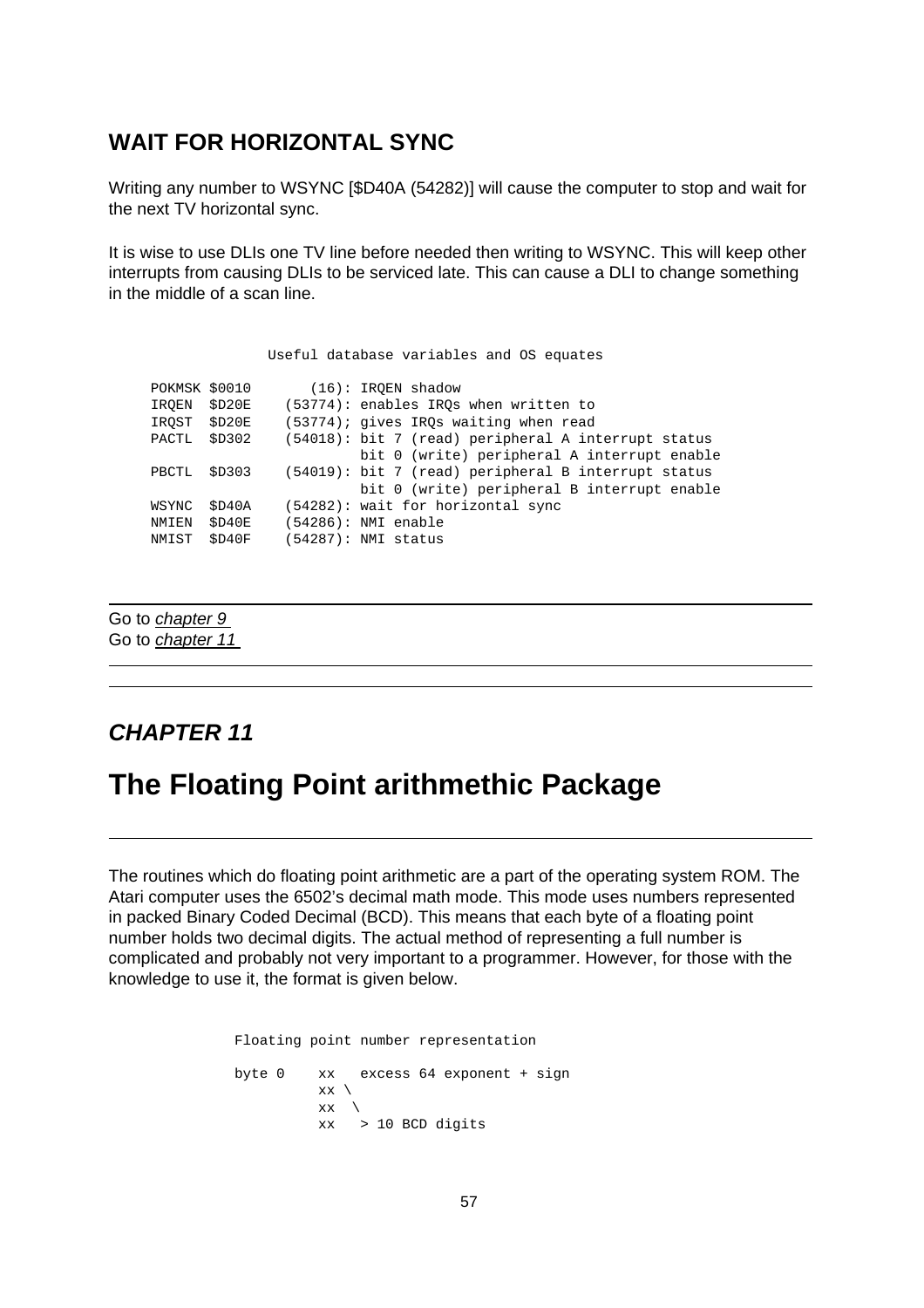xx / byte  $7$  xx /

The decimal point is shifted to left of the MSD and the exponent is adjusted accordingly. Therefore, the decimal point doesn't need to be represented.

For programming purposes, floating point numbers can be in ASCII code. It takes up to 14 bytes to store a floating point number in this manner. The floating point package has a routine to convert numbers between ASCII and floating point.

## **USE OF THE FLOATING POINT PACKAGE**

The floating point package has several routines to convert between ASCII and FP and to do the arithmetic functions. These are the important data base variables.

```
 Floating point data base variables
```

| FR0   | \$00D4.6        | $(212)$ : 6 byte buffer for floating point number    |
|-------|-----------------|------------------------------------------------------|
| FR1   | \$00E0.6        | $(224)$ : 6 byte buffer for floating point number    |
| CIX   | \$00F2          | $(242)$ : index for INBUFF address                   |
|       | INBUFF \$00F3,2 | (243): 2 byte pointer to ASCII floating point number |
|       | FLPTR \$00FC.2  | $(252):$ 2 byte pointer to user buffer for floating  |
|       |                 | point number                                         |
| LBUFF |                 | $$0580.$ ? $(1408)$ : result buffer for FASC routine |
|       |                 |                                                      |

## **MAKING THE CALL**

To do a floating point function, first set the proper pointers and JSR to the operation entry point. Below is a list of the entry points and parameters.

ASCII to floating point

Converts ASCII representation pointed to by INBUFF to FP in FR0.

AFP = \$D800

 $INRIJFF = address of ASCII number$ 

 $CIX = buffer$  offset if any

JSR AFP

FLOATING POINT TO ASCII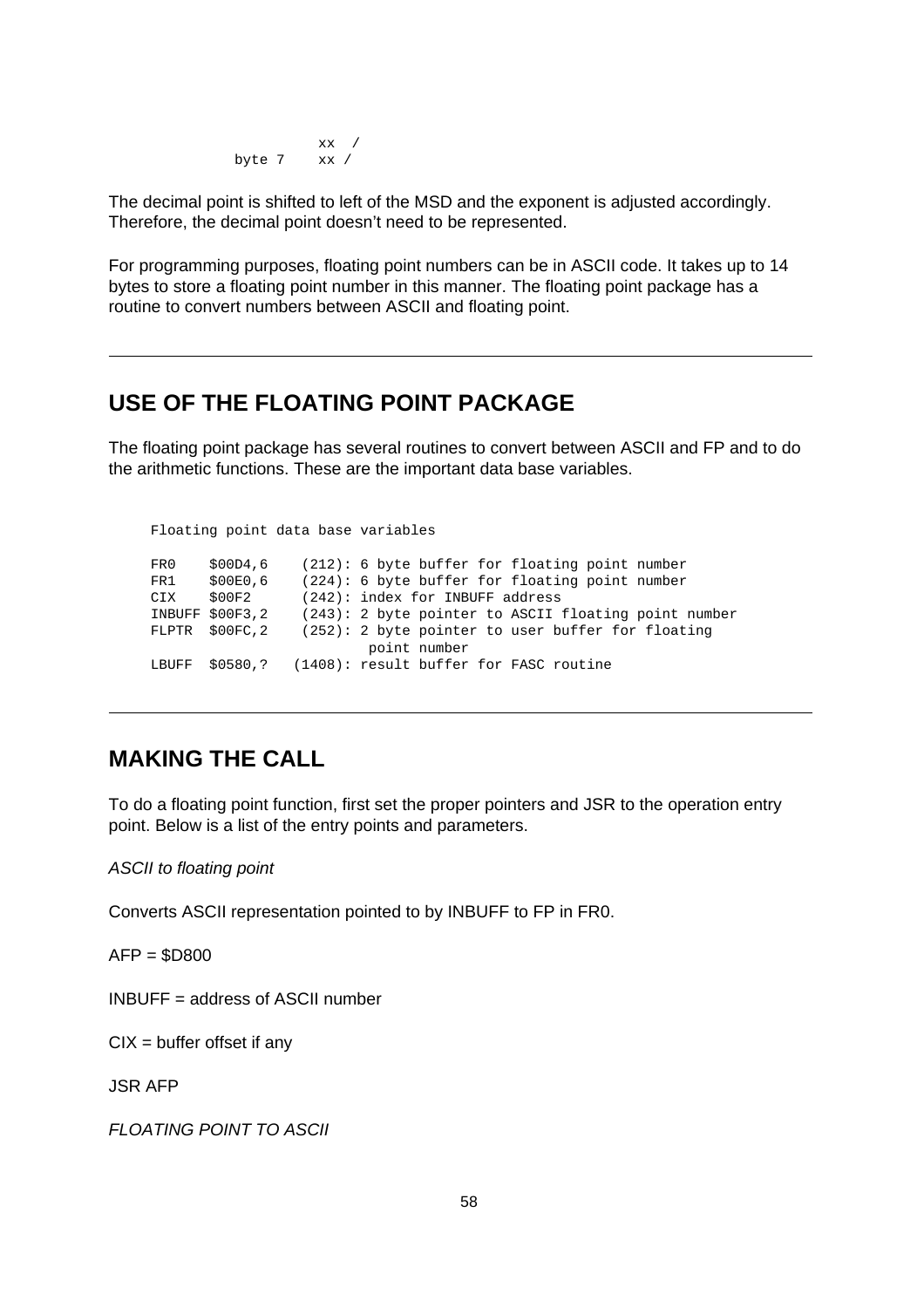Converts floating Point number in FR0 to ASCII. The result will be in LBUFF. INBUFF will point to the ASCII number which will have the bit 7 of the last byte set to 1.

 $FASC = $D8E6$ 

JSR FASC

INTEGER TO FLOATING POINT CONVERSION.

Converts a 2 byte unsigned integer (0 to 65535) in FR0 to floating point in FR0.

 $IFP = $D9AA$ 

JSR IFP

FLOATING POINT TO INTEGER CONVERSION.

Converts floating point number in FR0 to 2 byte integer in FR0.

 $FPI = $D9D2$ 

JSR FPI BCS overflow

ADDITION

Adds floating point numbers in FR0 and FR1 with result in FR0.

 $FADD = $DAG6$ 

JSR FADD BCS out of range

**SUBTRACTION** 

subtracts FR1 from FR0 with the result in FR0.

 $FSUB = $D A60$ 

JSR FSUB BCS out of range

MULTIPLICATION

Multiplies FR0 by FR1 with the result in FR0.

FMUL = \$DADB

JSR FMUL BCS out of range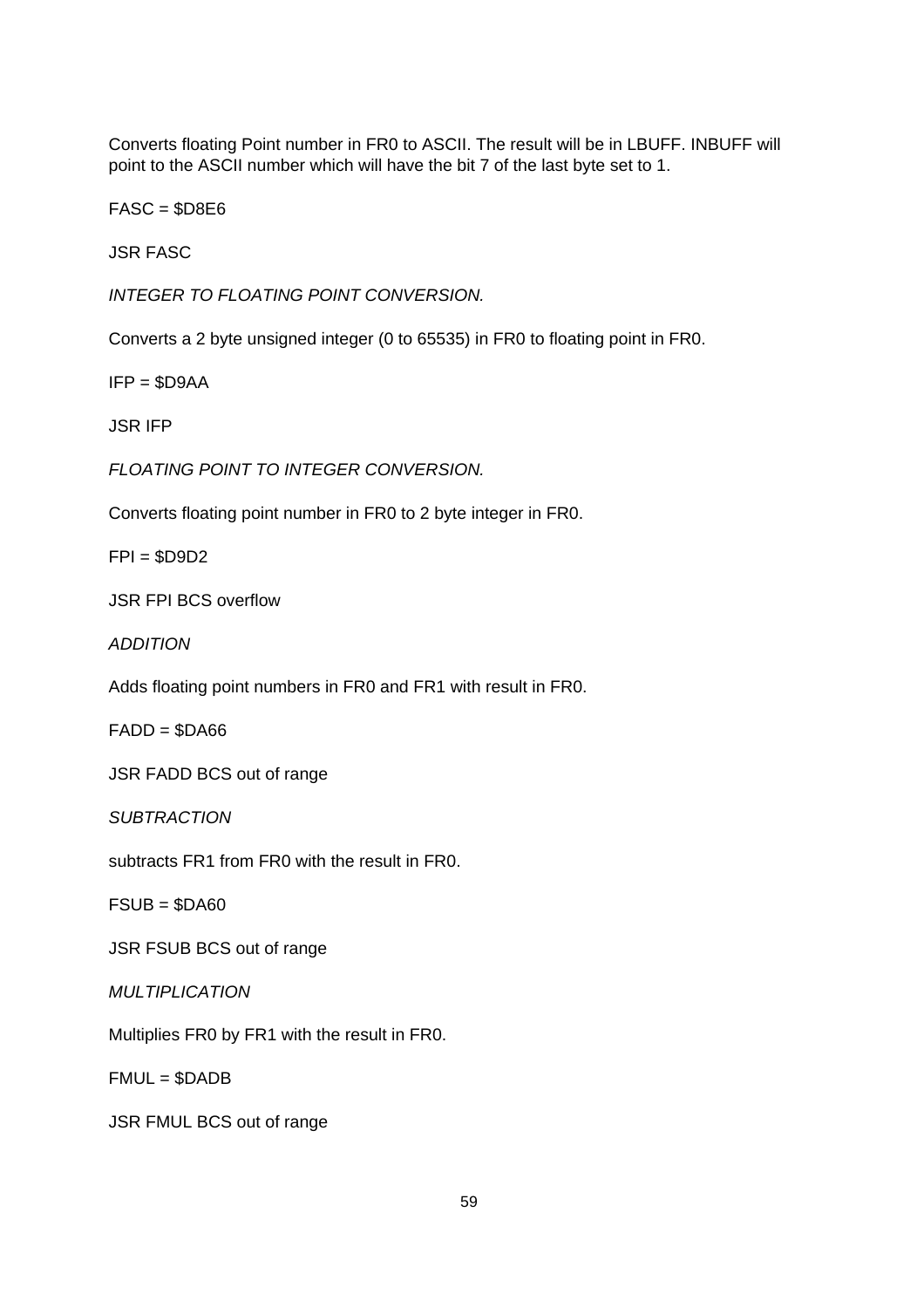#### DIVISION

Divides FR0 by FR1 with result in FR0.

 $FDIV = $DB28$ 

JSR FDIV BCS out of range or divisor is 0

LOGARITHMS

Puts logarithm of FR0 in FR0

 $LOG = $DECD LOG10 = $DED1$ 

JSR LOG ;for natural log.

or

JSR LOG10 ;for base 10 log. BCS negative number or overflow

EXPONENTIATION

Put exponentiation of FR0 in FR0

 $EXP = $DDC0$ 

 $EXP10 = SDDCC$ 

JSR EXP ;for e \*\* Z

or

JSR EXP10 ;for 10 \*\* Z

POLYNOMIAL EVALUATION

Puts the result of an n degree polynomial evaluation of FR0 in FR0.

 $PLYEVL = $DD40$ 

LDX LSB of pointer to list of floating point coefficients, ordered high to low. LDY MSB of above LDA number of coefficients in list

JSR PLYEVL BCS overflow

CLEAR FR0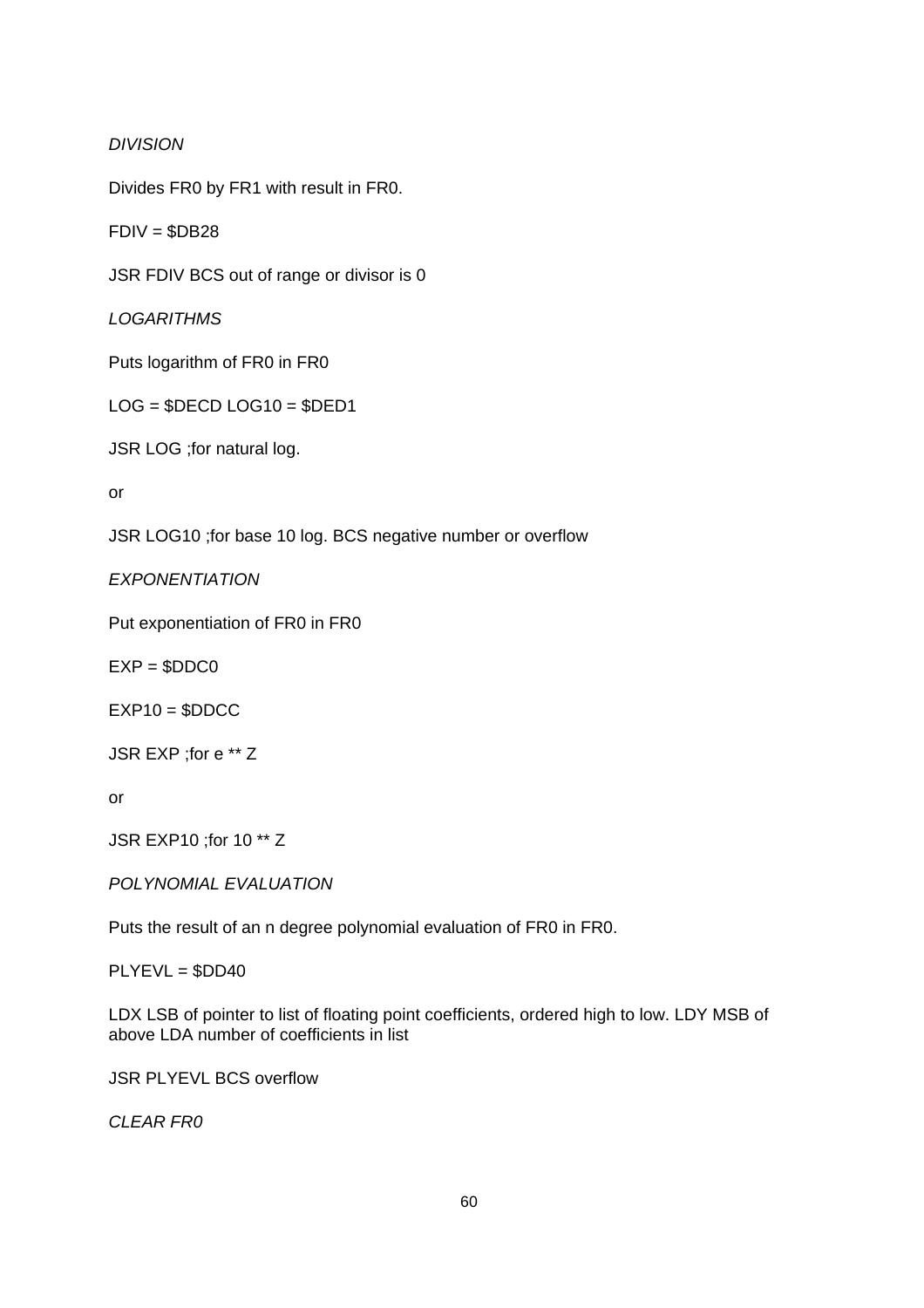Sets FR0 to all zeroes

 $ZFR0 = $DA44$ 

JSR ZFR0

CLEAR ZERO PAGE FLOATING POINT NUMBER

Clears user floating point number in page zero.

 $ZF1 = $DA46$ 

LDX address of zero page FP buffer

JSR ZF1

LOAD FR0 WITH FLOATING POINT NUMBER

Loads FR0 with user FP number in buffer pointed to by 6502 X and Y registers or by FLPTR. After either operation below, FLPTR will point to the user FP buffer.

 $FLDOR = SDD89$ 

LDX lsb of pointer LDY msb

JSR FLD0R

or

FLD0P = \$DD8D

 $FLPTR = address of FP number$ 

JSR FLD0P

LOAD FR1 WITH FLOATING POINT NUMBER

Loads FR1 with user FP number in buffer pointed to by 6502 X and Y registers or by FLPTR. After either operation below, FLPTR will point to the user FP buffer.

 $FLD1R = SDD98$ 

LDX lsb of pointer LDY msb

JSR FLD1R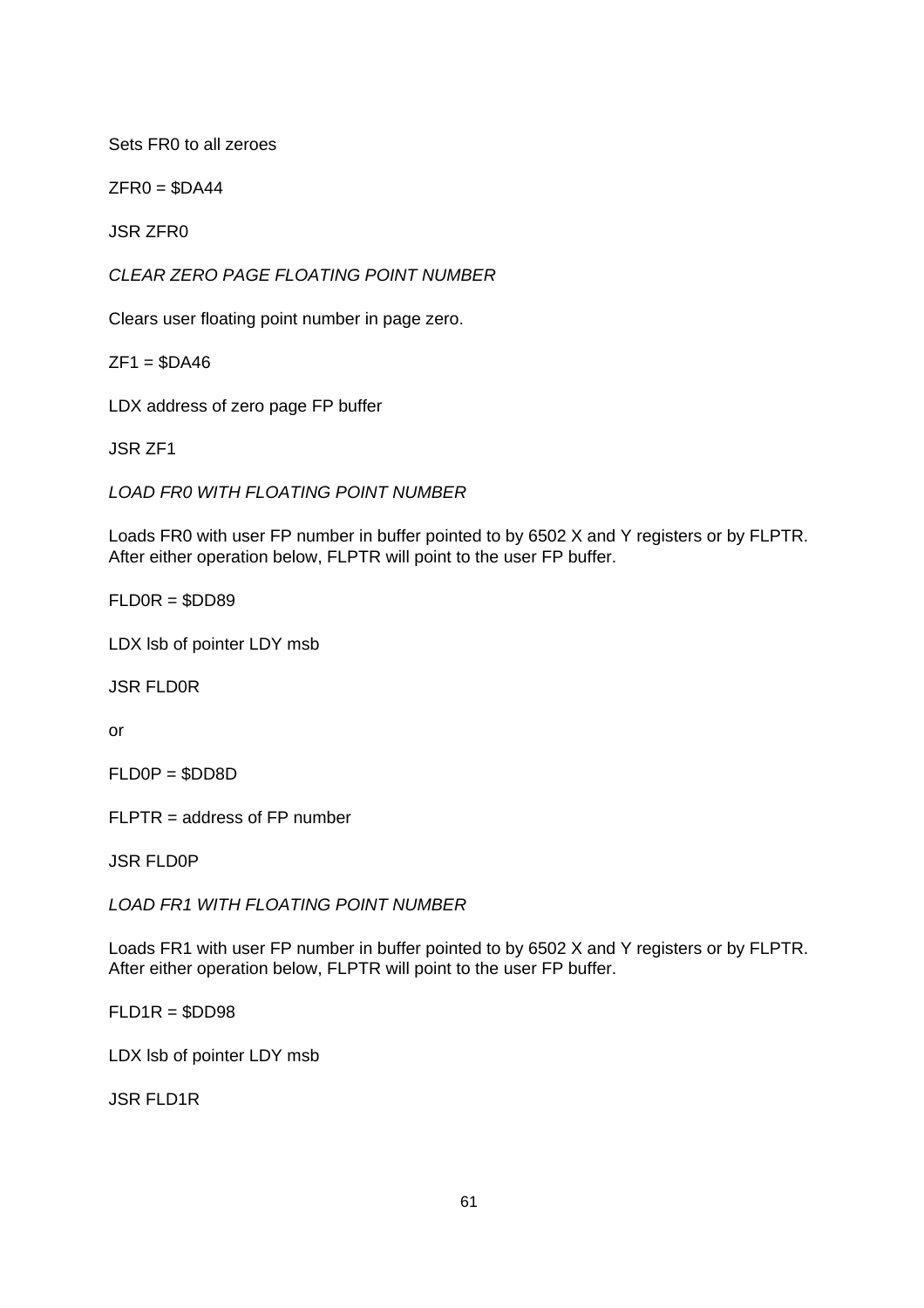or

 $FLD1P = $DD9C$ 

 $FLPTR = address of FP number$ 

JSR FLD1P

STORE FR0 IN USER BUFFER

stores the contents of FR0 in user FP buffer pointed to by 6502 X and Y registers or by FLPTR. After either operation below, FLPTR will point to the user FP buffer.

FST0R = \$DDA7

LDX lsb of pointer LDY msb

JSR FST0R

or

FST0P = \$DDAB

 $FLPTR = address of FP number$ 

JSR FST0P

MOVE FR0 TO FR1

Moves the contents of FR0 to FR1

FMOVE = \$DDB6

JSR FMOVE

The usual use sequence of the floating point package might be to:

load FR0 and FR1 with FP numbes from user specified buffers

do the math

then store FR0 in a user buffer.

An alternative might be to:

convert an ASCII representation to FP (the result is automatically in FR0).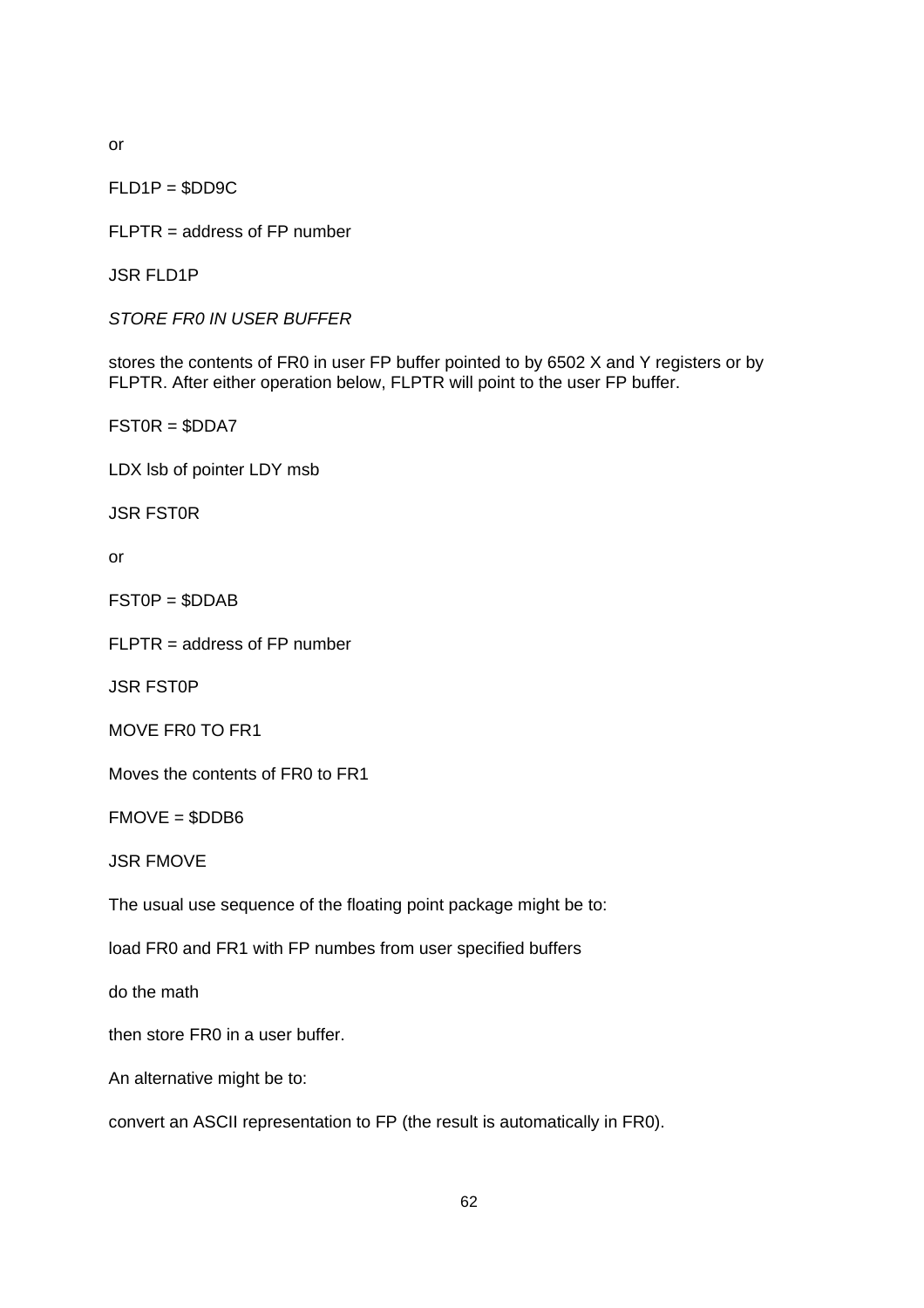move FR0 to FR1.

Convert the second ASCII number.

Do the math.

Convert FR0 back to ASCII.

Store the number back into a user buffer.

The floating point package uses the following blocks of RAM.

RAM used by floating point package

 \$00D4 − \$00FF \$057E − \$05FF

If the floating point package is not used the above ram is free.

| FR0           | \$00D4,6        | $(212)$ : system FP buffer                      |
|---------------|-----------------|-------------------------------------------------|
| FR1           | \$00E0,6        | $(224)$ : system FP buffer                      |
| CIX           | \$00F2          | $(242)$ : INBUFF index                          |
|               | INBUFF \$00F3,2 | $(243)$ : pointer to ASCII FP buffer            |
|               | FLPTR \$00FC,2  | (252): pointer to user FP buffer                |
| LBUFF         | \$0580          | (1408): result buffer for FP to ASCII           |
| AFP           | \$D800          | (55296): ASCII to FP                            |
| FASC          | SD8E6           | $(55526)$ : FP to ASCII                         |
| IFP           | \$D9AA          | $(55722)$ : integer to FP                       |
| FPI           | SD9D2           | $(55762)$ : FP to integer                       |
| ZFR0          | SDA44           | $(55876):$ clear FRO                            |
| ZF1           | SDA46           | (55878): clear zero page FP buffer              |
| FSUB          | SDA60           | $(55904):$ FRO - FR1                            |
| FADD          | \$DA66          | $(55910):$ FRO + FR1                            |
| FMUL          | \$DADB          | $(56027):$ FRO * FR1                            |
| FDIV          | \$DB28          | $(56104):$ FRO / FR1                            |
| FLD0R         | \$DD89          | $(56713)$ : load FRO by X, Y pointer            |
| FLD0P         | \$DD8D          | (56717): load FRO by FLPTR pointer              |
| FLD1R         | \$DD98          | $(56728)$ : load FR1 by X, Y pointer            |
| FLD1P         | \$DD9C          | (56732): load FR1 by FLPTR pointer              |
| FST0R         | \$DDA7          | $(56743)$ : store FRO at buffer by X, Y pointer |
| FST1P         | <b>\$DDAB</b>   | (56747): store FRO at buffer by FLPTR pointer   |
| <b>FMOVE</b>  | \$DDB6          | $(56758)$ : move FRO to FR1                     |
| EXP           | \$DDC0          | $(56768):$ e exponentiation                     |
| EXP10         | \$DDCC          | $(56780)$ : base 10 exponentiation              |
| PLYEVL \$DD40 |                 | $(56640)$ : polynomial evaluation               |
| <b>LOG</b>    | SDECD           | $(57037)$ : natural log of FRO                  |
| LOG10         | <b>SDED1</b>    | (57041): base 10 log of FR0                     |

Useful data base variables and OS equates

Go to chapter 10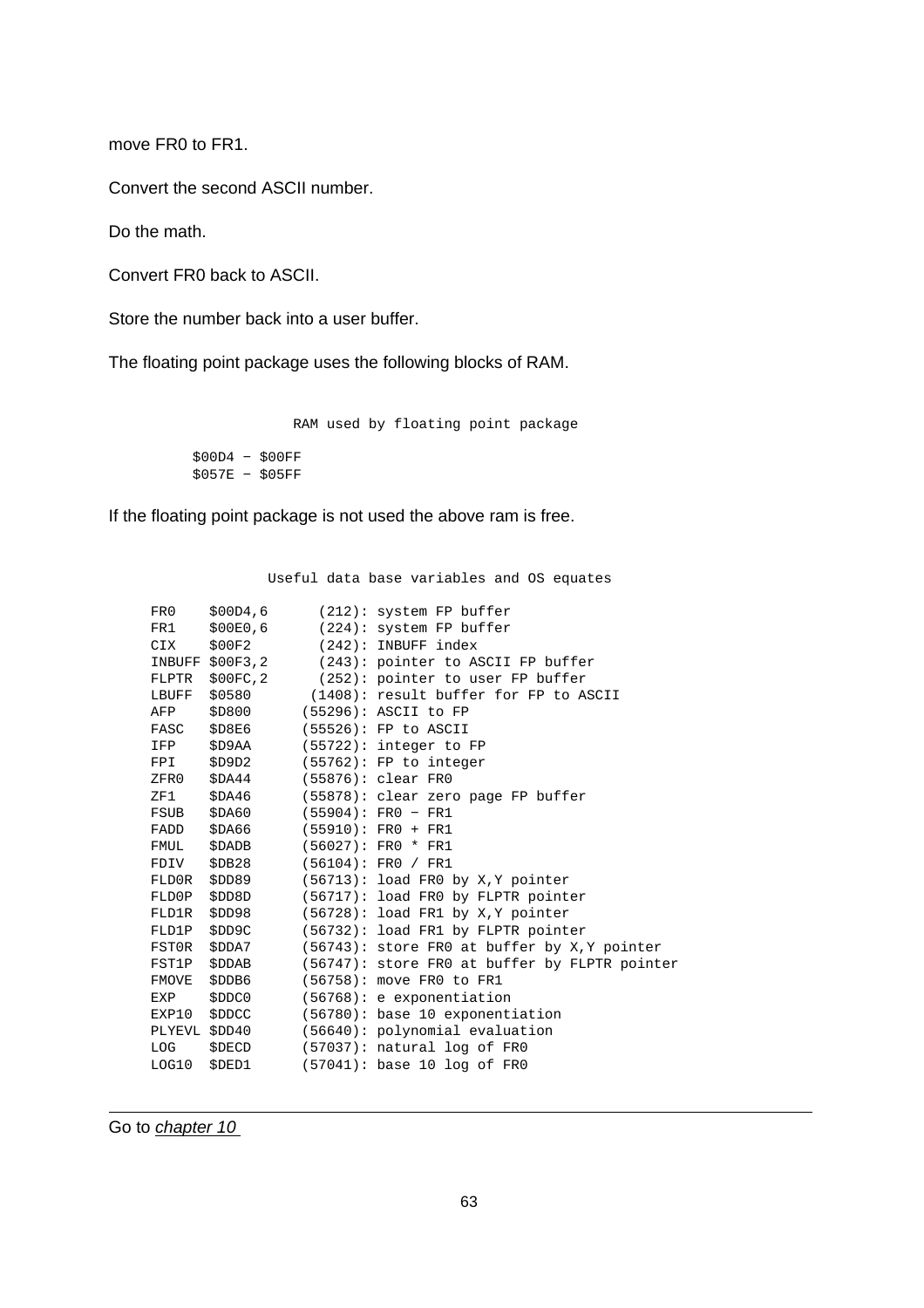## **CHAPTER 12**

# **Boot software formats**

There are three ways which programs may be booted (loaded automatically upon power−up):

From the disk drive

From the cassette recorder

From a ROM cartridge

## **DISK BOOTED SOFTWARE**

The disk drive is the primary source for programs (other than the BASIC interpreter in the computer ROM). A program booted from disk must be a machine language program. Secondly, the program is arranged on disk in a different manner from the DOS files.

When the computer is first turned on, it will attempt to read a program starting at sector one in disk drive one. The exceptions are, if a cartridge prevents the disk boot process or the [START] key is pressed. The program is expected to use all 128 bytes of each sector.

## **FORMAT OF A DISK BOOTED PROGRAM**

A disk booted program begins at sector one on the disk and continues in sequence. The first six bytes of the first sector contain program information. The rest of the bytes contain the program itself.

> Disk boot program header 1st byte \$00 flags, stored in DFLAGS [\$0240] \$xx number of sectors used by program \$xx address to start load \$xx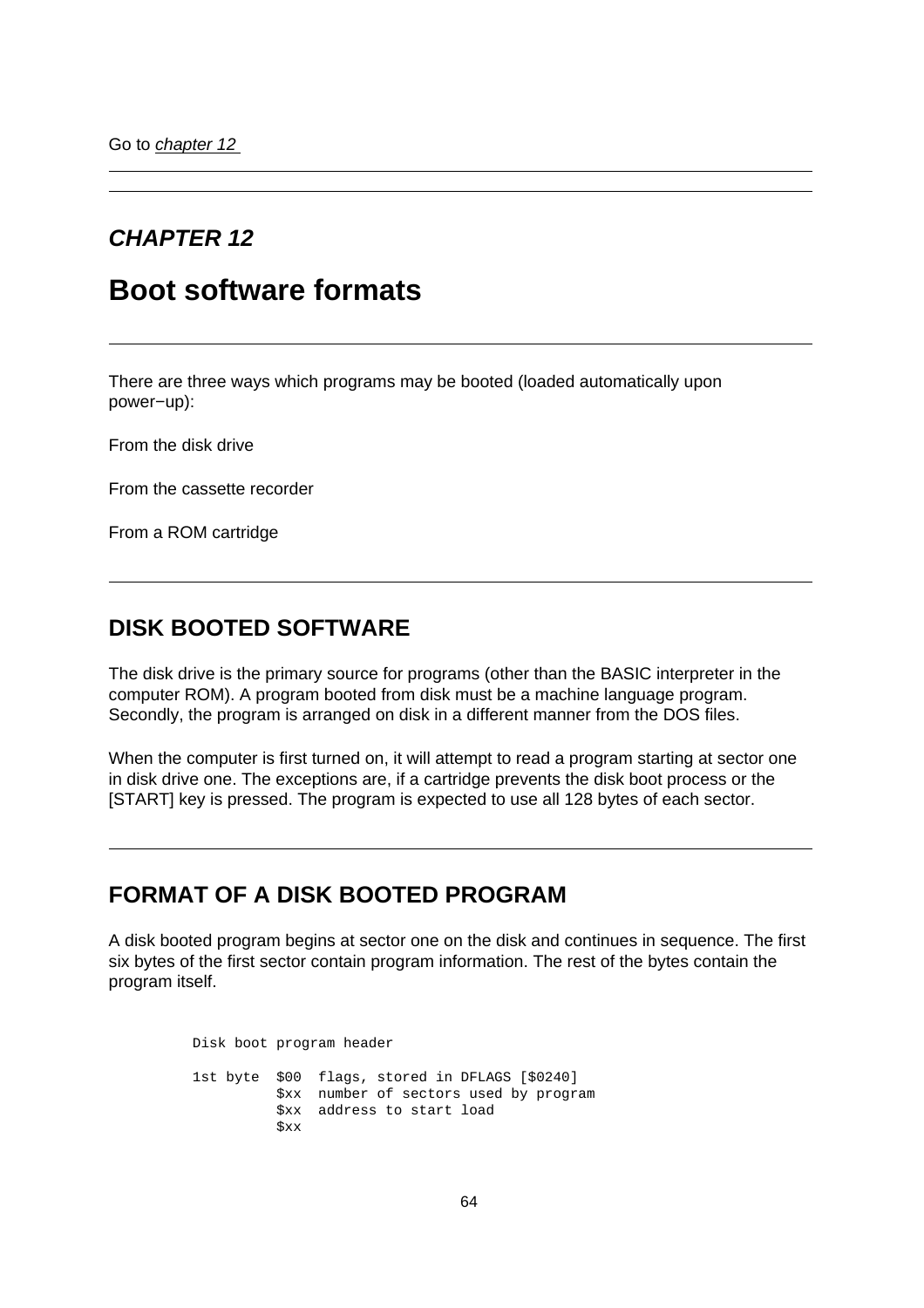\$xx initialization address 6th byte \$xx 7th byte \$xx start of program

The flags byte is usually unused and should be zero.

The load address is stored in BOOTAD [\$0242,2 (578)].

The initialization address is stored in DOSINI [\$000C,2 (12)].

After the program is completely loaded the computer will JSR to the address stored in DOSINI for initialization. It will then jump to the address stored in DOSVEC to run the program.

The initialization part of the program should set the bottom−of−free−RAM pointer, MEMLO [\$02E7,2 (743)], to point to the end of the program + 1. This will protect the program from the computer and other programs. The top−of−user−RAM pointer, APPMHI [\$000E,2 (14)], is also usually set to point to the same address. This will protect the program from the video hardware. It must also set DOSVEC [\$000A,2 (10)] to actually point to the run address of the program. The initialization should of course end with and RTS. With DOSINI and DOSVEC properly set, the program will restart up pressing the [SYSTEM RESET] key.

Rmember that the load address of the program should be six bytes before where you want the program to reside in memory. The six byte header will load at the specified start address followed by the program.

## **CASSETTE BOOTED SOFTWARE**

The cassette boot process is nearly identical to the disk boot process. The processes are so similar that cassette boot programs can usually be transferred directly to disk and vice−versa. The two differences are:

The cassette is booted instead of the disk if the [START] key is pressed when the power is turned on.

A bug in early operating systems requires the booted program to turn off the cassette motor with the following command.

> LDA #\$3C STA PACTL [\$D302]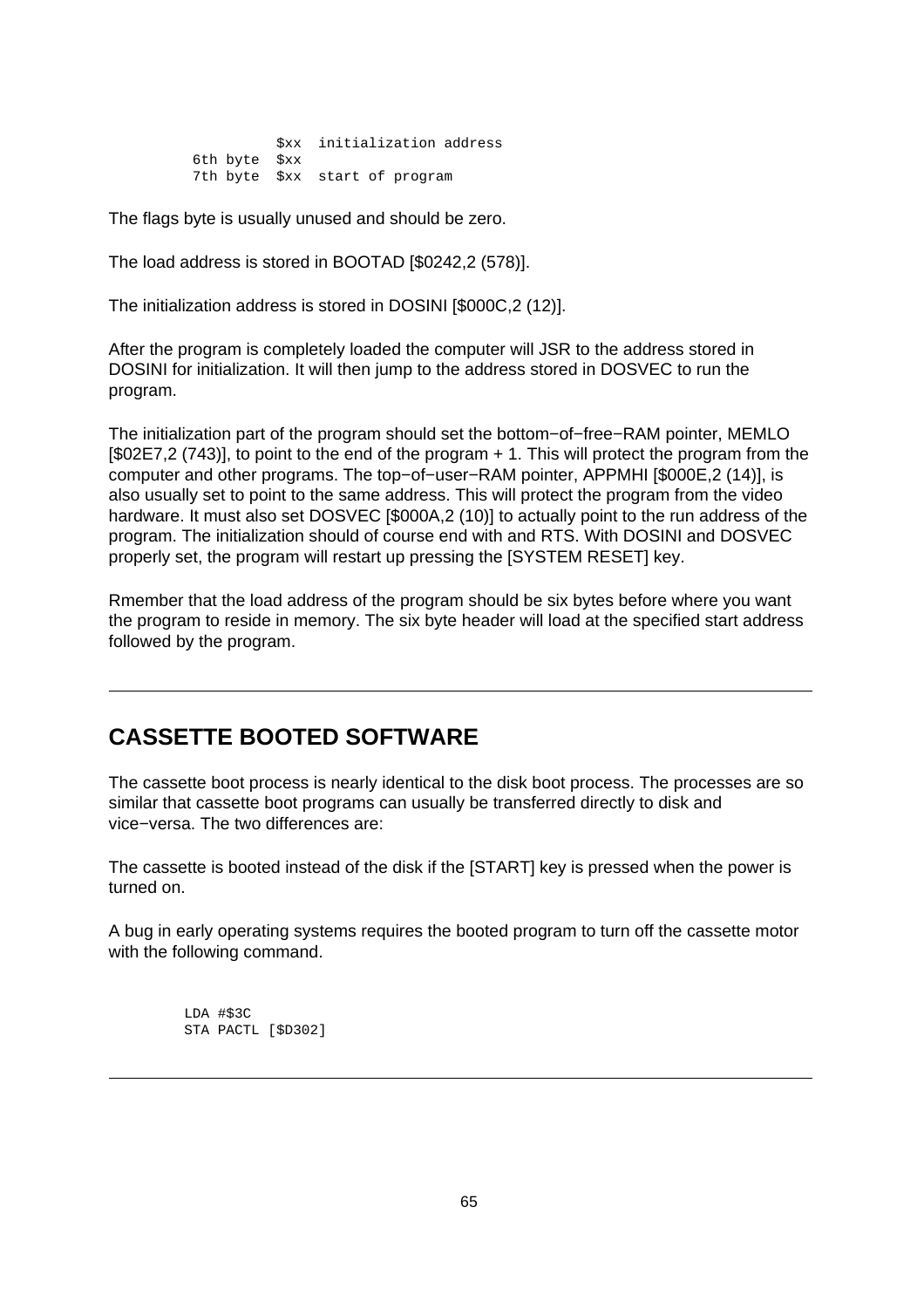## **CARTRIDGE BOOTED SOFTWARE**

The Atari 800 has two cartridge slots. All other models have only one. The second cartridge slot, slot B on the 800, resides from \$8000 to \$9FFF. The first slot, slot A, resides from \$A000 to BFFF. If a cartridge is inserted in a slot it will disable any RAM in the same area.

Slot A, which is present in all models, can reside at the entire 16K used by both cartridges in the 800 (\$8000 to \$BFFF).

Cartridges use the last six bytes for boot information. In cartridge A these bytes are from \$BFFA to \$BFFF. In cartridge B they are from \$9FFA to 9FFF.

 last six bytes of a cartridge \$9FFA or \$BFFA xx start address **xx** and the contract of the contract of the contract of the contract of the contract of the contract of the contract of the contract of the contract of the contract of the contract of the contract of the contract of the contra xx flag byte xx init address \$9FFF or \$BFFF xx Flag byte bit  $0$   $1$  = allow disk boot bit  $2 \t 0 =$  do not start cartridge after init bit 7 1 = cartridge takes control before OS is initialized

The initialization process for the cartridge should be similar to that for disk and cassette. A minimum of an RTS instruction is required.

The third byte of the cartridge tailer is used by the OS to check for the presence of a cartridge. This byte must be zero.

A 16K cartridge will use both cartridge areas and the cartridge B tailer area can be used for program code.

#### **THE CARTRIDGE HARDWARE**

Most cartridges consist of two ROM chips on a single circuit board. Moreover, both chip sockets have identical pin assignments. In other words, the chips can be switched to opposite sockets and the cartridge will still work. The difference is in the chips themselves. On one chip, the A12 pin acts as an active−low chip select. On the other the A12 pin acts as an active−high chip select. Therefore the state of the A12 pin selects between the two chips.

Cartridge slot pin assignments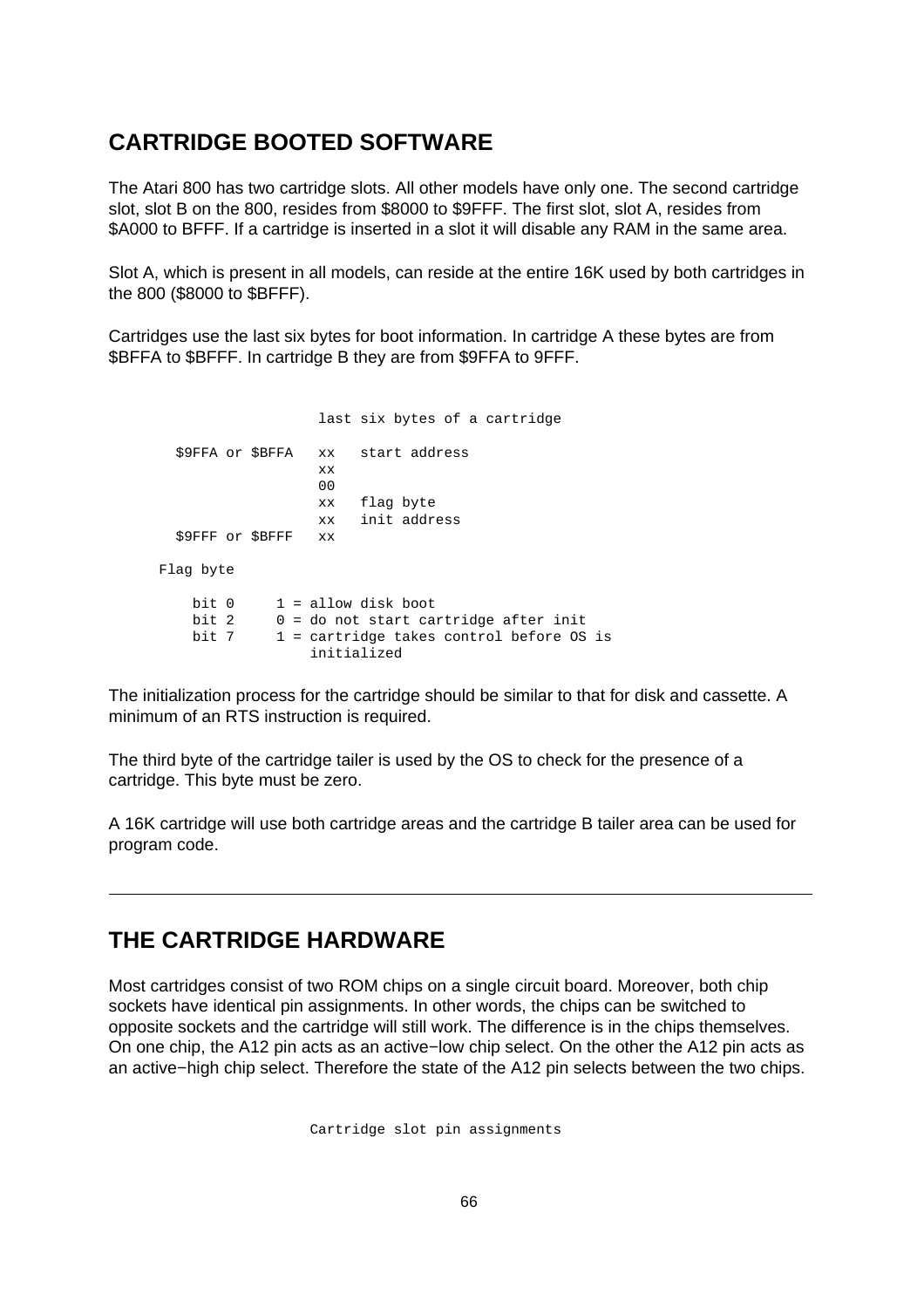BACK

| 111111          |
|-----------------|
| 543210987654321 |
|                 |
|                 |
| SRPNMLKJHFEDCBA |

FRONT

| $\mathbf{1}$ | $1 = 16K$      | Α |                | A13 (16K only)    |
|--------------|----------------|---|----------------|-------------------|
| 2            | A3             | В | <b>GND</b>     |                   |
| 3            | A <sub>2</sub> | C | A4             |                   |
| 4            | A1             | D | A <sub>5</sub> |                   |
| 5            | A <sub>0</sub> | Ε | A6             |                   |
| 6            | D4             | F | A7             |                   |
| 7            | D <sub>5</sub> | Η | A8             |                   |
| 8            | D <sub>8</sub> | J | A <sub>9</sub> |                   |
| 9            | D1             | Κ |                | A12 $(CS) / (CS)$ |
| 10           | D <sub>0</sub> | L | D <sub>3</sub> |                   |
| 11           | D6             | M | D7             |                   |
| 12           | (CS)           | N | A11            |                   |
| 13           | $+VCC$         | Ρ | A10            |                   |
| 14           | $+VCC$         | R | NC             |                   |
| 15           | NC             | S | NC             |                   |

The BASIC interpreter resides in the memory used by cartridge A. In 400, 800 and 1200XL models, a BASIC cartridge is required to run BASIC programs. On other XL and XE models, inserting a cartridge into the slot or pressing the [OPTION] key upon power−up will disable the internal BASIC ROM. If BASIC is disabled without inserting another cartridge, the area from \$A000 to \$BFFF will contain RAM.

Useful data base variables and OS equates

|              | APPMHI \$000E, 2 | $(14)$ : low limit of screen region          |
|--------------|------------------|----------------------------------------------|
|              | DOSVEC \$000A, 2 | $(10)$ : run and program reset vector        |
|              | DOSINI \$000C, 2 | $(12)$ : init and reset init                 |
| CARTB \$8000 |                  | $(32768)$ : start of cartridge B             |
| CARTA \$A000 |                  | (40960): start of cartridge A                |
| PACTL \$D302 |                  | $(54018)$ : port A control register<br>Bit 3 |
|              |                  | controls the cassette motor                  |

Go to chapter 11 Go to chapter 13

#### **CHAPTER 13**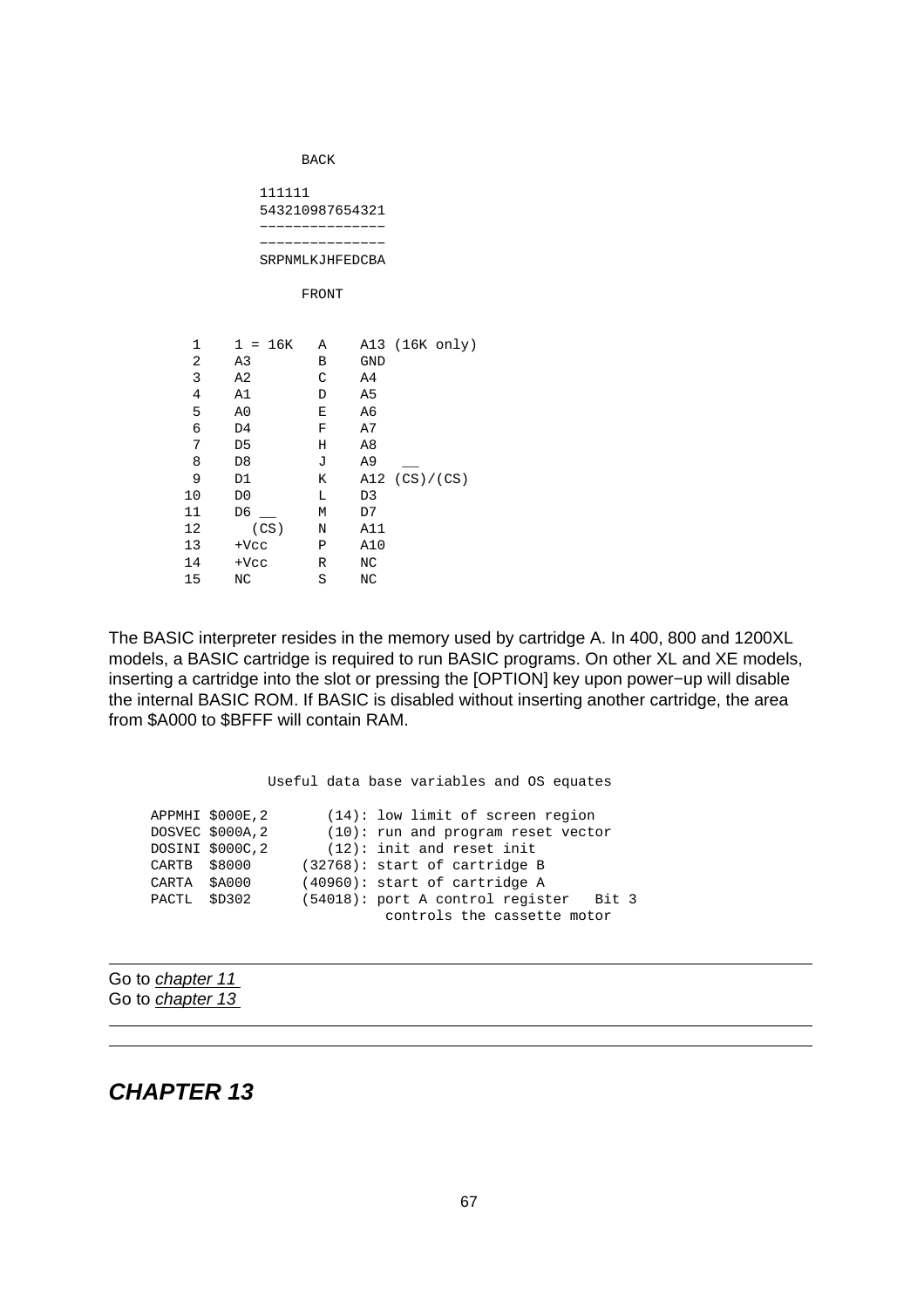# **The Serial Input/Output interface (SIO)**

Most input and output with the Atari computer passes through the serial I/O bus. The SIO interface is rather complicated but you are unlikely to need to use it directly. CIO usually handles SIO for you. However, if you want to design your own I/O device and it's associated handler, you need to know how to use the SIO.

SIO transfers data at a rate of 19,200 baud on separate input and output lines. The data is sent one byte at a time, LSB first, in an asynchronous format. There are also clock−in and clock−out lines. There is a signal on the clock−out line but it is not used by any present devices. The clock−in line is available for synchronous transfer but is not used by the OS. The signal on the clock−out line goes high at the leading edge of each bit and goes low in the middle of each bit.



The SIO interface is used much like the resident disk handler. In fact, it uses the same device control block as the resident disk handler. After the control block parameters are set, a JSR is made to the SIO entry vector, SIOV, at \$E459 (58457).

```
 Device control block (for SIO)
 DDEVIC [$0300 (768)]
      Serial bus I.D. Set by handler or program.
 DUNIT [$0301 (769)]
      Device number if more than one.
 DCOMND [$0302 (770)]
      Device command byte.
 DSTATS [$0303 (771)]
```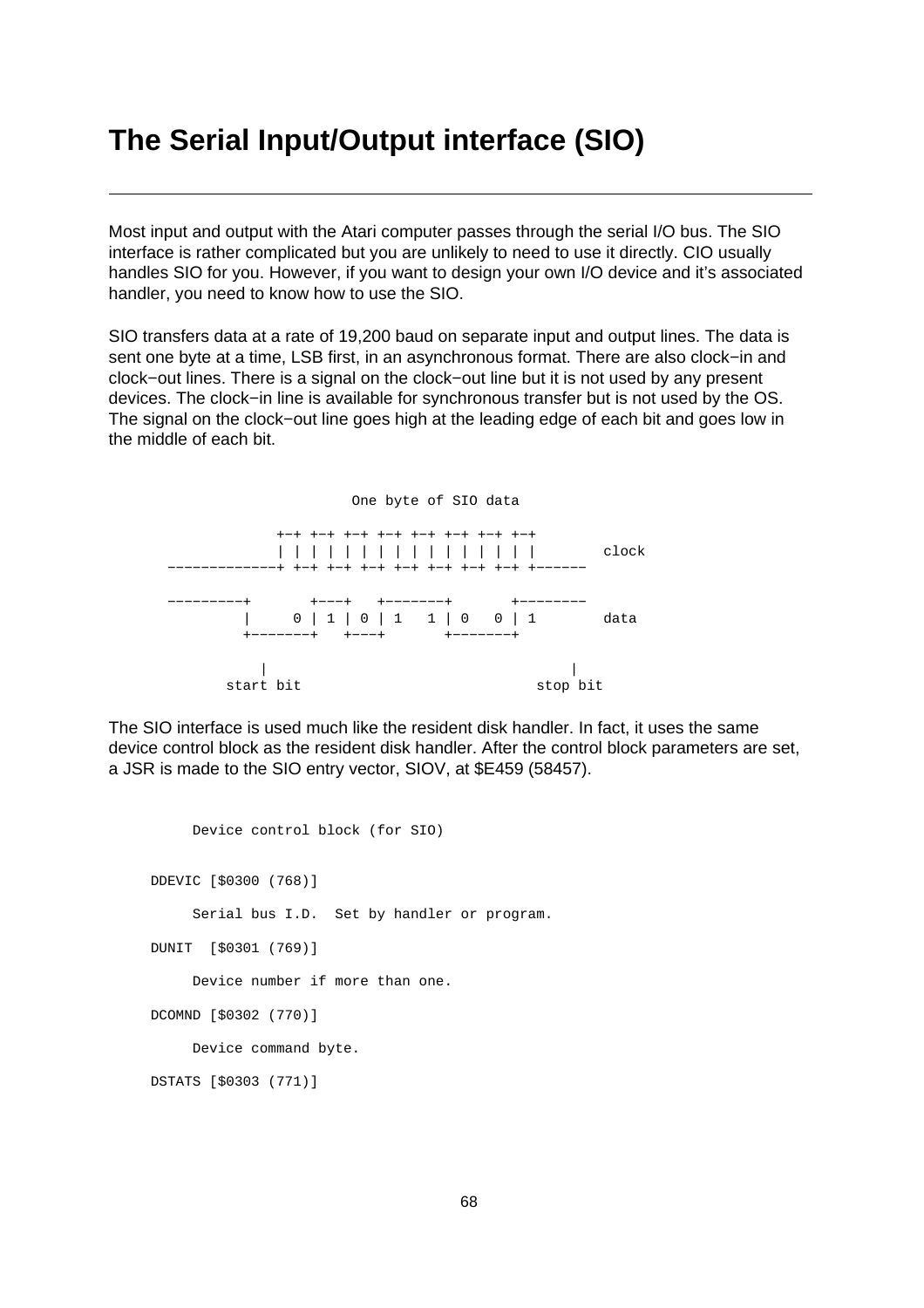Before the SIO call, this byte tells whether the operation is read, write or that there is no data transfer associated with the command. After the call this byte will hold the status (error/no error code) of the operation.

```
 DSTATS format before command
 7 6 5 4 3 2 1 0
 −−−−−−−−−−−−−−−−−
 |W|R| not used |
      −−−−−−−−−−−−−−−−−
```
If both W and R are 0, there is no data transfer.

DBUFLO [\$0304 (772)] DBUFHI [\$0305 (773)]

Points to the data buffer for either input or output.

DTIMLO [\$0306 (774)]

Timeout value (response time limit) in 64/60ths of a second to be set by handler or program.

DBYTLO [\$0308 (776)] DBYTHI [\$0309 (777)]

Number of bytes to be transferred, set by handler or program. This parameter is not required if the DSTATS specifies no data transfer.

DAUX1 [\$030A (778)] DAUX2 [\$030B (779)]

These parameters are sent to the device as part of the command frame.

## **USING THE SIO INTERFACE**

All commands on the serial bus must originate from the computer. The peripherals will present data on the bus only when commanded to do so.

Any operation on the serial bus begins with a five byte command frame.

While the command frame is being sent, the command line of the serial connector is 0.

Command frame format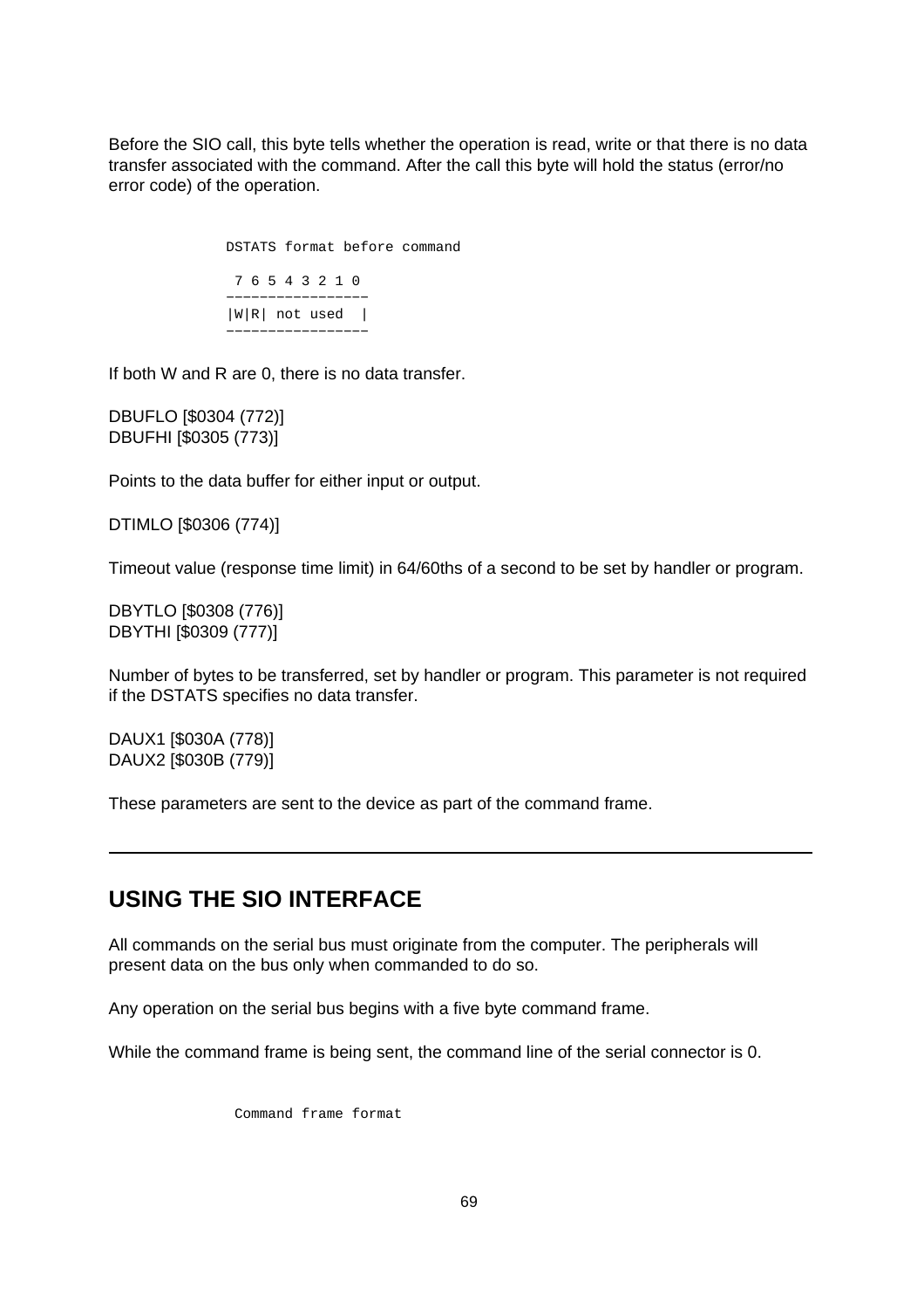\$xx DDEVIC \$xx DCOMND \$xx DAUX1 \$xx DAUX2 \$xx checksum

The first four bytes of the command frame come from the device control block. the checksum is the sum of the other four bytes with the carry added back after each addition.

If both R and W of the DSTATS are 0, no data is sent to, or expected from the peripheral, after a command frame is sent. However, the device is usually expected to send an ACK byte (\$41) after the command frame is sent. If the command frame is invalid, an NAK byte (\$4E) should be sent.

If the operation is output ( $W = 1$ ) the computer will send a data frame after it receives the ACK of the command frame. It then expects an ACK after the data frame is sent.

If the operation is an input  $(R = 1)$  the computer expects a data frame from the peripheral after the ACK. With either input or output, a "complete" code (\$43) should be sent to the computer when the operation is finished. The "complete" code would follow the ACK of the data frame with an output operation.

If the operation is not completed for some reason, the peripheral should send an error code (\$45) instead of "complete".

 SIO data frame byte 1  $\langle x \rangle$  > data bytes byte n \$xx/ byte n+1 \$xx checksum SIO commands  $READ$  \$52 WRITE \$57  $STATUS$  \$53 PUT \$50 FORMAT \$21 DOWNLOAD \$20 READADDR \$54 READ SPIN \$51 MOTOR ON \$55 VERIFY SECTOR \$56 Present SIO device I.D.s DISK \$31 − \$34 (D1 − D4) PRINTER \$40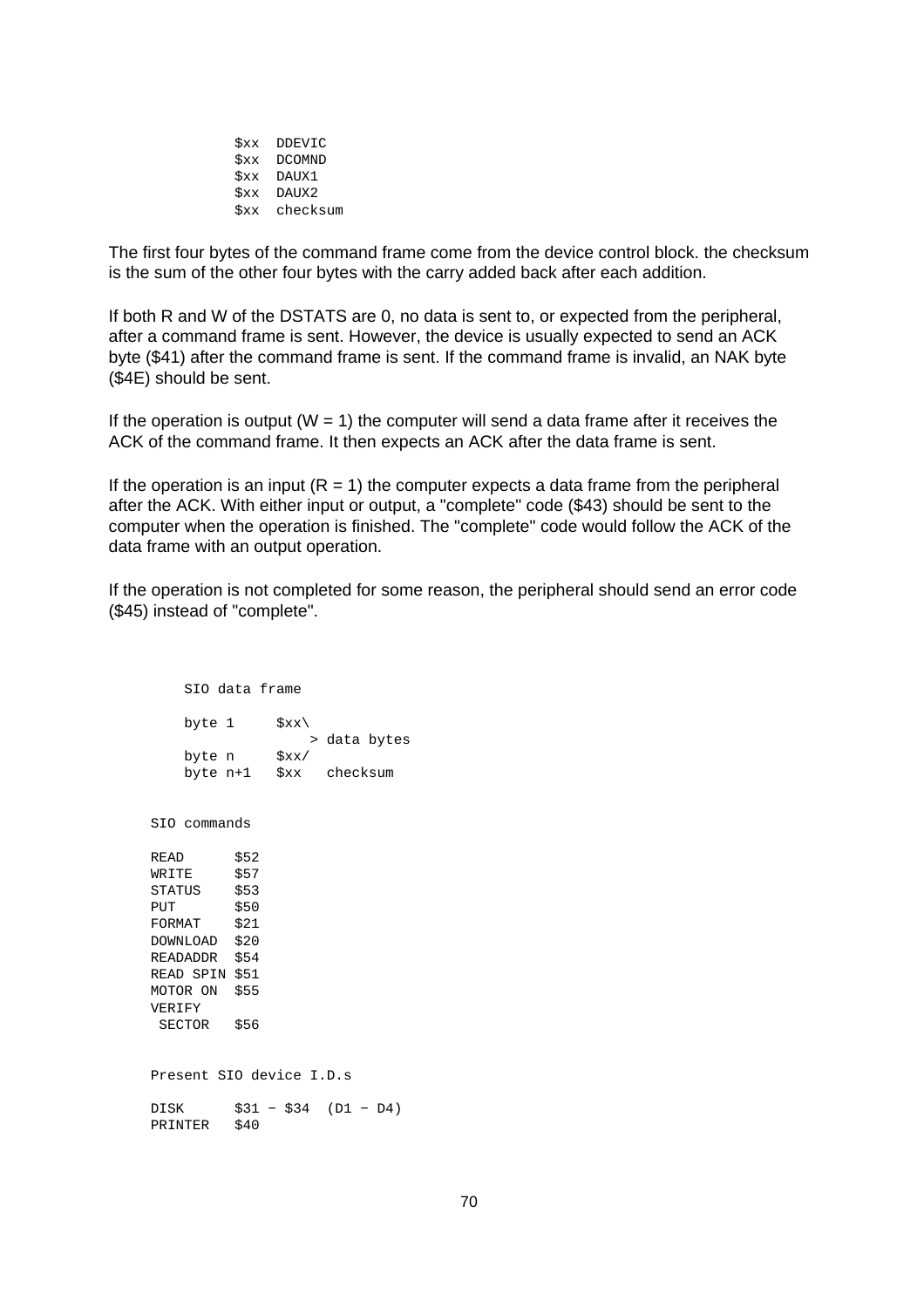### **THE SERIAL CONNECTOR**

The serial connectors on the computer and all peripherials are identical. Nearly all peripherials have two serial connectors. Either connector may be used for any connection. The serial bus is designed so that peripherials can be daisy−chained together. The following is a diagram of the serial connector.

```
 The serial connector pin−out
 1 1
                 2 4 6 8 0 2
                  −−−−−−−−−−−
                (0, 0, 0, 0, 0)(0, 0, 0, 0, 0, 0) −−−−−−−−−−−−−−−−−
                1 3 5 7 9 1 1
 1 3
     1 clock in (to computer)
     2 clock out
     3 data in
     4 GND
     5 data out
     6 GND
     7 command (active low)
     8 cassette motor control
     9 proceed (active low)
     10 +5V/ready
     11 audio in
    12 +12V (400/800)
    13 interrupt (active low)
```
Proceed goes to pin 40 (CA1) of the PIA. It is not used by present peripherials.

Interrupt goes to pin 18 (CB1) of the PIA. It is not used by present peripherials.

Pin 10 doubles as a 50mA +5V peripharal power supply and a computer ready signal.

 Useful database variables and OS equates SIOV \$E459 (58457): serial port handler entry DDEVIC \$0300 (768): device ID DUNIT \$0301 (769): device number<br>
DCOMND \$0302 (770): command byte<br>
DSTATS \$0303 (771): status byte<br>
DBUFLO \$0304 (772): data buffer p  $(770):$  command byte  $(771):$  status byte  $(772)$ : data buffer pointer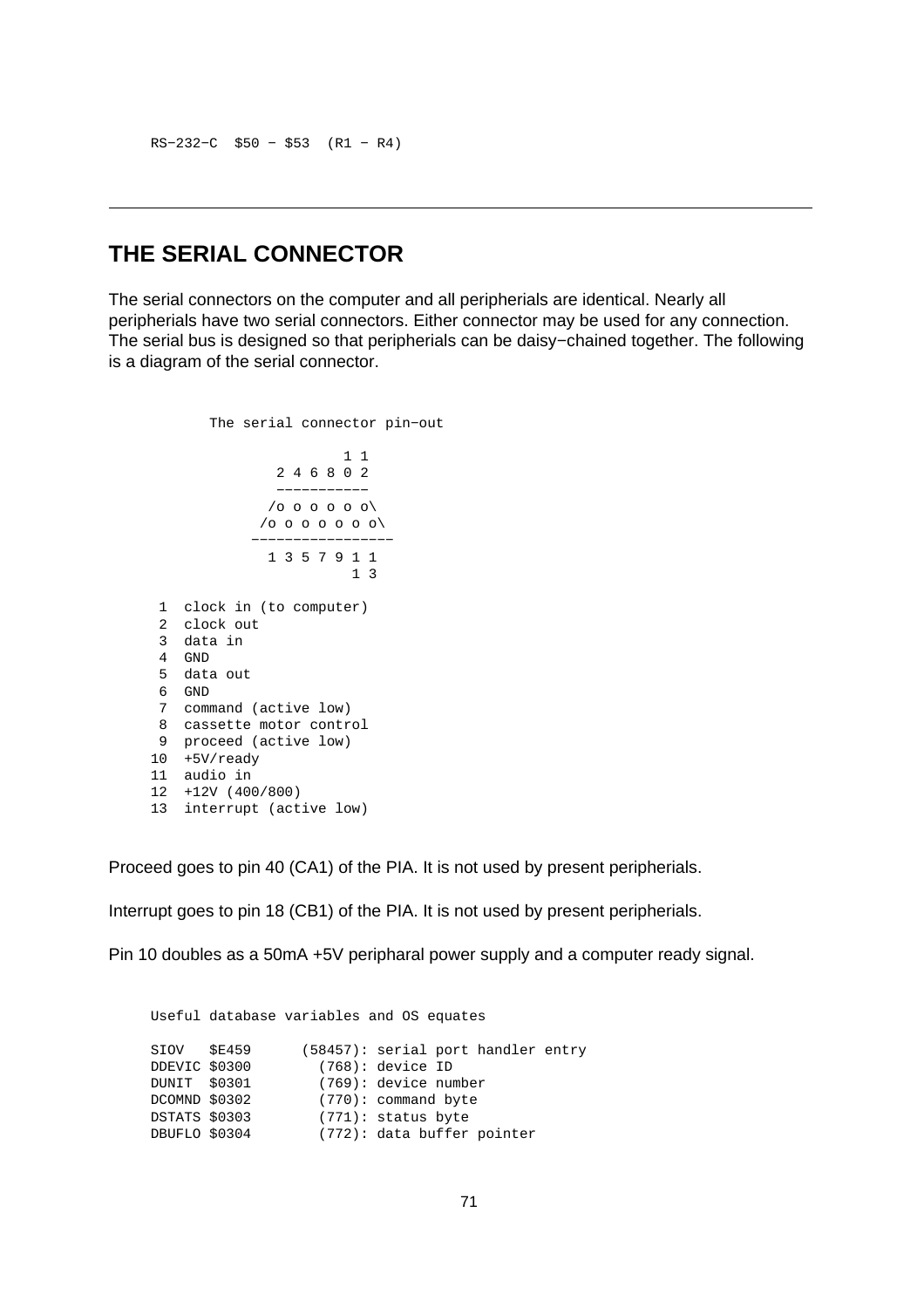| DBUFHI \$0305 | (773):    |                                    |
|---------------|-----------|------------------------------------|
| DTIMLO \$0306 |           | $(774)$ : timout value             |
| DBYTLO \$0308 |           | (776): number of bytes to transfer |
| DBYTHI \$0309 | $(777)$ : |                                    |
| DAUX1 \$030A  |           | $(778)$ : sent to device           |
| DAUX2 \$030B  |           | $(779)$ : sent to device           |

Go to chapter 12 Go to chapter 14

### **CHAPTER 14**

# **The hardware chips**

The previous chapters described the operating system of the computer. The following chapters will examine the hardware which supports the 6502 and the hardware's associated software.

### **THE GTIA CHIP**

The GTIA (George's Television Interface Adapter) is the main video circuit in the computer. It controls the following functions.

GTIA functions:

- Priority of overlapping objects
- Color and brightness, including information from the antic chip.
- Player/missile control.
- console switches and game control triggers.

## **THE ANTIC CHIP**

The main job of the ANTIC chip is interpreting the display buffer for the GTIA chip. The ANTIC chip is somewhat of a processor in it's own right. The program which runs it is called the display list and usually resides just before the display buffer in memory.

The ANTIC chip operates independent of the 6502. It operates by direct memory access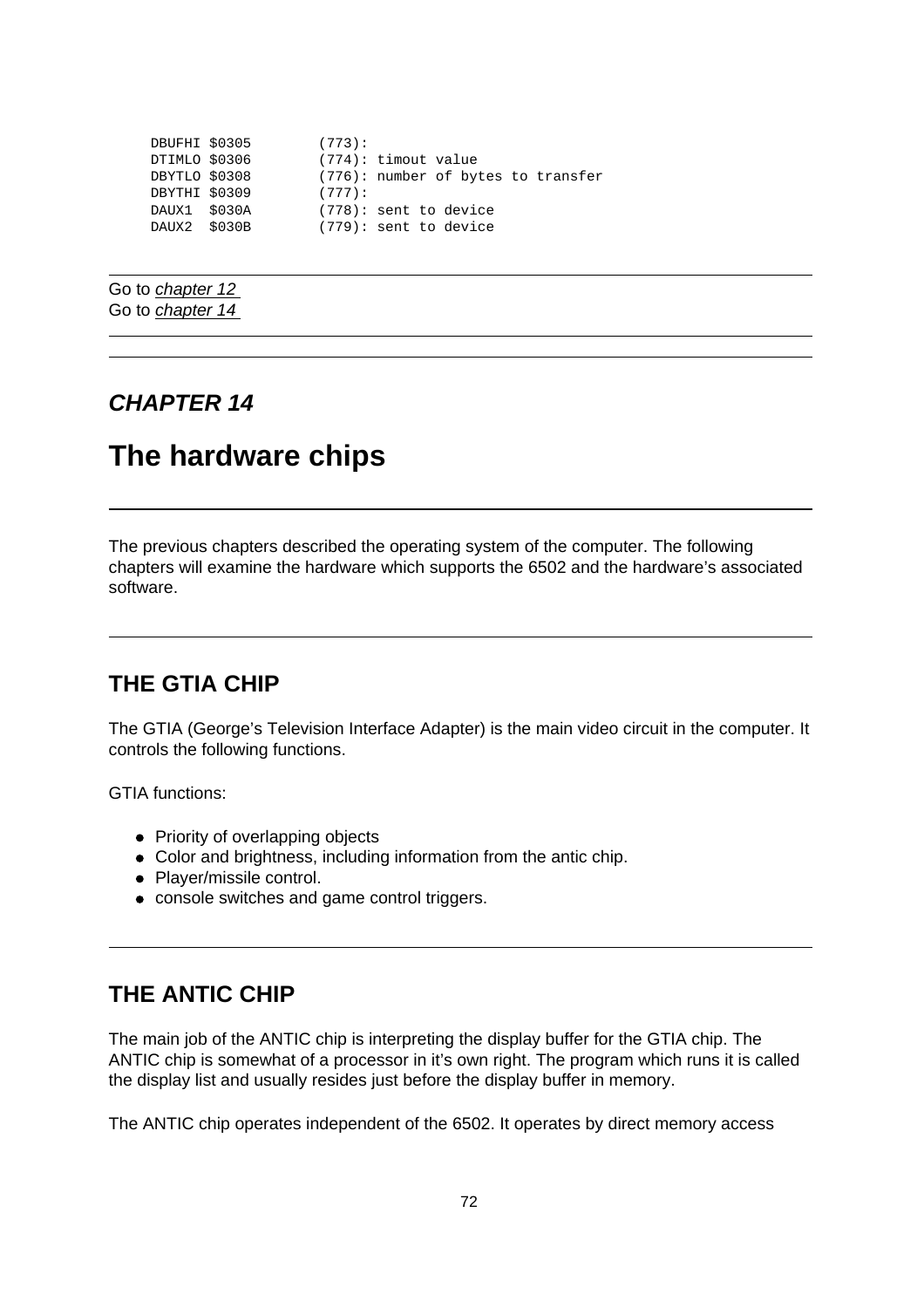(DMA). The ANTIC chip gives a HALT signal the 6502, causing the 6502 to give up control of the address bus. The ANTIC chip can then read any data it needs to from memory.

ANTIC chip functions:

- DMA (Direct Memory Access) control.
- NMI (Non−Maskable Interrupt) control.
- LIGHT PEN READING
- WSYNC (wait for horizontal sync)

## **THE POKEY CHIP**

The most important jobs of the POKEY chip are reading the keyboard and operating the serial port. It also has the following functions.

POKEY chip functions:

- Keyboard reading.
- Serial port.
- Pot (game paddles) reading.
- Sound generation.
- System timers.
- IRQ (maskable interrupt) control.
- Random number generator.

## **THE PIA CHIP**

The PIA (Parallel Interface Adapter) is a commonly used I/O chip. It consists of two 8 bit parallel ports with hand shaking lines. In the Atari, it has the following functions:

- Game controller port control (bi−directional).
- Peripheral control and interrupt lines.

Registers in the hardware chips are treated as memory addresses. Many of the registers are write only. These registers cannot be read from after they are written to. Other registers control one function when written to and give the status of an entirely different function when read from. Still other registers are strobes. Any command which causes the address of one of these registers to appear on the address bus will cause their functions to be performed.

The write only registers have shadow registers in RAM. Data to be put in the registers is usually put into the shadow registers. The data in the shadow registers is automatically moved to the operating registers during vertical blank.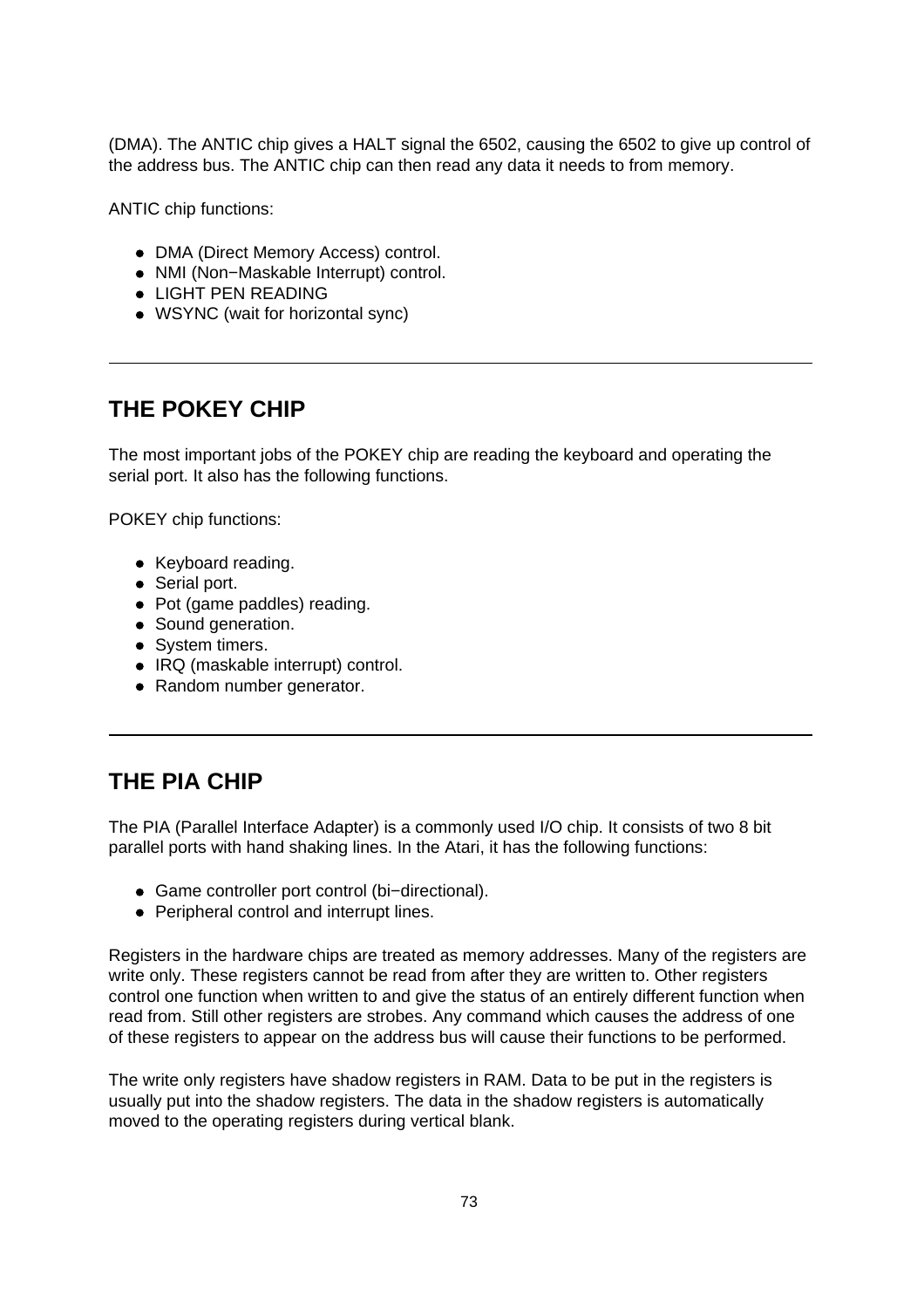For register use and address, see the previous chaptes on the associated functions.

Go to chapter 13 Go to chapter 15

## **CHAPTER 15**

# **Display Lists**

[some of this file was lost...]

chip also has a memory scan counter. This register scans the display buffer for data to be interpreted and displayed. Once loaded, the memory scan counter's 4 most significant bits are fixed. The result is that the memory scan counter cannot cross a 4K memory boundary (i.e. \$AFFF to \$B000) without being reloaded.

## **DISPLAY LIST INSTRUCTIONS**

There are three basic instructions in the display list. The type of instruction is determined by bits 0,1,2 and 3 of an instruction byte. The other four bits give auxilliary parameters for the instruction. Bit 7 always enables a display list interrupts (DLIs).

```
 Display list instruction format
        7 6 5 4 3 2 1 0
        −−−−−−−−−−−−−−−−−
        |I|n|n|n|0|0|0|0|
 −−−−−−−−−−−−−−−−−
         \lambda / \lambda / /
 −−− −−−−−−
 | |
 | 0 = display blank lines
 |
            0−7 = number of blank lines (1−8)
        7 6 5 4 3 2 1 0
        −−−−−−−−−−−−−−−−−
        |I|W| | |0|0|0|1|
 −−−−−−−−−−−−−−−−−
         | \ /
```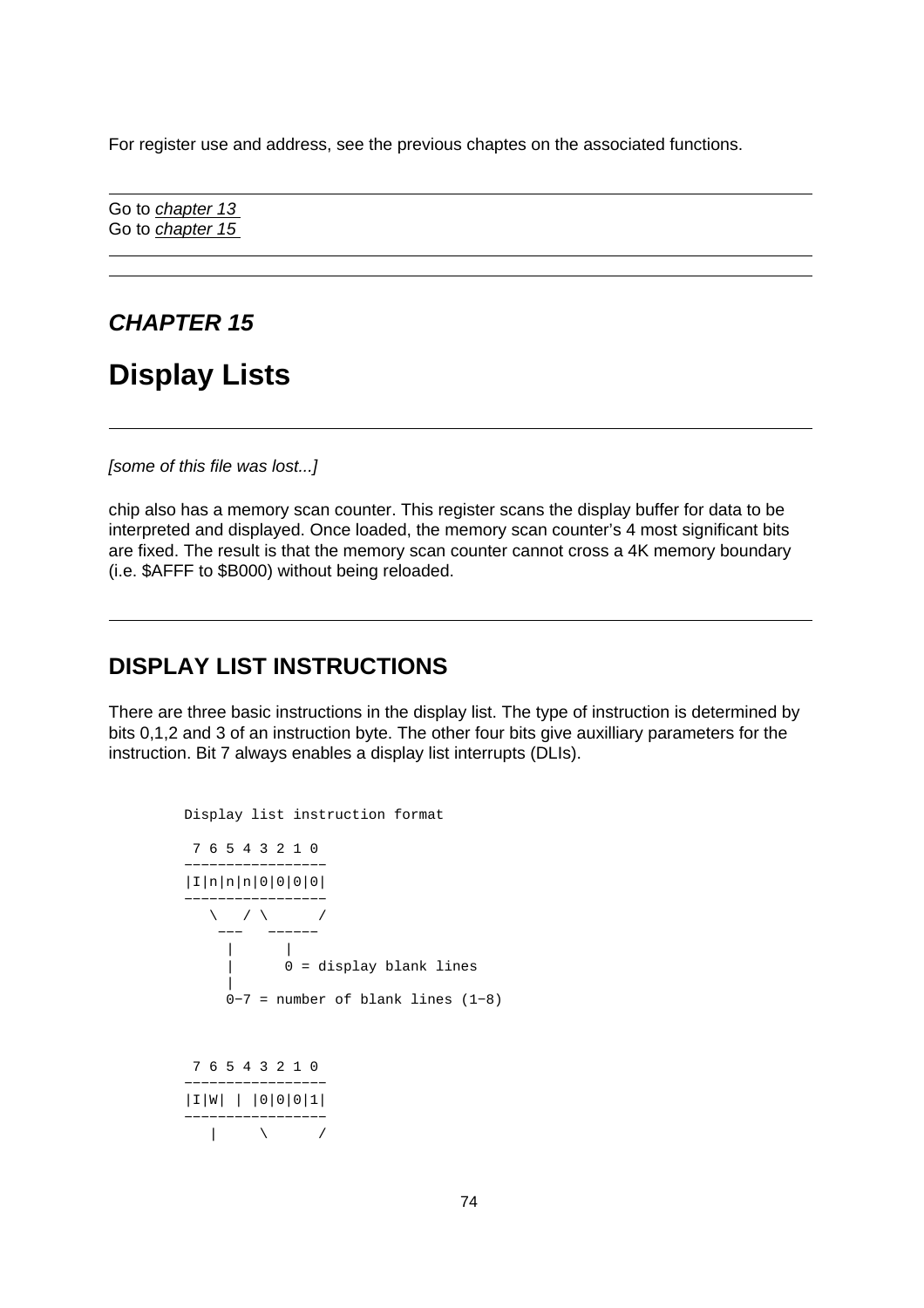```
 | −−−−−−
           | |
           | 1 = jump (3 byte instruction)
 |
           0 = jump and display one blank line
           1 = jump and wait for vertical blank
         7 6 5 4 3 2 1 0
         −−−−−−−−−−−−−−−−−
       |I|R|H|V|M|M|M|M| −−−−−−−−−−−−−−−−−
        | | | | | \lambda /
         | | | | −−−−−−
         | | | | |
 | | | | 2−F = display one line of graphics in
 | | | | ANTIC mode 2−F
        | | | 1 = horizontal scroll enabled
          \|| | 1 = vertical scroll enabled
 | |
        | 1 = reload memory scan counter with next two bytes
 |
         1 = display list interrupt, all instructions
```
In the display instruction, the ANTIC mode is different from the CIO graphics mode. However, each CIO graphics mode uses a particular ANTIC mode. Below are descriptions of the ANTIC modes with their associated graphics (CIO) modes.

#### ANTIC MODE 2 (Graphics 0)

Uses 8 pixel by 8 pixel characters, 40 characters horizontal, 8 TV scan lines vertical. Only one color can be displayed at a time.

#### ANTIC MODE 3

8 X 10 pixel, Graphics 0 type characters. This mode requires a custom character set. The advantage is that it allows true decenders. The custom C−set is still 8 X 8 pixels. Lower−case letters with decenders have the bottom row of pixels put on the top row.

 Lower−case "y" for ANTIC mode 3 C−set Display −−−−−−−−−− −−−−−−−−−− | XXXXX | | | | | | | | | | |  $|$  xx xx  $|$   $|$  xx xx  $|$  | XX XX | | XX XX | | XX XX | | XX XX | | XXXXX | | XXXXX | | XX | | XX | −−−−−−−−−− | XXXXX |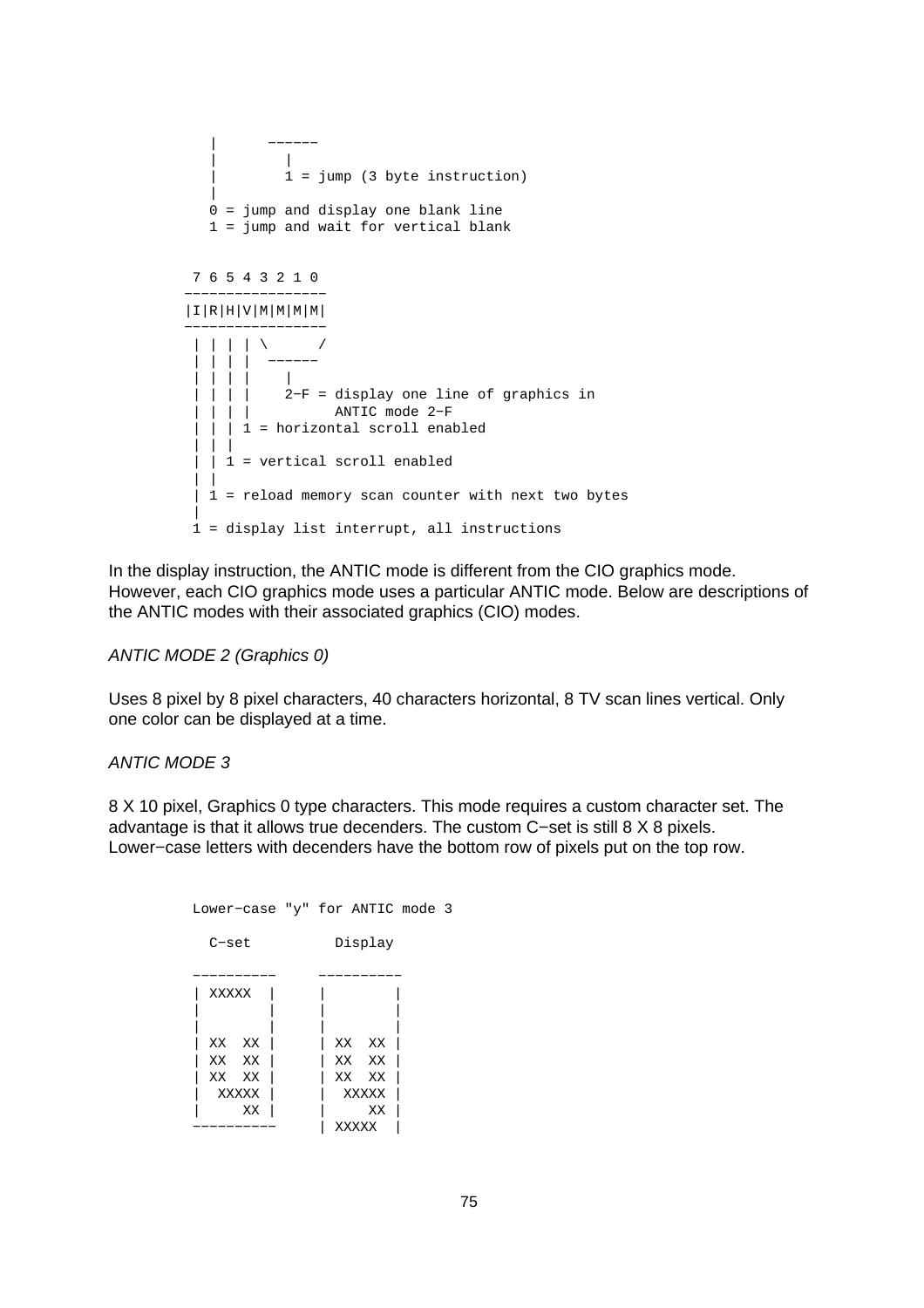| | −−−−−−−−−−

ANTIC MODE 4 (graphics 12 on XL and XE)

This mode has characters the same size as graphics 0. However, the characters are only 4 X 8 pixels. This gives only half the horizontal resolution of graphics 0. The advantage is that up to four colors of "graphics 0" characters can be displayed at once. This mode also requires a custom C−set. Below is a comparison of the normal C−set to one which works with the ANTIC 4 mode.

```
 Upper−case "A" for ANTIC modes 2 and 4
       mode 2 mode 4
       −−−−−−−−−− −−−−−−−−−−
 | | | |
        | XX | | yy |
 | XXXX | | yy |
 | XX XX | |xx zz |
 | XX XX | |xx zz |
 | XXXXXX | |xxyyzz |
 | XX XX | |xx zz |
           | | | |
 −−−−−−−−−− −−−−−−−−−−
```
xx, yy and zz represent two bit binary numbers, controlling one pixel each. These numbers determine which color register a pixel is assigned to: (COLOR0, COLOR1, COLOR2 or COLOR3).

#### ANTIC mode 5

Antic mode five is identical to ANTIC mode 4 except the characters are displayed twice as tall. This makes only 12 lines on the screen.

#### ANTIC MODE 6 (Graphics 1)

This mode uses 8 X 8 pixel characters except they are displayed twice as wide as in ANTIC mode 2. There are 3 colors available at once but only one case (upper or lower) can be displayed at a time. The data base variable CHBAS [\$02F4 (756)] controls the character, [\$E0 (224) = upper−case, \$E2 (226) = lower−case]

The color/character is controlled by either the color statement or the ATASCII number of the character printed. Control characters are controlled by COLOR0, upper−case characters by COLOR1 and lower−case characters by COLOR2. Remember that all characters print as upper−case alpha characters, but of different colors.

#### ANTIC MODE 7 (Graphics 2)

This mode is identical to mode 6 except the characters are displayed twice as tall. This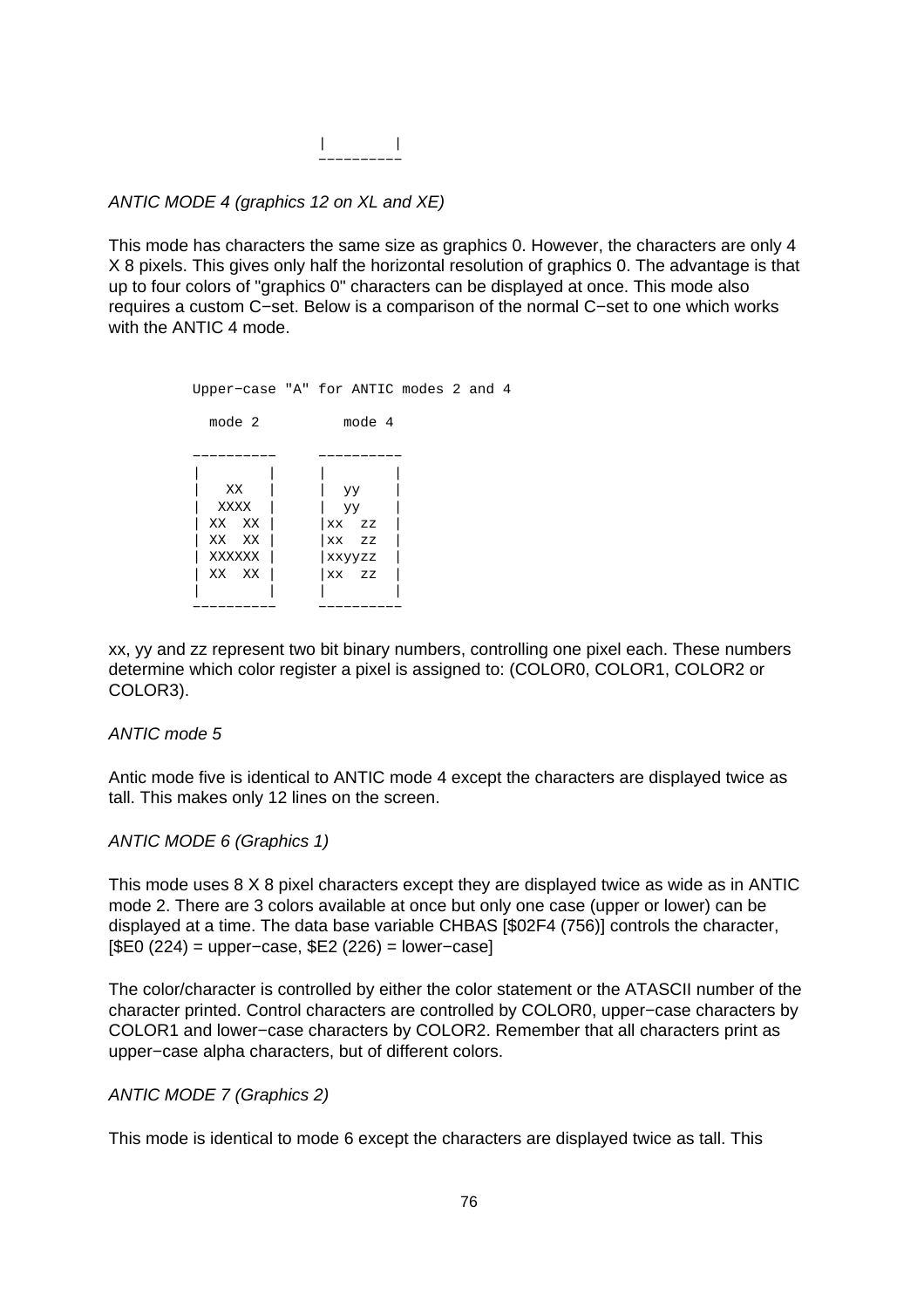results in only 12 lines possible on the screen.

#### ANTIC MODE 8 (Graphics 3)

This is the first graphics (non−character) mode. This mode, as other non−character graphics modes do, uses data in the display buffer as a bit map to be displayed.

A command to display in mode 8 will cause the ANTIC chip to read the next 10 bytes in the display buffer. Each pair of bits will control one pixel as in mode 4. However, the pixels are blocks the same size as a Graphics 0 (ANTIC 2) characters.

#### ANTIC MODE 9 (Graphics 4)

This is similar to ANTIC mode 8 except each byte controls 8 pixels (instead of 4) and only one color can be displayed at a time. The pixels are also half the size of those in ANTIC mode 8.

#### ANTIC MODE A (Graphics 5)

This mode uses 20 bytes per line/command. As in ANTIC mode 8, each pair of bits controls one pixel. The result is that the pixels are the same size as in ANTIC mode 9 but four colors can be displayed at once.

#### ANTIC MODE B (Graphics 6)

As in mode A, there are 8 pixels per byte and only one color. The pixels are half the size as in mode A.

#### ANTIC MODE C

Like mode B except the pixels are half as tall (only one T.V. line).

#### ANTIC MODE D (Graphics 7)

40 Bytes per line, each byte controls 4 pixels. The pixels are 1/4 as large as in ANTIC mode 8 (Graphics 3).

ANTIC MODE E (Graphics 15 on XL and XE)

Like mode D except the pixels are half as tall (one T.V. line). Antic mode E is sometimes called Graphics 7.5

ANTIC mode F (Graphics 8, 9, 10 and 11)

This is the highest resolution mode. Pixels are 1/8 the size of ANTIC mode 8 or mode 2 characters. It uses 40 bytes per line, each byte controlling 8 pixels, unless the GTIA chip intervenes. Only one color can be displayed at a time.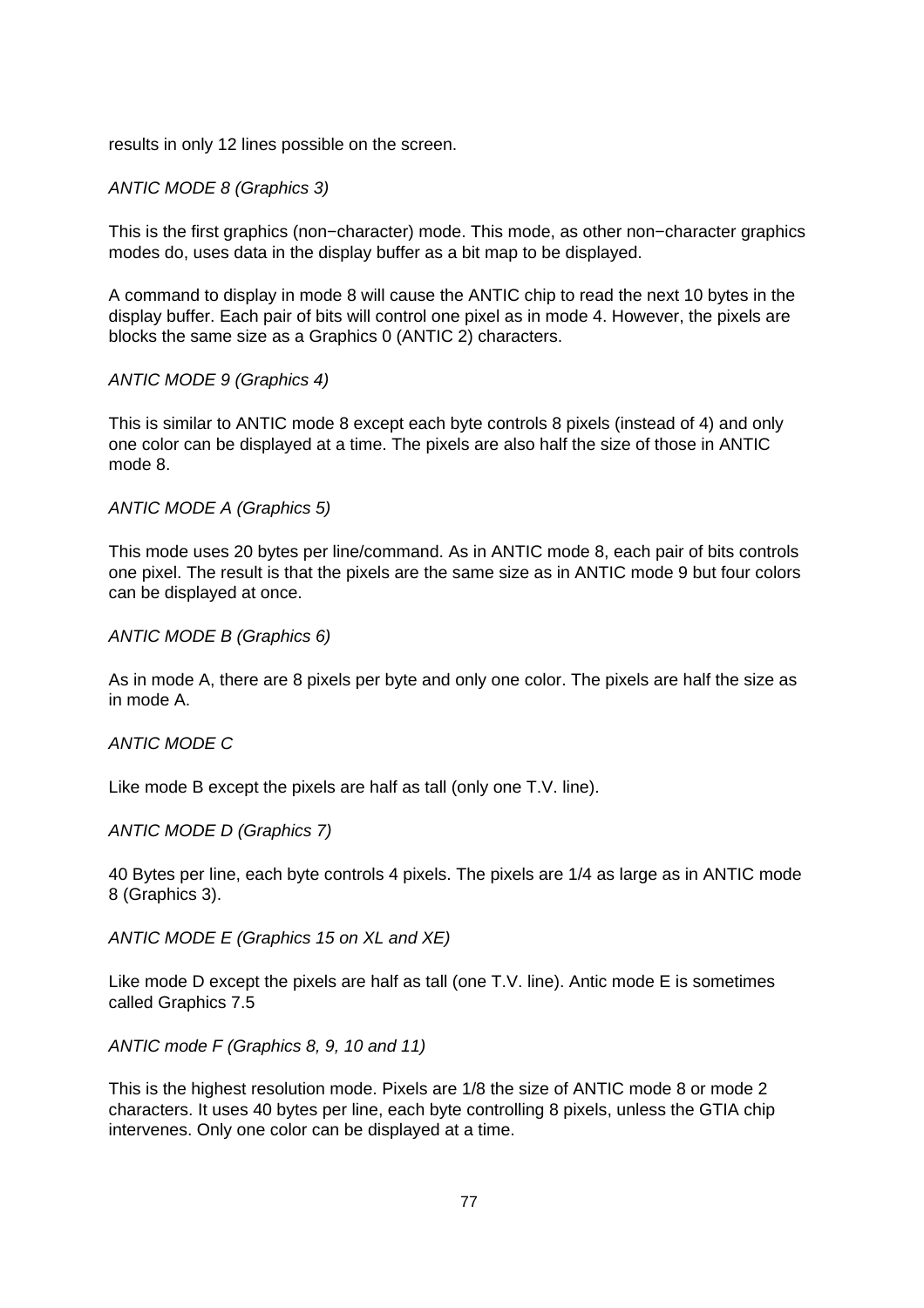## **DISPLAY LIST EXAMPLES**

When CIO opens a channel to the screen, it sets up the proper display list for the ANTIC chip. The following are the things CIO must handle when setting up the display list.

Display list duties as used by CIO :

- display a certain number of blank lines at the top of the screen.
- Load the memory scan counter with the address of the display data buffer.
- Display the required number of lines in the required ANTIC mode.
- Set up a jump instruction if the display list crosses a 1K memory boundary.
- Set up a reload−memory−scan−counter instruction if the display data buffer crosses a 4K memory boundary.

CIO assumes that the display data buffer will butt against an 8K memory boundary. If a program causes the display buffer to cross a 4K boundary (by changing RAMTOP [\$006A (106)] to point to an address which is not at an 8K boundary) the screen will be scrambled. This is not usually a problem if the graphics mode doesn't require a large block of memory.

## **SAMPLE DISPLAY LIST**

Below is an example of a Graphics 0 display list as CIO would set it up.

```
 Display list for Graphics 0
     assuming BASIC starts at $A000
     address instruction explanation
             Dec. Hex.
    $9C20 112 $70 112 $70 >−−−− 24 blank lines (8 each command)
             112 $70 /
             66 $42 −−−−− load memory scan counter with 
    $9C24 64 $40 \ next two bytes and display one line
             156 $9C / \ of ANTIC 2 characters
              2 \frac{$02 - \1}{} 2 $02 | \− address of display data buffer
               2 $02 |
               2 $02 \−−− 2nd ANTIC 2 instruction
 − −−−
               2 $02 −−−−− 24th ANTIC 2 instruction
             65 $41 \backslash 32 $20 >−−−− jump back to start of list
```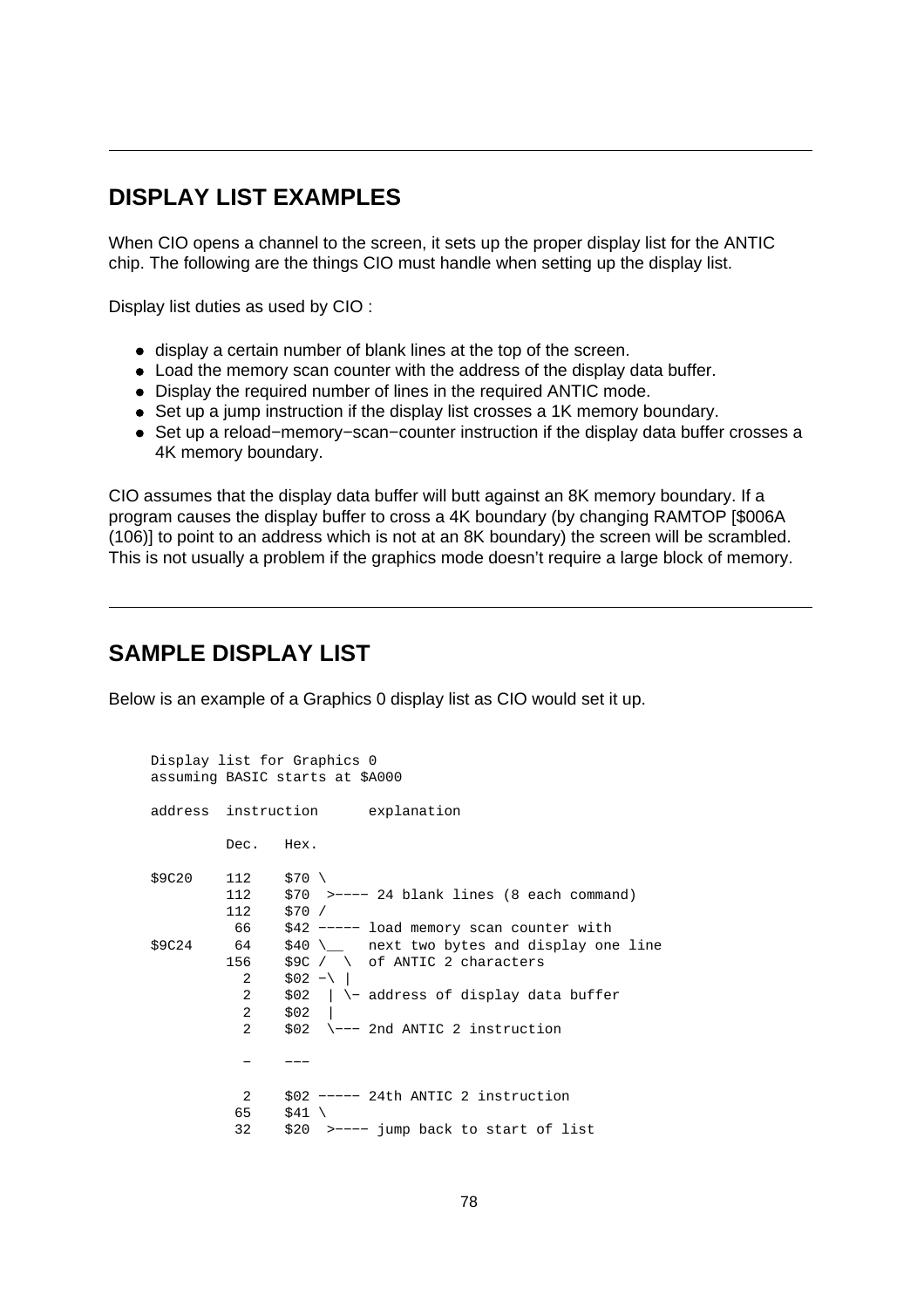|              | 156 | 59C / |                                   |
|--------------|-----|-------|-----------------------------------|
| \$9C40       | ייי | ??    | first byte of display data buffer |
|              |     |       |                                   |
|              |     |       |                                   |
|              |     |       |                                   |
| \$9FFF       | ??? | - ? ? | last byte of buffer               |
|              |     |       |                                   |
| <b>SA000</b> |     |       | start of ROM                      |
|              |     |       |                                   |

A display list for a higher resolution graphics mode would require more instructions and might cross a 1K boundary. It would then include a jump instruction to cross the boundary.

## **MULTIPLE DISPLAYS**

It is possible to set up multiple displays and use one at a time. The technique of changing from one display to another is called page flipping. Below is the simplest way to set up two displays.

Setting up two displays:

- Call a graphics mode through CIO or by using a BASIC GRAPHICS command.
- Store the display list pointers, SDLSTL and SDLSTH, and the CIO screen pointer, SAVMSC [\$0058,2 (88)].
- Move the start−of−ROM pointer, RAMTOP [\$006A (106)] to below the current display list. RAMTOP is a one byte pointer so it changes in increments of one page (256 bytes).
- make another graphics call as in the first step.
- store the new display list pointer and CIO screen pointer.

This will set up two displays, each with it's own display list. If the displays are in the same graphics mode, or you will not make any changes in the displays with CIO commands, (PLOT, PRINT, etc.) you can flip between the two simply by changing the display list pointer.

If the screens are in the same graphics mode and you want to change which one to do CIO commands to, Change the CIO screen pointer, SAVMSC [\$0058,2 (88)]. This way, you can display one screen while drawing on the other.

If you want to do CIO commands to screens of different graphics modes, you will have the move RAMTOP and do a graphics call to change screens.

If your manipulation of RAMTOP causes the display data buffer to cross a 4K boundary, the screen may be scrambled.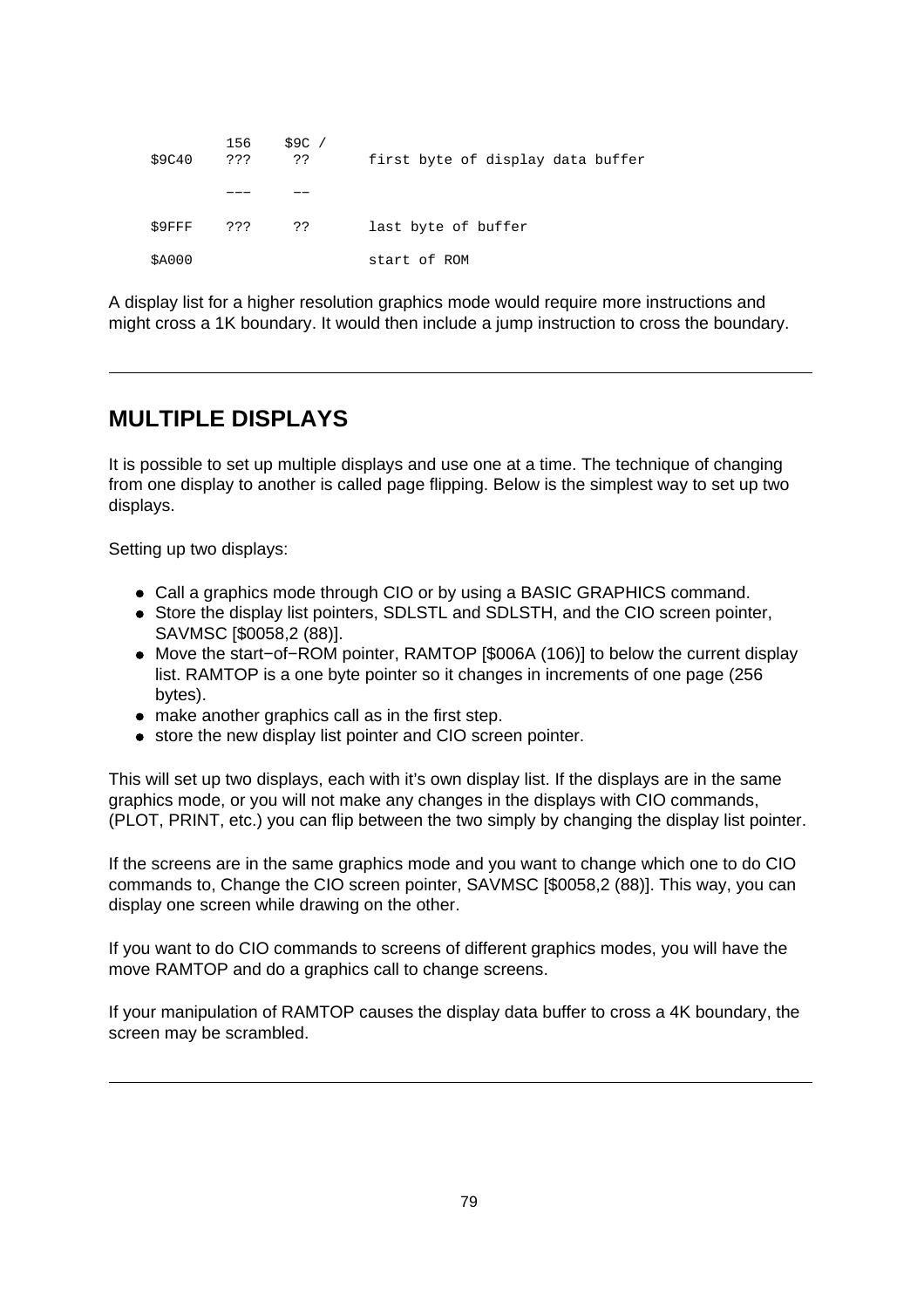# **DISPLAY LIST INTERRUPTS**

DLIs are not used by the operating system. However, other programs can initiate and use them. Use the following steps to set up display list interrupts.

Setting up DLIs:

- Set bit 7 of the display list instruction for the line before you want the interrupt to occur. (The interrupt routine should set WSYNC and wait for the next line to execute.)
- Set bit 7 of NMIEN [\$D40E (54286)] to enable DLIs.
- Set the DLI routine vector, VDSLST [\$0200,2 (512)] to point to your machine language DLI routine.
- Your DLI routine should set WSYNC [\$D40A (54282)]. STA WSYNC will do. THis will cause the 6502 to wait for the next horizontal sync. This will keep the DLI routine from changing something in the middle of a T.V. line.
- The DLI routine must end with an RTI instruction.

## **SCROLLING**

Scrolling is controlled by a combination of scroll position registers, and changing the memory scan counter. Basically, course scrolling is done by reloading the memory scan counter and fine scrolling is done by changing the scroll registers.

# **VERTICAL SCROLLING**

Vertical scrolling is very simple. Follow the steps below to set up vertical scrolling of graphics.

Steps to use vertical scrolling:

- Set bit 4 of the first byte of the display list instruction for each line to be scrolled.
- $\bullet$  Put the number of T.V. lines to offset the graphics vertically in the vertical scroll register, VSCROL [\$D405 (54277)]
- The vertical scroll register can offset the graphics upward by 0 − 7 T.V. lines in the 24 line graphics modes (ANTIC modes 2 and 4). In 12 line graphics modes (ANTIC modes 5 and 7) it can vertically offset the graphics by 0 − 15 T.V. lines. To offset the graphics an 8th (or 16th) line, the scroll register is reset to 0 and the memory scan counter is reloaded with the address of the next line of graphics in the display data buffer. If the entire screen is being scrolled, the load−memory−scan−counter command (near the beginning of the display list) is changed to point to the address of the second line of graphics.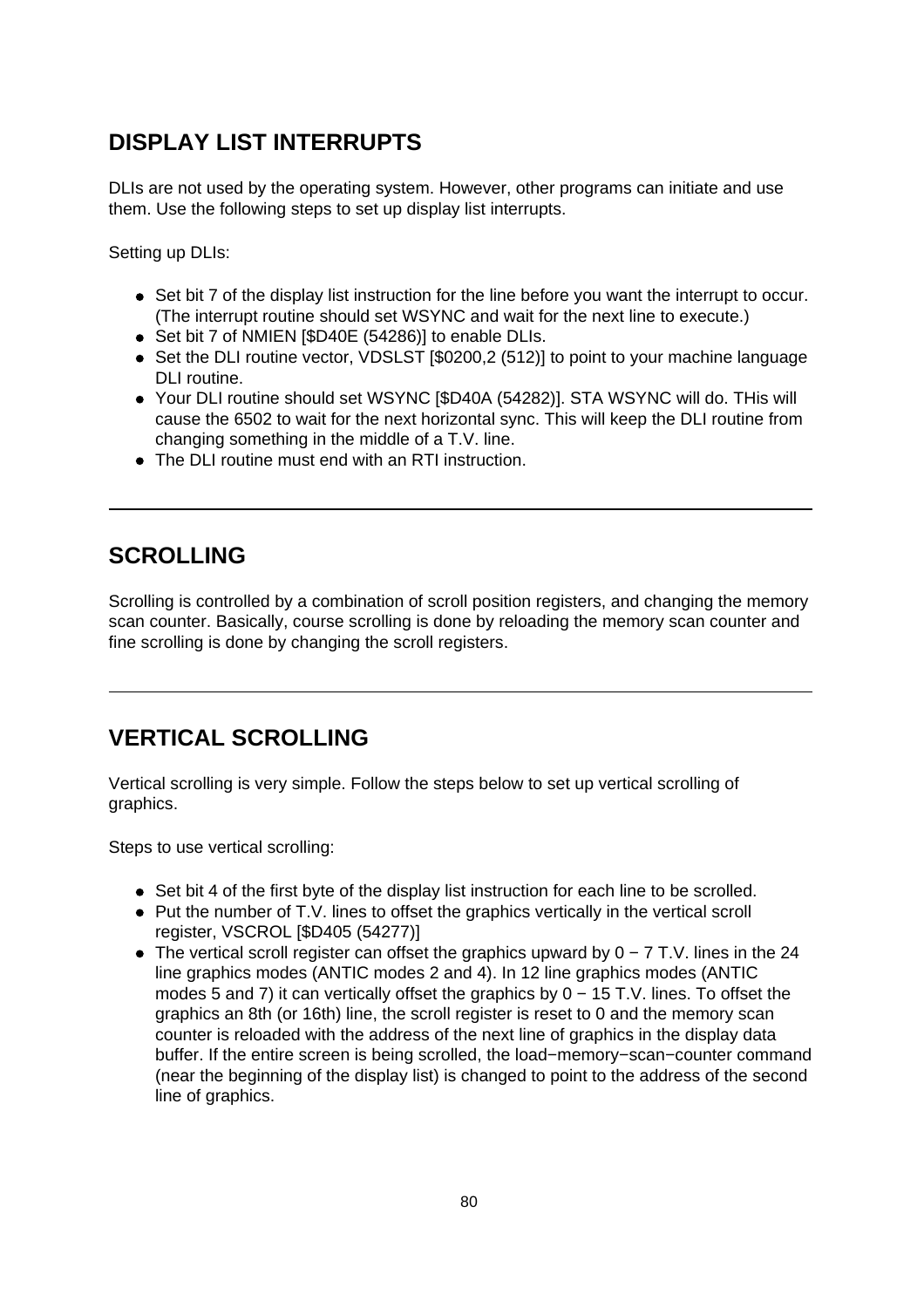## **HORIZONTAL SCROLLING**

Horizontal scrolling works much like vertical scrolling. It is enabled by setting bit 5 of the instruction for each line to be scrolled. The horizontal scroll register, HSCROL [\$D404 (54276)], sets the offset. The small difference is that graphics are moved twice as far per change (two graphics 8 pixels instead of one). Also, when  $HSCROL = 0$  the graphics are offset beyond the left edge of the screen by 16 color clocks (32 Graphics 8 pixels). When HSCROL = 15, the graphics line is shifted one color clock (2 Graphics 8 pixels) to the left of the screen.

The big difference is that the memory scan counter gets messed up. This means that you must use a reload−memory−scan−counter command for each line of graphics. This is a major modification of the display list. It will require you to move and build the list yourself.

The advantage of this is that you can have a scrolling window in a large graphics map. The technique is to move the window by reloading the memory scan counter, then fine scrolling to the invisible bytes beyond the edges of the screen.

|               |                  | useful data base variables and OS equates        |
|---------------|------------------|--------------------------------------------------|
|               | SAVMSC \$0058,2  | (88): pointer to current screen for CIO commands |
|               | RAMTOP \$006A    | (106): start-of-ROM pointer (MSB only)           |
|               |                  | $VDSLST$ \$0200,2 (512): DLI vector              |
|               | RAMSIZ \$02E4    | (740): permanent start-of-ROM pointer (MSB only) |
|               | DLISTL \$D402    | (54274): display list pointer low byte           |
|               | DLISTH \$D403    | $(54275):$ " high byte                           |
|               | HSCROL \$D404    | (54276): horizontal scroll register              |
|               | VSCROL \$D405    | $(54277)$ : vertical scroll register             |
| NMIEN SD40E   |                  | (54286): NMI enable (DLIs)                       |
|               |                  |                                                  |
|               | Shadow registers |                                                  |
|               | SDLSTL \$0230    | $(560)$ : DLISTL                                 |
| SDLSTH \$0231 |                  | $(561)$ : DLISTH                                 |
|               |                  |                                                  |

Go to chapter 14 Go to chapter 16

## **CHAPTER 16**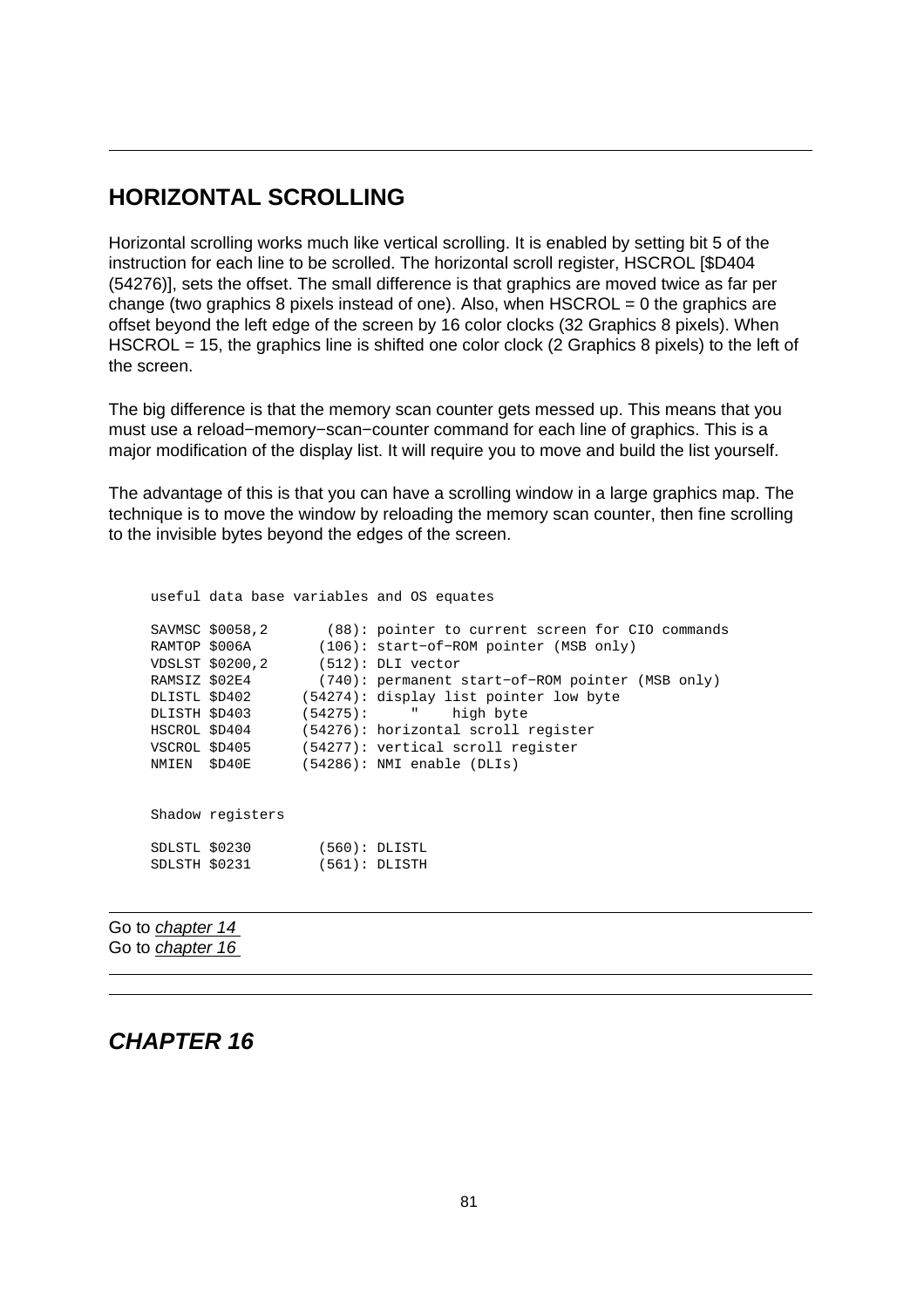# **Player and Missile (PM) Graphics**

Players and missiles (called sprites on some computers) are movable objects which are independent of the normal graphics.

Player and missile graphics are fairly straight forward. Once the computer is set−up for PM graphics, five 8−pixel−wide columns can be displayed on the screen. The horizontal resolution (width of each pixel) and the vertical resolution (number of scan lines per pixel) are variable. The horizontal position of each column is determined by it's horizontal position register. Each column is simply a representation of a bit map in a certain block of memory. If you want to draw an object on the screen, you simply put a bit map representing it in the proper memory block. The vertical position of an object is determined by the location of it's bit map in memory. For example, if you want to draw a happy face in the middle of the screen, you put a happy face bit map in the middle of one of the memory blocks controlling one of the columns.

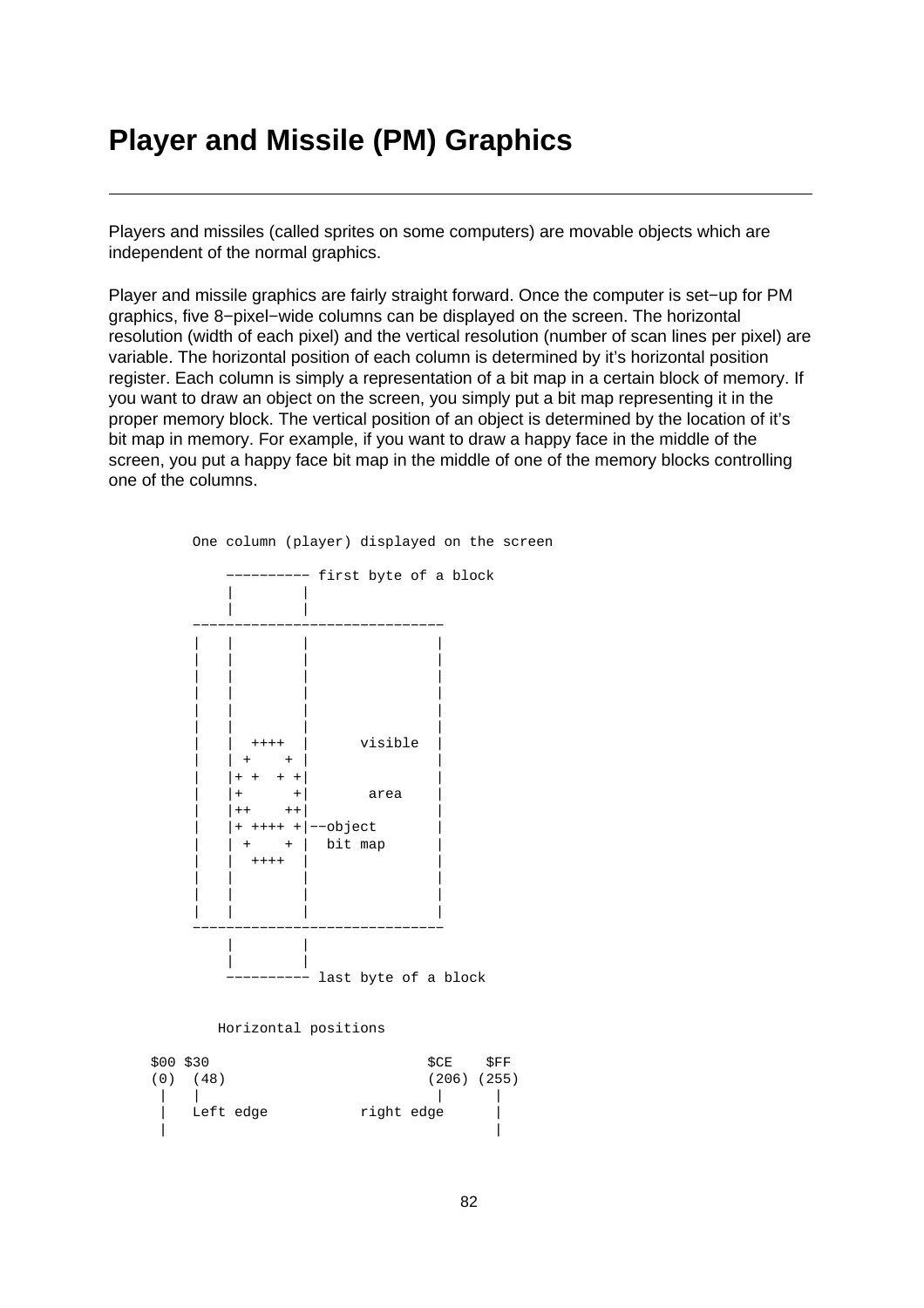Far left far right

To move the happy face vertically you would move the entire bit map in memory. To move the happy face horizontally you change the number in the horizontal position register for the proper player.

One of the players can be (and often is) split into four columns of two pixels wide each. These columns are then called missiles. In this case, each missile has it's own horizontal position register.

## **SETTING UP PM GRAPHICS**

PM graphics are enabled by the direct memory access control register, DMACTL [\$D400 (54272)]. The program using PM graphics will usually use the shadow register, SDMCTL [\$022F (559)].

```
 DMACTL (SDMCTL)
```
 7 6 5 4 3 2 1 0 −−−−−−−−−−−−−−−−− |0|0| control | −−−−−−−−−−−−−−−−−

bits

| 5. | $1$ = enable display list reading<br>4 0 = one line player resolution |
|----|-----------------------------------------------------------------------|
|    | $1$ = two line player resolution                                      |
|    | $3 \t1 =$ enable four players                                         |
| 2  | 1 = enable fifth player or missiles                                   |
|    | $1 \& 0$ 00 = no background                                           |
|    | $01$ = narrow background (128 color clocks,                           |
|    | 1 color clock equals 2 GRAPHICS 8 pixels)                             |
|    | 10 = normal background (160 color clocks)                             |
|    | 11 = wide background (192 color clocks)                               |

Normally, bits 5 and 1 are set to 1. Bits 4, 3 and 2 are used to enable players and/or missiles accordingly.

Once DMACTL is set up for the type of PM graphics to enable, the graphics control register, GRACTL [\$D01D (53277)], is used to actually enable the PM graphics.

> GRACTL 7 6 5 4 3 2 1 0 −−−−−−−−−−−−−−−−−  $|not used | | | |$ −−−−−−−−−−−−−−−−−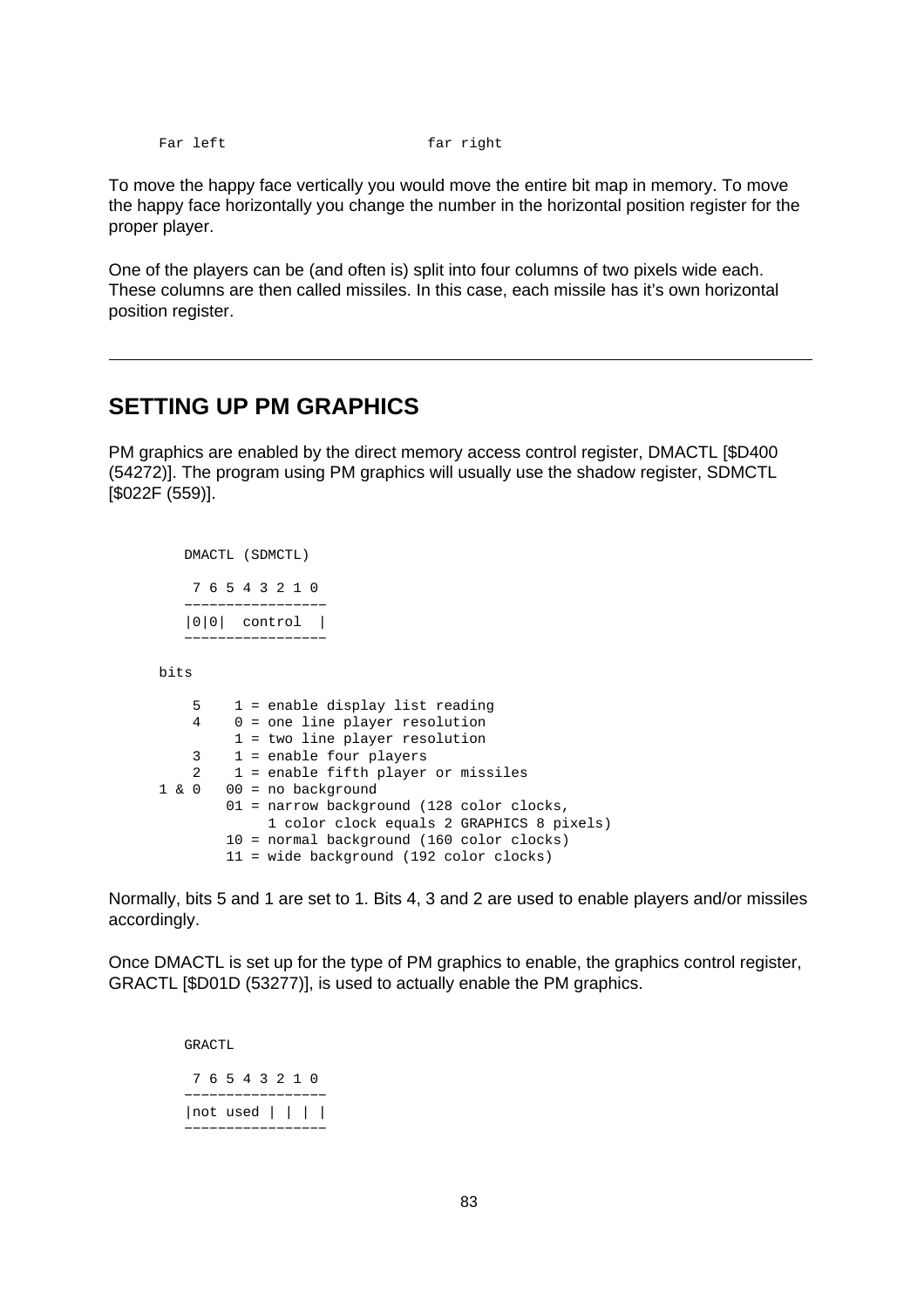Bits 2 1 = latch paddle triggers  $1 =$  enable four players 0 1 = enable fifth player or missiles

If only DMACTL is set up, the ANTIC chip will access memory for PM graphics but will not display them.

Next, the memory area used for the PM bit maps must be set. This block must start on a 2K (8 page) boundary if single line resolution is used and a 1K (4 page) boundary for two line resolution.

The page number where the bit map starts is stored in the PM base register, PMBASE [\$D407 (54279)]. For one line resolution this number will be a multiple of 8. For two line resolution it will be a multiple of 4. PMBASE holds the MSB of the address of the PM bit map. The LSB will always be 0 so it need not be specified.

 The PM bit maps 2 line resolution 128 bytes (1/2 page) per player −−−−−−−−−−−−−−−−− start + 0  $\|$   $\|$  +−−−−−−−−−−−−−−−+ 1−1/2 page | | (384 bytes) +===============+ unused  $|/$  +−−−−−−−−−−−−−−−+ +\$180 (384) |M3 |M2 |M1 |M0 | fifth player or missiles +===============+ +\$200 (512) | player 0 map | +−−−−−−−−−−−−−−−+ +\$280 (640) | player 1 map | +===============+ +\$300 (768) | player 2 map | +−−−−−−−−−−−−−−−+ +\$380 (896) | player 3 map | +===============+ +\$400 (1024) 1 line resolution 256 bytes (1 page) per player −−−−−−−−−−−−−−−−− start + 0 | |\  $+$  +  $+$  +  $+$  +  $+$  | | +===============+ | | 768 bytes  $+$  +  $+$  +  $+$  +  $+$  +  $+$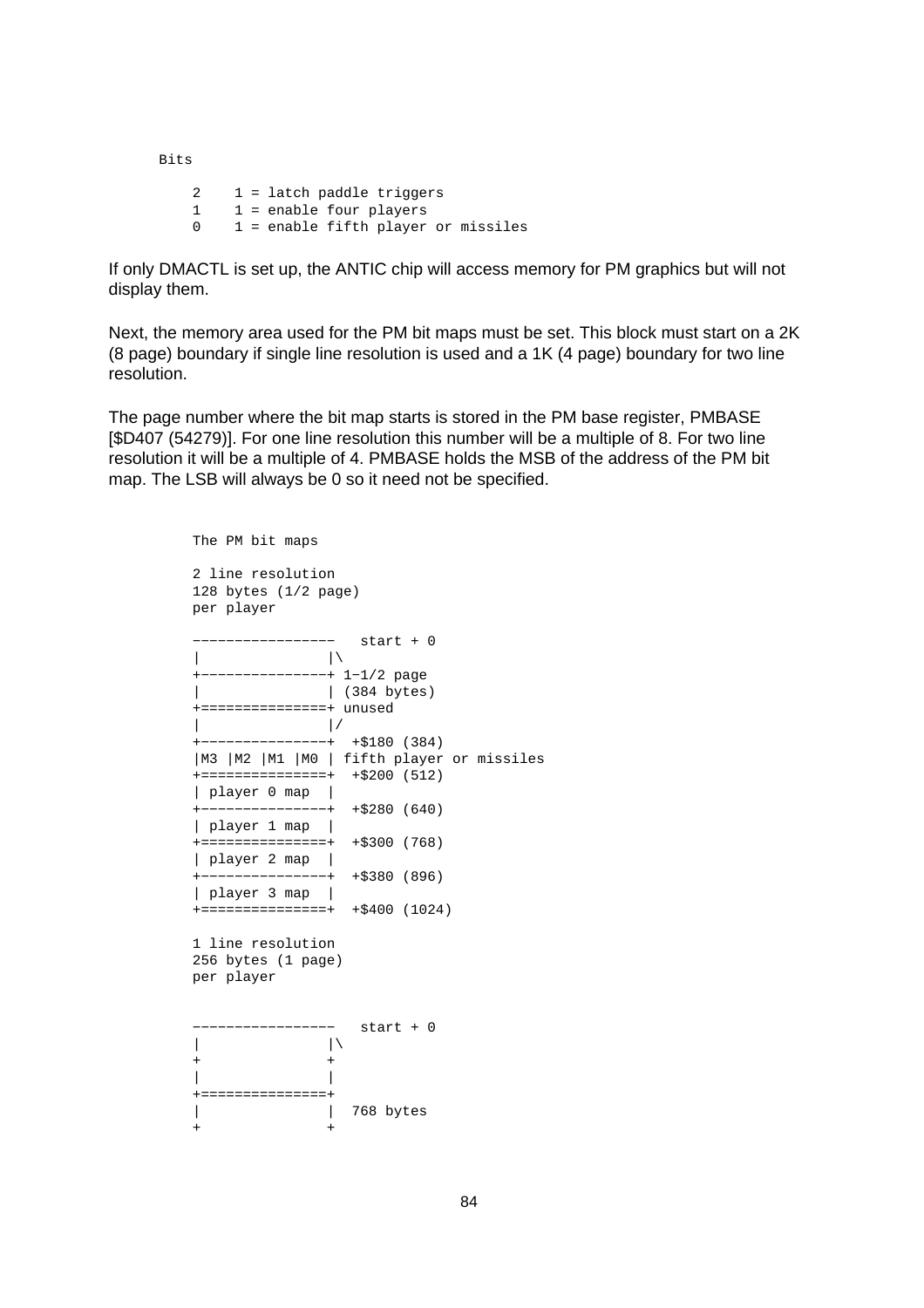| | (3 pages) +===============| | | unused  $+$  +  $+$  +  $+$  +  $+$  +  $+$  | |/ +===============+ +\$300 (768) | | | | | fifth player +M3 |M2 |M1 |M0 | or missiles | | | | | +===============+ +\$400 (1024) | | + player 0 map + | | +===============+ +\$500 (1280) | | + player 1 map + | | +===============+ +\$600 (1536) | | + player 2 map + | | +===============+ +\$700 (1792) | | + player 3 map + | | +===============+ +\$800 (2048)

Example of using P/M graphics in BASIC

```
 0 REM −−−LABEL REGISTERS ETC
 10 LINES=2
 20 VERT=120
 22 IF LINES=2 THEN VERT=VERT/2
 30 PM0=1024
 32 IF LINES=2 THEN PM0=PM0/2
 40 HORIZ=120
 50 PCOLR0=704
 60 SDMCTL=559
 70 SIZEP0=53256
 80 HPOSP0=53248
 90 SDMCTL=559
 100 PMRAM=PEEK(106)−16
 110 PMBASE=54279
 120 GRACTL=53277
 130 PMSTART=PMRAM*256+PM0
 200 REM −−−SET REGISTERS
 210 POKE SDMCTL,62
 212 IF LINES=2 THEN POKE SDMCTL,46
 220 POKE SIZEP0,1
 230 POKE HPOSP0,HORIZ
 240 POKE PCOLR0,88
 250 POKE PMBASE,PMRAM
 260 POKE GRACTL,3
 300 REM −−−DRAW PLAYER
 310 POKE PMSTART+VERT,60
 320 POKE PMSTART+VERT+1,66
 330 POKE PMSTART+VERT+2,165
```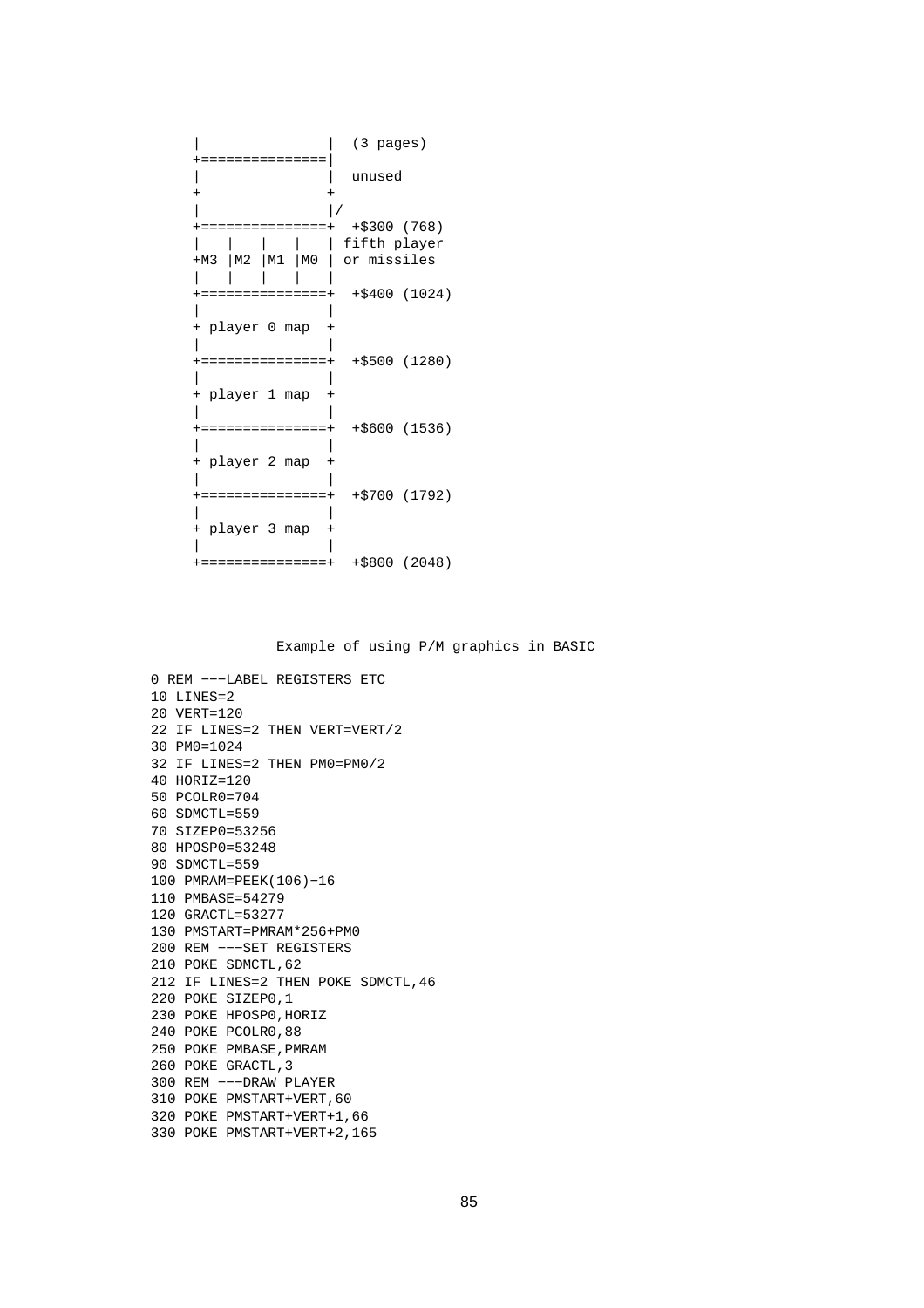```
 340 POKE PMSTART+VERT+3,129
 350 POKE PMSTART+VERT+4,195
 360 POKE PMSTART+VERT+5,189
 370 POKE PMSTART+VERT+6,66
 380 POKE PMSTART+VERT+7,60
```
The above program will draw a happy face in about the middle of the screen using player 0. To move the player horizontally, poke a different number into HPOSP0. To draw the player in a different vertical position, change VERT. To use a different player or missile, use the memory maps above to find the starting address of the player you want to use. For example, to use player 1 change line 40 to PM1=1280. Then change line 130 to PMSTART=PMRAM\*256+PM1. The variable "LINES" determines the vertical resolution. The number poked into SIZEP0 determines the width.

#### **P/M PRIORITY**

The priorities of players, missiles and non−P/M graphics can be controlled by the PRIOR register [\$D10B (53275)] and its shadow register, GPRIOR [\$26F (623)]. Objects with higher priority will appear to move in front of lower priority objects. The format of PRIOR is as follows:

PRIOR bit assignment

|  | 7 6 5 4 3 2 1 0 |  |  |           |
|--|-----------------|--|--|-----------|
|  |                 |  |  |           |
|  |                 |  |  | 111111111 |
|  | 1 6 3 1 8 4 2 1 |  |  |           |
|  | 2 4 2 6         |  |  |           |
|  |                 |  |  |           |

#### Bits

7−6 Control the GTIA graphics modes.

```
 00 = normal
 01 = mode 9
 10 = mode 10
 11 = mode 11
```
- 5 1 = multiple color player enable. Permits overlapping of players 0 and 1 or 2 and 3 with a third color in the overlapped region.
- 4 1 = fifth player enable. All missiles will assume the color controlled by COLOR3 [\$2C7 (711)]. missiles are positioned together to make the fifth player.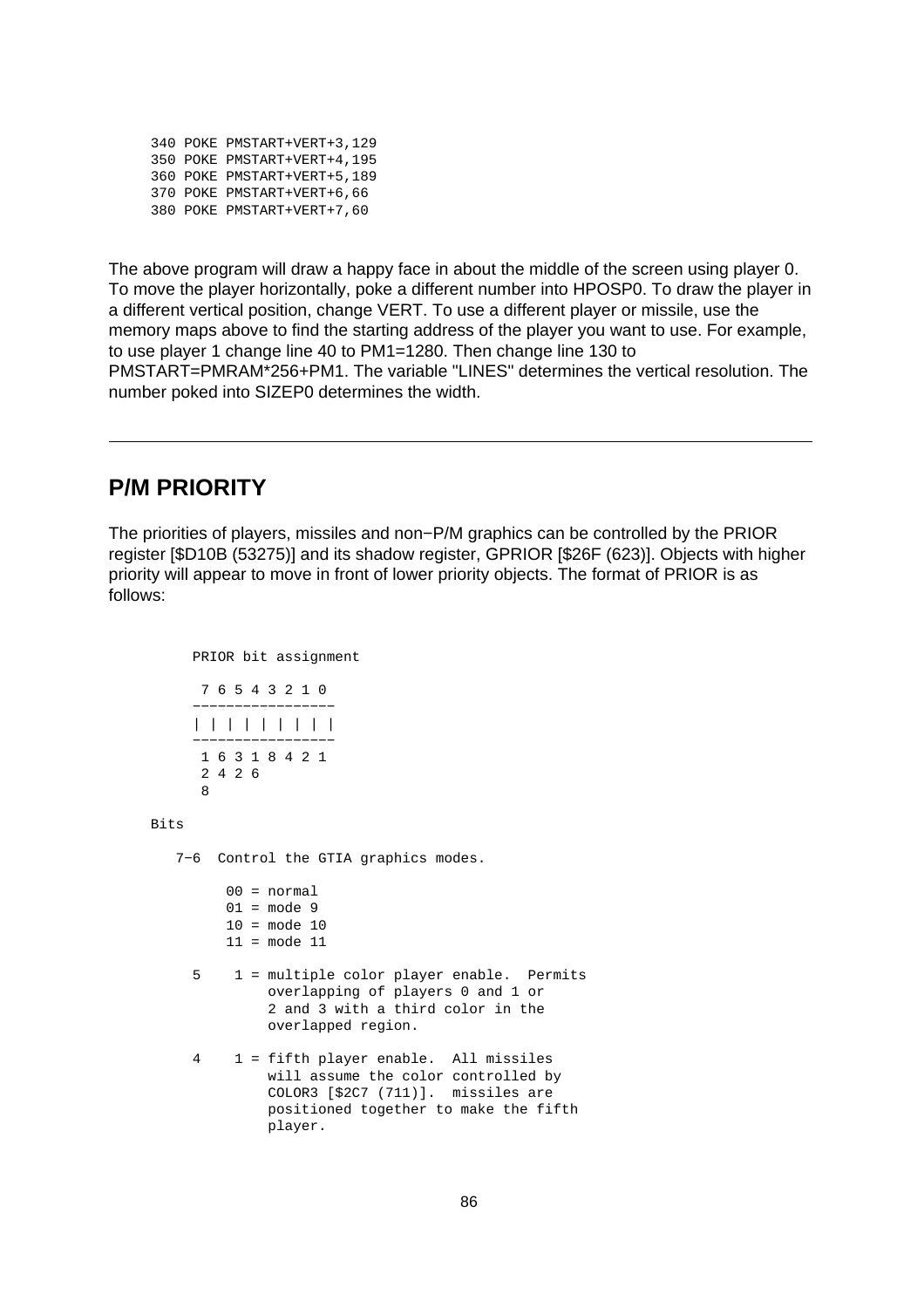3−0 Controls the priorities of players, missiles and other graphics. Objects with higher priority will appear to move in front of those with lower priority.

The following chart may need some clarification. In the chart:

```
 PM0 = player 0 and missile 0
```
- C0 = COLOR0, plotted graphics controlled by color register 0 in the SETCOLOR command.
- P5 = all four missiles when combined into one player.
- BAK = the background, known as COLOR4 or color register 4 in the SETCOLOR command.

Etc.

Bits 0−3 of PRIOR and P/M priorities

| Bit | $3 = 1$         | $2 = 1$         | $1 = 1$         | $0 = 1$         |          |
|-----|-----------------|-----------------|-----------------|-----------------|----------|
|     |                 |                 |                 |                 |          |
|     | C <sub>0</sub>  | C <sub>0</sub>  | PM <sub>0</sub> | PM <sub>0</sub> | highest  |
|     | C1              | C1              | PM1             | PM1             | priority |
|     | PM <sub>0</sub> | C2              | C <sub>0</sub>  | PM <sub>2</sub> |          |
|     | PM1             | $C3+P5$         | C1              | PM3             |          |
|     | PM <sub>2</sub> | PM <sub>0</sub> | C2              | C <sub>0</sub>  |          |
|     | PM3             | PM1             | $C3+P5$         | C1              |          |
|     | C <sub>2</sub>  | PM2             | PM2             | C2              |          |
|     | $C3+P5$         | PM3             | PM3             | $C3+P5$         | lowest   |
|     | BAK             | BAK             | BAK             | BAK             | priority |

Only one priority bit can be set at a time. If more than one priority bit is 1, overlapping areas of conflicting priorities will turn black.

#### **COLLISIONS**

Each player or missile has a register showing overlap (collisions) with other objects. Each player has two registers assigned to it; one to detect collisions with other players and one to detect collisions with plotted objects. Likewise each missile has two registers; one to detect collisions with players and one to detect collisions with plotted objects. Careful use of these 16 registers can detect any type of collision.

Each register uses only the lower 4 bits. The bits which equal 1 tell what the associated object has collided with. For example, to detect collisions of player 1 to other players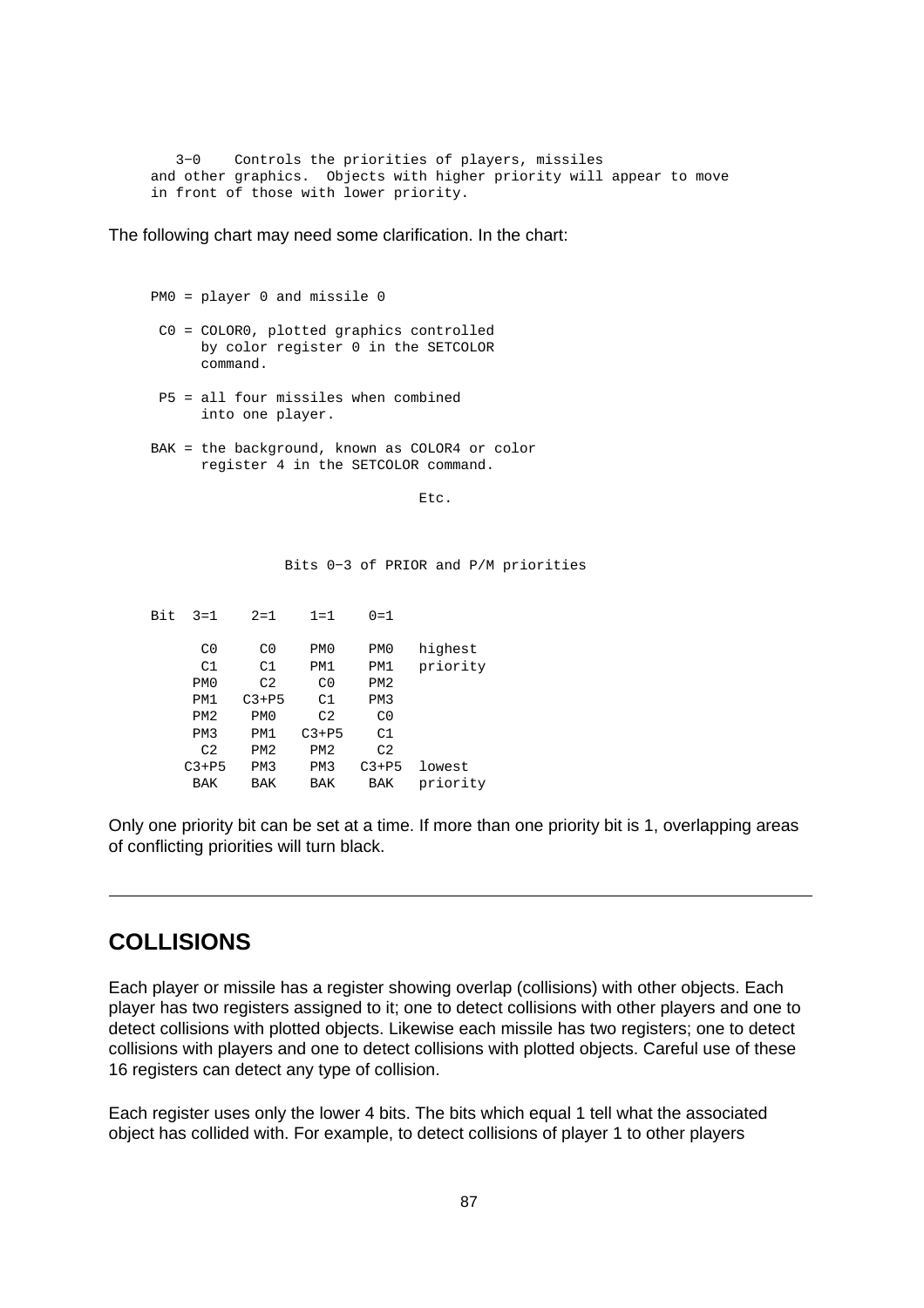#### examine P1PL [\$D00D (53261)].

```
 P1PL, player 1 to player collisions
          7 6 5 4 3 2 1 0
           −−−−−−−−−−−−−−−−−
     P1PL |unused | | | | |
         −−−−−−−−−−−−−−−−−
                8 4 2 1
         3 = 1 collision with player 3
 2 = 1 collision with player 2
 1 = 1 invalid
         0 = 1 collision with player 0
Etc.
```
When looking for collisions with plotted objects, the bit number tells what color register is assigned to the object the collision was with. For example, to detect collisions between player 1 and plotted objects (officially called the play field), P1PF [\$D005 (53253)] is used.

```
 P1PF, player 1 to ploted object collisions
      7 6 5 4 3 2 1 0
      −−−−−−−−−−−−−−−−−
 P1PF |unused | | | | |
      −−−−−−−−−−−−−−−−−
             8 4 2 1
     3 = 1 collision with COLOR3
    2 = 1 " COLOR2<br>1 = 1 " COLOR2
    1 = 1 " COLOR1<br>0 = 1 " COLOR0
    0 = 1 " COLORO
```
Etc.

Once a collision occurs it remains indicated in its collision register. To clear out all collision registers, write anything to HITCLR [\$D01E (53278)]. STA HITCLR or POKE 53278,0 will do.

```
 Useful database variables and OS equates
 HPOSP0 $D000 (53248): write: horizontal position of player 0
 M0PF " " : read: missile 0 to plotted graphics collisions
 HPOSP1 $D001 (53249): write: horizontal position of player 1
 M1PF " " : read: missile 1 to plotted graphics collisions
 HPOSP2 $D002 (53250): write: horizontal position of player 2
 M2PF " " : read: missile 2 to plotted graphics collisions
 HPOSP3 $D003 (53251): write: horizontal position of player 3
 M3PF " " : read: missile 3 to plotted graphics collisions
 HPOSM0 $D004 (53252): write: horizontal position of missile 0
 P0PF " " : read: Player 0 to plotted graphics collisions
 HPOSM1 $D005 (53253): write: horizontal position of missile 1
```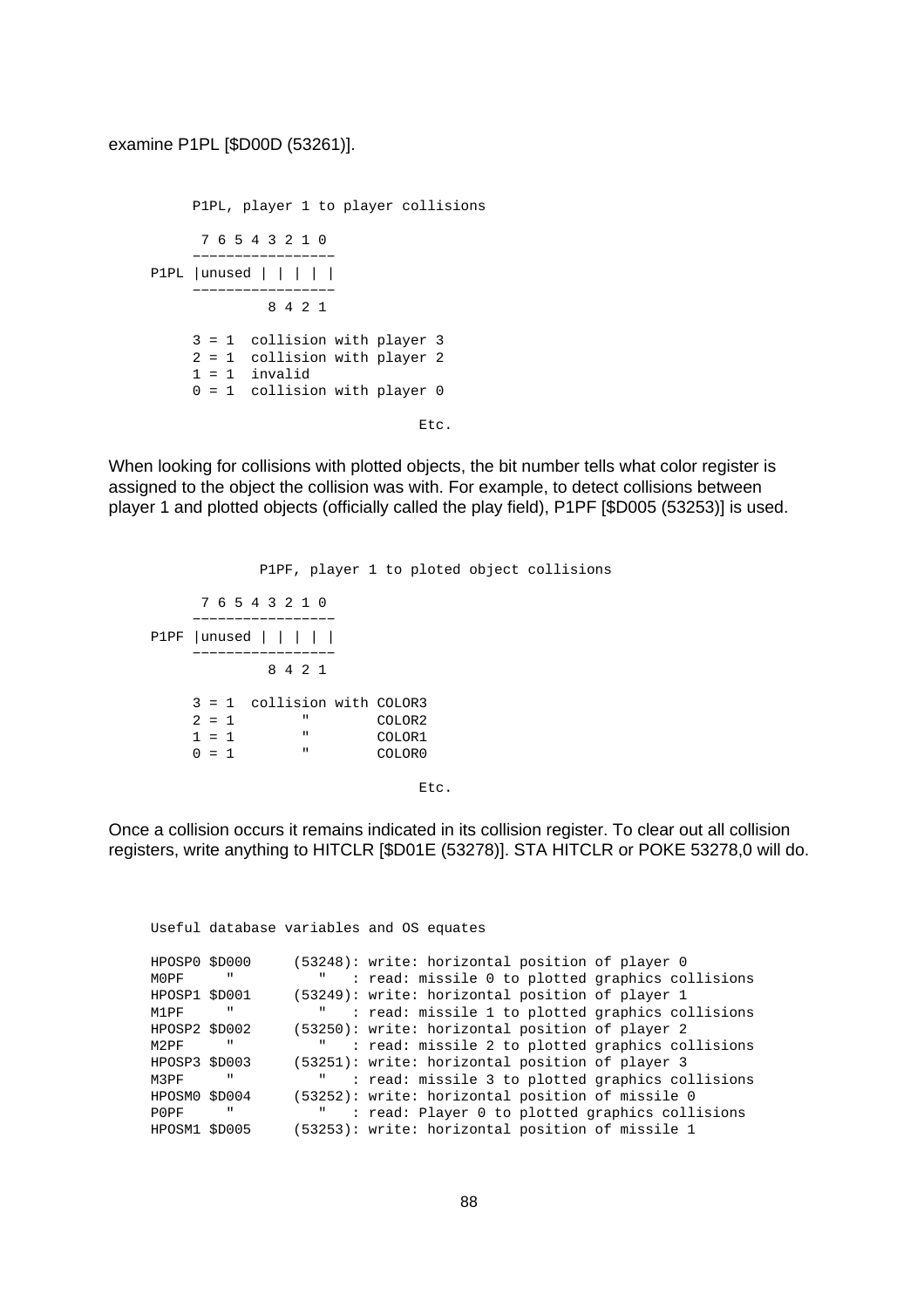| P1PF          | $\mathbf{u}$     | Ш.              | : read: Player 1 to plotted graphics collisions     |
|---------------|------------------|-----------------|-----------------------------------------------------|
| HPOSM2 \$D006 |                  |                 | (53254): write: horizontal position of missile 2    |
| P2PF          | Ш                | щ,              | : read: Player 2 to plotted graphics collisions     |
| HPOSM3 \$D007 |                  |                 | (53255): write: horizontal position of missile 3    |
| P3PF          | п                |                 | : read: Player 3 to plotted graphics collisions     |
| SIZEPO \$D008 |                  |                 | (53256): write: size of player 0                    |
| M0PL          | п                |                 | : read: missile 0 to player collisions              |
| SIZEP1 \$D009 |                  |                 | (53257): write: size of player 1                    |
| M1PL          | ш                |                 | : read: missile 1 to player collisions              |
| SIZEP2 \$D00A |                  |                 | (53258): write: size of player 2                    |
| M2PL          | п                | Ш.              | : read: missile 2 to player collisions              |
| SIZEP3 \$D00B |                  |                 | (53259): write: size of player 3                    |
| M3PL          | Ш                | щ,              | : read: missile 3 to player collisions              |
| SIZEM         | \$D00C           |                 | (53260): write: widths for all missiles             |
| P0PL          | п                | П.              | : read: player 0 to other player collisions         |
| GRAFP0        | \$D00D           |                 | (53261): write: player 0 graphics (used by OS)      |
| P1PL          | Ш                |                 | : read: player 1 to other player collisions         |
| GRAPF1 \$D00E |                  |                 | (53262): write: player 1 graphics                   |
| P2PL          | п                |                 | : read: player 2 to other player collisions         |
| GRAFP2 \$D00F |                  |                 | (53263): write: player 2 graphics                   |
| P3PL          | $\mathbf{u}$     | н.              | : read: player 3 to other player collisions         |
| GRAPF3 \$D010 |                  |                 | (53264): write: player 3 graphics                   |
| GRAFM         | \$D011           |                 | (53265): write: missile graphics (used by OS)       |
| COLPMO \$D012 |                  |                 | (53266): color for player/missile 0                 |
| COLPM1 \$D013 |                  |                 | (53267): color for player/missile 1                 |
| COLPM2 \$D014 |                  |                 | (53268): color for player/missile 2                 |
| COLPM3 \$D015 |                  |                 | (53269): color for player/missile 3                 |
| COLPFO \$D016 |                  |                 | $(53270)$ : color register 0                        |
| COLPF1 \$D017 |                  |                 | $(53271)$ : color register 1                        |
| COLPF2 \$D018 |                  |                 | $(53272)$ : color register 2                        |
| COLPF3 \$D019 |                  |                 | $(53273)$ : color register 3                        |
| COLBK         | \$D01A           |                 | (53274): background color (register 4)              |
| PRIOR         | \$D01B           |                 | (53275): priority select, GTIA modes                |
| GRACTL \$D01D |                  |                 | (53277): graphics control                           |
| HITCLR \$D01E |                  |                 | (53278): writing anything clears all collision bits |
| DMACTL \$D400 |                  |                 | (54272): direct memory access (DMA) control         |
| PMBASE \$D407 |                  |                 | $(54279)$ : start of P/M memory                     |
|               |                  |                 |                                                     |
|               | Shadow registers |                 |                                                     |
| SDMCTL \$022F |                  |                 | $(559):$ DMACTL                                     |
| GPRIOR \$026F |                  | $(623)$ : PRIOR |                                                     |
| PCOLRO \$02CO |                  |                 | (704): COLPM0                                       |
| PCOLR1 \$02C1 |                  |                 | (705): COLPM1                                       |
| PCOLR2 \$02C2 |                  |                 | (706): COLPM2                                       |
| PCOLR3 \$02C3 |                  |                 | (707): COLPM3                                       |
| COLORO \$02C4 |                  |                 | (708): COLPF0                                       |
| COLOR1 \$02C5 |                  |                 | (709): COLPF1                                       |
| COLOR2 \$02C6 |                  |                 | (710): COLPF2                                       |
| COLOR3 \$02C7 |                  |                 | (711): COLPF3                                       |
| COLOR4 \$02C8 |                  | (712): COLBK    |                                                     |

Go to *chapter 15* Go to chapter 17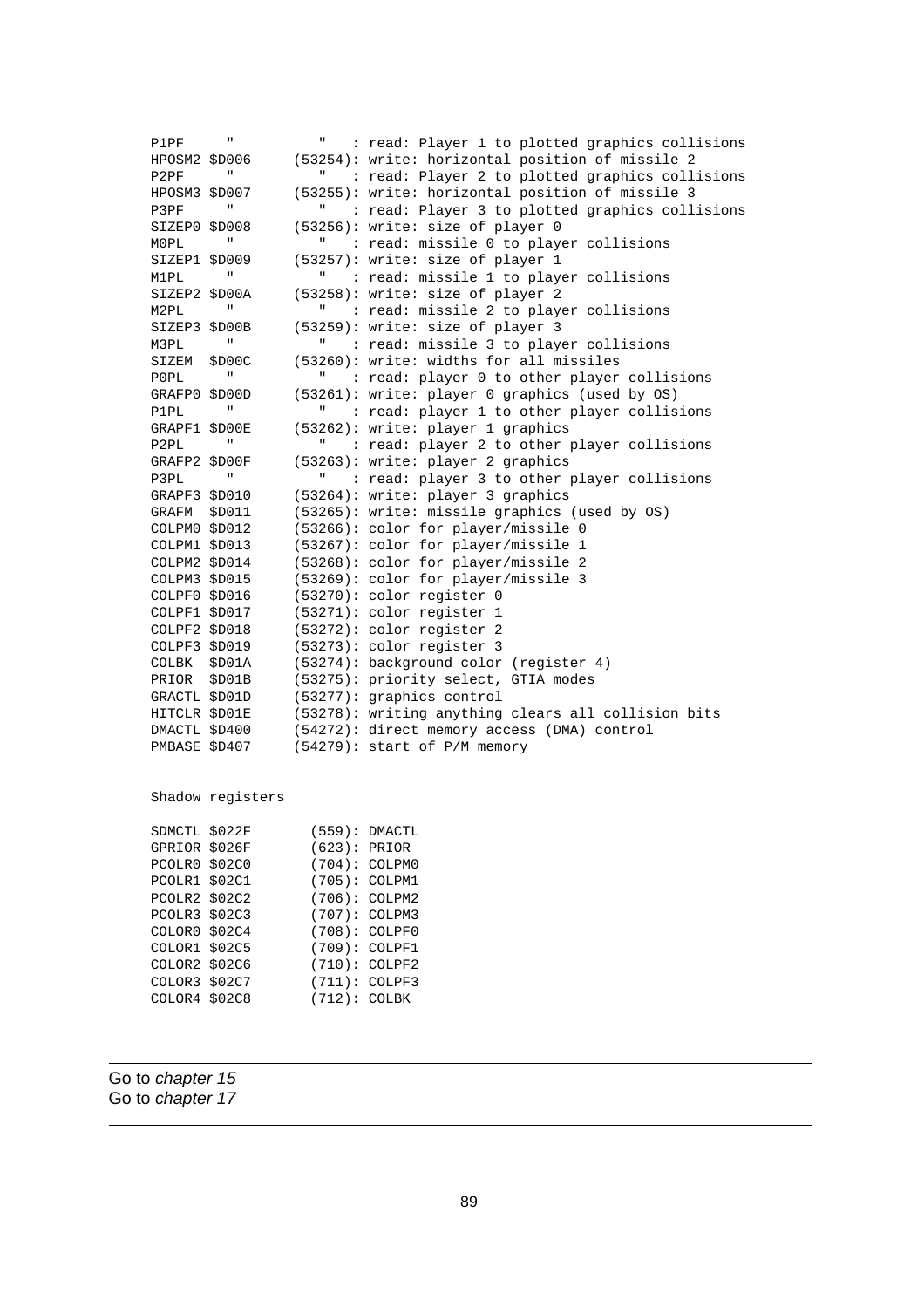## **CHAPTER 17**

# **Sound**

Generating sound can be very simple. For simple sounds there are four audio channels, each controlled by two control registers.

## **GENERATING SOUNDS**

To generate a sound in channel 1, put the frequency and volume codes into the frequency and control registers. The frequency register for channel 1, AUDF1 [\$D200 (53760)] can have any number from 0 to \$FF (255). 0 causes the highest frequency; 255 causes the lowest. The volume/noise (control) register for channel 1, AUDC1 [\$D201 (53761)] is more complicated.

```
 Audio channel control (volume/noise) register
             7 6 5 4 3 2 1 0
               −−−−−−−−−−−−−−−−−
     AUDCx | noise | volume|
             −−−−−−−−−−−−−−−−−
             1 6 3 1 8 4 2 1
             2 4 2 6
 8
```
The noise bits can have various values. The best way to learn to use them is by experimentation. The technical details of the polynomial counters which generate the noise has little bearing on what is heard. The two special values of interest are: \$1 (volume+16 in decimal), which causes a DC voltage proportional to the volume bits and; \$A (volume+160), which causes a pure tone (square wave). The volume bits select the relative volume, 0=off. Therefore, the number, \$A8 (168 [8+160]) in AUDC1, will cause the frequency selected by AUDF1 to be a pure tone of medium volume.

In BASIC the dirty work is done fore you. The SOUND command will do all the calculations for you. The Sound command format is shown below.

The BASIC sound command format

SOUND channel,frequency,noise,volume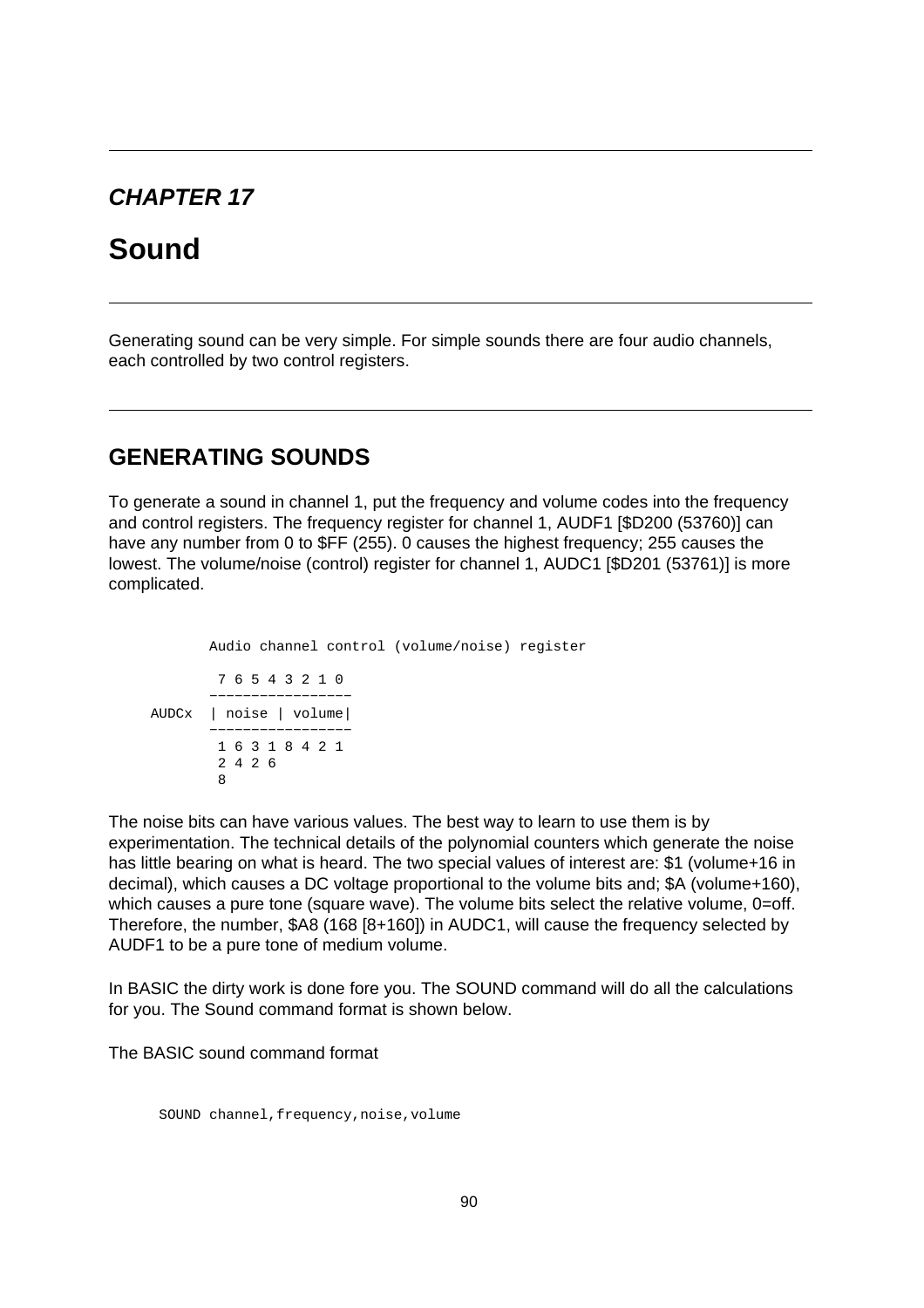The channel numbers is 0 to 3 instead of 1 to 4. The frequency, 0 to 255, is put into the frequency register. The noise is put into the high bits of the channel control register with volume in the low bits. Therefore...

SOUND 0,125,10,8

will produce a pure tone of medium frequency and volume in channel 0 (called channel 1 in assembly language).

### **ADVANCED SOUND**

The Audio Control register, AUDCTL [\$D208 (53768)], (not to be confused with the four audio channel control registers), adds more control for assembly language programmers. Again, to go into technical details will be less productive than experimentation.

```
 The audio control register. (AUDCTL)
                  7 6 5 4 3 2 1 0
                 −−−−−−−−−−−−−−−−−
        AUDCTL | | | | | | | | |
                 −−−−−−−−−−−−−−−−−
                  1 6 3 1 8 4 2 1
                  2 4 2 6
e a construction de la propieta de la propieta de la propieta de la propieta de la propieta de la propieta de<br>En 1888, en 1888, en 1888, en 1888, en 1888, en 1888, en 1888, en 1888, en 1888, en 1888, en 1888, en 1888, en
             7 0 = 17 bit polynomial noise
                   1 = 9 bit below polynomial noise
            6 \t 0 = \text{clock channel 1 with } 64 \text{ KHz} 1 = clock channel 1 with 1.79 MHz
             5 0 = clock channel 3 with 64 KHz
                  1 = clock channel 3 with 1.79 MHz
             4 0 = clock channel 2 with 64 KHz
                   1 = clock channel 2 with channel 1
             3 0 = clock channel 4 with 64 KHz
                   1 = clock channel 4 with channel 3
             2 1 = insert logical high−pass filter in
                           channel 1, clocked by channel 3
             1 1 = insert logical high−pass filter in
                           channel 2, clocked by channel 4
            0 = 64 KHz main clock
                    1 = 16 KHz main clock
```
All bits of AUDCTL are normally zero. The BASIC sound command causes it to be reset to zero.

By clocking one channel with another, the range can be increased. This essentially allows two channels with twice the range as each of the four normal channels. This is called 16 bit sound.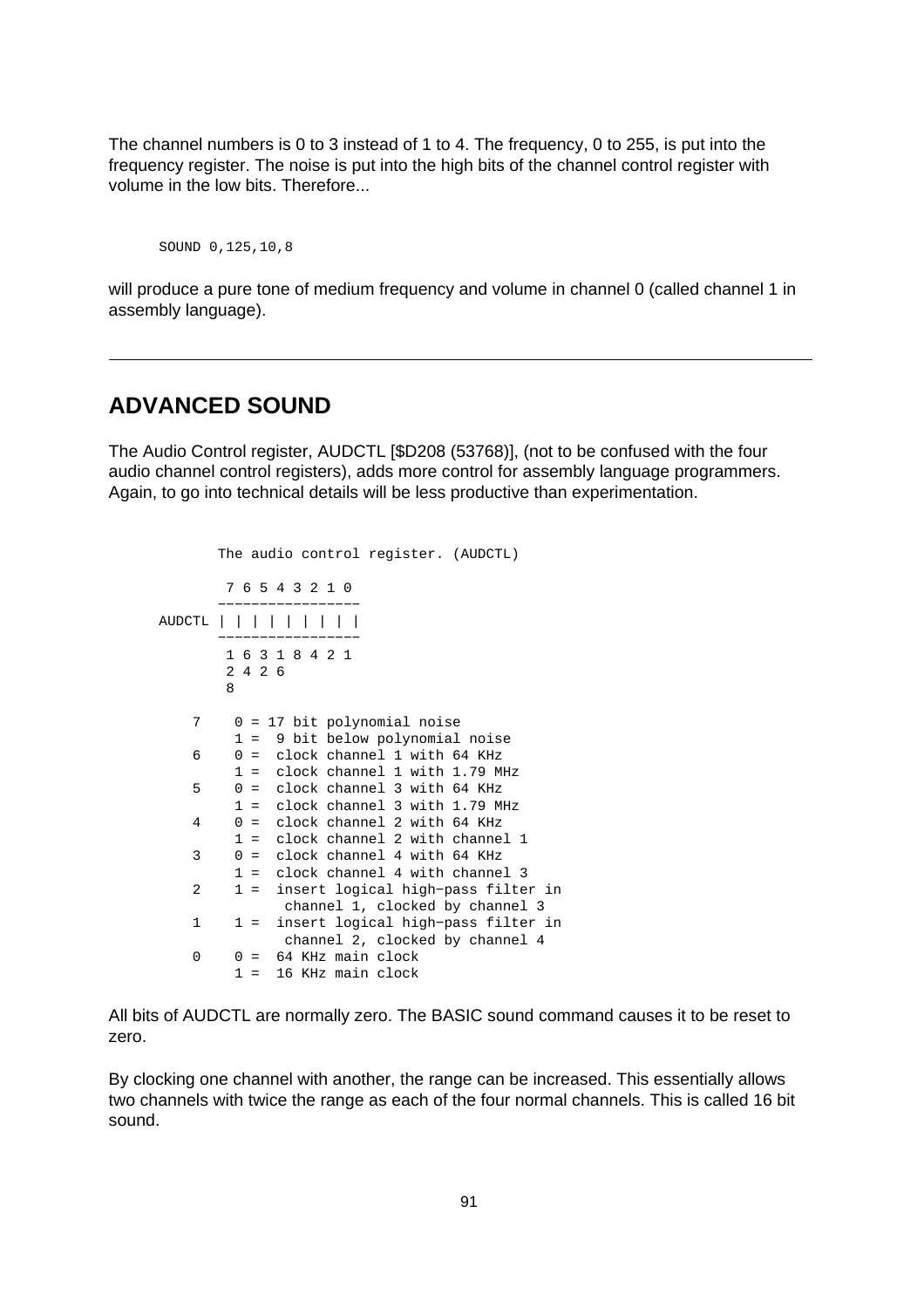To calculate exact frequencies, use the following formulas. The exact clock frequencies are also given if more accuracy is needed. The clock frequencies are acquired by dividing the signal from the TV color−burst crystal. This crystal has a frequency of 3.579545 MHz.

 Clock frequencies: 1.7897725 MHz (color−burst/2) 63.920446 Khz (color−burst/56) 15.699759 KHz (color−burst/228) Formulas: For 1.79 MHz clock clock f = −−−−−−−−−−−− f = −−−−−−−−−−−−  $2(AUDFn + 7)$  2(AUDFn + 4) 16 bit 8 bit AUDFn is the number in the audio frequency register. For 16 KHz and 64 KHz clock f = −−−−−−−−−−−− 2(AUDFn + 1)

## **AUDIO TIMER INTERRUPTS**

When the audio timers count down to zero they generate IRQ interrupts (if enabled). The timers can be reset by writing any number to STIMER [D209 (53769)].

## **THE CONSOLE SPEAKER**

The console speaker is where key clicks and the cassette signals come from. On XL and XE models this speaker is heard through the TV speaker. It is operated by toggling bit 3 of CONSOL [\$D01F (53279). This bit always reads 0 but it is actually set to 1 during vertical blank.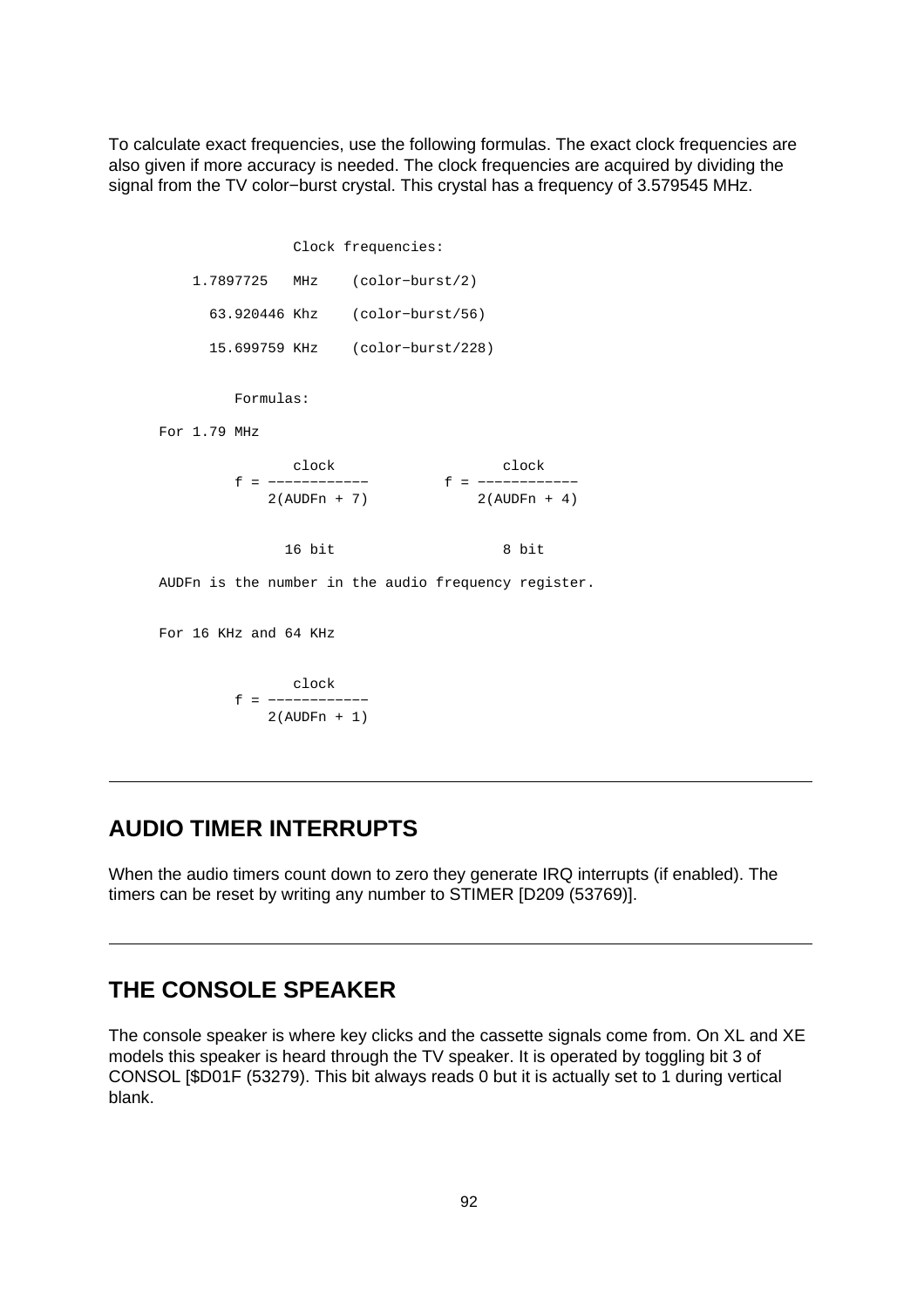Useful data base variables and OS equates

| CONSOL \$D01F |        | $(53279)$ : bit 3 controls console speaker |
|---------------|--------|--------------------------------------------|
| AUDF1         | \$D200 | $(53760)$ : Audio frequency 1              |
| AUDC1         | SD201  | $(53761)$ : audio control 1                |
| AUDF2         | SD202  | $(53762)$ : Audio frequency 2              |
| AUDC2         | SD203  | $(53763)$ : audio control 2                |
| AUDF3         | SD204  | $(53764)$ : Audio frequency 3              |
| AUDC3         | \$D205 | $(53765)$ : audio control 3                |
| AUDF4         | SD206  | $(53766)$ : Audio frequency 4              |
| AUDC4         | \$D207 | $(53767)$ : audio control 4                |
| AUDCTL \$D208 |        | $(53768)$ : general audio control          |
| STIMER \$D209 |        | $(53769)$ : audio timer reset              |
|               |        |                                            |

Go to chapter 16 Go to chapter 18

### **CHAPTER 18**

# **The joystick ports**

The joystick ports are the I/O ports of the PIA chip. This means that they are bidirectional, capable of output as well as input. The joystick ports are usually set up for input. To read them, simply read the port registers. PORTA [\$D300 (53016)] will read joystick ports 1 and 2. PORTB [\$D301 (54017)] will read joystick ports 3 and 4. Joystick ports 3 and 4 are used for memory control on the XL/XE models and don't have external connectors.

Each bit of each port can be configured independently for input or output. To reconfigure a port, the port control registers, PACTL and PBCTL [\$D302 (54018) and \$D303 (54019)], are used. The port control registers also control some lines on the serial I/O connector.

```
 The port control registers
                                 7 6 5 4 3 2 1 0
          PACTL −−−−−−−−−−−−−−−−−
           or |n 0 1 1 n n 0 n|
           PBCTL −−−−−−−−−−−−−−−−−
                                  1 6 3 1 8 4 2 1
                                   2 4 2 6
e a construction de la proponente de la proponente de la proponente de la proponente de la proponente de la pr<br>En 1888, en 1888, en 1888, en 1888, en 1888, en 1888, en 1888, en 1888, en 1888, en 1888, en 1888, en 1888, en
               bits
                                                   PACTL
```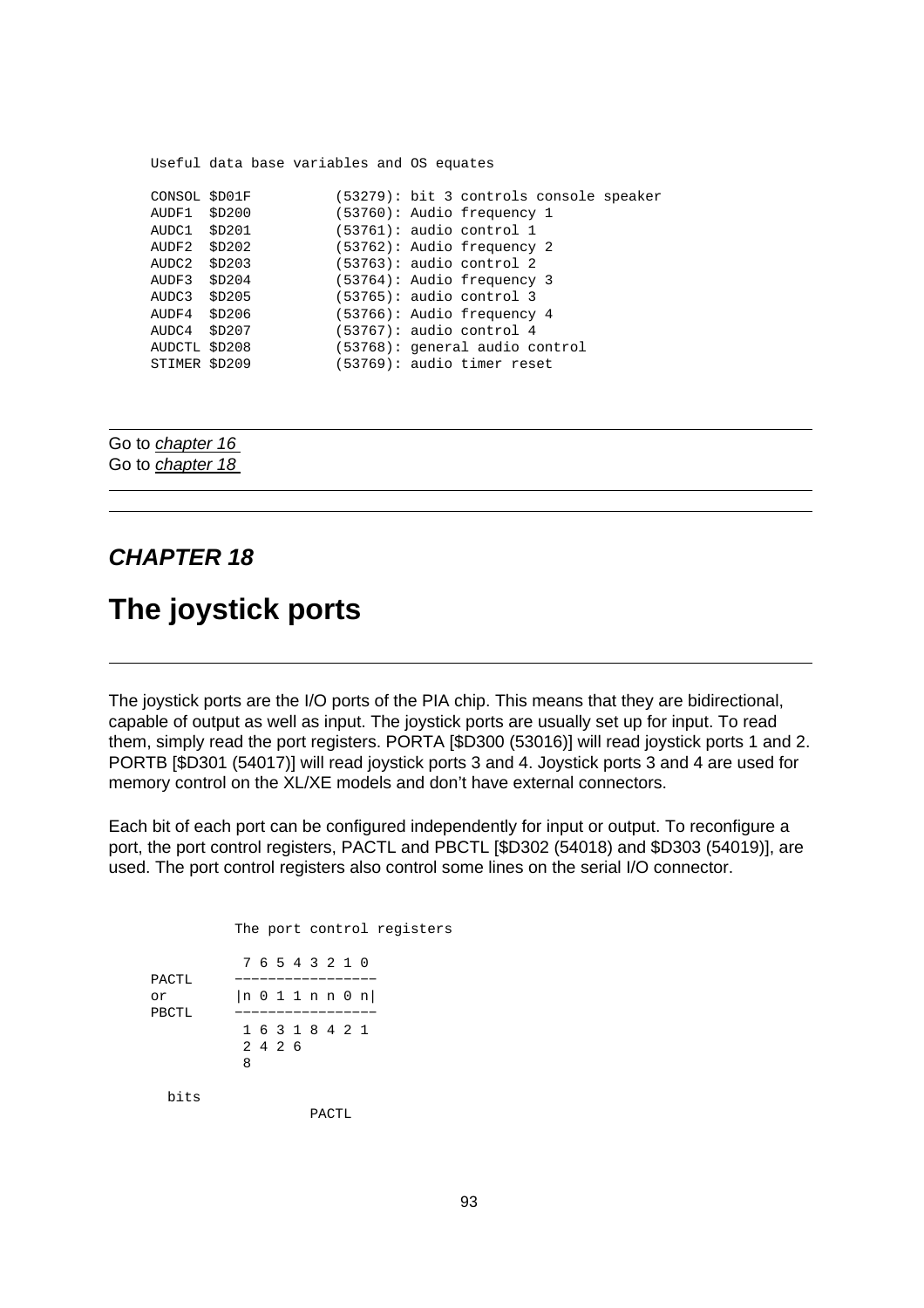```
 7 Peripheral A interrupt status. Set by peripheral
      interrupt; reset by reading PORTA.
 3 Cassette motor control (0 = on: 1 = off).
 2 0 = PORTA is now port A direction control.
      Writing to PORTA will now set bits for input
      or output.
      0 sets bit for input; 1 sets bit for output.
      1 = PORTA operational
1 1 = peripheral A interrupt enabled.
              PBCTL
 7 Peripheral B interrupt status. Set by peripheral
      interrupt; reset by reading PORTB.
 3 Serial connector command line.
 2 0 = PORTB is now port B direction control.
      Writing to PORTB will now set bits for input
      or output.
      0 sets bit for input; 1 sets bit for output.
      1 = PORTB operational
1 1 = peripheral B interrupt enabled.
```
The electronic configuration of the controller ports is as follows.

 −−−−−−−−−−− −−−−−−−−−−− \0 1 2 3 R/ \4 5 6 7 R/ \t + − L/ \t + − L/ −−−−−−− −−−−−−−

0 through 7 are the binary data bits for port A or port B.

+ and − are +5 volts and ground respectively.

R and L are the left and right game paddles.

t is the joystick trigger line.

The data bits in the joystick ports are used as follows for the joysticks and game paddles.

 The joysticks and the port registers 7 6 5 4 3 2 1 0 −−−−−−−−−−−−−−−−− PORTA |U|D|L|R|U|D|L|R| −−−−−−−−−−−−−−−−− 1 6 3 1 8 4 2 1 2 4 2 6 e a construction de la proponente de la proponente de la proponente de la proponente de la proponente de la pr<br>En 1888, en 1888, en 1888, en 1888, en 1888, en 1888, en 1888, en 1888, en 1888, en 1888, en 1888, en 1888, en paddle | | | | triggers 3 2 1 0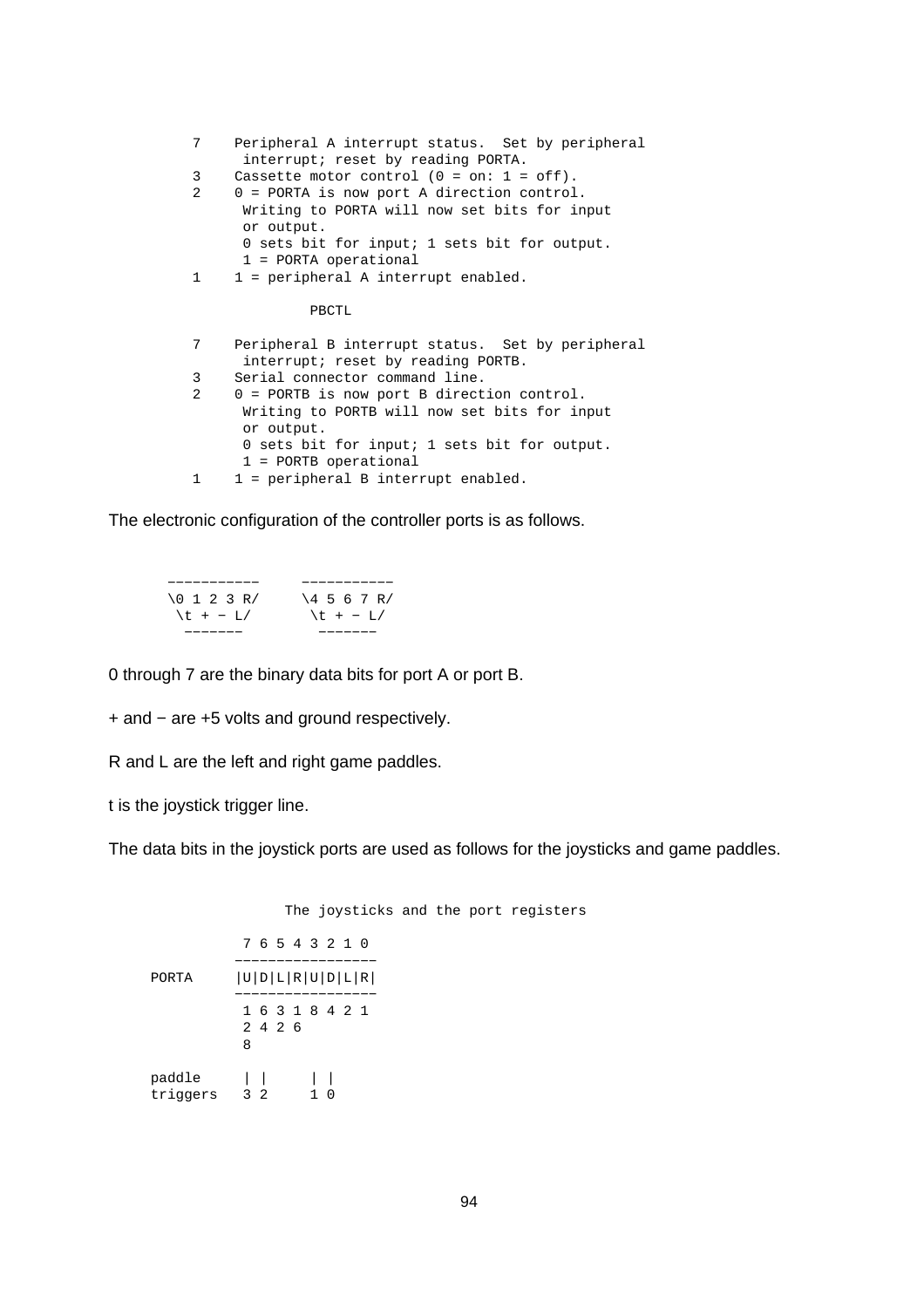```
 PORTB −−−−−−−−−−−−−−−−−
     (400/800 |U|D|L|R|U|D|L|R|
    only) -----------------
paddle | | | |
 triggers 7 6 5 4
        U = upD = downL = left R = right
```
The joysticks may be read either directly from the port registers or from the joystick shadow registers. During vertical blank, the data in the port registers is separated and put into the shadow registers. These registers are, STICK0 [\$0278 (632)], STICK1 [\$0279 (633)], STICK2 [\$027A (634)] and STICK3 [\$027B (635)]. The triggers may be read from the joystick trigger registers, TRIG0 − TRIG3 [\$D010 − \$D013 (53264 − 53267)]. These register have shadow registers, STRIG0 − STRIG3 [\$0284 − 0287 (644 −647)]. If these registers read zero the associated triggers are pressed. The paddle triggers may be read from their shadow registers also. They are, PTRIG0 − PTRIG 7, [\$027C − \$0283 (236 − 643)].

## **THE GAME PADDLE REGISTERS**

Although the game paddles are plugged into the joystick ports, they are not read from the port registers. The game paddles are read by first writing any number to the start−pot−scan register, POTGO [\$D20B (53771)]]. This turns off the capacitor dump transistors and allows the pot reading capacitors to begin charging. It also sets the TV scan line counter to zero. As each capacitor crosses a certain trigger voltage, the number of TV lines scanned is put in the respective pot value register. When the scan counter reaches 228, the capacitor dump transistors are turned on and the number 228 is put into any pot value registers which are still empty.

Before reading the pot value registers, ALLPOT [\$D208 (53768)] should be checked. In this register, each bit corresponds to the validity of a pot value register. If a bit is zero, its' associated pot value register is valid. If bit 2 of SKCTL, [\$D20F (53775)], is 1, the pots go into the fast scan mode. In this mode the paddles are read in only 2 TV scan lines. They can also be read without regard to POTGO or ALLPOT.

The pot value registers contain the number of TV scan lines it last took for the paddle reading capacitors to charge (up to 228). These registers are POT0 − POT7 [\$D200 − \$D207 (53760 −53767)]. Their shadow registers are PADDL0 − PADDL7 [\$0270 − \$0277 (624 − 631)].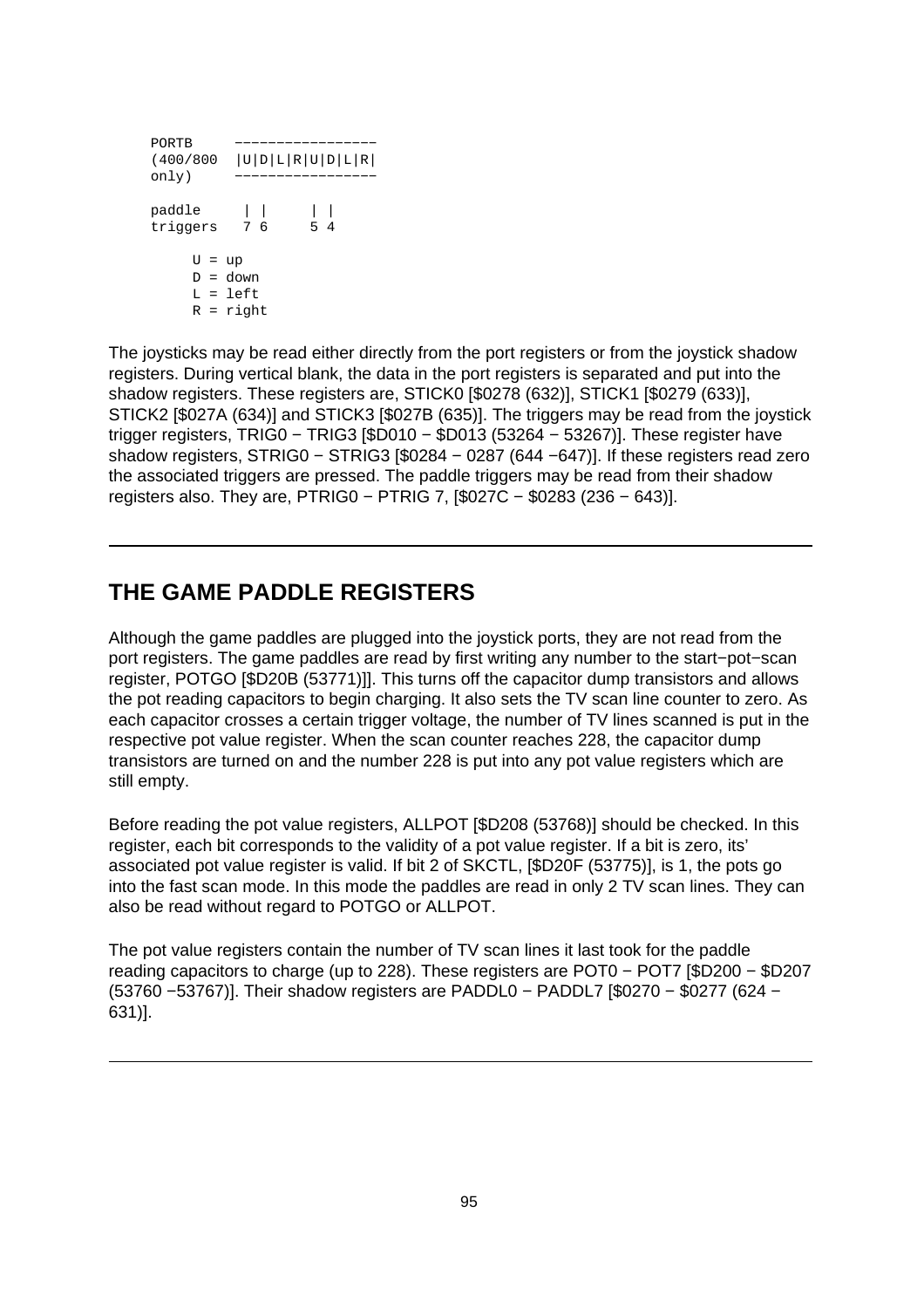## **THE LIGHT PEN REGISTERS**

Whenever a joystick trigger is pressed, the light pen registers, PENH and PENV are updated. PENH [\$D40C (54284)] takes a value based on a color clock counter. The value can be from 0 to 227. PENV [\$D40D [54285)] takes the 8 highest bits of the vertical line counter. A light pen is simply a photo transistor connected to a joystick trigger line and focused on the TV screen. When the electron beam strikes the part of the screen the light pen is focused on, the transistor turns on pulling the trigger line low. The light pen registers then contain numbers relative to where the light pen was pointing. The shadow register for PENH and PENV are LPENH [\$0234 (564)] and LPENV [\$0235 (566)).

Useful operating system equates

| TRIG0         | \$D010           |          | (53264): joystick triggers              |
|---------------|------------------|----------|-----------------------------------------|
| TRIG3         | \$D013           | (53268): |                                         |
| POT0          | \$D200           |          | $(53760)$ : paddle value                |
| POT7          | \$D207           | (53767): |                                         |
| ALLPOT \$D208 |                  |          | (53768): reads validity of pot values   |
| POTGO         | \$D20B           |          | (53771): starts paddle read             |
| SKCTL         | \$D20F           |          | $(53775)$ : bit 2 enables fast pot scan |
| PORTA         | \$D300           |          | (53016): port A data                    |
| PORTB         | \$D301           |          | (53017): port B data                    |
| PACTL \$D302  |                  |          | $(54018)$ : port A control              |
| PBCTL \$D303  |                  |          | $(54019)$ : port B control              |
| PENH          | \$D40C           |          | (54284): light pen horizontal value     |
| PENV          | \$D40D           |          | (54285): light pen vertical value       |
|               |                  |          |                                         |
|               | Shadow registers |          |                                         |
|               |                  |          |                                         |
| LPENH \$0234  |                  |          | (564): light pen horizontal value       |
| LPENV \$0235  |                  |          | (566): light pen vertical value         |
| PADDL0 \$0270 |                  |          | $(624)$ : game paddle values            |
| PADDL7 \$0277 |                  | (631)    |                                         |
| STICK0 \$0278 |                  |          | $(632)$ : joystick registers            |
| STICK0 \$027B |                  | (635):   |                                         |
| PRTIGO \$027C |                  |          | (636): paddle triggers                  |
| PTRIG7 \$0283 |                  | (643):   |                                         |
| STRIGO \$0284 |                  |          | $(644)$ : joystick triggers             |
|               |                  |          |                                         |
| STRIG3 \$0287 |                  | (647):   |                                         |

Go to chapter 17 Go to chapter 19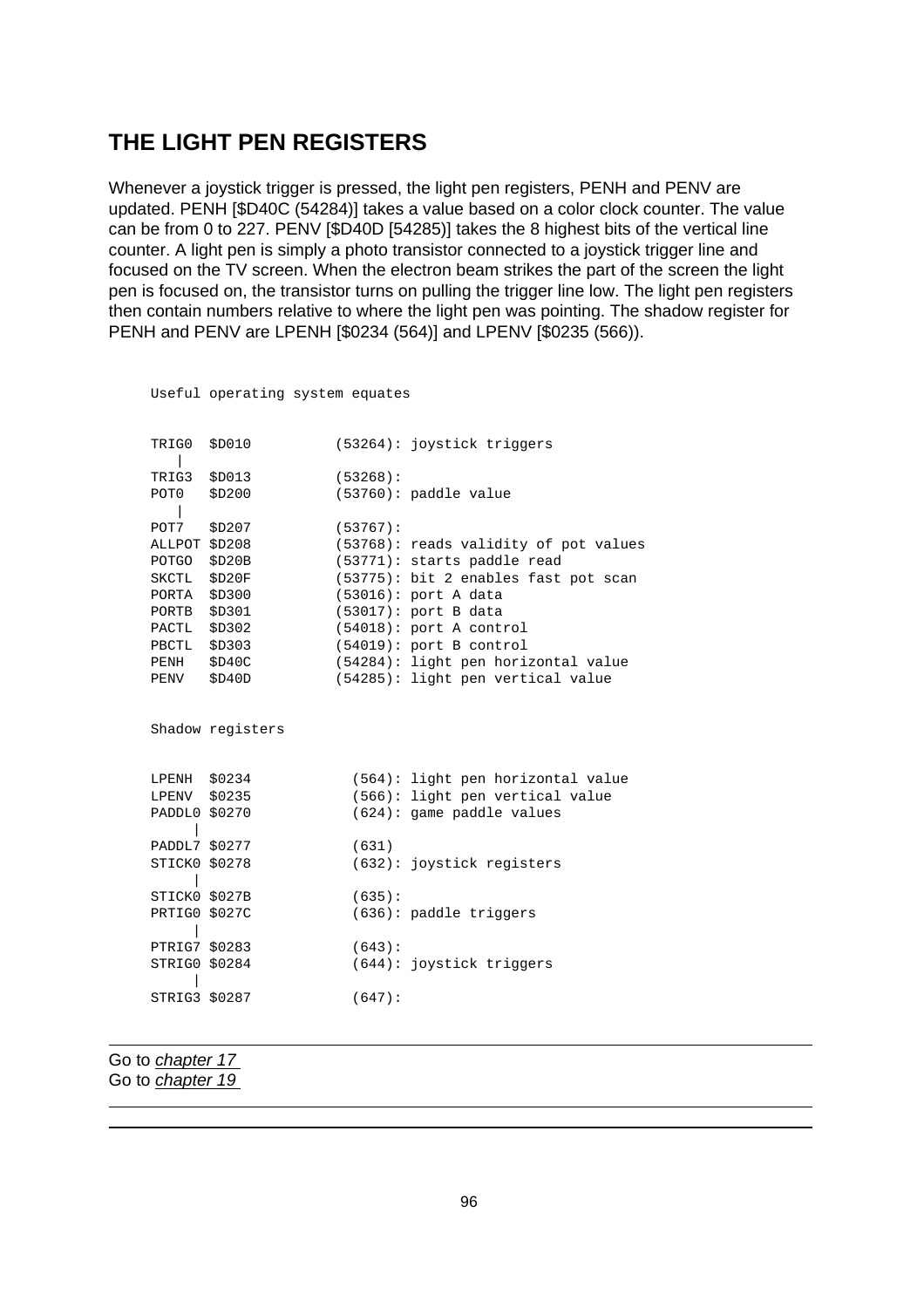# **Misc Hardware registers and information**

## **VERTICAL LINE COUNTER**

The ANTIC chip has a vertical line counter at \$0D4B (54283). This counter shows the high 8 bits of a 9 bit counter. This gives two line resolution. The value of this counter is placed into PENV [\$D40D (54285)] when a joystick trigger is pressed.

## **SERIAL PORT REGISTERS**

The POKEY chip has some registers which control the serial port.

The serial port control register, SKCTL [\$D20F (53775)], controls the serial port configuration and the game paddle scan mode. and some keyboard circuitry.

```
 The serial port control register
                7 6 5 4 3 2 1 0
 −−−−−−−−−−−−−−−−−
     SKCTL | | | | | | | |
 −−−−−−−−−−−−−−−−−
                1 6 3 1 8 4 2 1
                2 4 2 6
8
      bits
         0 1 = enable keyboard debounce
        1 1 = enable keyboard scan
         both 0 = set initialization mode.
        2 \t1 = fast pot scan
         3 1 = serial output is two tone (for cassette)
              instead of logical true/false
        4\vee 5 >− serial port mode control
         6/
         7 1 = forced logical 0 on output
```
If the serial port control register is read from it gives the serial port status. The register is then called SKSTAT

Serial port status register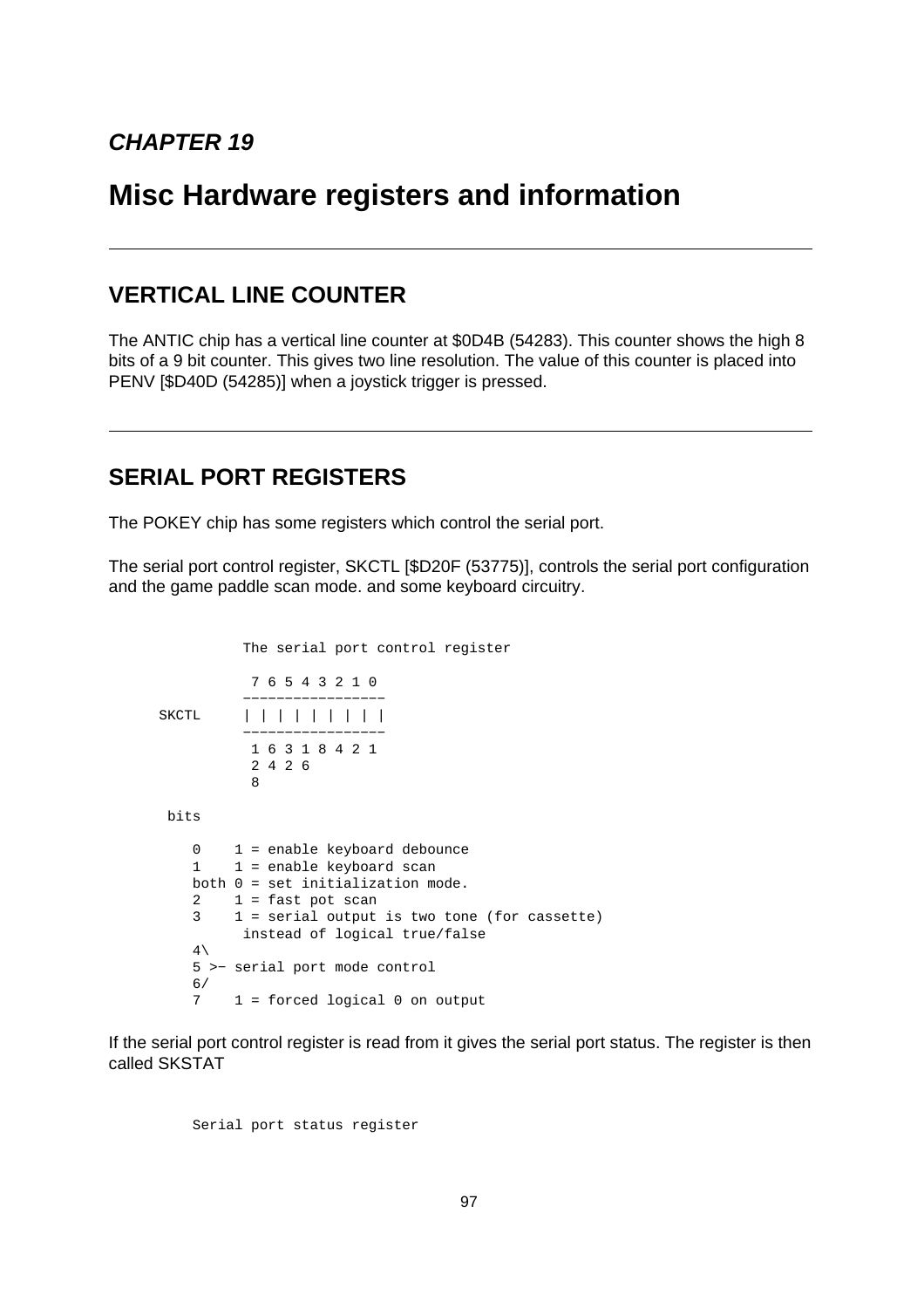```
 7 6 5 4 3 2 1 0
          −−−−−−−−−−−−−−−−−
          | | | | | | | |1|
 −−−−−−−−−−−−−−−−−
           1 6 3 1 8 4 2 1
           2 4 2 6
 8
       bits
         0 not used, reads 1
          1 0 = serial input shift register busy
          2 0 = last key is still pressed
          3 0 = shift key pressed
          4 0 = direct from serial input port
          5 0 = keyboard over−run
          6 0 = serial data input over−run
          7 1 = serial data input frame error
```
The serial port status is latched and must be reset by writing any number to its' reset register, SKRES [\$D20A (53770)].

### **SERIAL PORT INPUT AND OUTPUT DATA**

When a full byte of serial input data has been received, it is read from the serial input data register, SERIN [\$D20D (53773). Serial output data is written to the same register, which is then called the serial output data register, SEROUT. This register is usually written to in response to a serial output data interrupt (bit 4 of IRQST).

### **HARDWARE CHIP MEMORY ALLOCATION**

The addresses for the hardware chips are not completely decoded. For example, the PIA needs only four bytes of memory but is active from \$D300 − D3FF. Enough room for 64 PIA chips. A second pair of parallel ports could be added by accessing the address bus and further decoding the address for a second PIA. (This would also require a small modification of the computer's circuit board to disable the original PIA when the new one is active.) Similarly, there is room for 15 more POKEY or ANTIC chips and 7 gtia chips, should you ever need them. (GTIA uses \$D000 – D0FF, POKEY uses \$D200 – \$D2FF and ANTIC uses \$D400 − \$D4FF.)

 Useful data base variables and OS equates SKRES \$D20A (53770): serial port status reset SEROUT \$D20D (53773): serial output data SERIN \$D20D (53773): serial input data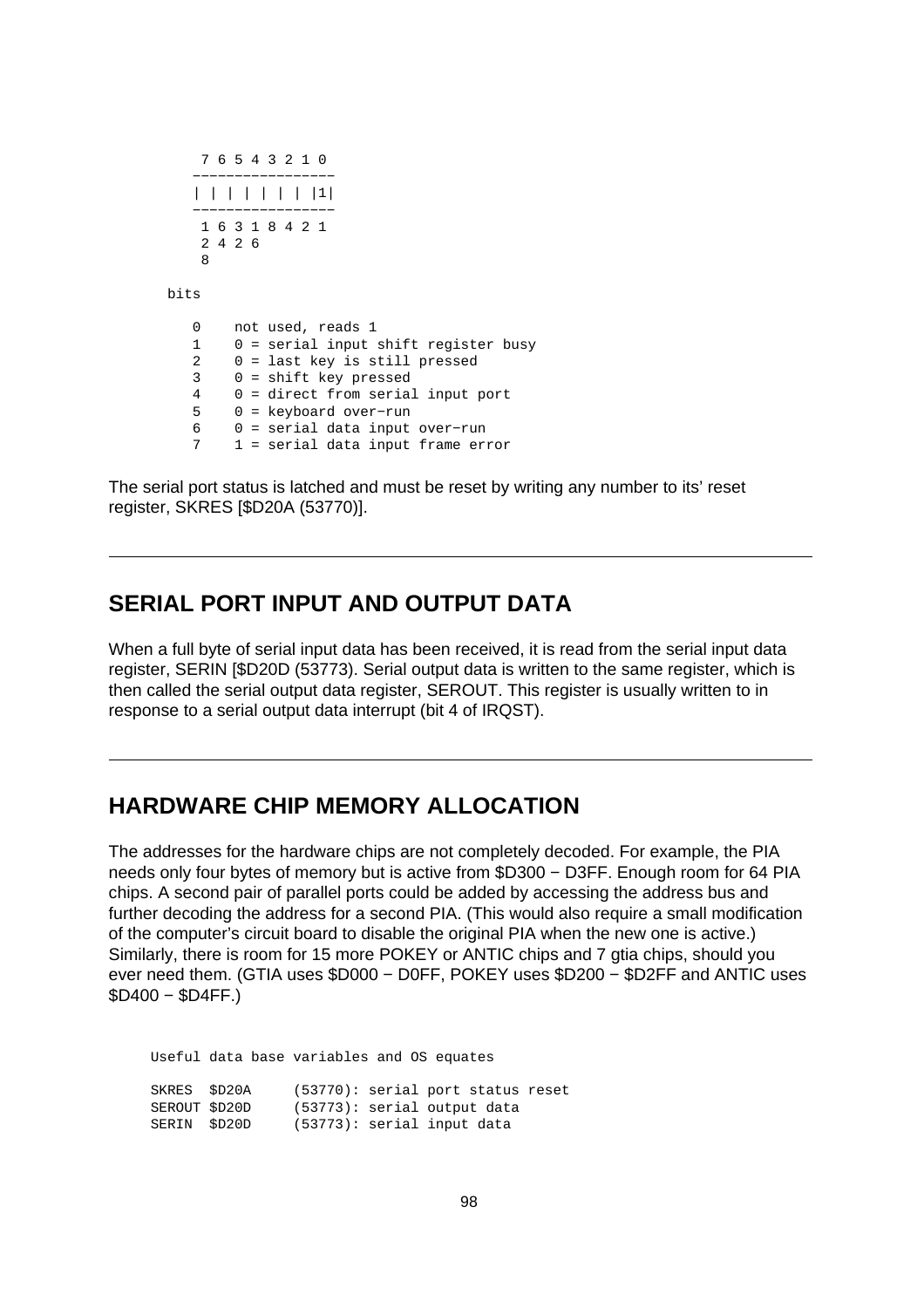| SKCTL \$D20F<br>SKSTAT \$D20F<br>VCOUNT \$D40B |                     |                | $(53775)$ : serial port control<br>$(53775)$ : serial port status<br>$(54283)$ : vertical line counter |
|------------------------------------------------|---------------------|----------------|--------------------------------------------------------------------------------------------------------|
|                                                | Os shadow registers |                |                                                                                                        |
| SSKCTL \$0232                                  |                     | $(562):$ SKCTL |                                                                                                        |

Go to chapter 18 Go to chapter 20

## **CHAPTER 20**

# **The XL and XE models**

## **BASIC B BUGS**

Most of the Atari 600XL and 800XL models were supplied with the "debugged" version B of Atari BASIC. This new BASIC got rid of the minor bugs of BASIC A and introduced some new major bugs of it's own.

Each time a program is saved, 16 extra bytes are tagged onto the end of the program. After many saves and reloads, as when developing a long program, the program becomes too large for the memory.

The computer may lock up unpredictably.

Program line links may get messed up, leaving garbage in the listing and the program unrunable.

Large LISTed programs may not run unless SAVed and reLOADed.

If the length of a listed program is a multiple of a certain number of bytes, it will not run unless the length is somehow changed.

BASIC version B has been replaced by version C. All of the XE models have this truly debugged version of BASIC.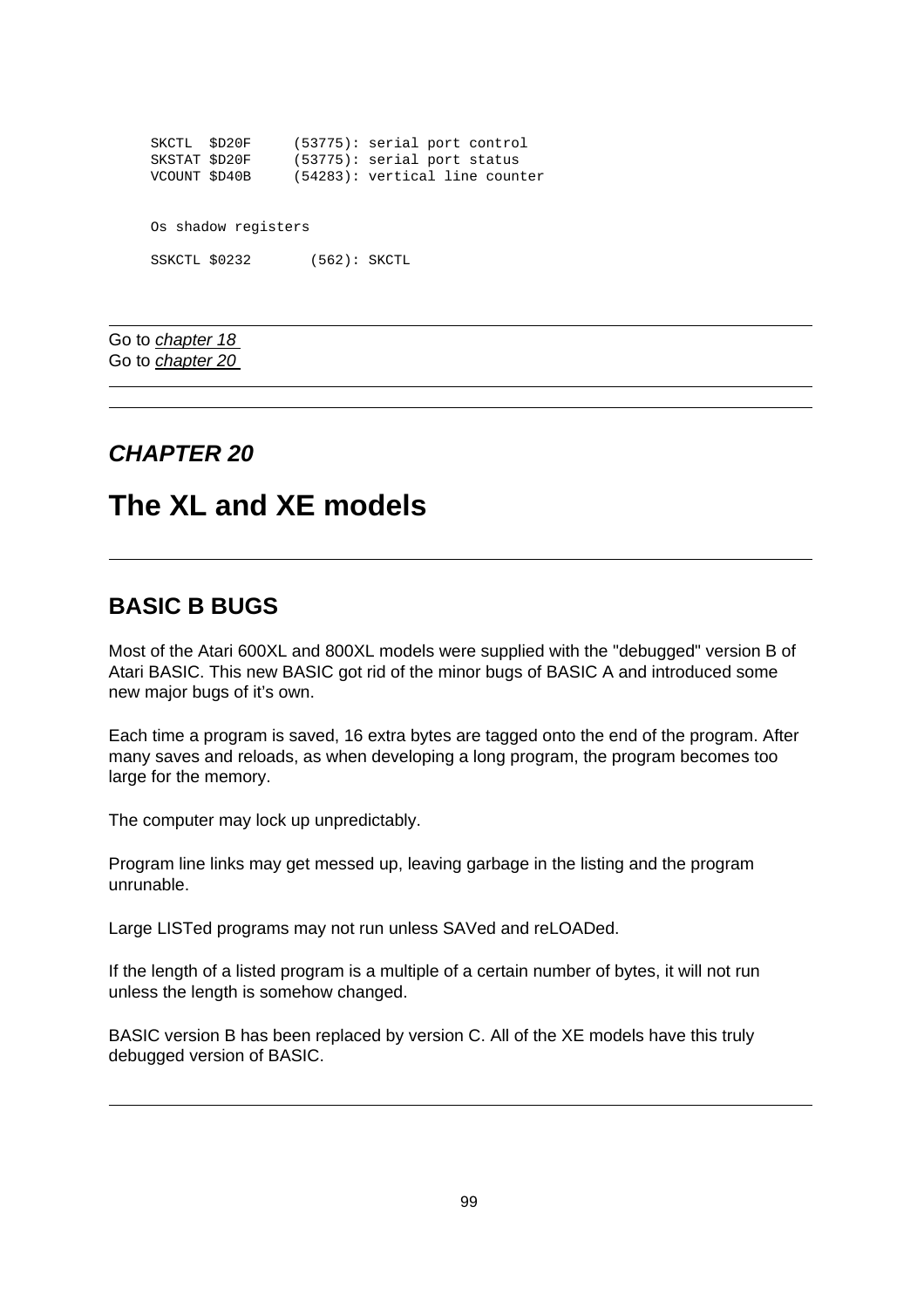### **NEW OPERATING SYSTEM PROBLEMS**

I have heard of only one bug in the operating system in XL and XE models. This is a mishandling of the printer timeout. The computer cannot tell if there is a printer attached or not. This may have been fixed in the XE models. However, many programs, some even formerly sold by Atari, do not jump through published jump vectors when using the operating system. These programs will not run on XL/XE models. (Some of these programs are Atari Word Processor (not Atariwriter) and LJKs Letter Perfect and Data Perfect.) Since the operating system ROM can be switched to RAM, a "translator" can be used to load the 800 operating system into an XL or XE model.

## **130XE MEMORY MANAGEMENT**

The 130XE has an extra 64K bank of memory. It is divided into four blocks of 16K each. Each block can be switched to replace part of the main bank of RAM from \$4000 (16384) to \$7FFF (32767). Furthermore, it can be switched in such a way that only the 6502, or the ANTIC chip can see the extra memory.

Port B (formerly the two extra joystick ports of the 400/800) is used to manage the memory.

 Port B and memory management 7 6 5 4 3 2 1 0 −−−−−−−−−−−−−−−−− PORTB |T|U|A|C|S S|B|R| −−−−−−−−−−−−−−−−−−−−−−−− 1 6 3 1 8 4 2 1 2 4 2 6 e a construction de la proponente de la proponente de la proponente de la proponente de la proponente de la pr<br>En 1888, en 1888, en 1888, en 1888, en 1888, en 1888, en 1888, en 1888, en 1888, en 1888, en 1888, en 1888, en R 1 = OS replaced by RAM B 0 = BASIC enabled S S bank select bits  $C = 0 = CPU$  sees switched RAM at \$4000 A 0 = ANTIC sees switched RAM U unused T 0 = self test

Bits 2 and 3 of PORTB select which block of the extra bank of memory is switched in.

 Bank select bits bits block 2 3 address −−−−−−−−−−−−−−−−−−−−−−−−− 0 0 \$0000 − \$3FFF 0 1 \$4000 - \$7FFF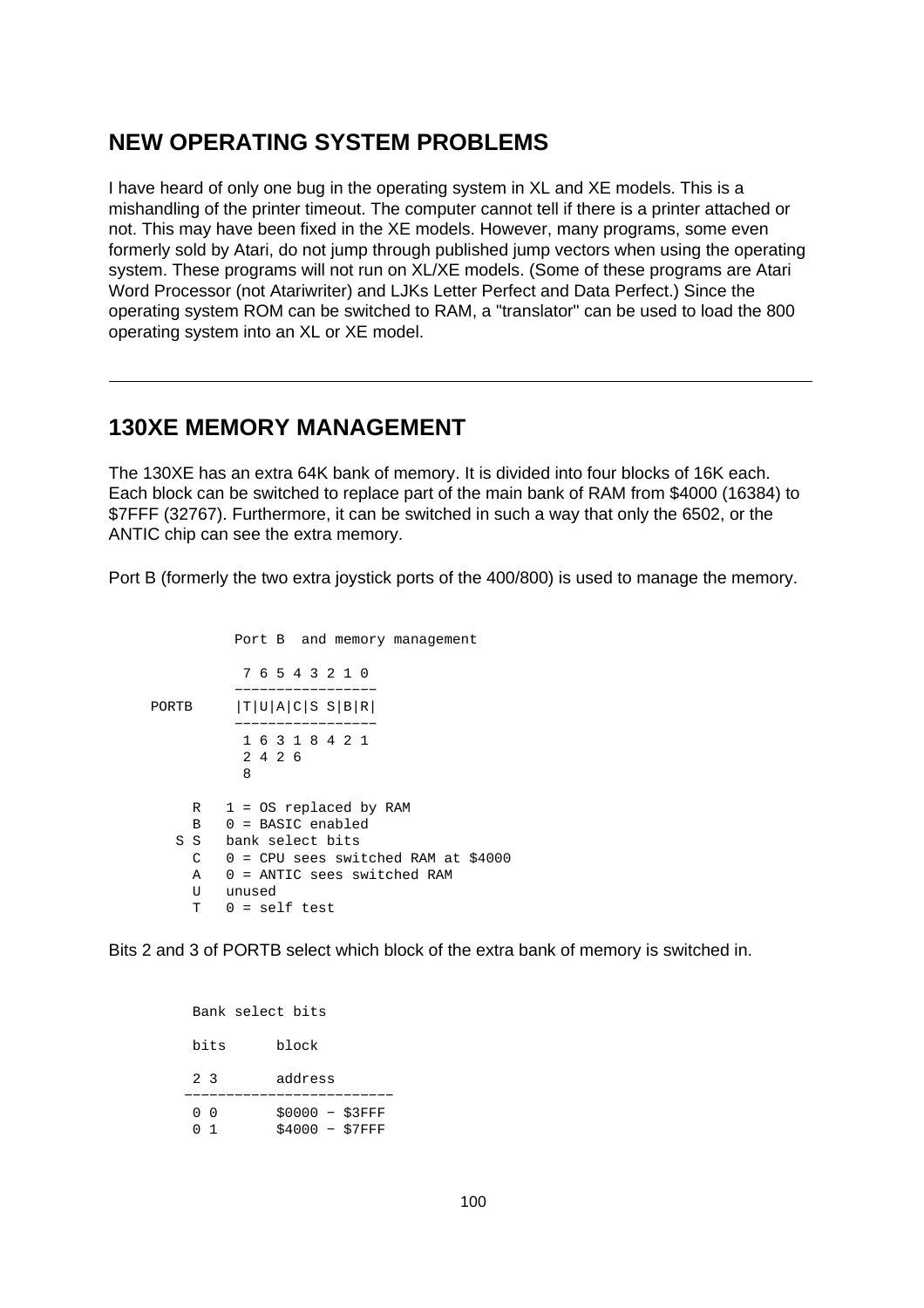| 10  | $$8000 - $B$ FFFF |  |
|-----|-------------------|--|
| 1 1 | $SC000 - SFFFF$   |  |

Bits 4 and 5 select which chip sees the switched in RAM at \$4000 − \$7FFF

| Chip select bits   |      |
|--------------------|------|
| bits<br>ANTIC      | 6502 |
| 4 5                |      |
| 00<br>Ext.         | Ext. |
| 0 1<br>Ext.        | Main |
| $1\quad$ 0<br>Main | Ext. |
| Main<br>$1\quad1$  | Main |

# **THE XL PARALLEL PORT**

Pin out of the parallel port

top from rear

| 111112222233333444445     |
|---------------------------|
| 2468024680246802468024680 |
|                           |
|                           |
| 11111222223333344444      |
| 1357913579135791357913579 |

| 1  |       | 2  | GND            |  |
|----|-------|----|----------------|--|
| 3  | A1    | 4  | A <sub>0</sub> |  |
| 5  | A3    | 6  | A2             |  |
| 7  | A5    | 8  | A4             |  |
| 9  | GND   | 10 | A6             |  |
| 11 | A8    | 12 | A7             |  |
| 13 | A10   | 14 | A9             |  |
| 15 | A12   | 16 | A11            |  |
| 17 | A14   | 18 | A13            |  |
| 19 | A15   | 20 | GND            |  |
| 21 | D1    | 22 | D <sub>0</sub> |  |
| 23 | D3    | 24 | D2             |  |
| 25 | D5    | 26 | D4             |  |
| 27 | D7    | 28 | D6             |  |
| 29 | GND   | 30 | GND            |  |
| 31 | GND   | 32 | phase 2 clock  |  |
| 33 | RESET | 34 |                |  |
| 35 | RDY   | 36 | IRQ            |  |
| 37 |       | 37 |                |  |
| 39 |       | 40 |                |  |
| 41 | GND   | 42 |                |  |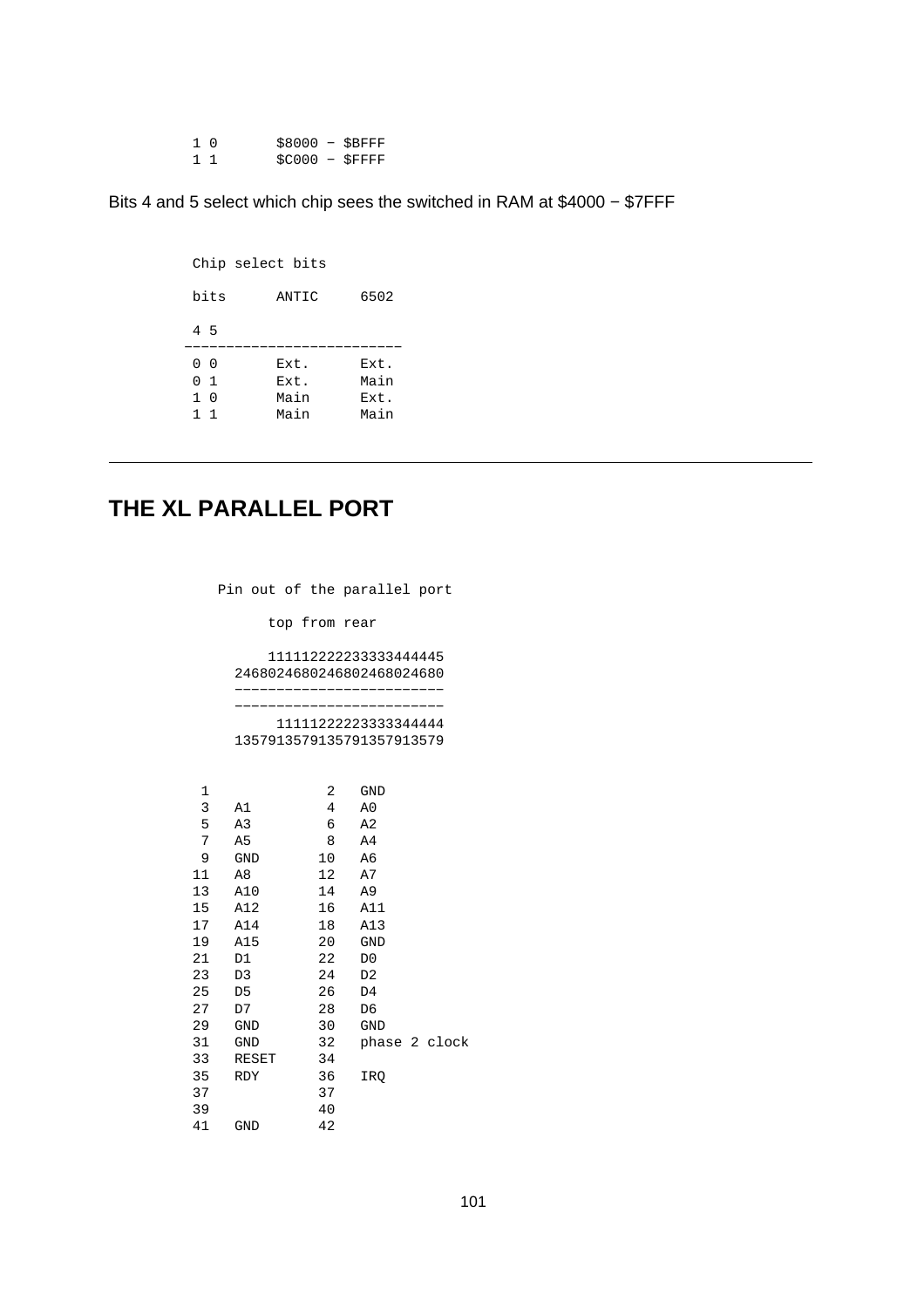| 43 | RAS        | 44 |       |
|----|------------|----|-------|
| 45 | R/W        | 46 | GND   |
| 47 | $+5V$      | 48 | $+5V$ |
| 49 | <b>GND</b> | 50 |       |

The phase 2 clock runs at 1.8 MHz. When the clock is high, the address and R/W lines are valid. The clock goes from high to low, when the data lines are also valid. All lines then become invalid.

The 130XE doesn't have the parallel port. However, it has a cartridge slot expansion. This is a small cartridge−slot−like connector with the necessary connector to use parallel expansion.

## **FINE SCROLLING**

If address \$026E (622) is \$FF, graphics 0 will be in the fine scroll mode.

## **OTHER ADDRESSES**

DSCTLN [\$0D25,2 (725)] is the disk sector size. should be \$80 (128).

DMASAV [\$02DD (735)] is a copy of the DMA control register, SDMCTL [\$022F (559)]. It is set up when a channel is opened to the screen. The value is moved to SDMCTL whenever a key is pressed. It is used to restore the display if DMA is disabled.

PUPBT [\$033D,3 (829–831)] is used to test memory integrity when [RESET] is pressed. If these bytes are not \$5C, \$93 and \$25, the computer will do a cold start when [RESET] is pressed.

The self−test ROM is from \$D000 to \$D7FF, the same addresses as the hardware registers. This part of the operating system ROM is disabled when not used. When The computer is put into the self−test mode, This part of ROM is copied to \$5000 to \$57FF and run from there.

GINTLK [\$03FA (1018)] is a logical 1 if a cartridge is installed (built−in BASIC is considered a cartridge). BASIC can be disabled by poking 1018 with a non−zero number. If [RESET] is then pressed, the computer will attempt to load the DUP.SYS file and basic will be completely disabled.

Go to chapter 19 Go to appendix A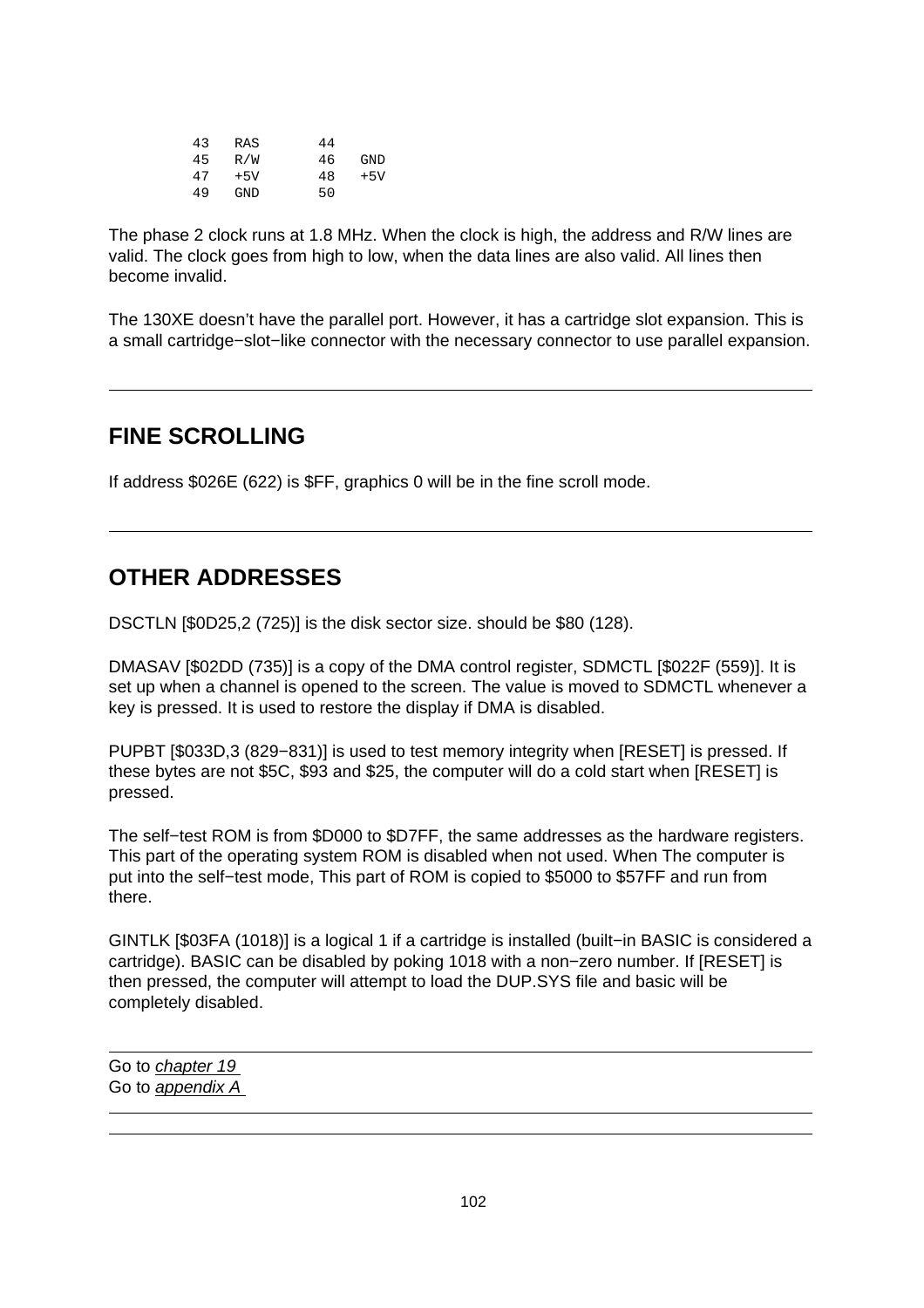# **Appendix A**

# **Hardware Registers**

| Register                                                                 |                                | Shadow |                      |
|--------------------------------------------------------------------------|--------------------------------|--------|----------------------|
| Name Description                                                         |                                |        | Address Name Address |
| ALLPOT game paddle ready indicators                                      | \$D208 53768                   |        |                      |
| AUDC1 Audio channel 1 control                                            | \$D201 53761                   |        |                      |
| AUDC2 Audio channel 2 control                                            | \$D203 53763                   |        |                      |
| AUDC3 Audio channel 3 control                                            | \$D205 53765                   |        |                      |
| AUDC4 Audio channel 1 control                                            | \$D207 53767                   |        |                      |
| AUDCTL general audio control                                             | \$D208 53768                   |        |                      |
| AUDF1 Audio frequency 1 control                                          | \$D200 53760                   |        |                      |
| AUDF2 Audio frequency 2 control                                          | \$D202 53762                   |        |                      |
| AUDF3 Audio frequency 3 control                                          | \$D204 53764                   |        |                      |
| AUDF4 Audio frequency 4 control                                          | \$D206 53766                   |        |                      |
| CHACTL character control                                                 | \$D401 54273 CHART \$02F3 755  |        |                      |
| CHBASE Address of character set / 256                                    | \$D409 54281 CHBAS \$02F4 756  |        |                      |
| COLBK color/brightness of setcolor 4                                     | \$D01A 53274 COLOR4 \$02C8 712 |        |                      |
| COLPF0 Color/brightness of setcolor 0                                    | \$D016 53270 COLOR0 \$02C4 708 |        |                      |
| COLPF1 color/brightness of setcolor 1                                    | \$D017 53271 COLOR1 \$02C5 709 |        |                      |
| COLPF2 color/brightness of setcolor 2                                    | \$D018 53272 COLOR2 \$02C6 710 |        |                      |
| COLPF3 color/brightness of setcolor 3                                    | \$D019 53273 COLOR3 \$02C7 711 |        |                      |
| COLPM0 color/brightness, player/missile 0 \$D012 53266 PCOLR0 \$02C0 704 |                                |        |                      |
| COLPM1 color/brightness, player/missile 1 \$DO13 53267 PCOLR1 \$02C1 705 |                                |        |                      |
| COLPM2 color/brightness, player/missile 2 \$D014 53268 PCOLR2 \$02C2 706 |                                |        |                      |
| COLPM3 color/brightness, player/missile 3 \$DO15 53269 PCOLR3 \$02C3 707 |                                |        |                      |
| CONSOL [START], [SELECT], [OPT.], speaker \$D01F 53279                   |                                |        |                      |

103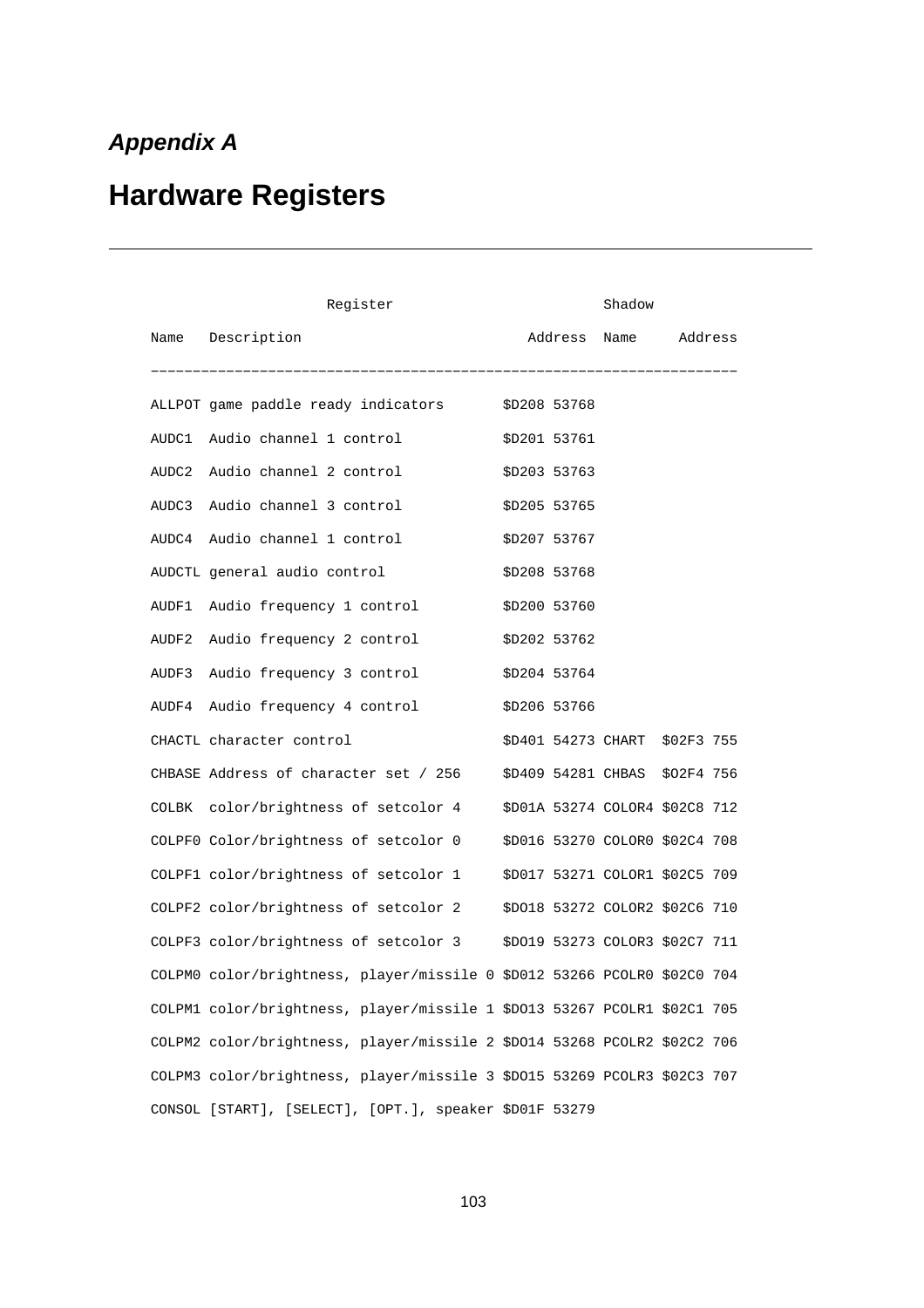|       | DLISTH display list pointer high byte                                    |                 | \$D403 54275 SDLSTH \$0231 561 |            |    |
|-------|--------------------------------------------------------------------------|-----------------|--------------------------------|------------|----|
|       | DLISTL display list pointer low byte                                     |                 | \$D402 54274 SDLSTL \$0230 560 |            |    |
|       | DMACTL Direct Memory access control (DMA) \$D400 54272 SDMCTL \$022F 559 |                 |                                |            |    |
|       | GRACTL graphics control                                                  | \$D01D 53277    |                                |            |    |
|       | GRAFM missile graphics                                                   | \$D011 53265    |                                |            |    |
|       | GRAFP0 player 0 graphics                                                 | \$D00D 53261    |                                |            |    |
|       | GRAFP1 player 1 graphics                                                 | \$D00E 53262    |                                |            |    |
|       | GRAFP2 player 2 graphics                                                 | \$D00F 53263    |                                |            |    |
|       | GRAFP3 player 3 graphics                                                 | \$D010 53264    |                                |            |    |
|       | HITCLR clear collisions                                                  | \$D01E 54278    |                                |            |    |
|       | HPOSMO horizontal position of missile O                                  | \$D004 53252    |                                |            |    |
|       | HPOSM1 horizontal position of missile 1                                  | \$D005 53253    |                                |            |    |
|       | HPOSM2 horizontal position of missile 2                                  | \$D006 53254    |                                |            |    |
|       | HOPSM3 horizontal position of missile 3                                  | \$D007 53255    |                                |            |    |
|       | HPOSP0 horizontal position of player 0                                   | \$D000 53248    |                                |            |    |
|       | HPOSP1 horizontal position of player 1                                   | \$D001 53249    |                                |            |    |
|       | HPOSP2 horizontal position of player 2                                   | \$D002 53250    |                                |            |    |
|       | HPOSP3 horizontal position of player 3                                   | \$D003 53251    |                                |            |    |
|       | HSCROL horizontal scroll                                                 | \$D404 54276    |                                |            |    |
| IRQEN | interrupt request enable (IRQ)                                           |                 | \$D20E 53774 POKMSK \$0010     |            | 16 |
| IRQST | IRQ status                                                               | \$D20E 53774    |                                |            |    |
|       | KBCODE keyboard code                                                     | \$D209 53769 CH |                                | \$02FC 764 |    |
| M0PF  | missile 0 to graphics collisions                                         | \$D000 53248    |                                |            |    |
| M0PL  | missile 0 to player collisions                                           | \$D008 53256    |                                |            |    |
| M1PF  | missile 1 to graphics collisions                                         | \$D001 53249    |                                |            |    |
| M1PL  | missile 1 to player collisions                                           | \$D009 53257    |                                |            |    |
| M2PF  | missile 2 to graphics collisions                                         | \$D002 53250    |                                |            |    |
| M2PL  | missile 2 to player collisions                                           | \$D00A 53258    |                                |            |    |
| M3PF  | missile 3 to graphics collisions                                         | \$D003 53251    |                                |            |    |
| M3PL  | missile 3 to player collisions                                           | \$D00B 53259    |                                |            |    |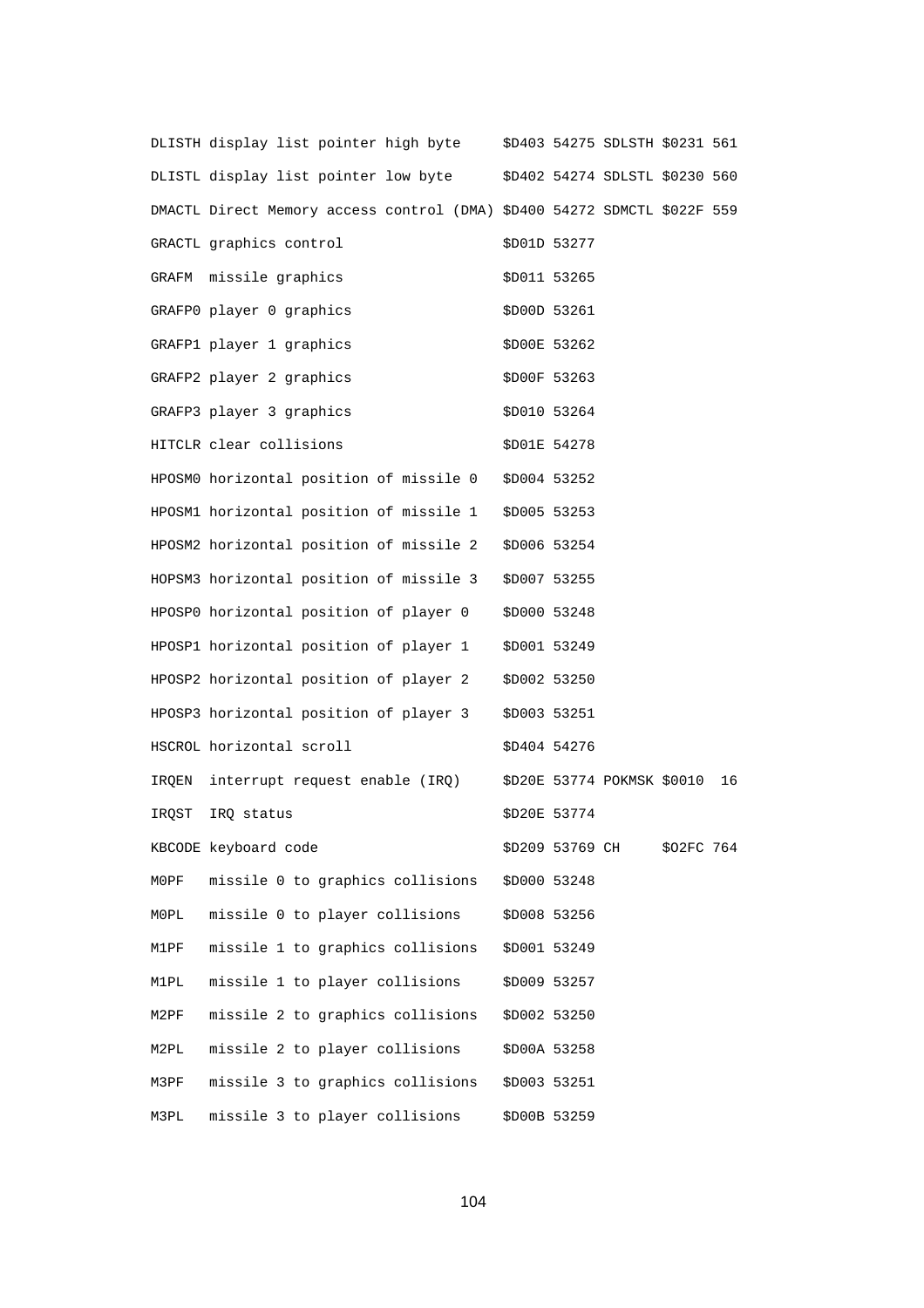| NMIEN            | non-maskable interrupt enable (NMI)\$D40E 54286 |              |                                |  |
|------------------|-------------------------------------------------|--------------|--------------------------------|--|
|                  | NMIRES NMI reset                                | \$D40F 54287 |                                |  |
| NMIST            | NMI status                                      | \$D40F 54287 |                                |  |
| POPF             | player 0 to graphics collisions                 | \$D004 53252 |                                |  |
| P0PL             | player 0 to player collisions                   | \$D00C 53260 |                                |  |
| P1PF             | player 1 to graphics collisions                 | \$D005 53253 |                                |  |
| P1PL             | player 1 to player collisions                   | \$D00D 53261 |                                |  |
| P2PF             | player 2 to graphics collisions                 | \$D006 53254 |                                |  |
| P2PL             | player 2 to player collisions                   | \$D00E 53262 |                                |  |
| P3PF             | player 3 to graphics collisions                 | \$D007 53255 |                                |  |
| P3PL             | player 3 to player collisions                   | \$D00F 53263 |                                |  |
| PACTL            | port A control                                  | \$D302 54018 |                                |  |
| PAL              | Europe/North America TV indicator \$D014 53268  |              |                                |  |
|                  | PBCLT port B control                            | \$D303 54019 |                                |  |
| PENH             | light pen horizontal position                   |              | \$D40C 54284 LPENH \$0234 564  |  |
| PENV             | light pen vertical position                     |              | \$D40D 54285 LPENV \$0235 565  |  |
|                  | PMBASE player/missile address / 256             | \$D407 54279 |                                |  |
| PORTA port A     |                                                 |              | \$D300 54016 STICK0 \$0278 632 |  |
|                  |                                                 |              | STICK1 \$0279 634              |  |
| PORTB port B     |                                                 |              | \$D301 54017 STICK2 \$027A 634 |  |
|                  |                                                 |              | STICK3 \$027B 635              |  |
| POT0             | game paddle 0                                   |              | \$D200 53760 PADDL0 \$0270 624 |  |
| POT1             | game paddle 1                                   |              | \$D201 53761 PADDL1 \$0271 625 |  |
| POT <sub>2</sub> | game paddle 2                                   |              | \$D202 53762 PADDL2 \$0272 626 |  |
| POT3             | game paddle 3                                   |              | \$D203 53763 PADDL3 \$0273 627 |  |
| POT4             | game paddle 4                                   |              | \$D204 53764 PADDL4 \$0274 628 |  |
| POT5             | game paddle 5                                   |              | \$D205 53765 PADDL5 \$0275 629 |  |
| POT6             | game paddle 6                                   |              | \$D206 53766 PADDL6 \$0276 630 |  |
| POT7             | game paddle 7                                   |              | \$D207 53767 PADDL7 \$0277 631 |  |
| POTGO            | start pot scan sequence                         | \$D20B 53771 |                                |  |

105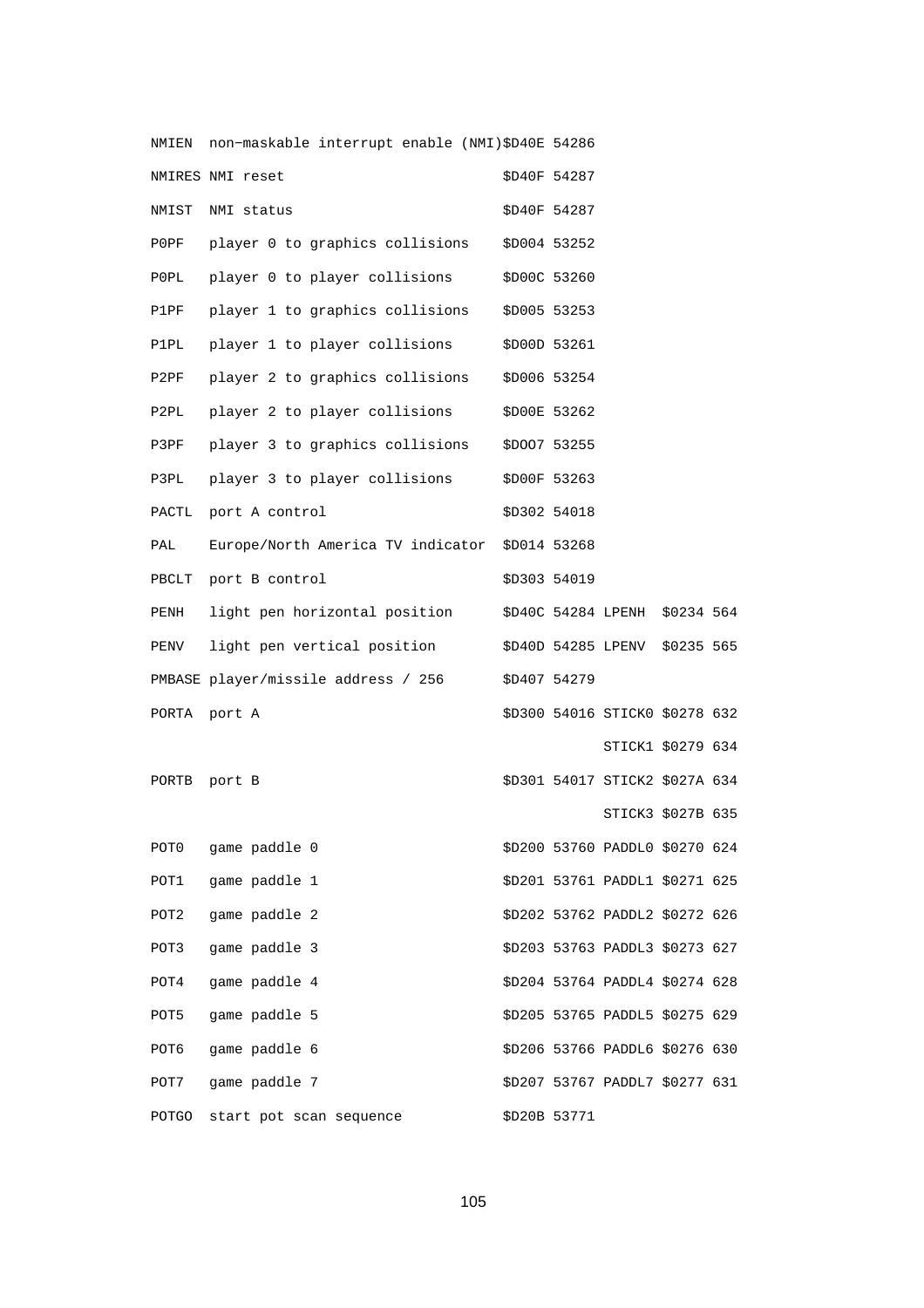|       | PRIOR p/m priority and GTIA mode |              | \$D21B 53275 GPRIOR \$026F 623 |  |
|-------|----------------------------------|--------------|--------------------------------|--|
|       | RANDOM random number generator   | \$D20A 53770 |                                |  |
|       | SERIN serial port input          | \$D20D 53774 |                                |  |
|       | SEROUT serial port output        | \$D20D 53773 |                                |  |
|       | SIZEM missile size               | \$D00C 53260 |                                |  |
|       | SIZEPO player O size             | \$D008 53256 |                                |  |
|       | SIZEP1 player 1 size             | \$D009 53257 |                                |  |
|       | SIZEP2 player 2 size             | \$D00A 53258 |                                |  |
|       | SIZEP3 player 3 size             | \$D00B 53259 |                                |  |
|       | SKCTL serial port control        |              | \$D20F 53775 SSKCTL \$0232 563 |  |
|       | SKREST reset serial port status  | \$D20A 53770 |                                |  |
|       | SKSTAT serial port status        | \$D20F 53775 |                                |  |
|       | STIMER start timer               | \$D209 53769 |                                |  |
| TRIG0 | joystick trigger 0               |              | \$D010 53264 STRIGO \$0284 644 |  |
| TRIG1 | joystick trigger 1               |              | \$D011 53265 STRIG1 \$0285 645 |  |
| TRIG2 | joystick trigger 2               |              | \$D012 53266 STRIG2 \$0286 646 |  |
| TRIG3 | joystick trigger 3               |              | \$D013 53267 STRIG3 \$0287 647 |  |
|       | VCOUNT vertical line counter     | \$D40B 54283 |                                |  |
|       | VDELAY vertical delay            | \$D01C 54276 |                                |  |
|       | VSCROL vertical scroll           | \$D405 54277 |                                |  |
|       | WSYNC wait for horizontal sync   | \$D40A 54282 |                                |  |

# **NUMERICAL ORDER**

Registers sharing addresses are listed first when writen to, then when read from

|      |             | Register |         | Shadow |         |
|------|-------------|----------|---------|--------|---------|
| Name | Description |          | Address | Name   | Address |
|      |             |          |         |        |         |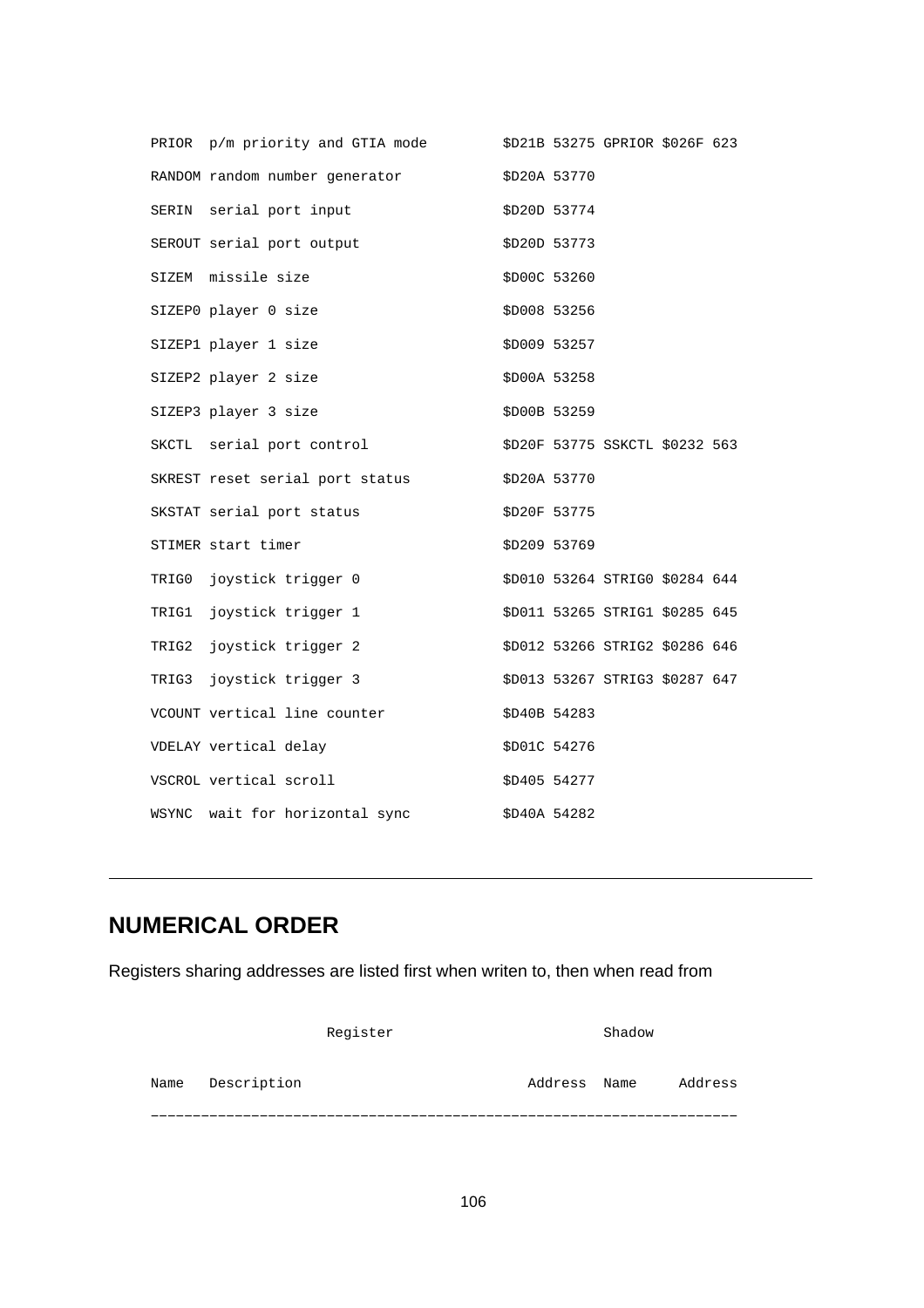HPOSP0 horizontal position of player 0 \$D000 53248 M0PF missile 0 to graphics collisions \$D000 53248 HPOSP1 horizontal position of player 1 \$D001 53249 M1PF missile 1 to graphics collisions \$D001 53249 HPOSP2 horizontal position of player 2 \$D002 53250 M2PF missile 2 to graphics collisions \$D002 53250 HPOSP3 horizontal position of player 3 \$D003 53251 M3PF missile 3 to graphics collisions \$D003 53251 HPOSM0 horizontal position of missile 0 \$D004 53252 P0PF player 0 to graphics collisions \$D004 53252 HPOSM1 horizontal position of missile 1 \$D005 53253 P1PF player 1 to graphics collisions \$D005 53253 HPOSM2 horizontal position of missile 2 \$D006 53254 P2PF player 2 to graphics collisions \$D006 53254 HOPSM3 horizontal position of missile 3 \$D007 53255 P3PF player 3 to graphics collisions \$D007 53255 SIZEPO player 0 size \$D008 53256 MOPL missile 0 to player collisions \$D008 53256 SIZEP1 player 1 size  $$D009$  53257 M1PL missile 1 to player collisions \$D009 53257 SIZEP2 player 2 size \$D00A 53258 M2PL missile 2 to player collisions \$D00A 53258 SIZEP3 player 3 size \$D00B 53259 M3PL missile 3 to player collisions \$D00B 53259 SIZEM missile size \$D00C 53260 P0PL player 0 to player collisions \$D00C 53260 GRAFP0 player 0 graphics \$D00D 53261 P1PL player 1 to player collisions \$D00D 53261 GRAFP1 player 1 graphics \$D00E 53262 P2PL player 2 to player collisions \$D00E 53262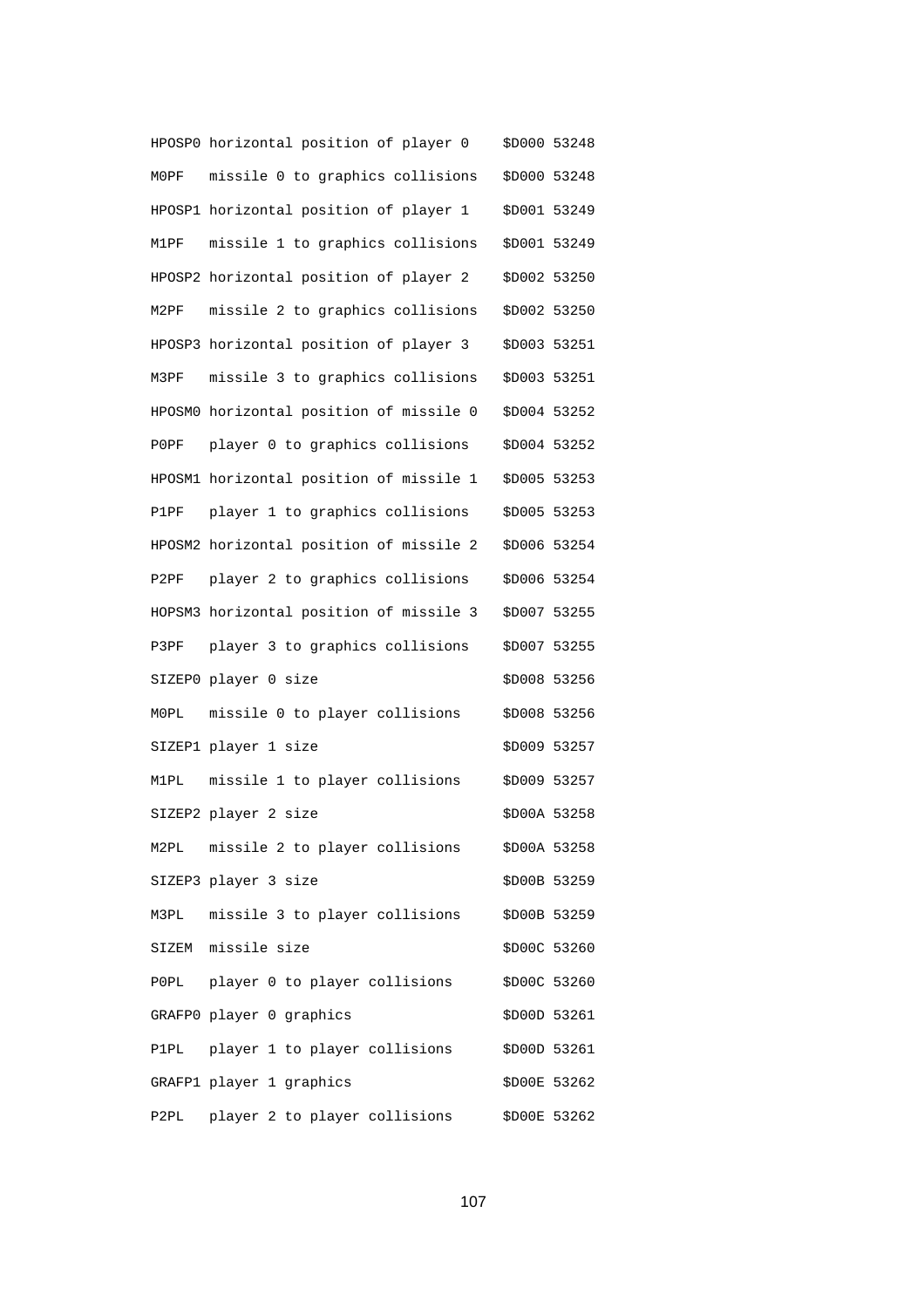GRAFP2 player 2 graphics \$D00F 53263 P3PL player 3 to player collisions \$D00F 53263 GRAFP3 player 3 graphics \$D010 53264 TRIG0 joystick trigger 0 \$D010 53264 STRIG0 \$0284 644 GRAFM missile graphics \$D011 53265 TRIG1 joystick trigger 1 \$D011 53265 STRIG1 \$0285 645 COLPM0 color/brightness, player/missile 0 \$D012 53266 PCOLR0 \$02C0 704 TRIG2 joystick trigger 2 \$D012 53266 STRIG2 \$0286 646 COLPM1 color/brightness, player/missile 1 \$D013 53267 PCOLR1 \$02C1 705 TRIG3 joystick trigger 3 \$D013 53267 STRIG3 \$0287 647 COLPM2 color/brightness, player/missile 2 \$D014 53268 PCOLR2 \$02C2 706 PAL Europe/North America TV indicator \$D014 53268 COLPM3 color/brightness, player/missile 3 \$D015 53269 PCOLR3 \$02C3 707 COLPF0 Color/brightness of setcolor 0 \$D016 53270 COLOR0 \$02C4 708 COLPF1 color/brightness of setcolor 1 \$D017 53271 COLOR1 \$02C5 709 COLPF2 color/brightness of setcolor 2 \$D018 53272 COLOR2 \$02C6 710 COLPF3 color/brightness of setcolor 3 \$D019 53273 COLOR3 \$02C7 711 COLBK color/brightness of setcolor 4 \$D01A 53274 COLOR4 \$02C8 712 VDELAY vertical delay \$D01C 54276 GRACTL graphics control \$D01D 53277 HITCLR clear collisions \$D01E 54278 CONSOL [START], [SELECT], [OPT.], speaker \$D01F 53279 AUDF1 Audio frequency 1 control \$D200 53760 POT0 game paddle 0 \$D200 53760 PADDL0 \$0270 624 AUDC1 Audio channel 1 control \$D201 53761 POT1 game paddle 1 \$D201 53761 PADDL1 \$0271 625 AUDF2 Audio frequency 2 control \$D202 53762 POT2 game paddle 2 \$D202 53762 PADDL2 \$0272 626 AUDC2 Audio channel 2 control \$D203 53763 POT3 game paddle 3 \$D203 53763 PADDL3 \$0273 627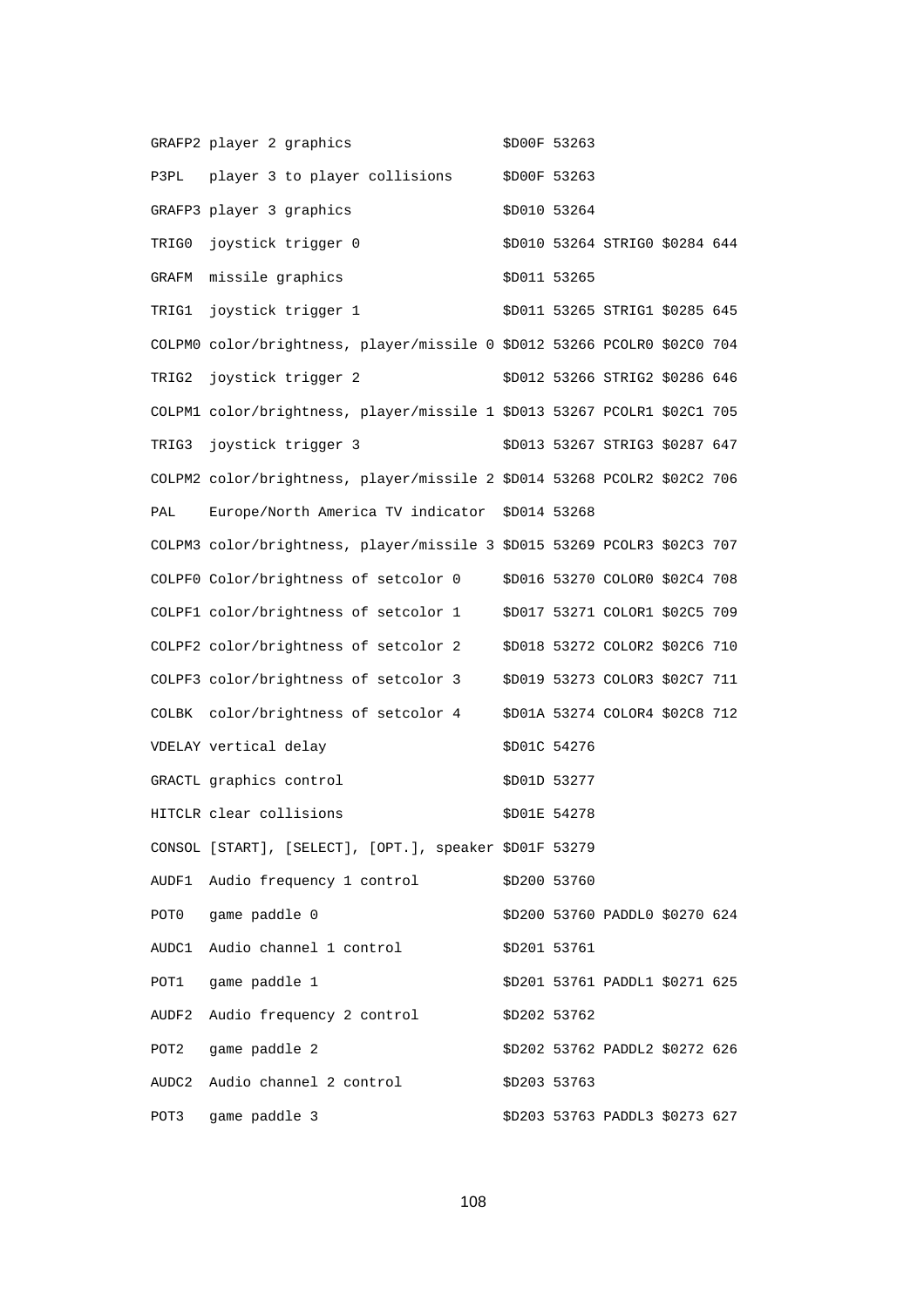AUDF3 Audio frequency 3 control \$D204 53764 POT4 game paddle 4 \$D204 53764 PADDL4 \$0274 628 AUDC3 Audio channel 3 control \$D205 53765 POT5 game paddle 5 \$D205 53765 PADDL5 \$0275 629 AUDF4 Audio frequency 4 control \$D206 53766 POT6 game paddle 6 \$D206 53766 PADDL6 \$0276 630 AUDC4 Audio channel 1 control \$D207 53767 POT7 game paddle 7 \$D207 53767 PADDL7 \$0277 631 ALLPOT game paddle ready indicators \$D208 53768 AUDCTL general audio control  $$D20853768$ KBCODE keyboard code \$D209 53769 CH \$O2FC 764 STIMER start timer \$D209 53769 RANDOM random number generator \$D20A 53770 SKREST reset serial port status \$D20A 53770 POTGO start pot scan sequence  $$D20B 53771$ SEROUT serial port output \$D20D 53773 SERIN serial port input \$D20D 53774 IRQEN interrupt request enable (IRQ) \$D20E 53774 POKMSK \$0010 16 IRQST IRQ status \$D20E 53774 SKCTL serial port control  $$D20F$$  53775 SSKCTL \$0232 563 SKSTAT serial port status \$D20F 53775 PRIOR p/m priority and GTIA mode  $$D21B$  53275 GPRIOR \$026F 623 PORTA port A \$D300 54016 STICK0 \$0278 632 STICK1 \$0279 633 PORTB port B \$D301 54017 STICK2 \$027A 634 STICK3 \$027B 635 PACTL port A control \$D302 54018 PBCTL port B control  $$D303 54019$  DMACTL Direct Memory access control (DMA) \$D400 54272 SDMCTL \$022F 559 CHACTL character control \$D401 54273 CHART \$02F3 755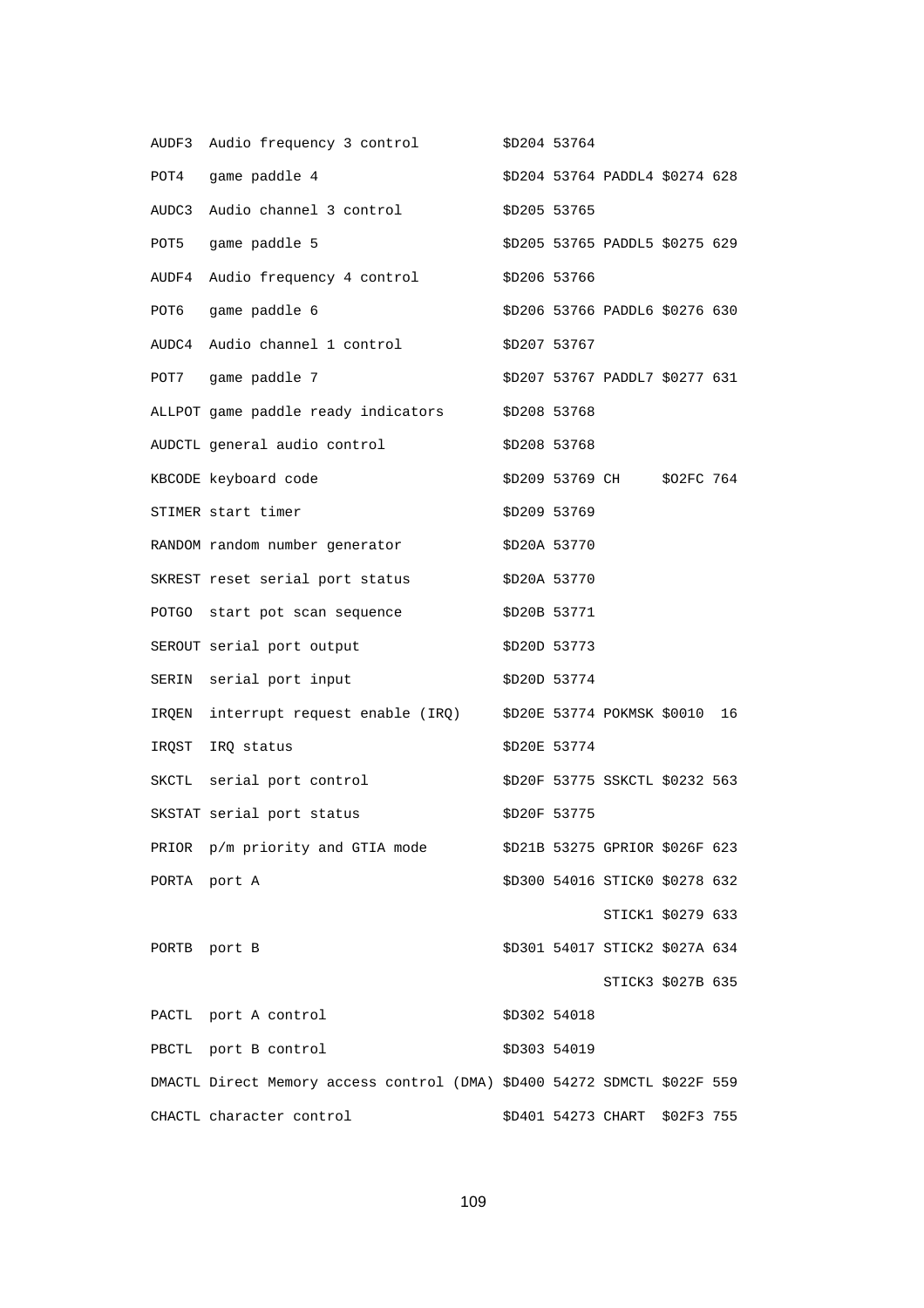|      | DLISTL display list pointer low byte                                 |              | \$D402 54274 SDLSTL \$0230 560 |  |
|------|----------------------------------------------------------------------|--------------|--------------------------------|--|
|      | DLISTH display list pointer high byte \$D403 54275 SDLSTH \$0231 561 |              |                                |  |
|      | HSCROL horizontal scroll                                             | \$D404 54276 |                                |  |
|      | VSCROL vertical scroll                                               | \$D405 54277 |                                |  |
|      | PMBASE player/missile address / 256 \$D407 54279                     |              |                                |  |
|      | CHBASE Address of character set / 256                                |              | \$D409 54281 CHBAS \$02F4 756  |  |
|      | WSYNC wait for horizontal sync                                       | \$D40A 54282 |                                |  |
|      | VCOUNT vertical line counter                                         | \$D40B 54283 |                                |  |
| PENH | light pen horizontal position \$D40C 54284 LPENH \$0234 564          |              |                                |  |
| PENV | light pen vertical position \$D40D 54285 LPENV \$0235 565            |              |                                |  |
|      | NMIEN non-maskable interrupt enable (NMI)\$D40E 54286                |              |                                |  |
|      | NMIRES NMI reset                                                     | \$D40F 54287 |                                |  |
|      | NMIST NMI status                                                     | SD40F 54287  |                                |  |

## **SHADOW REGISTER ORDER**

# **ALPHEBETICAL ORDER**

| Register                              | Shadow |  |                                |            |  |  |  |  |
|---------------------------------------|--------|--|--------------------------------|------------|--|--|--|--|
| Name Description                      |        |  | Address Name                   | Address    |  |  |  |  |
| KBCODE keyboard code                  |        |  | \$D209 53769 CH                | \$02FC 764 |  |  |  |  |
| CHACTL character control              |        |  | \$D401 54273 CHART \$02F3 755  |            |  |  |  |  |
| CHBASE Address of character set / 256 |        |  | \$D409 54281 CHBAS \$02F4 756  |            |  |  |  |  |
| COLBK color/brightness of setcolor 4  |        |  | \$D01A 53274 COLOR4 \$02C8 712 |            |  |  |  |  |
| COLPF0 Color/brightness of setcolor 0 |        |  | \$D016 53270 COLOR0 \$02C4 708 |            |  |  |  |  |
| COLPF1 color/brightness of setcolor 1 |        |  | \$D017 53271 COLOR1 \$02C5 709 |            |  |  |  |  |
| COLPF2 color/brightness of setcolor 2 |        |  | \$D018 53272 COLOR2 \$02C6 710 |            |  |  |  |  |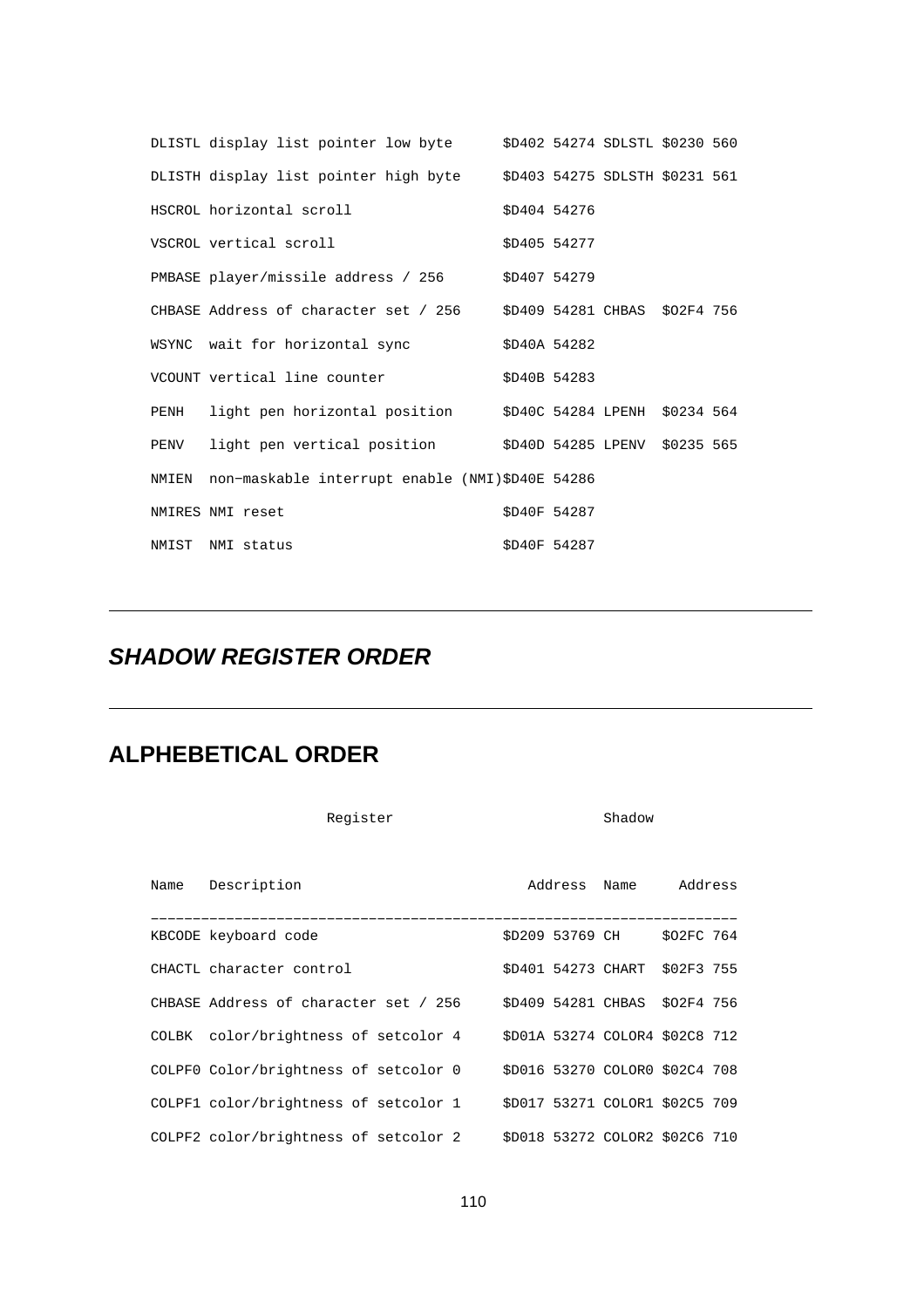|       | COLPF3 color/brightness of setcolor 3                                    |  | \$D019 53273 COLOR3 \$02C7 711 |             |    |
|-------|--------------------------------------------------------------------------|--|--------------------------------|-------------|----|
| PRIOR | p/m priority and GTIA mode                                               |  | \$D21B 53275 GPRIOR \$026F 623 |             |    |
| PENH  | light pen horizontal position                                            |  | \$D40C 54284 LPENH             | \$0234 564  |    |
| PENV  | light pen vertical position                                              |  | \$D40D 54285 LPENV             | $$0235$ 565 |    |
| POT0  | game paddle 0                                                            |  | \$D200 53760 PADDL0 \$0270 624 |             |    |
| POT1  | game paddle 1                                                            |  | \$D201 53761 PADDL1 \$0271 625 |             |    |
| POT2  | game paddle 2                                                            |  | \$D202 53762 PADDL2 \$0272 626 |             |    |
| POT3  | game paddle 3                                                            |  | \$D203 53763 PADDL3 \$0273 627 |             |    |
| POT4  | game paddle 4                                                            |  | \$D204 53764 PADDL4 \$0274 628 |             |    |
| POT5  | game paddle 5                                                            |  | \$D205 53765 PADDL5 \$0275 629 |             |    |
| POT6  | game paddle 6                                                            |  | \$D206 53766 PADDL6 \$0276 630 |             |    |
| POT7  | game paddle 7                                                            |  | \$D207 53767 PADDL7 \$0277 631 |             |    |
|       | COLPM0 color/brightness, player/missile 0 \$D012 53266 PCOLR0 \$02C0 704 |  |                                |             |    |
|       | COLPM1 color/brightness, player/missile 1 \$D013 53267 PCOLR1 \$02C1 705 |  |                                |             |    |
|       | COLPM2 color/brightness, player/missile 2 \$D014 53268 PCOLR2 \$02C2 706 |  |                                |             |    |
|       | COLPM3 color/brightness, player/missile 3 \$D015 53269 PCOLR3 \$02C3 707 |  |                                |             |    |
| IROEN | interrupt request enable (IRQ)                                           |  | \$D20E 53774 POKMSK \$0010     |             | 16 |
|       | DLISTH display list pointer high byte                                    |  | \$D403 54275 SDLSTH \$0231 561 |             |    |
|       | DLISTL display list pointer low byte                                     |  | \$D402 54274 SDLSTL \$0230 560 |             |    |
|       | DMACTL Direct Memory access control (DMA) \$D400 54272 SDMCTL \$022F 559 |  |                                |             |    |
| SKCTL | serial port control                                                      |  | \$D20F 53775 SSKCTL \$0232 563 |             |    |
|       | PORTA port A                                                             |  | \$D300 54016 STICK0 \$0278 632 |             |    |
|       |                                                                          |  | STICK1 \$0279 633              |             |    |
|       | PORTB port B                                                             |  | \$D301 54017 STICK2 \$027A 634 |             |    |
|       |                                                                          |  | STICK3 \$027B 635              |             |    |
| TRIG0 | joystick trigger 0                                                       |  | \$D010 53264 STRIGO \$0284 644 |             |    |
| TRIG1 | joystick trigger 1                                                       |  | \$D011 53265 STRIG1 \$0285 645 |             |    |
| TRIG2 | joystick trigger 2                                                       |  | \$D012 53266 STRIG2 \$0286 646 |             |    |
| TRIG3 | joystick trigger 3                                                       |  | \$D013 53267 STRIG3 \$0287 647 |             |    |

111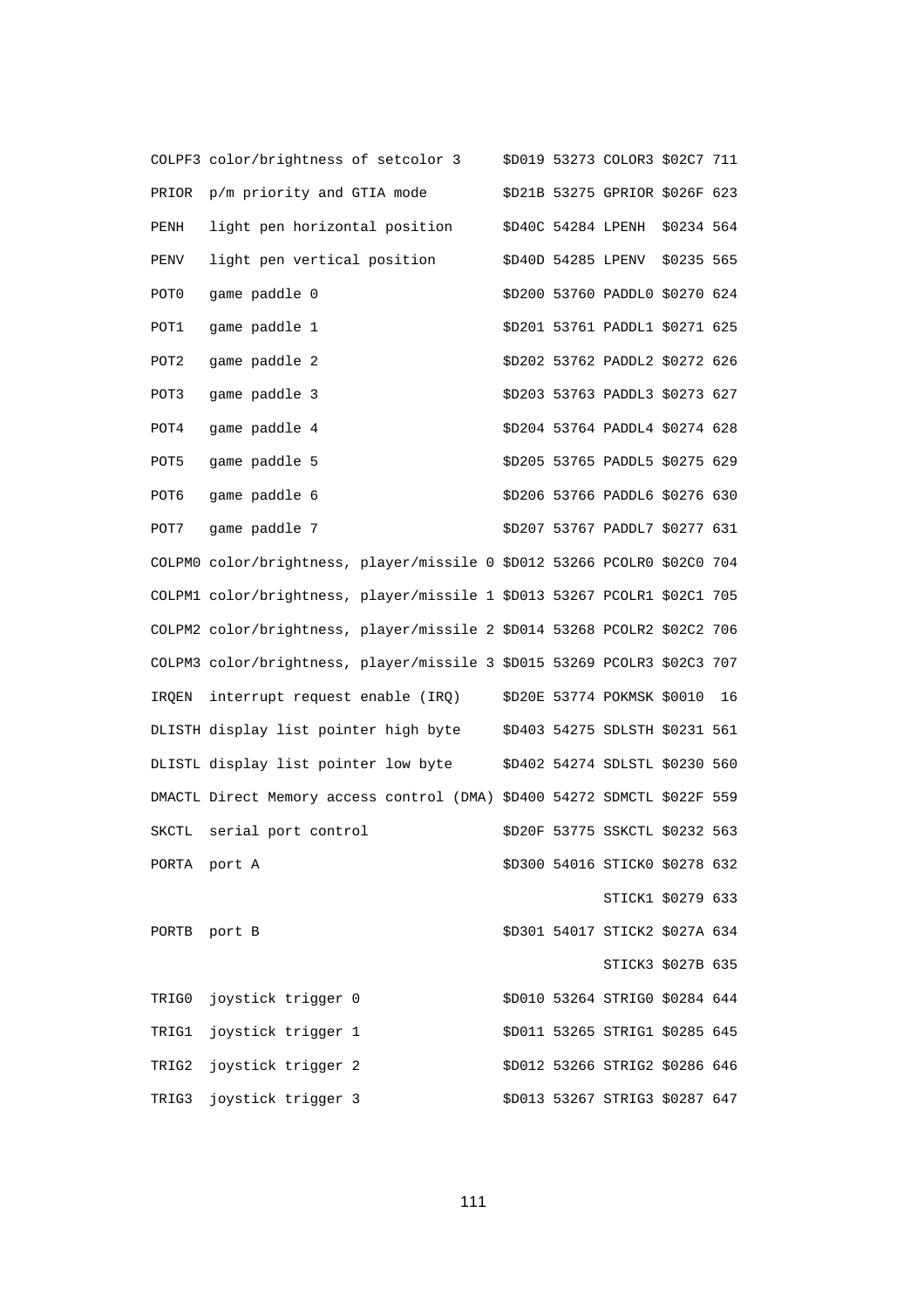# **NUMERICAL ORDER**

|       | IRQEN interrupt request enable (IRQ) \$D20E 53774 POKMSK \$0010          |  |                                | 16 |
|-------|--------------------------------------------------------------------------|--|--------------------------------|----|
|       | DMACTL Direct Memory access control (DMA) \$D400 54272 SDMCTL \$022F 559 |  |                                |    |
|       | DLISTL display list pointer low byte                                     |  | \$D402 54274 SDLSTL \$0230 560 |    |
|       | DLISTH display list pointer high byte                                    |  | \$D403 54275 SDLSTH \$0231 561 |    |
|       | SKCTL serial port control                                                |  | \$D20F 53775 SSKCTL \$0232 563 |    |
| PENH  | light pen horizontal position                                            |  | \$D40C 54284 LPENH \$0234 564  |    |
| PENV  | light pen vertical position                                              |  | \$D40D 54285 LPENV \$0235 565  |    |
| PRIOR | p/m priority and GTIA mode                                               |  | \$D21B 53275 GPRIOR \$026F 623 |    |
| POT0  | game paddle 0                                                            |  | \$D200 53760 PADDL0 \$0270 624 |    |
| POT1  | game paddle 1                                                            |  | \$D201 53761 PADDL1 \$0271 625 |    |
| POT2  | game paddle 2                                                            |  | \$D202 53762 PADDL2 \$0272 626 |    |
| POT3  | game paddle 3                                                            |  | \$D203 53763 PADDL3 \$0273 627 |    |
| POT4  | game paddle 4                                                            |  | \$D204 53764 PADDL4 \$0274 628 |    |
| POT5  | game paddle 5                                                            |  | \$D205 53765 PADDL5 \$0275 629 |    |
| POT6  | game paddle 6                                                            |  | \$D206 53766 PADDL6 \$0276 630 |    |
| POT7  | game paddle 7                                                            |  | \$D207 53767 PADDL7 \$0277 631 |    |
|       | PORTA port A                                                             |  | \$D300 54016 STICK0 \$0278 632 |    |
|       |                                                                          |  | STICK1 \$0279 633              |    |
|       | PORTB port B                                                             |  | \$D301 54017 STICK2 \$027A 634 |    |
|       |                                                                          |  | STICK3 \$027B 635              |    |
| TRIG0 | joystick trigger 0                                                       |  | \$D010 53264 STRIGO \$0284 644 |    |
| TRIG1 | joystick trigger 1                                                       |  | \$D011 53265 STRIG1 \$0285 645 |    |
| TRIG2 | joystick trigger 2                                                       |  | \$D012 53266 STRIG2 \$0286 646 |    |
| TRIG3 | joystick trigger 3                                                       |  | \$D013 53267 STRIG3 \$0287 647 |    |
|       | COLPM0 color/brightness, player/missile 0 \$D012 53266 PCOLR0 \$02C0 704 |  |                                |    |
|       | COLPM1 color/brightness, player/missile 1 \$D013 53267 PCOLR1 \$02C1 705 |  |                                |    |
|       | COLPM2 color/brightness, player/missile 2 \$D014 53268 PCOLR2 \$02C2 706 |  |                                |    |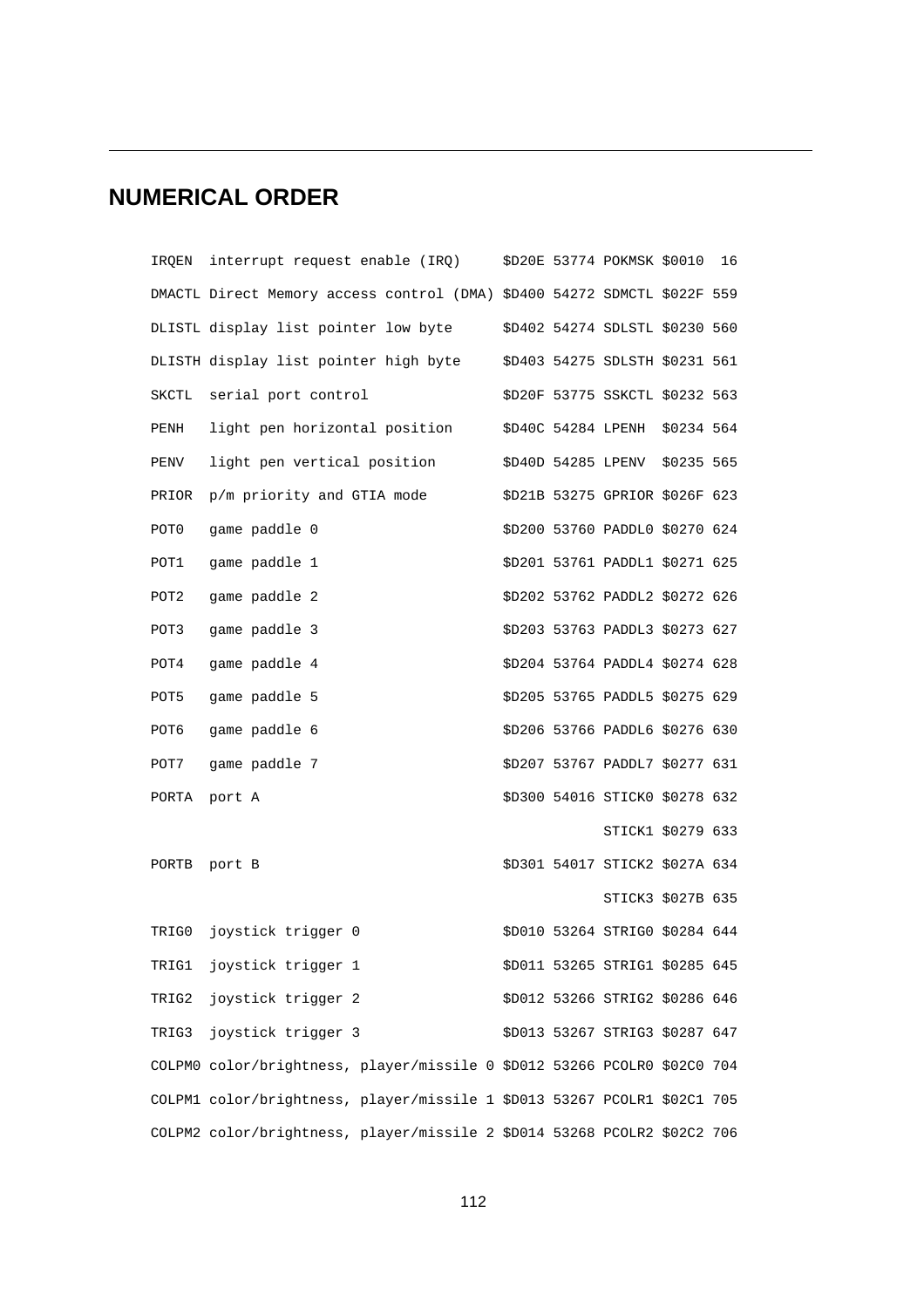|       | COLPM3 color/brightness, player/missile 3 \$D015 53269 PCOLR3 \$02C3 707 |                 |                                |            |  |
|-------|--------------------------------------------------------------------------|-----------------|--------------------------------|------------|--|
|       | COLPFO Color/brightness of setcolor 0                                    |                 | \$D016 53270 COLOR0 \$02C4 708 |            |  |
|       | COLPF1 color/brightness of setcolor 1                                    |                 | \$D017 53271 COLOR1 \$02C5 709 |            |  |
|       | COLPF2 color/brightness of setcolor 2                                    |                 | \$D018 53272 COLOR2 \$02C6 710 |            |  |
|       | COLPF3 color/brightness of setcolor 3                                    |                 | \$D019 53273 COLOR3 \$02C7 711 |            |  |
| COLBK | color/brightness of setcolor 4                                           |                 | \$D01A 53274 COLOR4 \$02C8 712 |            |  |
|       | CHACTL character control                                                 |                 | SD401 54273 CHART              | \$02F3 755 |  |
|       | CHBASE Address of character set / 256                                    |                 | SD409 54281 CHBAS              | SO2F4 756  |  |
|       | KBCODE keyboard code                                                     | \$D209 53769 CH |                                | SO2FC 764  |  |

Go to chapter 20 Go to appendix B

### **APPENDIX B**

# **Operating System Equates**

| 0100 : |                                                                           |
|--------|---------------------------------------------------------------------------|
| 0101 : | ATARI 800 EQUATE LISTING                                                  |
| 0102 : |                                                                           |
| 0103 : |                                                                           |
| 0104 : |                                                                           |
|        | 0105 ; This listing is based on the original release of Operating System, |
|        | 0106 iversion A. The vectors shown here were not changed in version B.    |
|        | 0107 ; New equates for XL and XE models are included and noted. Changes   |
|        | 0108 ; from version B to XL/XE are also noted.                            |
| 0109:  |                                                                           |
|        | 0110 <i>;</i> Most of the equate names given below are the official Atari |
|        | 0111 ; names. They are in common use but are not mandatory.               |
| 0112 : |                                                                           |
| 0113 : |                                                                           |
|        | $0114$ ;<br>DEVICE NAMES                                                  |
| 0115 : |                                                                           |
| 0116 : |                                                                           |
|        | $0117$ ; SCREDT = "E" SCREEN EDITOR                                       |
|        | $0118$ ; $KBD$<br>$= "K"$ KEYBOARD                                        |
|        | $0119$ ; $DISPLY = "S"$<br>DISPLAY                                        |
|        | $0120$ ; PRINTR = "P"<br>PRINTER                                          |
|        | $0121$ ; CASSET = "C"<br>CASSETTE                                         |
|        | $0122$ ; $DISK$<br>$=$ "D"<br>DISK DRIVE                                  |
|        |                                                                           |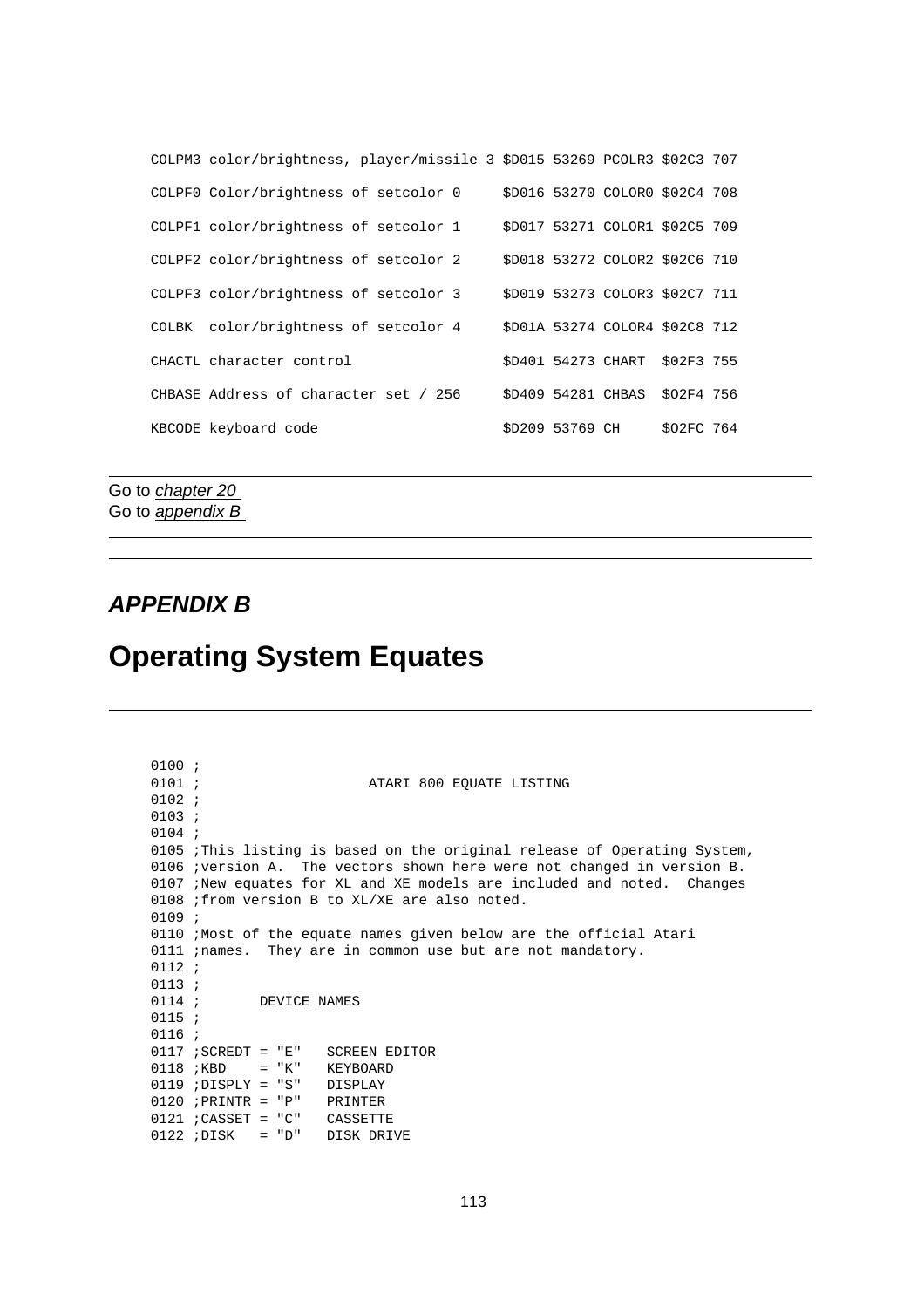0123 ; 0124 ; 0125 ; 0126 ; STATUS CODES 0127 ; 0128 ; 0129 SUCCES = \$01 1 0130 BRKABT = \$80 128 BREAK KEY ABORT 0131 PRVOPN = \$82 130 IOCB ALREADY OPEN 0132 NONDEV = \$82 130 NONEXISTANT DEVICE 0133 WRONLY = \$83 131 OPENED FOR WRITE ONLY 0134 NVALID = \$84 132 INVALID COMMAND 0135 NOTOPN = \$85 133 DEVICE OR FILE NOT OPEN 0136 BADIOC = \$86 134 INVALID IOCB NUMBER 0137 RDONLY = \$87 135 OPENED FOR READ ONLY 0138 EOFERR = \$88 136 END OF FILE<br>0139 TRNRCD = \$89 137 TRUNCATED RECORD 0139 TRNRCD = \$89 137 TRUNCATED RECORD 0140 TIMOUT = \$8A 138 PERIPHERAL TIME OUT 0141 DNACK = \$8B 139 DEVICE DOES NOT ACKNOWLEDGE 0142 FRMERR = \$8C 140 SERIAL BUS FRAMING ERROR 0143 CRSROR = \$8D 141 CURSOR OUT OF RANGE 0144 OVRRUN = \$8E 142 SERIAL BUS DATA OVERRUN 0145 CHKERR = \$8F 143 SERIAL BUS CHECKSUM ERROR 0146 DERROR = \$90 144 PERIPHERAL DEVICE ERROR 0147 BADMOD = \$91 145 NON EXISTANT SCREEN MODE 0148 FNCNOT = \$92 146 FUNCTION NOT IMPLEMENTED 0149 SCRMEM = \$93 147 NOT ENOUGH MEMORY FOR SCREEN MODE 0150 ; 0151 ;  $0152 :$  0153 ; 0154 ; COMMAND CODES FOR CIO  $0155$  ; 0156 ;  $0157$  OPEN = \$03 3  $0158$  OPREAD =  $$04$  4 OPEN FOR INPUT 0159 GETREC =  $$05$  5 GET RECORD 0160 OPDIR = \$06 6 OPEN TO DISK DIRECTORY 0161 GETCHR = \$07 7 GET BYTE  $0162$  OWRITE = \$08 8 OPEN FOR OUTPUT 0163 PUTREC = \$09 9 WRITE RECORD 0164 APPEND = \$09 9 OPEN TO APPEND TO END OF DISK FILE 0165 MXDMOD = \$10 16 OPEN TO SPLIT SCREEN (MIXED MODE)<br>0166 PUTCHR = \$0B 11 PUT-BYTE  $0166$  PUTCHR = \$0B 0167 CLOSE = \$0C 12 0168 OUPDAT =  $$0C$  12 OPEN FOR INPUT AND OUTPUT AT THE SAME TIME 0169 STATUS =  $$0D$  13  $0169$  STATUS = \$0D 0170 SPECIL = \$0E 14 BEGINNING OF SPECIAL COMMANDS 0171 DRAWLN =  $$11$  17 SCREEN DRAW 0172 FILLIN = \$12 18 SCREEN FILL 0173 RENAME = \$20 32 0174 INSCLR = \$20 32 OPEN TO SCREEN BUT DON'T ERASE 0175 DELETE = \$21 33 0176 DFRMAT = \$21 33 FORMAT DISK (RESIDENT DISK HANDLER (RDH)) 0177 LOCK = \$23 35 0178 UNLOCK = \$24 36 0179 POINT = \$25 37  $0180 \text{ NOTE} = $26$  38 0181 PTSECT = \$50 80 RDH PUT SECTOR 0182 GTSECT =  $$52$  82 RDH GET SECTOR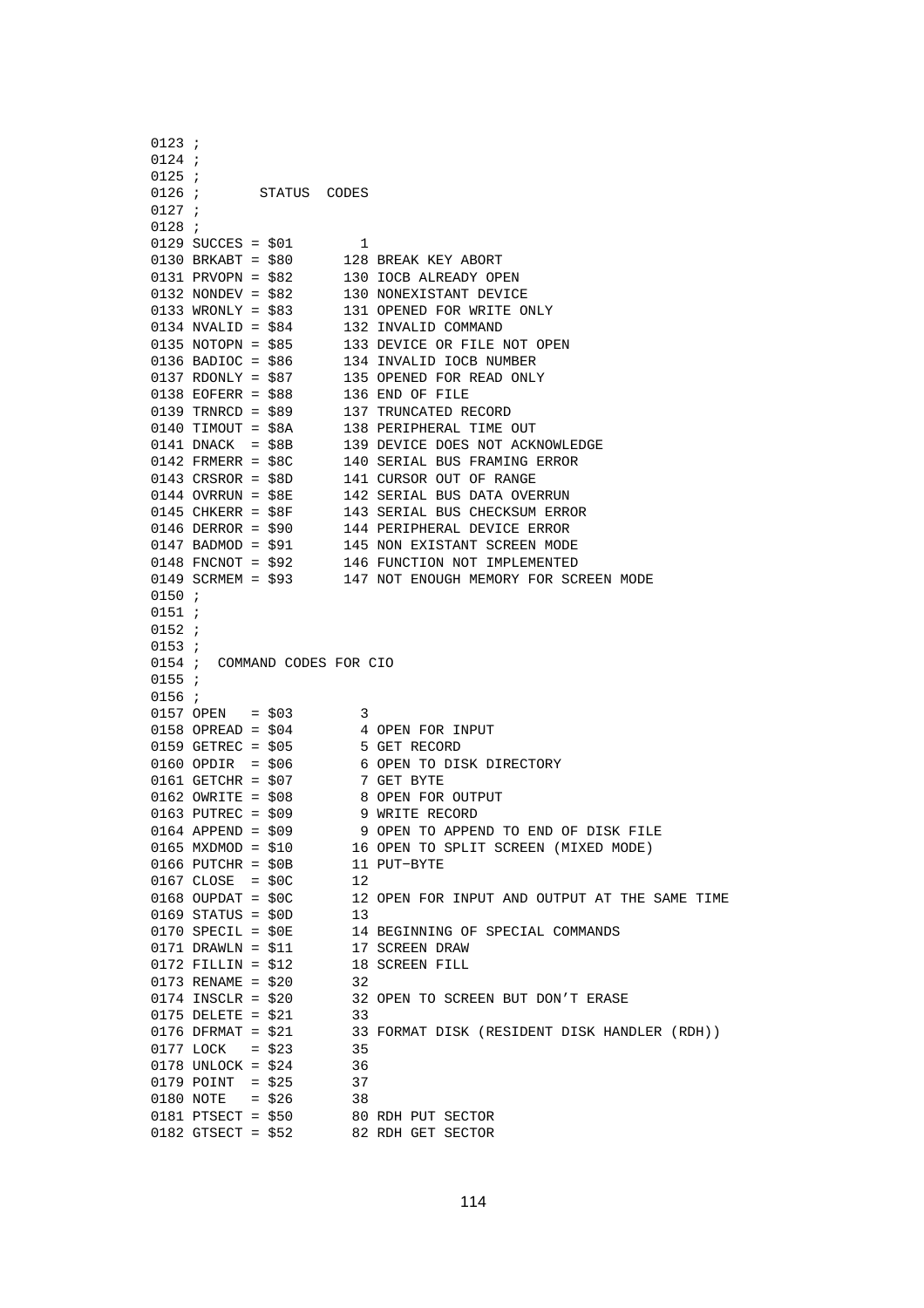$0183$  DSTAT = \$53 83 RDH GET STATUS 0184 PSECTV = \$57 87 RDH PUT SECTOR AND VERIFY 0185 NOIRG = \$80 128 NO GAP CASSETTE MODE  $0186 \text{ CR}$  = \$9B 155 CARRIAGE RETURN (EOL) 0187 ; 0188 IOCBSZ = \$10 16 IOCB SIZE 0189 MAXIOC = \$80 128 MAX IOCB BLOCK SIZE 0190 IOCBF = \$FF 255 IOCB FREE 0191 ; 0192 LEDGE = \$02 2 DEFAULT LEFT MARGIN<br>0193 REDGE = \$27 39 DEFAULT RIGHT MARGII 39 DEFAULT RIGHT MARGIN 0194 ; 0195 ; OS VARIABLES 0196 ; 0197 ; PAGE 0 0198 ;<br>0199 LINZBS = \$00 0 (800) FOR ORIGINAL DEBUGGER<br>0 (XL) RESERVED  $0200$  ; \$00 0201 NGFLAG = \$01 1 (XL) FOR POWER-UP SELF TEST 0202 CASINI = \$02 2 0203 RAMLO = \$04 4 POINTER FOR SELF TEST 0204 TRAMSZ = \$06 6 TEMPORARY RAM SIZE  $0205$  TSTDAT =  $$07$  7 TEST DATA<br> $0206$  WARMST =  $$08$  8  $0206$  WARMST =  $$08$ 0207 BOOT? = \$09 9 SUCCESSFUL BOOT FLAG 0208 DOSVEC = \$0A 10 PROGRAM RUN VECTOR 0209 DOSINI = \$0C 12 PROGRAM INITIALIZATION 0210 APPMHI = \$0E 14 DISPLAY LOW LIMIT 0211 POKMSK = \$10 16 IRQ ENABLE FLAGS<br>0212 BRKKEY = \$11 17 FLAG  $0212$  BRKKEY = \$11 0213 RTCLOK = \$12 18 3 BYTES, MSB FIRST 0214 BUFADR = \$15 21 INDIRECT BUFFER ADDRESS 0215 ICCOMT = \$17 23 COMMAND FOR VECTOR 0216 DSKFMS = \$18 24 DISK FILE MANAGER POINTER 0217 DSKUTL = \$1A 26 DISK UTILITY POINTER (DUP.SYS) 0218 PTIMOT = \$1C 28 (800) PRINTER TIME OUT REGISTER 0219 ABUFPT =  $$1C$  28 (XL) RESERVED 0220 PBPNT = \$1D 29 (800) PRINTER BUFFER POINTER 0221 ; \$1D 29 (XL) RESERVED 0222 PBUFSZ = \$1E 30 (800) PRINTER BUFFER SIZE 0223 ; \$1E 30 (XL) RESERVED  $0224 \text{ PTEMP} = $1\text{F}$   $0225 ; \qquad $1\text{F}$$   $0225 \text{ SIF}$   $0225 \text{ SIF}$  $0225$ ;  $$1F$   $31$  (XL) RESERVED 0226 ZIOCB = \$20 32 ZERO PAGE IOCB 0227 ICHIDZ = \$20 32 HANDLER INDEX NUMBER (ID)  $0228 \text{ ICDNOZ} = $21 \qquad 33 \text{ DEVICE NUMBER}$ <br>  $0229 \text{ ICCOMZ} = $22 \qquad 34 \text{ COMMAND}$  $0229$  ICCOMZ =  $$22$  34 COMMANI<br>  $0230$  ICSTAZ =  $$23$  35 STATUS  $0230$  ICSTAZ = \$23<br> $0231$  ICBALZ = \$24 0231 ICBALZ =  $$24$  36 BUFFER POINTER LOW BYTE<br>0232 ICBAHZ =  $$25$  37 BUFFER POINTER HIGH BYT 37 BUFFER POINTER HIGH BYTE 0233 ICPTLZ = \$26 38 PUT ROUTINE POINTER LOW 0234 ICPTHZ = \$27 39 PUT ROUTINE POINTER HIGH 0235 ICBLLZ = \$28 40 BUFFER LENGTH LOW 0236 ICBLHZ = \$29 41 0237 ICAX1Z = \$2A 42 AUXILIARY INFORMATION BYTE 1  $0238$  ICAX2Z = \$2B 43 0239 ICSPRZ = \$2C 44 TWO SPARE BYTES (CIO USE) 0240 ICIDNO = \$2E 46 IOCB NUMBER X 16 0241 CIOCHR = \$2F 47 CHARACTER BYTE FOR CURRENT OPERATION 0242 ;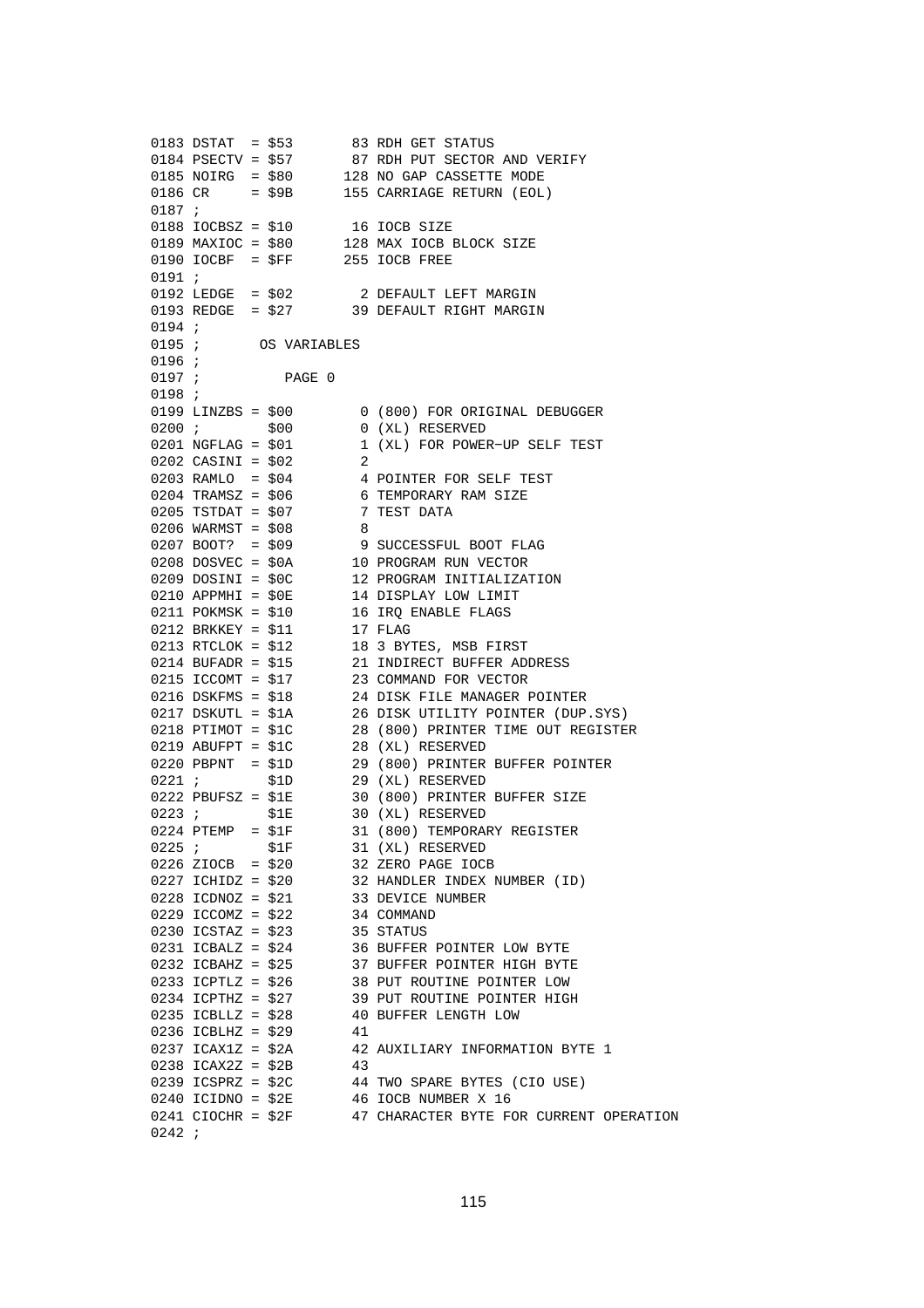|           | $0243$ STATUS = \$30                       |                      |            | 48 STATUS STORAGE                                                                      |
|-----------|--------------------------------------------|----------------------|------------|----------------------------------------------------------------------------------------|
|           |                                            |                      |            | 0244 CHKSUM = \$31 49 SUM WITH CARRY ADDED BACK                                        |
|           |                                            |                      |            | 0245 BUFRLO = \$32 50 DATA BUFFER LOW BYTE                                             |
|           |                                            | 0246 BUFRHI = \$33   | 51         |                                                                                        |
|           | $0247$ BFENLO = \$34                       |                      |            | 52 ADDRESS OF LAST BUFFER BYTE +1 (LOW)                                                |
|           |                                            | $0248$ BFENHI = \$35 | 53         |                                                                                        |
|           |                                            | $0249$ CRETRY = \$36 |            | 54 (800) NUMBER OF COMMAND FRAME RETRIES                                               |
|           |                                            | $0250$ LTEMP = \$36  |            | 54 (XL) LOADER TEMPORARY STORAGE, 2 BYTES                                              |
|           | $0251$ DRETRY = \$37                       |                      |            | 55 (800) DEVICE RETRIES                                                                |
|           | $0252$ BUFRFL = \$38                       |                      |            | 56 BUFFER FULL FLAG                                                                    |
|           | $0253$ RECVDN = \$39                       |                      |            | 57 RECEIVE DONE FLAG                                                                   |
|           |                                            |                      |            | 0254 XMTDON = \$3A 58 TRANSMISSION DONE FLAG                                           |
|           |                                            |                      |            | 0255 CHKSNT = \$3B 59 CHECKSUM-SENT FLAG                                               |
|           |                                            |                      |            | 0256 NOCKSM = \$3C 60 CHECKSUM-DOES-NOT-FOLLOW-DATA FLAG                               |
|           | $0257$ BPTR = \$3D                         |                      | 61         |                                                                                        |
|           | $0258$ FTYPE = \$3E                        |                      | 62         |                                                                                        |
|           | $0259$ FEOF = \$3F                         | 63                   |            |                                                                                        |
|           | $0260$ FREQ = \$40                         |                      | 64         |                                                                                        |
| 0261 :    |                                            |                      |            |                                                                                        |
|           |                                            |                      |            | 0262 SOUNDR = $$41$ 65 0=OUIET I/O                                                     |
|           |                                            |                      |            | 0263 CRITIC = $$42$ 66 CRITICAL FUNCTION FLAG, NO DEFFERED VBI                         |
|           |                                            |                      |            |                                                                                        |
|           |                                            | $0264$ FMSZPG = \$43 |            | 67 DOS ZERO PAGE, 7 BYTES                                                              |
|           |                                            | $0265$ CKEY = $$4A$  |            | 74 (800) START KEY FLAG                                                                |
|           |                                            |                      |            | 0266 ZCHAIN = $$4A$ 74 (XL) HANDLER LOADER TEMP, 2 BYTES                               |
|           | $0267$ CASSBT = \$4B                       |                      |            | 75 (800) CASSETTE BOOT FLAG                                                            |
|           | $0268$ DSTAT = \$4C                        |                      |            | 76 DISPLAY STATUS                                                                      |
| $0269$ ;  |                                            |                      |            |                                                                                        |
|           | $0270$ ATRACT = \$4D                       |                      | 77         |                                                                                        |
|           |                                            |                      |            | 0271 DRKMSK = $$4E$ 78 ATTRACT MASK                                                    |
|           |                                            | $0272$ COLRSH = \$4F |            | 79 ATTRACT COLOR SHIFTER (EORed WITH                                                   |
|           |                                            |                      |            |                                                                                        |
| GRAPHICS) |                                            |                      |            |                                                                                        |
| $0273$ ;  |                                            |                      |            |                                                                                        |
|           | $0274$ TMPCHR = \$50                       |                      | 80         |                                                                                        |
|           |                                            | 0275 HOLD1 = \$51    | 81         |                                                                                        |
|           | 0276 LMARGN = \$52                         |                      |            | 82 SCREEN LEFT MARGIN REGISTER                                                         |
|           |                                            |                      |            | UZ76 LMARGN = Ş52 82 SCREEN LEFT MARGIN I<br>0277 RMARGN = \$53 83 SCREEN RIGHT MARGIN |
|           |                                            |                      |            | $0278$ ROWCRS = $$54$ 84 CURSOR ROW                                                    |
|           |                                            |                      |            | 0279 COLCRS = \$55 85 CURSOR COLUMN, 2 BYTES                                           |
|           |                                            |                      |            | 0280 DINDEX = $$57$ 87 DISPLAY MODE                                                    |
|           | 0281 SAVMSC = \$58                         |                      |            | 88 SCREEN ADDRESS                                                                      |
|           | $0282$ OLDROW = \$5A                       |                      |            |                                                                                        |
|           | $0283$ OLDCOL = \$5B                       |                      | 91         | 90 CURSOR BEFORE DRAW OR FILL                                                          |
|           |                                            | $0284$ OLDCHR = \$5D |            | 93 DATA UNDER CURSOR                                                                   |
|           | $0285$ OLDADR = $$5E$                      |                      |            | 94 CURSOR ADDRESS                                                                      |
|           | 0286 NEWROW = \$60                         |                      |            | 96 (800) DRAWTO DESTINATION                                                            |
|           | $0287$ FKDEF = \$60                        |                      |            | 96 (XL) FUNCTION KEY DEFINATION POINTER                                                |
|           |                                            | $0288$ NEWCOL = \$61 |            | 97 (800) DRAWTO DESTINATION, 2 BYTES                                                   |
|           |                                            |                      |            | 0289 PALNTS = \$62 98 (XL) EUROPE/NORTH AMERICA TV FLAG                                |
|           | $0290$ LOGCOL = \$63                       |                      |            |                                                                                        |
|           | 0291 MLTTMP = \$66                         |                      | 102        | 99 LOGICAL LINE COLUMN POINTER                                                         |
|           | $0292$ OPNTMP = \$66                       |                      |            | 102 TEMPORARY STORAGE FOR CHANNEL OPEN                                                 |
|           |                                            | $0293$ SAVADR = \$68 | 104        |                                                                                        |
|           |                                            | $0294$ RAMTOP = \$6A |            | 106 START OF ROM (END OF RAM + 1), HIGH BYTE                                           |
| ONLY      |                                            |                      |            |                                                                                        |
|           | $0295$ BUFCNT = \$6B                       |                      |            | 107 BUFFER COUNT                                                                       |
|           |                                            |                      |            |                                                                                        |
|           |                                            | $0296$ BUFSTR = \$6C |            | 108 POINTER USED BY EDITOR                                                             |
|           | $0298$ SHFAMT = $$6F$                      |                      | 111        | 0297 BITMSK = \$6E 110 POINTER USED BY EDITOR                                          |
|           |                                            |                      |            |                                                                                        |
|           | $0299$ ROWAC = \$70<br>$0300$ COLAC = \$72 |                      | 112<br>114 |                                                                                        |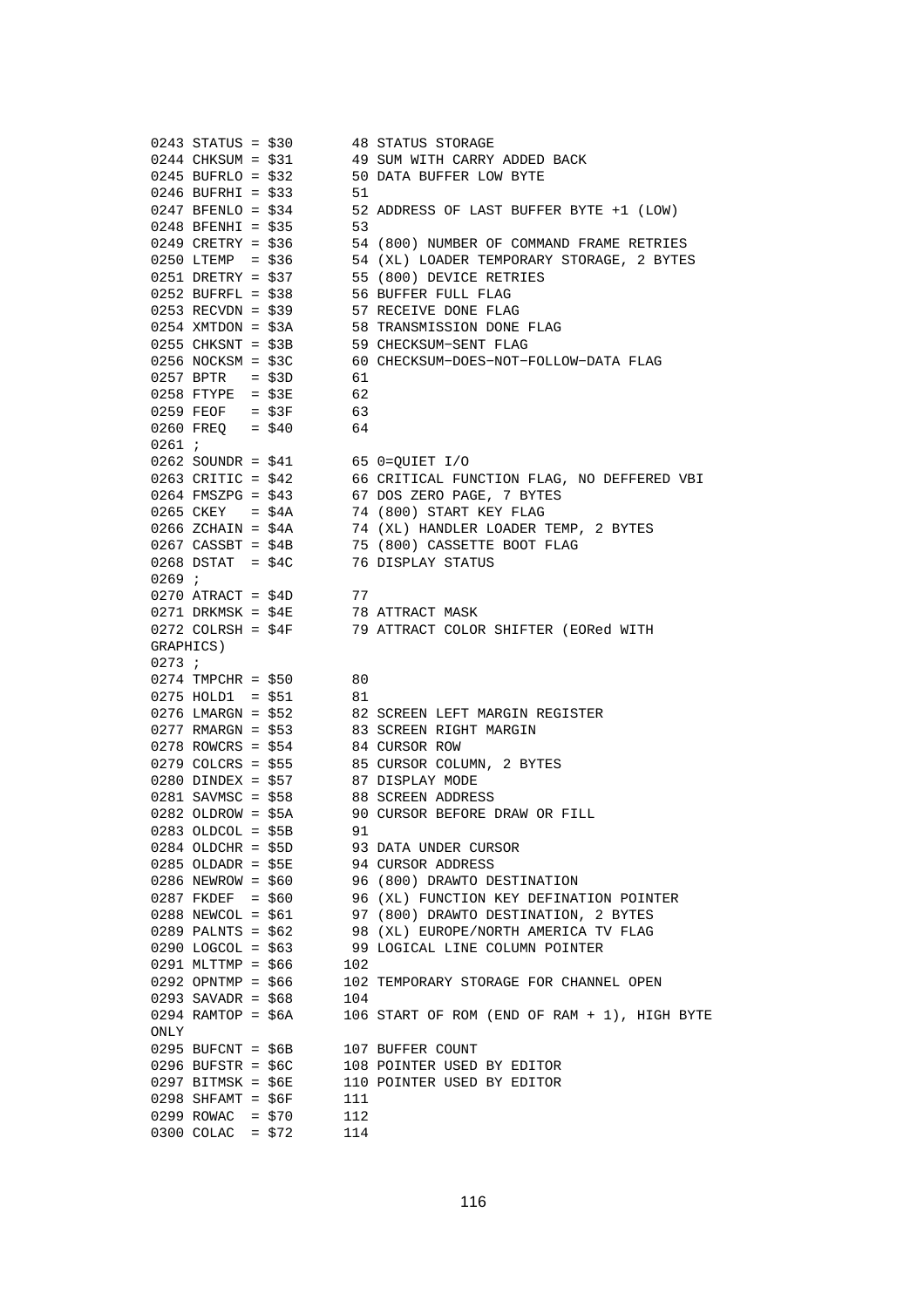|          |                        | $0301$ ENDPT = $$74$ 116                                 |     |                                                                                               |
|----------|------------------------|----------------------------------------------------------|-----|-----------------------------------------------------------------------------------------------|
|          |                        | 0302 DELTAR = \$76 118                                   |     |                                                                                               |
|          |                        | 0303 DELTAC = $$77$ 119<br>0304 ROWINC = $$79$ 121 (800) |     |                                                                                               |
|          |                        |                                                          |     |                                                                                               |
|          |                        |                                                          |     | 0305 KEYDEF = \$79 121 (XL) KEY DEFINATION POINTER, 2 BYTES                                   |
|          |                        | 0306 COLINC = $$7A$ 122 (800)                            |     |                                                                                               |
|          |                        |                                                          |     | 0307 SWPFLG = \$7B 123 NON 0 IF TEXT AND REGULAR RAM IS SWAPPED                               |
|          |                        |                                                          |     |                                                                                               |
|          | $0309$ INSDAT = \$7D   |                                                          |     | 0308 HOLDCH = $$7C$ 124 CH MOVED HERE BEFORE CTRL AND SHIFT 0309 INSDAT = $$7D$ 125           |
|          | $0310$ COUNTR = \$7E   |                                                          | 126 |                                                                                               |
| 0311 i   |                        |                                                          |     |                                                                                               |
|          |                        |                                                          |     | 0312 ZROFRE = $$80$ 128 FREE ZERO PAGE, 84 BYTES                                              |
|          |                        |                                                          |     |                                                                                               |
|          | $0314$ FR0 = \$D4      |                                                          |     | 0313 FPZRO = $$D4$ 212 FLOATING POINT RAM, 43 BYTES<br>0314 FR0 = $$D4$ 212 FP REGISTER 0     |
|          | $0315$ FRE = $$DA$     |                                                          | 218 |                                                                                               |
|          |                        |                                                          |     |                                                                                               |
|          |                        |                                                          |     | 0316 FR1 = \$E0 224 FP REGISTER 1                                                             |
|          |                        |                                                          |     | 0317 FR2 = \$E6 230 FP REGISTER 2                                                             |
|          |                        | $0318$ FRX = $$EC$ 236 SPARE                             |     |                                                                                               |
|          | $0319$ EEXP = \$ED     |                                                          |     | 237 VALUE OF E                                                                                |
|          |                        |                                                          |     | 0320 NSIGN = \$ED 237 SIGN OF FP NUMBER                                                       |
|          |                        |                                                          |     | 0321 ESIGN = \$EF 239 SIGN OF FP EXPONENT                                                     |
|          |                        |                                                          |     | 0322 FCHFLG = \$F0 240 FIRST CHARACTER FLAG                                                   |
|          |                        |                                                          |     | 0323 DIGRT = \$F1 241 NUMBER OF DIGITS RIGHT OF DECIMAL POINT 0324 CIX = \$F2 242 INPUT INDEX |
|          |                        |                                                          |     |                                                                                               |
|          |                        |                                                          |     | 0325 INBUFF = \$F3 243 POINTER TO ASCII FP NUMBER                                             |
|          |                        | 0326 ZTEMP1 = \$F5 245                                   |     |                                                                                               |
|          |                        | $0327$ ZTEMP4 = $$F7$ 247                                |     |                                                                                               |
|          |                        | $0328$ ZTEMP3 = $$F9$ 249                                |     |                                                                                               |
|          | $0329$ DEGFLG = $$FB$  |                                                          | 251 |                                                                                               |
|          |                        |                                                          |     | 0330 RADFLG = $$FB$ 251 0=RADIANS, 6=DEGREES                                                  |
|          |                        |                                                          |     | 0331 FLPTR = \$FC 252 POINTER TO BCD FP NUMBER                                                |
|          |                        | $0332$ FPTR2 = $$FE$ 254                                 |     |                                                                                               |
| 0333;    |                        |                                                          |     |                                                                                               |
| 0334 :   |                        |                                                          |     |                                                                                               |
| 0335 i   |                        | PAGE 1                                                   |     |                                                                                               |
| 0336i    |                        |                                                          |     |                                                                                               |
|          |                        | 0337 <i>i</i> 6502 STACK                                 |     |                                                                                               |
| 0338 i   |                        |                                                          |     |                                                                                               |
| 0339i    |                        |                                                          |     |                                                                                               |
| 0340 i   |                        |                                                          |     |                                                                                               |
| 0341 i   |                        |                                                          |     |                                                                                               |
| 0342 ;   |                        | PAGE 2                                                   |     |                                                                                               |
| $0343$ ; |                        |                                                          |     |                                                                                               |
| 0344;    |                        |                                                          |     |                                                                                               |
|          |                        | 0345 INTABS = \$0200                                     |     | 512 INTERRUPT RAM                                                                             |
|          |                        | $0346$ VDSLST = $$0200$                                  |     | 512 NMI VECTOR                                                                                |
|          |                        | 0347 VPRCED = \$0202                                     |     | 514 PROCEED LINE IRQ VECTOR                                                                   |
|          |                        | 0348 VINTER = \$0204                                     |     | 516 INTERRUPT LINE IRQ VECTOR                                                                 |
|          | 0349 VBREAK = \$0206   |                                                          | 518 |                                                                                               |
|          | $0350$ VKEYBD = \$0208 |                                                          | 520 |                                                                                               |
|          |                        | 0351 VSERIN = \$020A                                     |     | 522 SERIAL INPUT READY IRQ                                                                    |
|          |                        | 0352 VSEROR = \$020C                                     |     | 524 SERIAL OUTPUT READY IRQ                                                                   |
|          | 0353 VSEROC = \$020E   |                                                          |     | 526 SERIAL OUTPUT COMPLETE IRQ                                                                |
|          |                        | 0354 VTIMR1 = \$0210                                     |     | 528 TIMER 1 IRQ                                                                               |
|          |                        | 0355 VTIMR2 = \$0212                                     |     | 530 TIMER 2 IRQ                                                                               |
|          |                        | 0356 VTIMR4 = \$0214                                     |     | 532 TIMER 4 IRQ                                                                               |
|          |                        | 0357 VIMIRQ = \$0216                                     |     | 534 IRQ VECTOR                                                                                |
|          |                        | 0358 CDTMV1 = \$0218                                     |     | 536 DOWN TIMER 1                                                                              |
|          |                        | $0359$ CDTMV2 = $$021A$                                  |     | 538 DOWN TIMER 2                                                                              |
|          |                        |                                                          |     |                                                                                               |
|          |                        | 0360 CDTMV3 = \$021C                                     |     | 540 DOWN TIMER 3                                                                              |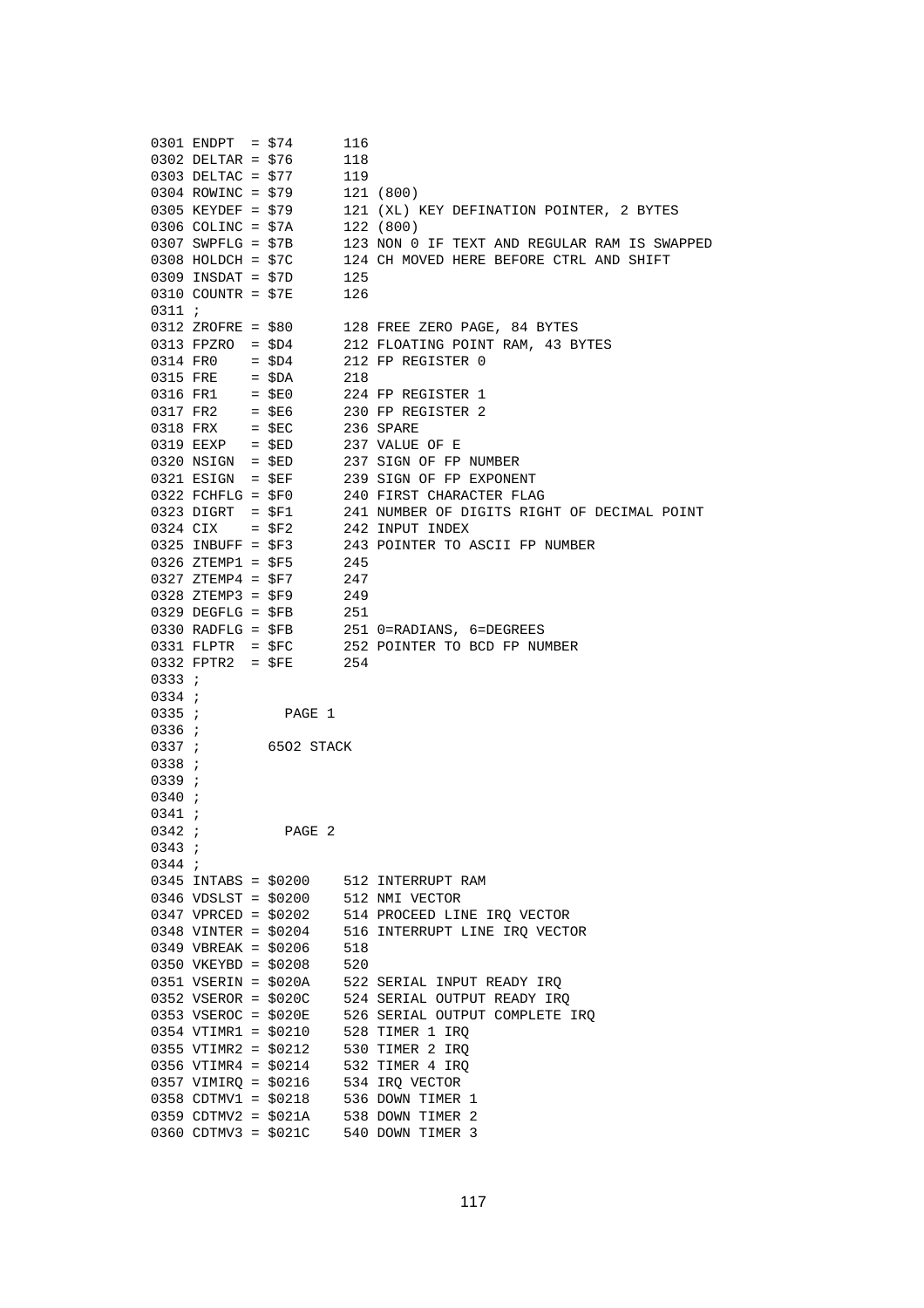|          |                         |                                        |     | 0361 CDTMV4 = \$021E 542 DOWN TIMER 4                                                                                                                                                                                                                                                  |
|----------|-------------------------|----------------------------------------|-----|----------------------------------------------------------------------------------------------------------------------------------------------------------------------------------------------------------------------------------------------------------------------------------------|
|          |                         |                                        |     | 0362 CDTMV5 = \$0220 544 DOWN TIMER 5                                                                                                                                                                                                                                                  |
|          |                         | 0363 VVBLKI = \$0222 546               |     |                                                                                                                                                                                                                                                                                        |
|          |                         | 0364 VVBLKD = \$0224 548               |     |                                                                                                                                                                                                                                                                                        |
|          |                         |                                        |     |                                                                                                                                                                                                                                                                                        |
|          |                         |                                        |     | 0365 CDTMA1 = $$0226$ 550 DOWN TIMER 1 JSR ADDRESS<br>0366 CDTMA2 = $$0228$ 552 DOWN TIMER 2 JSR ADDRESS                                                                                                                                                                               |
|          |                         |                                        |     | $0367$ CDTMF3 = $$022A$ 554 DOWN TIMER 3 FLAG                                                                                                                                                                                                                                          |
|          |                         |                                        |     | 0368 SRTIMR = \$022B 555 REPEAT TIMER                                                                                                                                                                                                                                                  |
|          |                         |                                        |     | 0369 CDTMF4 = \$022C 556 DOWN TIMER 4 FLAG                                                                                                                                                                                                                                             |
|          |                         |                                        |     |                                                                                                                                                                                                                                                                                        |
|          |                         |                                        |     | $0370 \quad \text{INTERMP} = $022D \qquad 557 \quad \text{IAN'S} \quad \text{TEMP}$ $0371 \quad \text{CDTMF5} = $022E \qquad 558 \quad \text{DOWN} \quad \text{TIMER} \quad \text{FLAG} \quad 5$ $0372 \quad \text{SDMCTL} = $022F \qquad 559 \quad \text{DMACTL} \quad \text{SHADOW}$ |
|          |                         |                                        |     |                                                                                                                                                                                                                                                                                        |
|          |                         |                                        |     | 0373 SDLSTL = \$0230 560 DISPLAY LIST POINTER                                                                                                                                                                                                                                          |
|          |                         |                                        |     |                                                                                                                                                                                                                                                                                        |
|          |                         |                                        |     | 0374 SSKCTL = \$0232 562 SKCTL SHADOW                                                                                                                                                                                                                                                  |
|          |                         |                                        |     | $\begin{tabular}{lllllllllll} 0375 & ; & $50233$ & 563 ($00) UNLISTED \\ 0376 LCOUNT &= $0233 & 563 (XL) LOADER TEMP \\ 0377 LPENH &= $0234 & 564 LIGHT PEN HORIZONTAL \\ \end{tabular}$                                                                                               |
|          |                         |                                        |     |                                                                                                                                                                                                                                                                                        |
|          |                         |                                        |     |                                                                                                                                                                                                                                                                                        |
|          |                         |                                        |     | 0378 LPENV = \$0235 565 LIGHT PEN VERTICAL                                                                                                                                                                                                                                             |
|          |                         |                                        |     | 0379 ; \$0236 566 2 SPARE BYTES                                                                                                                                                                                                                                                        |
|          |                         |                                        |     |                                                                                                                                                                                                                                                                                        |
|          |                         |                                        |     | $\begin{tabular}{lllllllllll} 0380 & ; & $50238$ & 568 ($800) SPARE, 2 BYTES \\ 0381 RELAND = $0238 & 568 (XL) LOADER \\ 0382 CDEVIC = $023A & 570 DEVICE COMMAND FRAME BUFFER \\ \end{tabular}$                                                                                       |
|          |                         |                                        |     |                                                                                                                                                                                                                                                                                        |
|          |                         |                                        |     | 0383 CAUX1 = \$023C 572 DEVICE COMMAND AUX 1                                                                                                                                                                                                                                           |
|          |                         |                                        |     | 0384 CAUX2 = \$023D 573 DEVICE COMMAND AUX 2                                                                                                                                                                                                                                           |
|          |                         |                                        |     |                                                                                                                                                                                                                                                                                        |
|          |                         |                                        |     | 0385 TEMP = $$023E$ 574 TEMPORARY STORAGE<br>0386 ERRFLG = $$023F$ 575 DEVICE ERROR FLAG (EXCEPT TIMEOUT)<br>0387 DFLAGS = $$0240$ 576 FLAGS FROM DISK SECTOR 1                                                                                                                        |
|          |                         |                                        |     |                                                                                                                                                                                                                                                                                        |
|          |                         |                                        |     | 0388 DBSECT = \$0241 577 NUMBER OF BOOT DISK SECTORS                                                                                                                                                                                                                                   |
|          |                         |                                        |     | 0389 BOOTAD = \$0242 578 BOOT LOAD ADDRESS POINTER                                                                                                                                                                                                                                     |
|          |                         |                                        |     | 0390 COLDST = \$0244 580 COLD START FLAG, 1 = COLD START IN                                                                                                                                                                                                                            |
| PROGRESS |                         |                                        |     |                                                                                                                                                                                                                                                                                        |
|          | 0391 ;                  | \$0245                                 |     | 581 (800) SPARE                                                                                                                                                                                                                                                                        |
|          |                         |                                        |     | 0392 RECLEN = \$0245 581 (XL) LOADER                                                                                                                                                                                                                                                   |
|          |                         |                                        |     | 0393 DSKTIM = \$0246 582 (800) DISK TIME OUT REGISTER                                                                                                                                                                                                                                  |
|          | 0394 ;                  |                                        |     | \$0246 582 (XL) RESERVED, 39 BYTES                                                                                                                                                                                                                                                     |
|          |                         |                                        |     |                                                                                                                                                                                                                                                                                        |
|          |                         |                                        |     | 0395 LINBUF = $$0247$ 583 (800) CHARACTER LINE BUFFER, 40 BYTES 0396 CHSALT = $$026B$ 619 (XL) CHARACTER SET POINTER                                                                                                                                                                   |
|          |                         |                                        |     | 0397 VSFLAG = \$026C 620 (XL) FINE SCROLL TEMPORARY                                                                                                                                                                                                                                    |
|          |                         |                                        |     | 0398 KEYDIS = \$026D 621 (XL) KEYBOARD DISABLE                                                                                                                                                                                                                                         |
|          |                         |                                        |     | 0399 FINE = $$026E$ 622 (XL) FINE SCROLL FLAG                                                                                                                                                                                                                                          |
|          |                         | $0400$ GPRIOR = $$026F$                |     | 623 P/M PRIORITY AND GTIA MODES                                                                                                                                                                                                                                                        |
|          |                         | $0401$ GTIA = $$026F$                  | 623 |                                                                                                                                                                                                                                                                                        |
|          |                         |                                        |     | 0402 PADDL0 = \$0270 624 (XL) 3 MORE PADDLES, (800) 6 MORE PADDLES                                                                                                                                                                                                                     |
|          |                         |                                        |     | 0403 STICK0 = \$0278 632 (XL) 1 MORE STICK, (800) 3 MORE STICKS                                                                                                                                                                                                                        |
|          |                         |                                        |     |                                                                                                                                                                                                                                                                                        |
|          |                         |                                        |     | 0404 PTRIG0 = \$027C 636 (XL) 3 MORE PADDLE TRIGGERS, (800) 6 MORE 0405 STRIG0 = \$0284 644 (XL) 1 MORE STICK TRIGGER, (800) 3 MORE                                                                                                                                                    |
|          |                         | $0406 \text{ CSTAT} = $0288$ 648 (800) |     |                                                                                                                                                                                                                                                                                        |
|          |                         |                                        |     |                                                                                                                                                                                                                                                                                        |
|          |                         | 0407 WMODE = \$0289 649                |     |                                                                                                                                                                                                                                                                                        |
|          |                         | 0408 BLIM = \$028A 650                 |     |                                                                                                                                                                                                                                                                                        |
|          |                         |                                        |     | 0409 ; \$028B 651 5 SPARE BYTES                                                                                                                                                                                                                                                        |
|          |                         |                                        |     | 654 (XL) LOADER RAM                                                                                                                                                                                                                                                                    |
|          | $0410$ NEWADR = $$028E$ |                                        |     |                                                                                                                                                                                                                                                                                        |
|          |                         | $0411$ TXTROW = \$0290 656             |     |                                                                                                                                                                                                                                                                                        |
|          |                         | $0412$ TXTCOL = \$0291 657             |     |                                                                                                                                                                                                                                                                                        |
|          |                         |                                        |     | 0413 TINDEX = \$0293 659 TEXT INDEX                                                                                                                                                                                                                                                    |
|          |                         |                                        |     |                                                                                                                                                                                                                                                                                        |
|          |                         |                                        |     |                                                                                                                                                                                                                                                                                        |
|          |                         |                                        |     |                                                                                                                                                                                                                                                                                        |
|          |                         | $0417$ TMPX1 = $$029C$ 668 (800)       |     | 0414 TXTMSC = $$0294$ 660<br>0415 TXTOLD = $$0296$ 662 OLD ROW AND OLD COL FOR TEXT, 2 BYTES<br>0416 ; $$0298$ 664 4 SPARE BYTES                                                                                                                                                       |
|          |                         |                                        |     | 0418 CRETRY = \$029C 668 (XL) NUMBER OF COMMAND FRAME RETRIES                                                                                                                                                                                                                          |
|          |                         | $0419$ SUBTMP = $$029E$                | 670 |                                                                                                                                                                                                                                                                                        |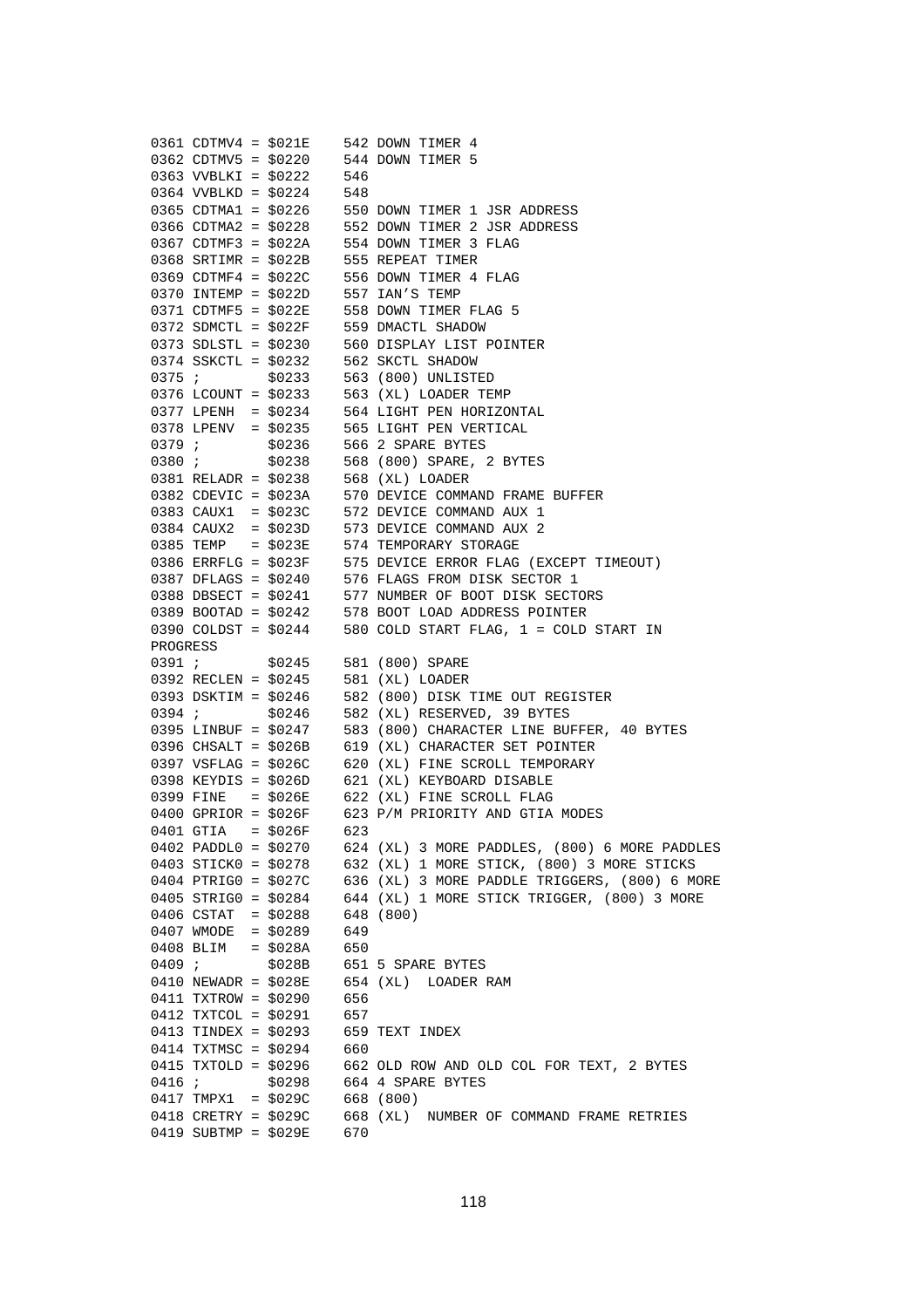|          |                                   | $0420$ HOLD2 = $$029F$   | 671 |                                                                                         |
|----------|-----------------------------------|--------------------------|-----|-----------------------------------------------------------------------------------------|
|          |                                   | $0421$ DMASK = $$02A0$   | 672 |                                                                                         |
|          |                                   | 0422 TMPLBT = \$02A1 673 |     |                                                                                         |
|          |                                   |                          |     | 0423 ESCFLG = $$02A2$ 674<br>0424 TABMAP = $$02A3$ 675 15 BYTE BIT MAP FOR TAB SETTINGS |
|          |                                   |                          |     |                                                                                         |
|          |                                   |                          |     | 0425 LOGMAP = \$02B2 690 4 BYTE LOGICAL LINE START BIT MAP                              |
|          |                                   | $0426$ INVFLG = \$02B6   | 694 |                                                                                         |
|          |                                   |                          |     | 0427 FILFLG = \$02B7 695 FILL DIRING DRAW FLAG                                          |
|          | 0428 TMPROW = \$02B8              |                          | 696 |                                                                                         |
|          | $0429$ TMPCOL = $$02B9$           |                          | 697 |                                                                                         |
|          |                                   | $0430$ SCRFLG = \$02BB   |     | 699 SCROLL FLAG                                                                         |
|          |                                   | $0431$ HOLD4 = $$02BC$   | 700 |                                                                                         |
|          |                                   | $0432$ HOLD5 = \$02BD    |     | 701 (800)                                                                               |
|          |                                   | 0433 DRETRY = $$02BD$    |     | 701 (XL) NUMBER OF DEVICE RETRIES                                                       |
|          | $0434$ SHFLOC = $$02BE$           |                          | 702 |                                                                                         |
|          |                                   | $0435$ BOTSCR = $$02BF$  |     | 703 24 NORM, 4 SPLIT                                                                    |
|          |                                   | 0436 PCOLR0 = \$02C0     |     | 704 3 MORE PLAYER COLOR REGISTERS                                                       |
|          |                                   | 0437 COLOR0 = \$02C4     |     | 708 4 MORE GRAPHICS COLOR REGISTERS                                                     |
|          | 0438 ;                            | \$02C9                   |     | 713 (800) 23 SPARE BYTES                                                                |
|          | 0439 RUNADR = \$02C9              |                          |     | 713 (XL) LOADER VECTOR                                                                  |
|          | $0440$ HIUSED = $$02CB$           |                          |     | 715 (XL) LOADER VECTOR                                                                  |
|          |                                   | 0441 ZHIUSE = \$02CD     |     | 717 (XL) LOADER VECTOR                                                                  |
|          |                                   | $0442$ GBYTEA = $$02CF$  |     | 719 (XL) LOADER VECTOR                                                                  |
|          | $0443$ LOADAD = $$02D1$           |                          |     | 721 (XL) LOADER VECTOR                                                                  |
|          | $0444$ ZLOADA = \$02D3            |                          |     | 723 (XL) LOADER VECTOR                                                                  |
|          |                                   | 0445 DSCTLN = \$02D5     |     | 725 (XL) DISK SECTOR SIZ                                                                |
|          |                                   | $0446$ ACMISR = \$02D7   |     | 727 (XL) RESERVED                                                                       |
|          |                                   | $0447$ KRPDER = \$02D9   |     | 729 (XL) KEY AUTO REPEAT DELAY                                                          |
|          | $0448$ KEYREP = \$02DA            |                          |     | 730 (XL) KEY AUTO REPEAT RATE                                                           |
|          | $0449$ NOCLIK = \$02DB            |                          |     | 731 (XL) KEY CLICK DISABLE                                                              |
|          | $0450$ HELPFG = \$02DC            |                          |     | 732 (XL) HELP KEY FLAG                                                                  |
|          |                                   | 0451 DMASAV = \$02DD     |     | 733 (XL) SDMCTL (DMA) SAVE                                                              |
|          |                                   | 0452 PBPNT = \$02DE      |     | 734 (XL) PRINTER BUFFER POINTER                                                         |
|          |                                   | $0453$ PBUFSZ = \$02DF   |     | 735 (XL) PRINTER BUFFER SIZE                                                            |
|          | $0454$ GLBABS = $$02E0$           |                          |     | 736 GLOBAL VARIABLES, 4 SPARE BYTES                                                     |
|          |                                   | $0455$ RAMSIZ = $$02E4$  |     | 740 PERMANENT START OF ROM POINTER                                                      |
|          |                                   | 0456 MEMTOP = \$02E5     |     | 741 END OF FREE RAM                                                                     |
|          |                                   | 0457 MEMLO = \$02E7      | 743 |                                                                                         |
| $0458$ ; |                                   | \$02E9                   |     | 745 (800) SPARE                                                                         |
|          | 0459 HNDLOD = \$02E9              |                          |     | 745 (XL) HANDLER LOADER FLAG                                                            |
|          |                                   | $0460$ DVSTAT = $$02EA$  |     | 746 DEVICE STATUS BUFFER, 4 BYTES                                                       |
|          |                                   | $0461$ CBAUDL = \$02EE   |     | 750 CASSETTE BAUD RATE, 2 BYTES                                                         |
|          |                                   |                          |     | 0462 CRSINH = $$02F0$ 752 1 = INHIBIT CURSOR                                            |
|          | $0463$ KEYDEL = $$02F1$           |                          |     | 753 KEY DELAY AND RATE                                                                  |
|          | $0464 \text{ CH1} = $02F2$        |                          | 754 |                                                                                         |
|          |                                   | 0465 CHACT = \$02F3      | 755 |                                                                                         |
|          |                                   | $0466$ CHBAS = $$02F4$   |     | 756 CHARACTER SET POINTER                                                               |
|          |                                   | 0467 NEWROW = \$02F5     |     | 757 (XL) DRAW DESTINATION                                                               |
|          | $0468$ NEWCOL = $$02F6$           |                          |     | 758 (XL) DRAW DESTINATION                                                               |
|          | $0469$ ROWINC = $$02F8$           |                          |     | 760 (XL)                                                                                |
|          |                                   | 0470 COLINC = \$02F9     |     | 761 (XL)                                                                                |
|          |                                   | $0471$ CHAR = $$02FA$    | 762 |                                                                                         |
|          |                                   | $0472$ ATACHR = $$02FB$  |     | 763 ATASCII CHARACTER FOR CIO                                                           |
|          | $0473 \text{ CH} = $02 \text{FC}$ |                          | 764 |                                                                                         |
|          | $0474$ FILDAT = \$02FC            |                          |     | 764 COLOR FOR SCREEN FILL                                                               |
|          |                                   |                          |     | 0475 DSPFLG = \$02FE 766 DISPLAY CONTROL CHARACTERS FLAG                                |
|          |                                   |                          |     | 0476 SSFLAG = \$02FF 767 DISPLAY START/STOP FLAFG                                       |
| 0477 ;   |                                   |                          |     |                                                                                         |
| 0478;    |                                   |                          |     |                                                                                         |
| 0479i    |                                   | PAGE 3                   |     |                                                                                         |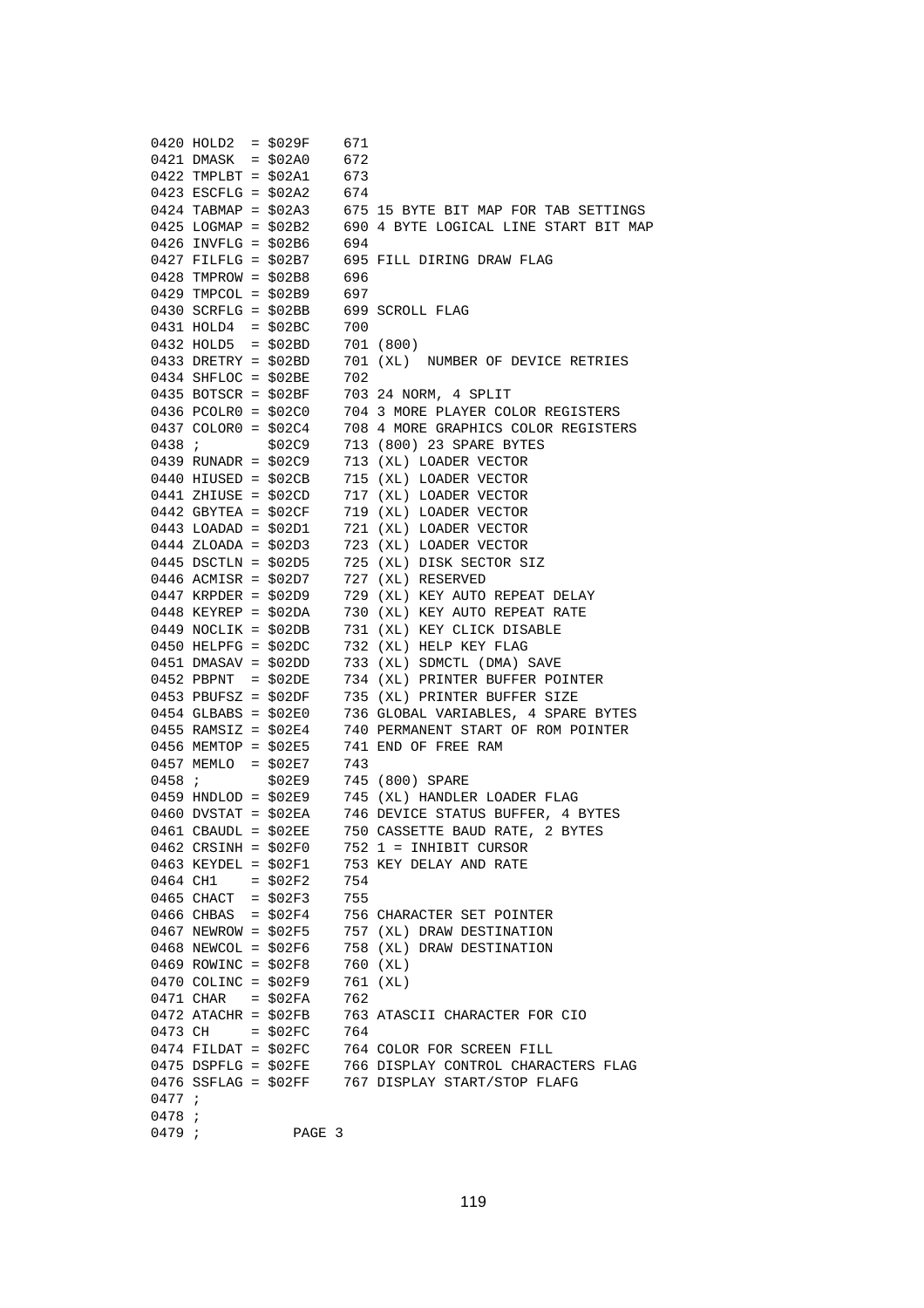0480 ; 0481 ; 0482 ; RESIDENT DISK HANDLER/SIO INTERFACE 0483 ; 0484 DCB = \$0300 768 DEVICE CONTROL BLOCK 0485 DDEVIC = \$0300 768 0486 DUNIT = \$0301 769 0487 DCOMND = \$0302 770 0488 DSTATS = \$0303 771 0489 DBUFLO = \$0304 772 0490 DBUFHI = \$0305 773 0491 DTIMLO = \$0306 774 0492 DBYTLO = \$0308 776 0493 DBYTHI = \$0309 777 0494 DAUX1 = \$030A 778 0495 DAUX2 = \$030B 779 0496 TIMER1 = \$030C 780 INITIAL TIMER VALUE<br>0497 ADDCOR = \$030E 782 (800) ADDITION CORRI 782 (800) ADDITION CORRECTION 0498 JMPERS = \$030E 782 (XL) OPTION JUMPERS 0499 CASFLG = \$030F 783 CASSETTE MODE WHEN SET 0500 TIMER2 = \$0310 784 FINAL VALUE, TIMERS 1 & 2 DETERMINE BAUD RATE 0501 TEMP1 = \$0312 786 0502 TEMP2 = \$0313 787 (XL) 0503 TEMP2 = \$0314 788 (800) 0504 PTIMOT = \$0314 788 (XL) PRINTER TIME OUT 0505 TEMP3 = \$0315 789 0506 SAVIO = \$0316 790 SAVE SERIAL IN DATA PORT 0507 TIMFLG = \$0317 791 TIME OUT FLAG FOR BAUD RATE CORRECTION<br>0508 STACKP = \$0318 792 SIO STACK POINTER SAVE 0508 STACKP = \$0318 792 SIO STACK POINTER SAVE<br>0509 TSTAT = \$0319 793 TEMPORARY STATUS HOLDEI 793 TEMPORARY STATUS HOLDER 0510 HATABS = \$031A 794 HANDLER ADDRESS TABLE, 38 BYTES 0511 MAXDEV = \$0321 801 MAXIMUM HANDLER ADDRESS INDEX 0512 PUPBT1 = \$033D 829 (XL) POWER−UP/RESET 0513 PUPBT2 = \$033E 830 (XL) POWER−UP/RESET 0514 PUPBT3 = \$033F 831 (XL) POWER−UP/RESET 0515 ; 0516 ;IOCB's 0517 ; 0518 IOCB = \$0340 832 0519 ICHID = \$0340 832 0520 ICDNO = \$0341 833 0521 ICCOM = \$0342 834 0522 ICSTA = \$0343 835 0523 ICBAL = \$0344 836 0524 ICBAH = \$0345 837 0525 ICPTL = \$0346 838 0526 ICPTH = \$0347 839 0527 ICBLL = \$0348 840 0528 ICBLH = \$0349 841 0529 ICAX1 = \$034A 842 0530 ICAX2 = \$034B 843 0531 ICAX3 = \$034C 844 0532 ICAX4 = \$034D 845 0533 ICAX5 = \$034E 846 0534 ICAX6 = \$034F 847 0535 ; OTHER IOCB's, 112 BYTES 0536 PRNBUF = \$03C0 960 PRINTER BUFFER, 40 BYTES 0537 ; \$03E8 1000 (800) 21 SPARE BYTES 0538 SUPERF = \$03E8 1000 (XL) SCREEN EDITOR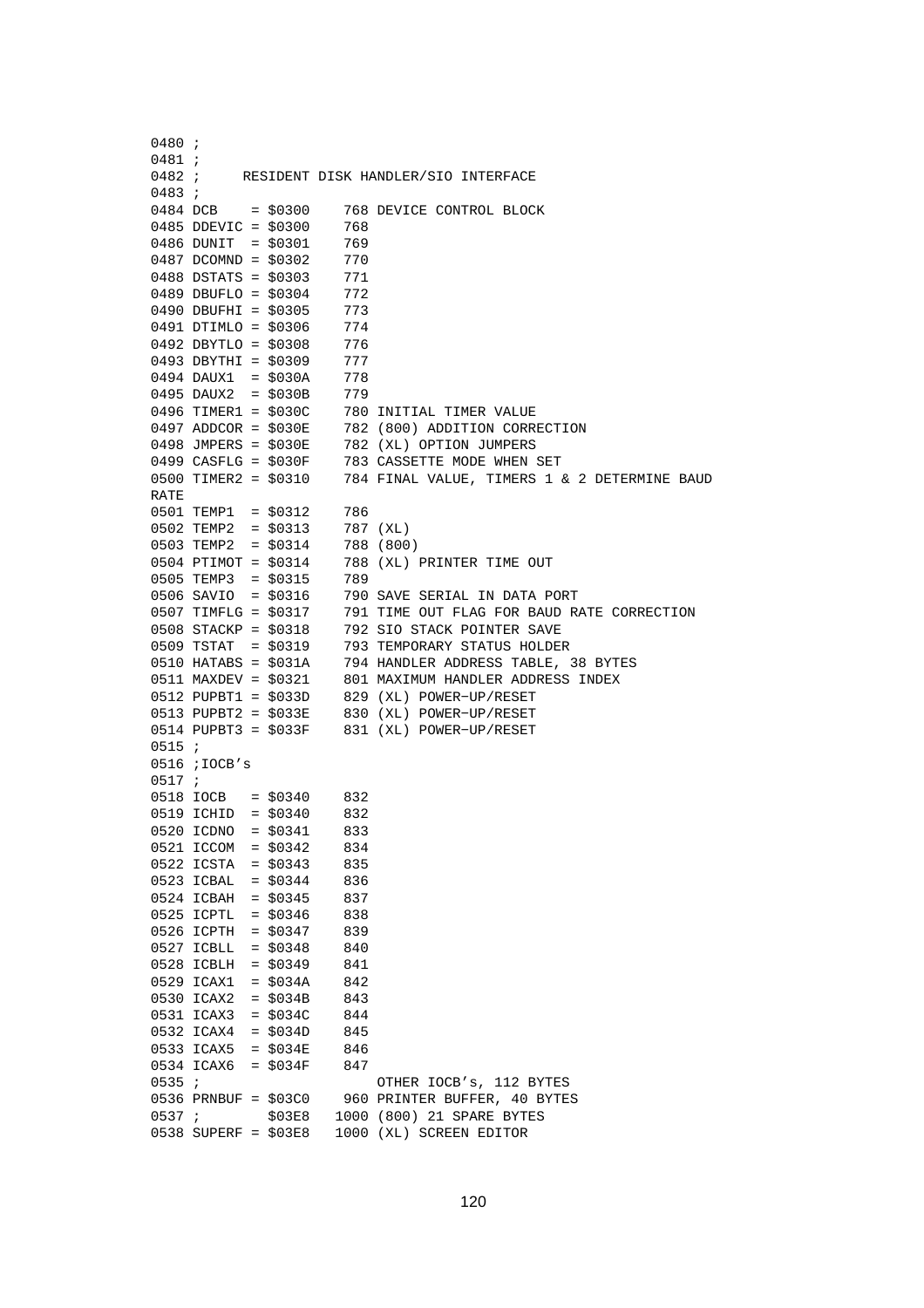0539 CKEY = \$03E9 1001 (XL) START KEY FLAG 0540 CASSBT = \$03EA 1002 (XL) CASSETTE BOOT FLAG 0541 CARTCK = \$03EB 1003 (XL) CARTRIDGE CHECKSUM 0542 ACMVAR = \$03ED 1005 (XL) RESERVED, 6 BYTES 0543 MINTLK = \$03F9 1017 (XL) RESERVED 0544 GINTLK = \$03FA 1018 (XL) CARTRIDGE INTERLOCK 0545 CHLINK = \$03FB 1019 (XL) HANDLER CHAIN, 2 BYTES 0546 CASBUF = \$03FD 1021 CASSETTE BUFFER, 131 BYTES TO \$047F 0547 ; 0548 ; 0549 ; PAGE 4 0550 ; 0551 ; 0552 USAREA = \$0480 1152 128 SPARE BYTES 0553 ; 0554 ; SEE APPENDIX C FOR PAGES 4 AND 5 USAGE 0555 ; 0556 ; 0557 ; 0558 ; 0559 ; PAGE 5 0560 ; 0561 PAGE5 = \$0500 1280 127 FREE BYTES 0562 ;  $\div$  \$057E 1406 129 FREE BYTES IF FLOATING POINT ROUTINES NOT USED 0563 ; 0564 ;FLOATING POINT NON−ZERO PAGE RAM, NEEDED ONLY IF FP IS USED 0565 ; 0566 LBPR1 = \$057E 1406 LBUFF PREFIX 1 0567 LBPR2 = \$05FE 1534 LBUFF PREFIX 2 0568 LBUFF = \$0580 1408 LINE BUFFER 0569 PLYARG = \$05E0 1504 POLYNOMIAL ARGUMENTS 0570 FPSCR = \$05E6 1510 PLYARG+FPREC 0571  $FPSCR1 = $05EC$  1516  $FPSCR+FPREC$ <br>0572  $FSCR = $05E6$  1510 = $FPSCR$  $0572$  FSCR = \$05E6 0573 FSCR1 = \$05EC 1516 =FPSCR1 0574 LBFEND = \$05FF 1535 END OF LBUFF 0575 ; 0576 ; 0577 ; PAGE 6 0578 ; 0579 ; 0580 PAGE6 = \$0600 1536 256 FREE BYTES 0581 ; 0582 ; 0583 ; PAGE 7 0584 ; 0585 ; 0586 BOOTRG = \$0700 1792 PROGRAM AREA 0587 ; 0588 ; 0589 ; UPPER ADDRESSES 0590 ; 0591 ; 0592 RITCAR = \$8000 32768 RAM IF NO CARTRIDGE 0593 LFTCAR = \$A000 40960 RAM IF NO CARTRIDGE 0594 C0PAGE = \$C000 49152 (800) EMPTY, 4K BYTES 0595 C0PAGE = \$C000 49152 (XL) 2K FREE RAM IF NO CARTRIDGE 0596 ; \$C800 51200 (XL) START OF OS ROM 0597 CHORG2 = \$CC00 52224 (XL) INTERNATIONAL CHARACTER SET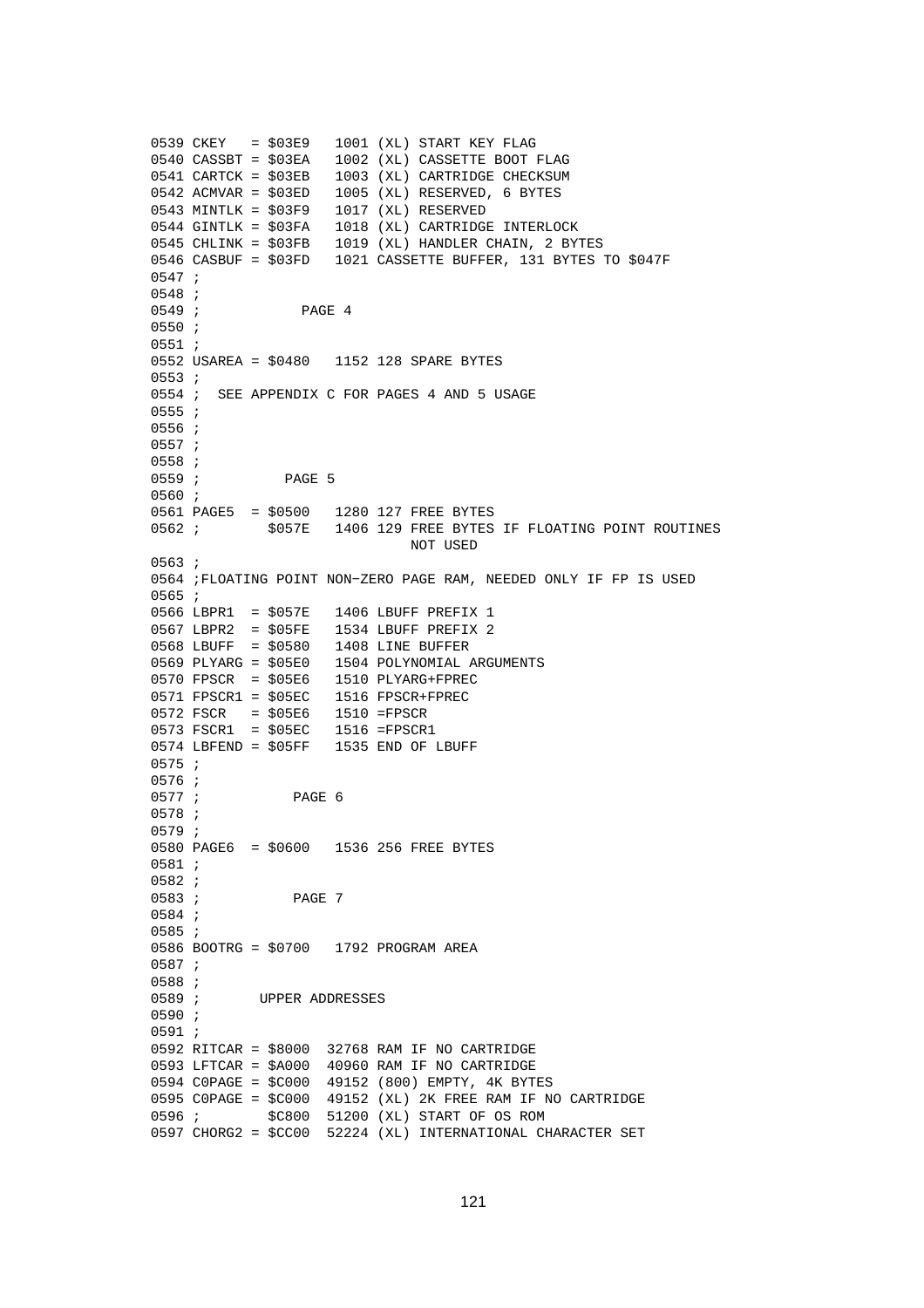| 0598     | i.                             |     |                    |       |  |                                        |
|----------|--------------------------------|-----|--------------------|-------|--|----------------------------------------|
| 0599     | $\cdot$                        |     |                    |       |  |                                        |
| 0600     | $\ddot{i}$                     |     | HARDWARE REGISTERS |       |  |                                        |
| 0601     | $\cdot$                        |     |                    |       |  |                                        |
| 0602     | $\cdot$                        |     |                    |       |  |                                        |
| 0603     | $\cdot$                        |     |                    |       |  | SEE REGISTER LIST FOR MORE INFORMATION |
| $0604$ ; |                                |     |                    |       |  |                                        |
| 0605     | $\cdot$                        |     |                    |       |  |                                        |
|          | $0606$ HPOSP $0 = $D000$       |     |                    | 53248 |  |                                        |
|          | 0607 MOPF                      | $=$ | \$D000             | 53248 |  |                                        |
|          | 0608 SIZEPO                    | $=$ | \$D008             | 53256 |  |                                        |
|          | 0609 MOPL                      | $=$ | \$D008             | 53256 |  |                                        |
|          | 0610 SIZEM                     | $=$ | \$D00C             | 53260 |  |                                        |
|          | 0611 GRAFP0                    | $=$ | \$D00D             | 53261 |  |                                        |
|          | 0612 GRAFM                     | $=$ | \$D011             | 53265 |  |                                        |
|          | 0613 COLPM0                    | $=$ | \$D012             | 53266 |  |                                        |
|          | 0614 COLPF0                    | $=$ | \$D016             | 53270 |  |                                        |
|          | 0615 PRIOR                     | $=$ | \$D01B             | 53275 |  |                                        |
|          | 0616 GTIAR                     |     | \$D01B             | 53275 |  |                                        |
|          | $0617$ VDELAY =                | $=$ |                    |       |  |                                        |
|          |                                |     | \$D01C             | 53276 |  |                                        |
|          | $0618$ GRACTL =                |     | \$D01D             | 53277 |  |                                        |
|          | $0619$ HITCLR =                |     | \$D01E             | 53278 |  |                                        |
|          | $0620$ CONSOL =                |     | \$D01F             | 53279 |  |                                        |
|          | 0621 AUDF1                     | $=$ | \$D200             | 53760 |  |                                        |
|          | 0622 AUDC1                     | $=$ | \$D201             | 53761 |  |                                        |
|          | $0623$ AUDCTL =                |     | \$D208             | 53768 |  |                                        |
|          | $0624$ RANDOM =                |     | \$D20A             | 53770 |  |                                        |
|          | 0625 IRQEN                     | $=$ | \$D20E             | 53774 |  |                                        |
|          | 0626 SKCTL                     |     | $= $D20F$          | 53775 |  |                                        |
|          | 0627 PORTA                     | $=$ | \$D300             | 54016 |  |                                        |
|          | 0628 PORTB                     | $=$ | \$D301             | 54017 |  |                                        |
|          | 0629 PACTL                     | $=$ | \$D302             | 54018 |  |                                        |
|          | 0630 PBCTL                     | $=$ | \$D303             | 54019 |  |                                        |
|          | $0631$ DMACLT =                |     | \$D400             | 54272 |  |                                        |
|          | $0632$ DLISTL =                |     | \$D402             | 54274 |  |                                        |
|          | $0633$ HSCROL =                |     | \$D404             | 54276 |  |                                        |
|          | $0634$ VSCROL =                |     | \$D405             | 54277 |  |                                        |
|          | 0635 CHBASE                    | $=$ | \$D409             | 54281 |  |                                        |
|          | 0636 WSYNC                     | $=$ | \$D40A             | 54282 |  |                                        |
|          | 0637 VCOUNT                    | $=$ | \$D40B             | 54283 |  |                                        |
|          | 0638 NMIEN                     | $=$ | \$D40E             | 54286 |  |                                        |
| 0639 ;   |                                |     |                    |       |  |                                        |
| 0640     | ; FLOATING POINT MATH ROUTINES |     |                    |       |  |                                        |
| 0641     | $\ddot{i}$                     |     |                    |       |  |                                        |
| 0642 AFP |                                | $=$ | \$D800             | 55296 |  |                                        |
| 0643     | FASC                           | $=$ | \$D8E6             | 55526 |  |                                        |
| 0644     | IFP                            | $=$ | \$D9AA             | 55722 |  |                                        |
| 0645     | FPI                            | $=$ | \$D9D2             | 55762 |  |                                        |
| 0646     | ZFR0                           | $=$ | \$DA44             | 55876 |  |                                        |
| 0647 ZF1 |                                | $=$ | \$DA46             | 55878 |  |                                        |
| 0648     | FSUB                           | $=$ | \$DA60             | 55904 |  |                                        |
| 0649     | FADD                           | $=$ | \$DA66             | 55910 |  |                                        |
| 0650     | FMUL                           | $=$ | \$DADB             | 56027 |  |                                        |
|          | 0651 FDIV                      | $=$ | \$DB28             | 56104 |  |                                        |
|          | 0652 PLYEVL                    | $=$ | \$DD40             | 56640 |  |                                        |
|          | 0653 FLD0R                     | $=$ | \$DD89             | 56713 |  |                                        |
|          |                                |     |                    |       |  |                                        |
|          | 0654 FLD0P                     | $=$ | \$DD8D             | 56717 |  |                                        |
|          | 0655 FLD1R                     | $=$ | \$DD98             | 56728 |  |                                        |
|          | 0656 FLD1P                     | $=$ | \$DD9C             | 56732 |  |                                        |
|          | 0657 FSTOR                     | $=$ | \$DDA7             | 56743 |  |                                        |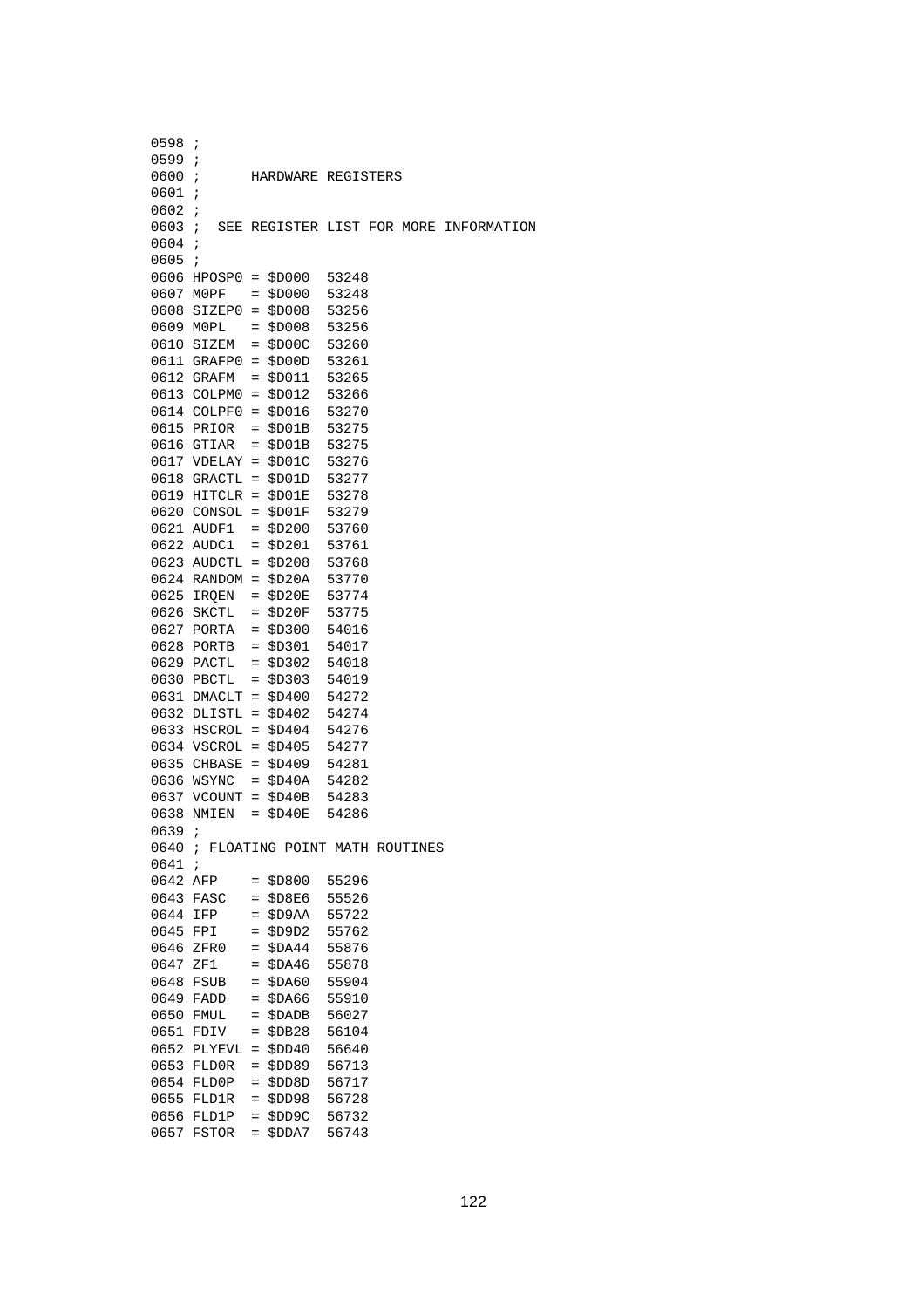```
 0658 FSTOP = $DDAB 56747
 0659 FMOVE = $DDB6 56758
 0660 EXP = $DDC0 56768
 0661 EXP10 = $DDCC 56780
 0662 LOG = $DECD 57037
 0663 LOG10 = $DED1 57041
 0664 ;
 0665 ;
0666 ; OPERATING SYSTEM
 0667 ;
 0668 ;
0669 ; MODULE ORIGIN TABLE
 0670 ;
 0671 CHORG = $E000 57344 CHARACTER SET, 1K
 0672 VECTBL = $E400 58368 VECTOR TABLE
 0673 VCTABL = $E480 58496 RAM VECTOR INITIAL VALUE TABLE
 0674 CIOORG = $E4A6 58534 CIO HANDLER
 0675 INTORG = $E6D5 59093 INTERRUPT HANDLER
 0676 SIOORG = $E944 59716 SIO DRIVER
 0677 DSKORT = $EDEA 60906 DISK HANDLER
 0678 PRNORG = $EE78 61048 PRINTER HANDLER
 0679 CASORG = $EE78 61048 CASSETTE HANDLER
 0680 MONORG = $F0E3 61667 MONITOR/POWER UP MODULE
 0681 KBDORG = $F3E4 62436 KEYBOARD/DISPLAY HANDLER
 0682 ;
 0683 ;
 0684 ; VECTOR TABLE, CONTAINS ADDRESSES OF CIO ROUTINES IN THE
 0685 ; FOLLOWING ORDER. THE ADDRESSES IN THE TABLE ARE TRUE ADDRESSES−1
 0686 ;
0687 ; ADDRESS + 0 OPEN<br>0688 ; + 2 CLOS
         + 2 CLOSE
 0689 ; + 4 GET
0690 ;    + 6 PUT
 0691 ; + 8 STATUS
0692 ; + A SPECIAL<br>0693 ; + C JMP TO
                0693 ; + C JMP TO INITIALIZATION
0694 ;    + F NOT USED
 0695 ;
 0696 ;
 0697 EDITRV = $E400 58368 EDITOR
 0698 SCRENV = $E410 58384 SCREEN
 0699 KEYBDV = $E420 58400 KEYBOARD
 0700 PRINTV = $E430 58416 PRINTER
```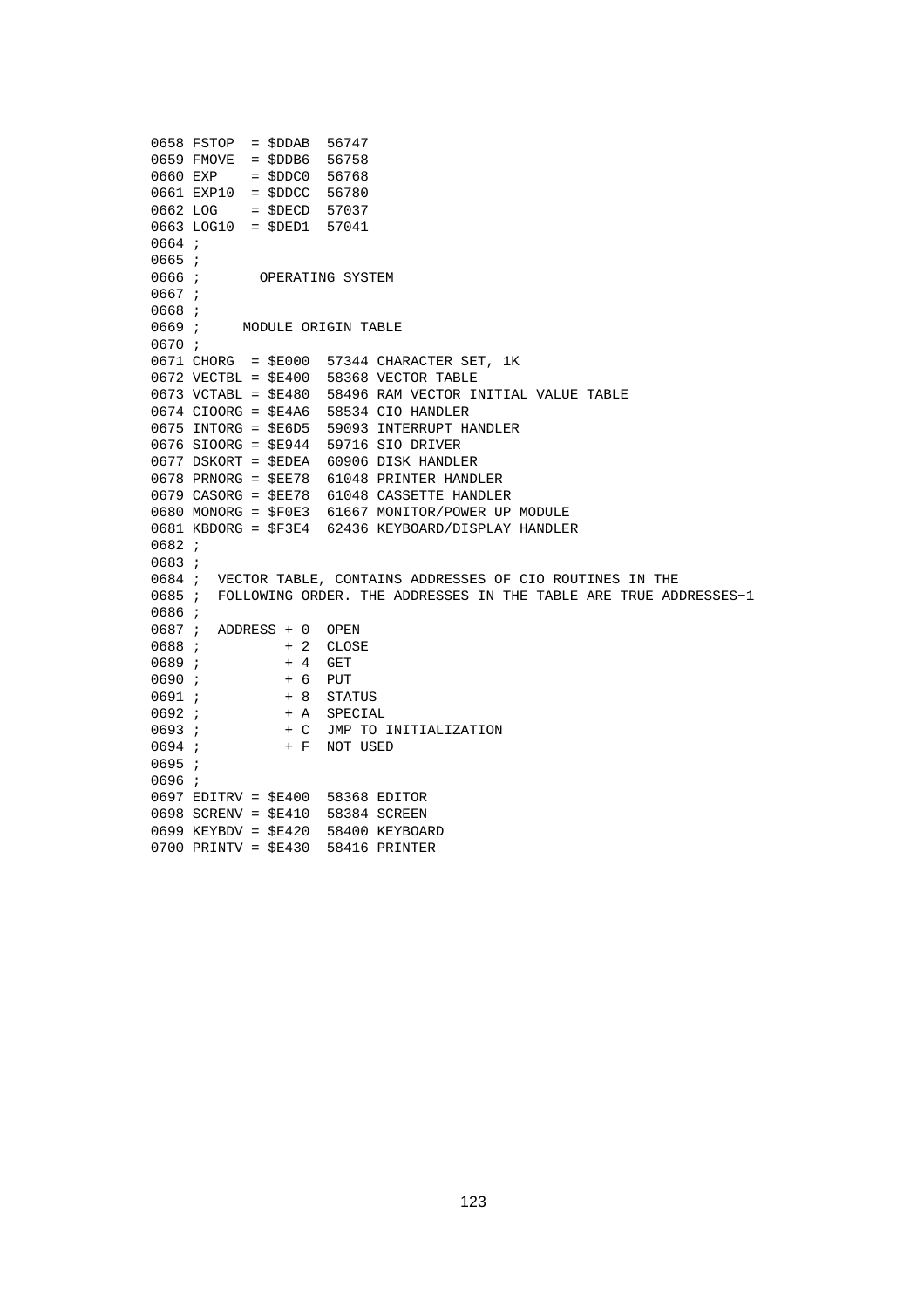# **APPENDIX C**

# **Memory Use**

Page 0

\$00−\$7F

Operating system zero−page. The entire first half of page zero is reserved for the operating system.

\$80−\$FF

Free zero−page. The top half of page zero is free if BASIC is disabled. BASIC uses all but \$CB−\$D1. The floating point math routines use \$D4−\$FF. If the floating point arithmetic package is not used this memory is free.

Page 1

\$100−1FF

This is the 6502 stack. The stack pointer initialized to \$1FF and moves downward as the stack is filled.

Pages 2−5

\$200−\$47F

This area is used for operating system database variables. Parts which are not used in some particular programs, such as the cassette buffer or printer buffer, may then be used for other purposes. See the O.S. equate listing for these locations.

\$480−\$57D (\$480−\$6FF if no floating point)

This is called the user work space. It is free to be used by programs. If the floating point arithmetic package is not used the user work space extends to \$6FF. This area is used by BASIC.

\$57E−\$5FF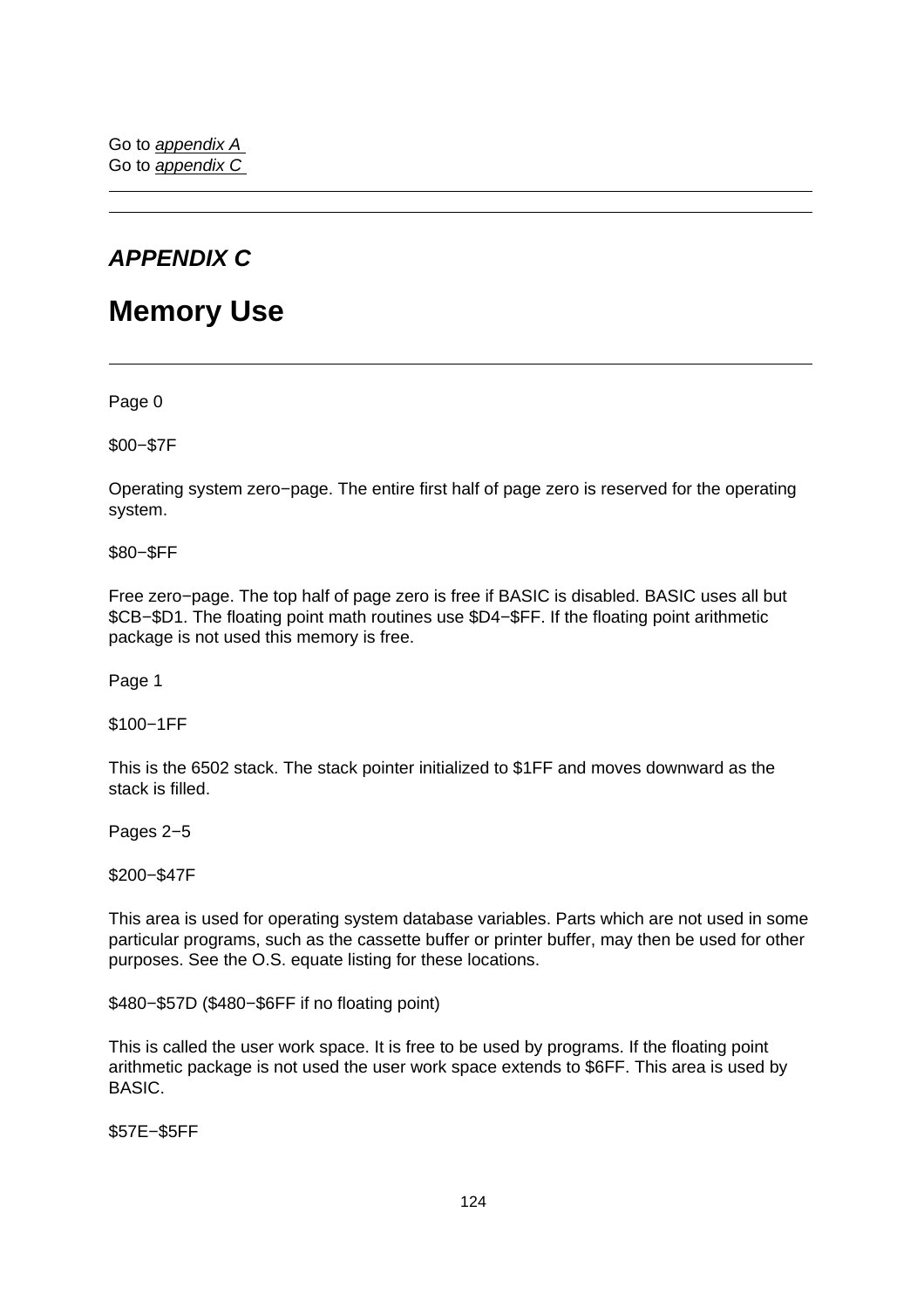This area is used by the floating point arithmetic package. It is free if the package is not used.

Page 6

\$600−6FF

Atari has solemnly sworn never to put anything in this page of memory.

Page 7−the screen region

#### \$700

This is called the boot region. Most machine language programs which don't use DOS load at this address. DOS extends from \$700−\$1CFB.

#### MEMLO

The address pointed to by the O.S. database variable MEMLO [\$02E7,2 (743)] is the first byte of free memory. This pointer is usually changed by any program's initialization routine. For example, upon power−up, MEMLO points to \$700. When DOS loads in, DOS changes MEMLO to point to \$2A80. If an AUTORUN.SYS program then loads in just above DOS, such as DISKIO, it will usually change MEMLO to point above itself. One important reason for this is to protect the program from BASIC. BASIC uses memory starting at MEMLO.

#### MEMTOP

MEMTOP [\$2E5,2 (741)] is set by the O.S. whenever a graphics mode is entered. The graphics region is at the very top of ram and extends downward. The address MEMTOP points to depends on how much memory the screen region uses.

#### APPMHI

APPMHI [\$0E,2 (14)] should be set by any program to point to the highest address required by the program. If the O.S. cannot set up a screen without going below APPMHI it will return a not−enough−memory−for−screen−mode error.

The cartridge slots

#### \$8000 (32768)

This is the beginning of the 8K bytes used by the right cartridge slot of the 800. This is also where 16K cartridges begin. If there is no cartridge here it is ram.

#### \$A000 (40960)

This is the beginning of the left cartridge of the 800 or the only cartridge slot on all other